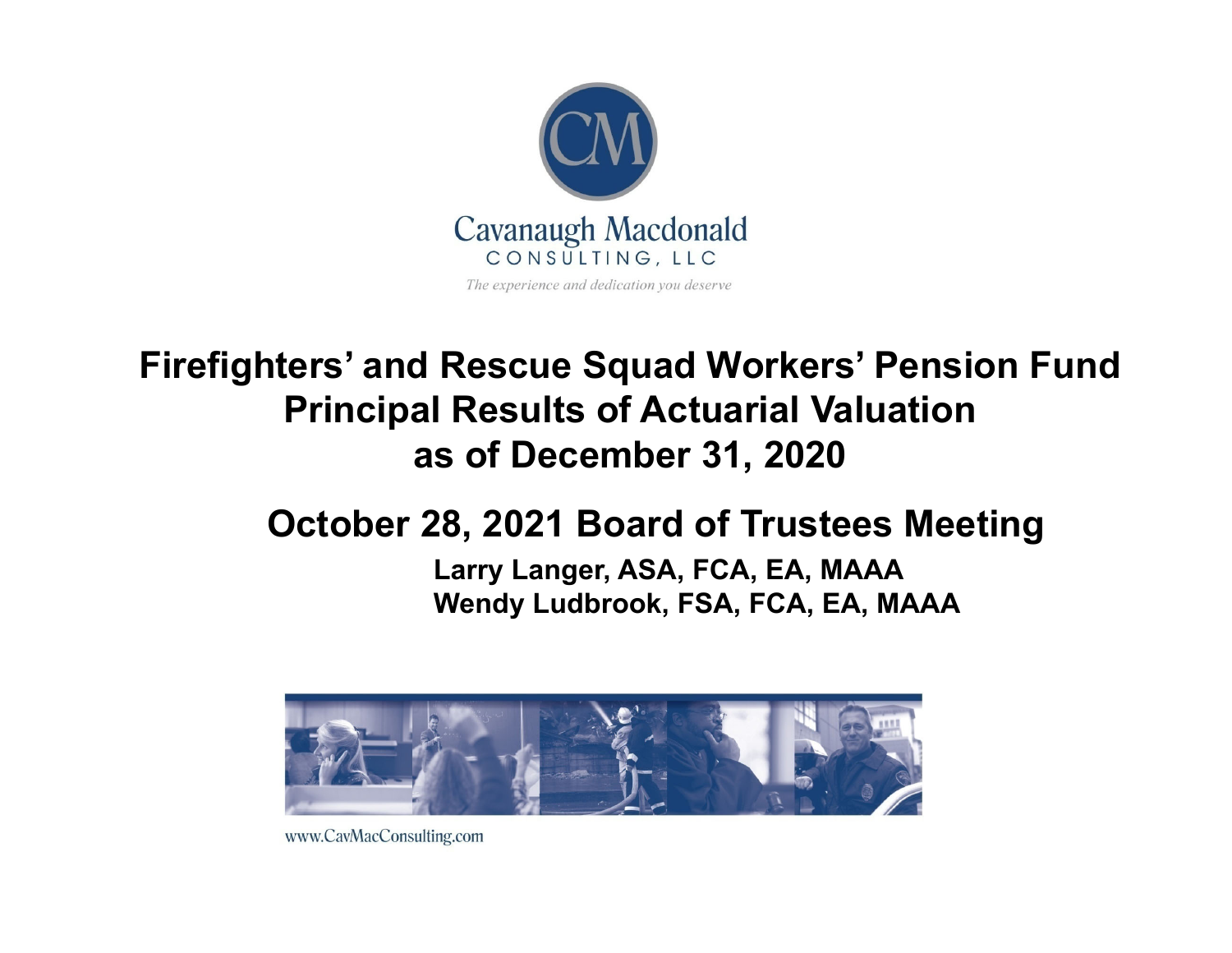### Valuation Input

# **Member Data**



Membership Data Asset DataBenefit Provisions**Assumptions** Funding Methodology **↓ Results**Actuarial Value of Assets Actuarial Accrued Liability Net Actuarial Gain or Loss Funded RatioEmployer Contributions

**Inputs**

Benefit EnhancementAdditional Disclosures Projections

The table below provides a summary of the membership data used in this valuation compared to the prior valuation.

| Number as of                                                                                                    | 12/31/2020 | 12/31/2019 |
|-----------------------------------------------------------------------------------------------------------------|------------|------------|
| <b>Active Members</b>                                                                                           | 24,655     | 24,994     |
| Lapsed Members                                                                                                  | 16,465     | 15,225     |
| Terminated members and survivors of<br>deceased members entitled to benefits<br>but not yet receiving benefits  | 122        | 136        |
| Retired members and survivors of<br>deceased members killed in the Line of<br>Duty currently receiving benefits | 14,922     | 14,765     |
| Total                                                                                                           | 56,164     | 55,120     |

The number of fully active members decreased by 1.4% from the previous valuation date.

The number of retired members increased by 1.1% from the previous valuation date.

The increase in retiree population is consistent with expectations.

A detailed summary of the membership data used in this valuation is provided in Section 3 and Appendix B.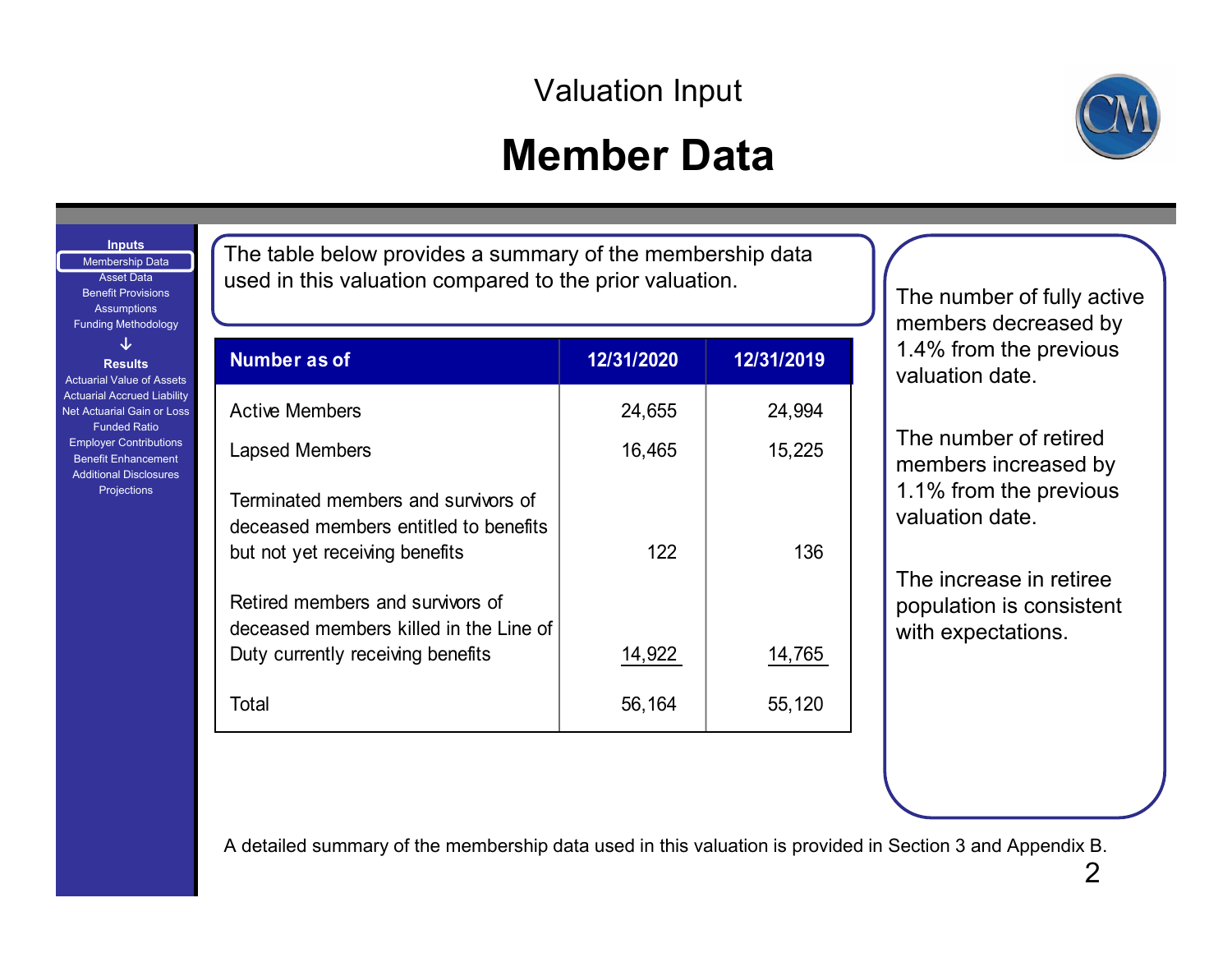### Valuation Input

## **Asset Data**



**Inputs** Membership Data Asset DataBenefit Provisions**Assumptions** Funding Methodology **↓ Results**Actuarial Value of Assets

Actuarial Accrued Liability Net Actuarial Gain or Loss Funded RatioEmployer Contributions Benefit EnhancementAdditional Disclosures**Projections** 

The table below provides details of the Market Value of Assets for the current and prior year's valuations.

| <b>Asset Data as of</b>                                                                                                                                                                               | 12/31/2020                                                                                 | 12/31/2019                                                                                   |  |  |
|-------------------------------------------------------------------------------------------------------------------------------------------------------------------------------------------------------|--------------------------------------------------------------------------------------------|----------------------------------------------------------------------------------------------|--|--|
| Beginning of Year Market Value of Assets<br><b>Employer Contributions</b><br><b>Employee Contributions</b><br>Benefit Payments Other than Refunds<br><b>Refunds</b><br><b>Administrative Expenses</b> | \$<br>458,687,909<br>18,827,208<br>2,539,802<br>(29, 844, 643)<br>(241, 587)<br>(936, 587) | \$<br>408, 109, 943<br>18,477,208<br>2,723,270<br>(29, 368, 958)<br>(300, 366)<br>(935, 896) |  |  |
| Investment Income<br>Net Increase/(Decrease)<br>End of Year Value of Assets<br><b>Estimated Net Investment Return</b><br>on Market Value (Annualized)                                                 | 50,904,504<br>41,248,697<br>\$<br>499,936,606<br>11.22%                                    | 59,982,708<br>50,577,966<br>\$<br>458,687,909<br>14.87%                                      |  |  |

FRSWPF assets are held in trust and are invested for the exclusive benefit of plan members.

Incoming contributions currently cover almost 70% of the outgoing benefit payments and administrative expenses.

Over the long term, benefit payments and administrative expenses not covered by contributions are expected to be covered with investment income, illustrating the benefits of following actuarial prefunding since inception.

A detailed summary of the market value of assets is provided in Section 4.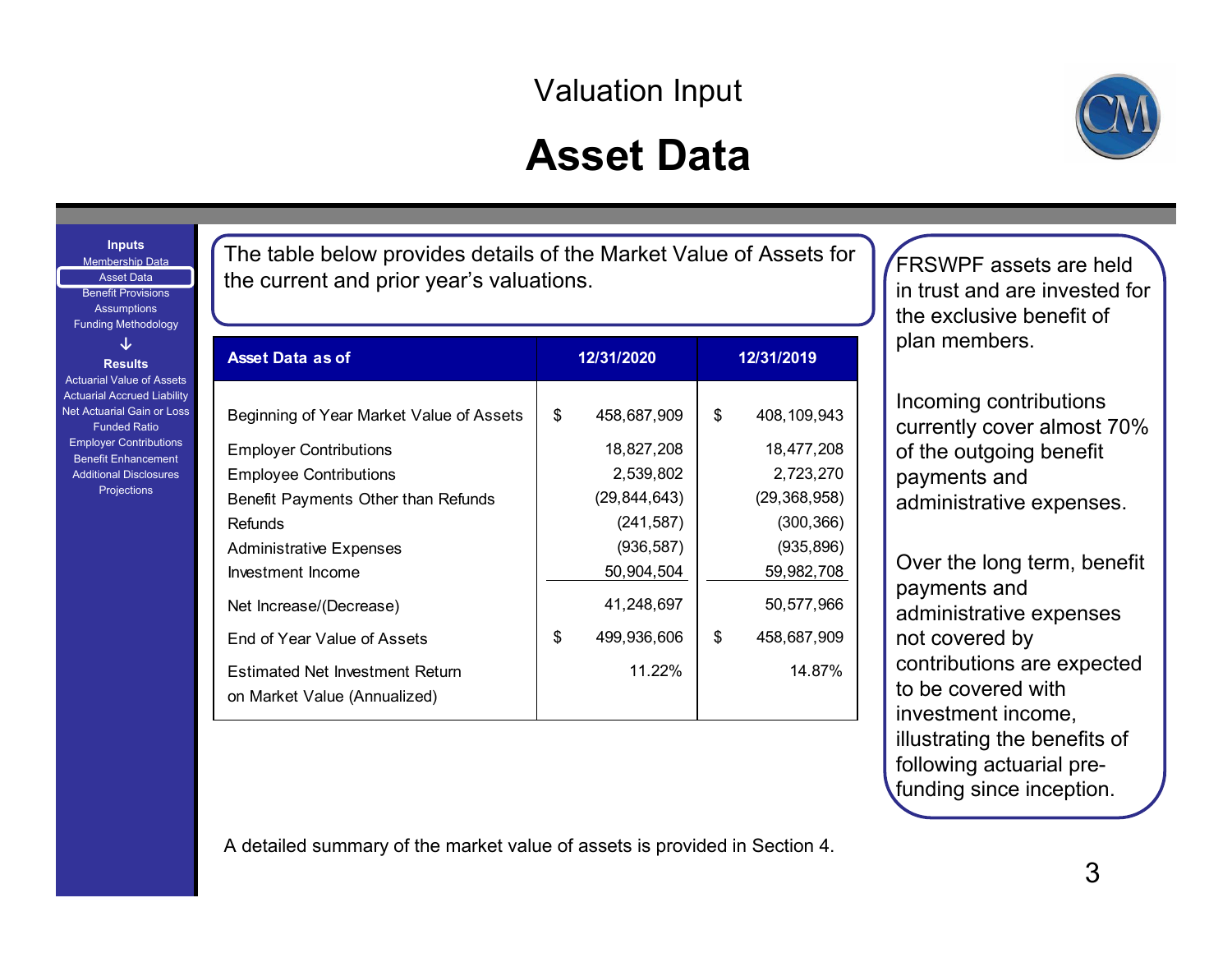

## **Net Actuarial Gain or Loss**

**Inputs** Membership Data Asset DataBenefit Provisions**Assumptions** Funding Methodology

**↓**

#### **Results**

Actuarial Value of AssetsActuarial Accrued Liability Net Actuarial Gain or Loss

Funded RatioEmployer Contributions Benefit EnhancementAdditional Disclosures**Projections** 

The table below provides a reconciliation of the prior year's unfunded actuarial accrued liability to the current year's unfunded actuarial accrued liability.

### **(in millions)**

| Unfunded Actuarial Accrued Liability (UAAL) as of 12/31/2019 | \$<br>36.9 |
|--------------------------------------------------------------|------------|
| Normal Cost and Administrative Expense during 2020           | 8.4        |
| Reduction due to Actual Contributions during 2020            | (21.4)     |
| Interest on UAAL, Normal Cost, and Contributions             | 2.1        |
| Asset (Gain) / Loss                                          | (7.9)      |
| Actuarial Accrued Liability (Gain) / Loss                    | (4.6)      |
| Impact of Assumption Changes                                 | 7.5        |
| Impact of Legislative Changes                                | 0.0        |
|                                                              |            |
| Unfunded Actuarial Accrued Liability (UAAL) as of 12/31/2020 | \$<br>21 O |
|                                                              |            |

The changes in assumptions due to the experience study increased the UAAL by \$7.5 million.

However, this increase was offset by a gain on the actuarial value of assets of \$7.9 million.

The UAAL was further reduced by a gain on liabilities of \$4.6 million and SCRSP contributions exceeding the actuarially determined contribution.

A detailed summary of the net actuarial gain or loss is provided in Section 5.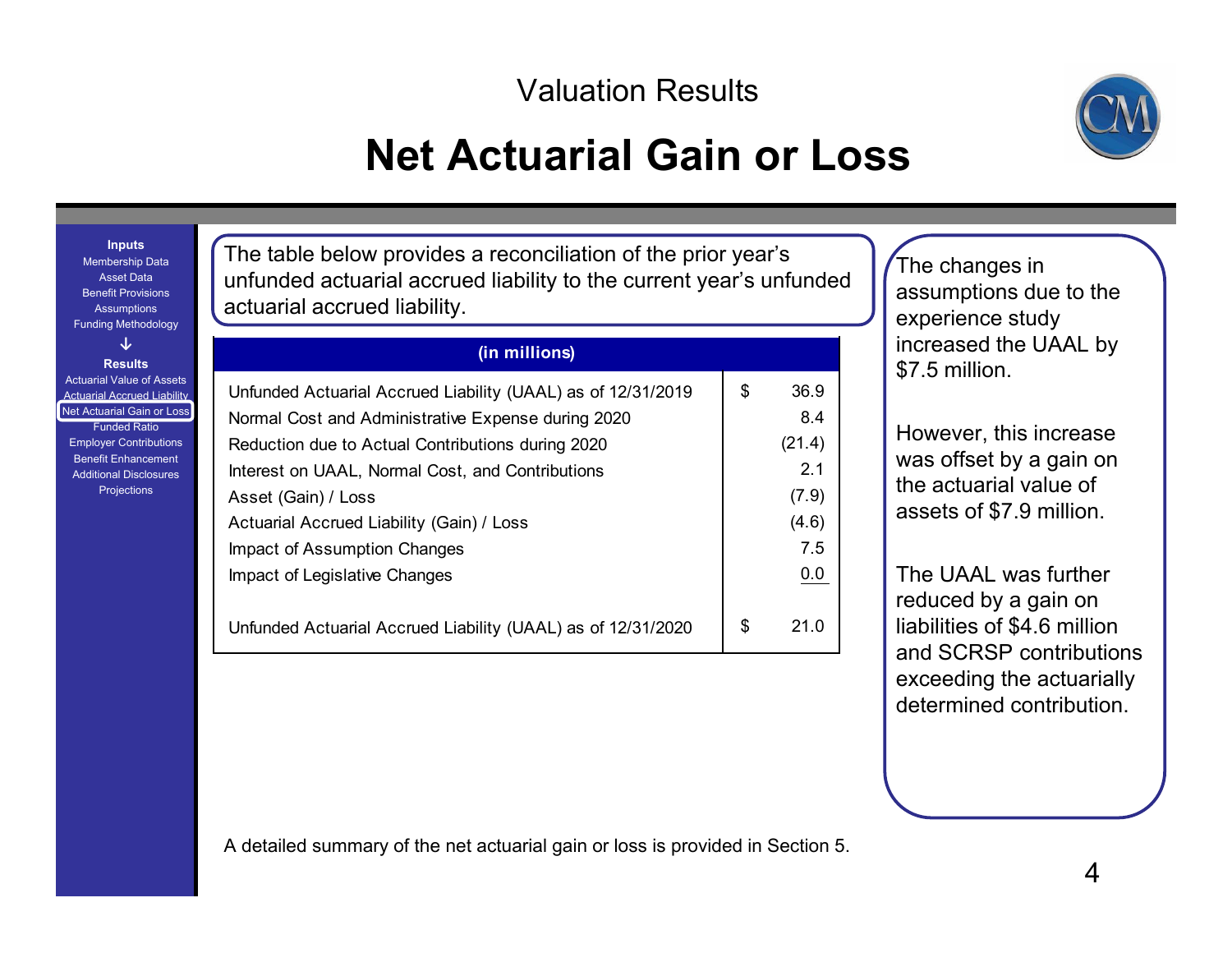# **Employer Contributions**



| <b>Inputs</b><br>Membership Data<br><b>Asset Data</b><br><b>Benefit Provisions</b><br><b>Assumptions</b><br><b>Funding Methodology</b>                                                                            | The table below provides a reconciliation of the actuarially<br>determined employer contribution.                                                                                                                                                       | The change in the ADEC<br>due to investment gain is<br>based on the actuarial    |                                                                                                                                                 |
|-------------------------------------------------------------------------------------------------------------------------------------------------------------------------------------------------------------------|---------------------------------------------------------------------------------------------------------------------------------------------------------------------------------------------------------------------------------------------------------|----------------------------------------------------------------------------------|-------------------------------------------------------------------------------------------------------------------------------------------------|
| J<br><b>Results</b><br><b>Actuarial Value of Assets</b><br><b>Actuarial Accrued Liability</b><br>Net Actuarial Gain or Loss<br><b>Funded Ratio</b><br><b>Employer Contributions</b><br><b>Benefit Enhancement</b> | Fiscal year ending June 30, 2022 Preliminary ADEC<br>(estimated based on December 31, 2019 Valuation)<br>Impact of Legislative Changes                                                                                                                  | 15, 182, 523                                                                     | value of assets return of<br>8.8%, which was greater<br>than the 7.0% assumed<br>return.                                                        |
| <b>Additional Disclosures</b><br>Projections                                                                                                                                                                      | Fiscal year ending June 30, 2022 Final ADEC<br>Change Due to Demographic (Gain)/Loss<br>Change Due to Investment (Gain)/Loss<br>Change Due to Contributions Greater than ADEC<br><b>Impact of Assumption Changes</b><br>Impact of Direct Rate Smoothing | 15, 182, 523<br>(731, 835)<br>(1,068,545)<br>(476, 456)<br>904,159<br>(723, 327) | The impact of assumption<br>changes is due to the<br>changes in the<br>assumptions and methods<br>in the December 31, 2019<br>experience study. |
|                                                                                                                                                                                                                   | Fiscal year ending June 20, 2023 Preliminary ADEC<br>(estimated based on December 31, 2020 Valuation)                                                                                                                                                   | \$<br>13,086,519                                                                 | The impact of direct-rate<br>smoothing is the first year<br>of the five-year deferred<br>recognition of these                                   |

A detailed summary of the actuarially determined employer contribution is provided in Section 6.

assumption changes.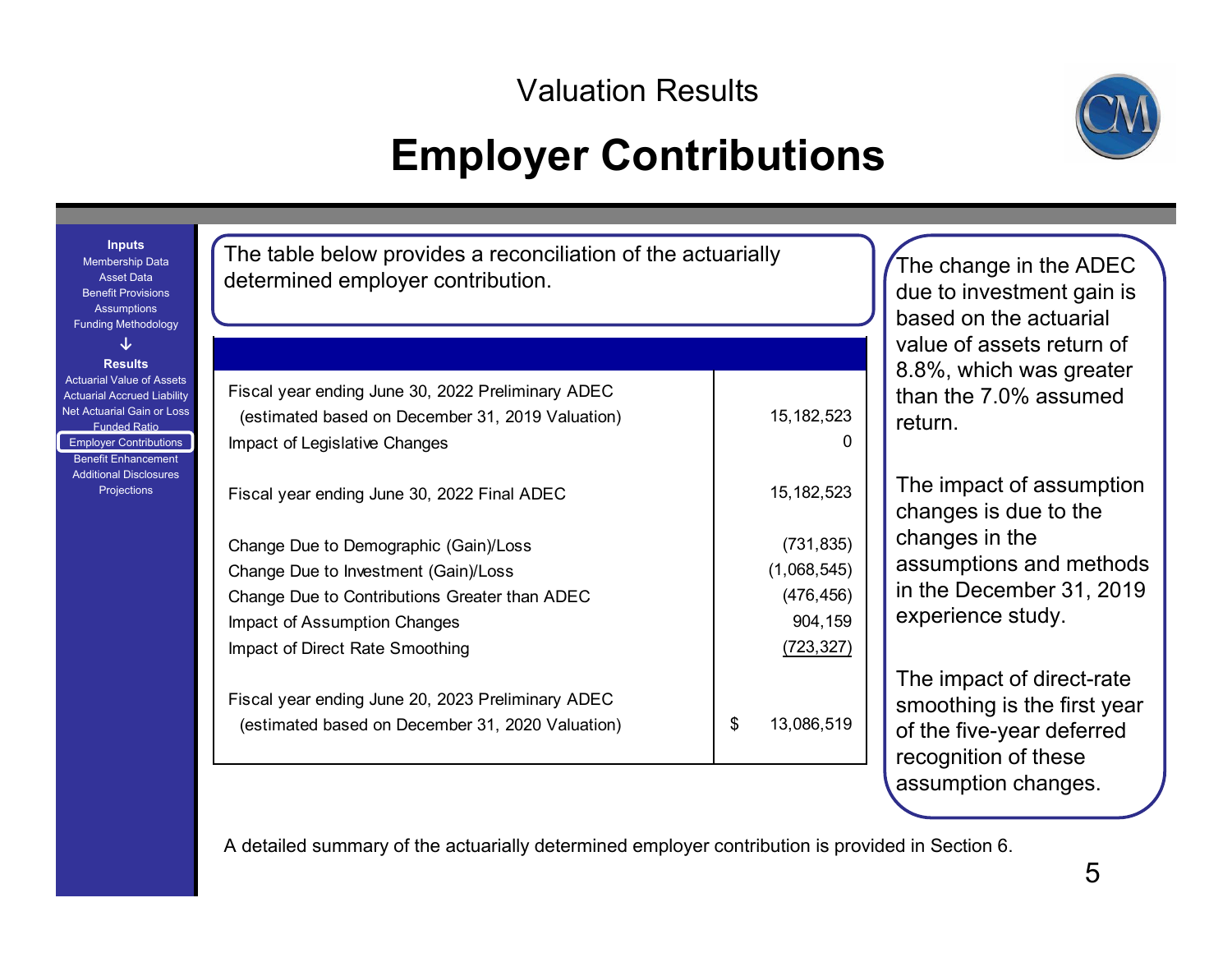

### **State Contribution Rate Stabilization Policy**

#### **Inputs**

Membership Data Asset DataBenefit Provisions**Assumptions** Funding Methodology

**↓**

#### **Results**

Actuarial Value of AssetsActuarial Accrued Liability Net Actuarial Gain or LossFunded RatioEmployer Contributions Benefit EnhancementAdditional DisclosuresProjections

- $\blacktriangleright$  Session Law 2016-108 requires that the Board develop a State Contribution Rate Stabilization Policy (SCRSP) for the FRSWPF
- ➤ Below is a summary of the SCRSP that the Board adopted on April 29, 2021
- $\blacktriangleright$  State Contributions
	- Board will recommend to the General Assembly the higher of the underlying ADEC or \$350,000 greater than the current year's recommendation
	- SCRSP Minimum Contribution Rate for FYE 2023 is \$19,702,208 (Greater of ADEC of \$13,086,519 and FYE 2022 recommendation of \$19,352,208 plus \$350,000)
- $\blacktriangleright$  Board considerations for Benefit and Member Contribution Increases:
	- Recommended benefit increase is no greater than the CPI-U increase
	- Sufficient funding is available to meet the Benefit Improvement Funding Requirement (BIFR)
	- Г With a goal of a 50/50 split between member and state contributions toward the normal cost portion of the annual contribution, the Board will recommend that monthly member contributions be set at the \$5 increment closest to a 50/50 share of the Fund's normal cost, along with any recommendation to provide a benefit increase.
	- See next slides for metrics the Board must use to recommend benefit and/or member contribution increases

A detailed summary of the actuarially determined employer contribution is provided in Section 6.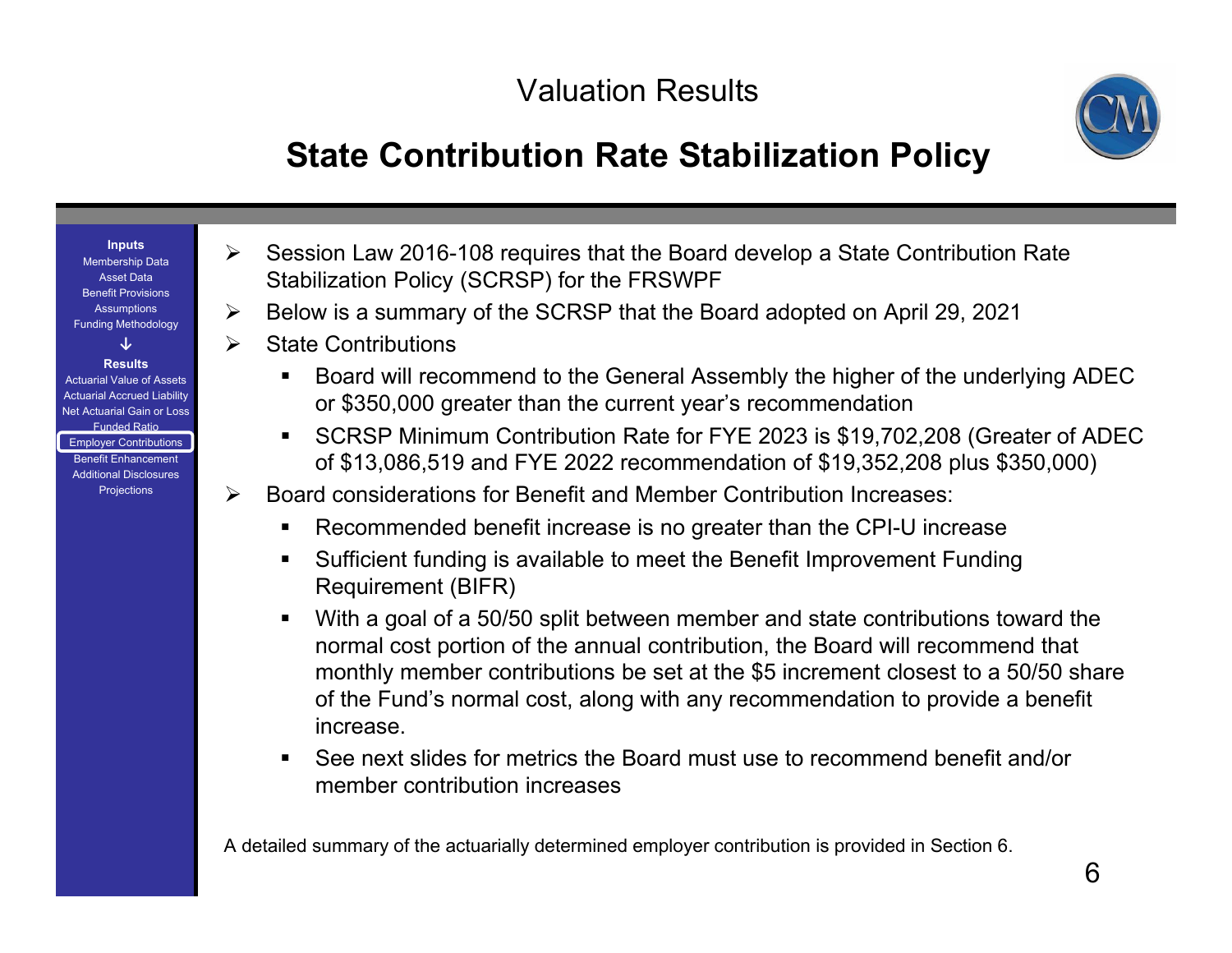

### **State Contribution Rate Stabilization Policy**

**Inputs**

Membership Data Asset DataBenefit Provisions**Assumptions** Funding Methodology

**↓**

**Results**

Actuarial Value of AssetsActuarial Accrued Liability Net Actuarial Gain or Loss Funded RatioEmployer Contributions Benefit EnhancementAdditional Disclosures**Projections** 

Metrics the Board must consider to recommend <sup>a</sup> benefit increase to the General Assembly based on the results of the December 31, 2020 valuation:

The increase in the AAL and Normal Cost for a proposed \$1or \$2 benefit improvement:

|                               | \$1 Improvement \$2 Improvement |           |
|-------------------------------|---------------------------------|-----------|
| Increase in AAL               | 2.917.719 \$                    | 5.835.439 |
| $\frac{1}{6}$ increase in AAL | $0.59\%$                        | $1.18\%$  |
| Increase in Normal Cost       | 41.391                          | 82.782    |

- $\triangleright$  The % increase in AAL for both a \$1 or \$2 improvement is less than the CPI-U increase of 1.36%
- ➤ The BIFR for a proposed \$1 or \$2 benefit improvement:

|                                                                  |   | \$1 Improvement \$2 Improvement |     |             |
|------------------------------------------------------------------|---|---------------------------------|-----|-------------|
| $(1)$ Full Actuarial Cost of Proposed Benefit Improvement        | S | 2,917,719                       | \$  | 5,835,439   |
| $(2)$ FRSWPF Actuarial Accrued Liability as of 12/31/2020        |   | 496,012,307                     |     | 496,012,307 |
| $(3)$ FRSWPF Actuarial Value of Assets as of 12/31/2020          |   | 475,032,285                     |     | 475,032,285 |
| $(4)$ Underlying ADEC for FYE 6/30/2023                          |   | 13,086,519                      |     | 13,086,519  |
| (5) Policy Contribution without Benefit Increase FYE 6/30/2023   |   | 19,702,208                      |     | 19,702,208  |
| $(6)$ Total Adjustment $(2)-(3)+(4)-(5)$ , only if less than \$0 |   |                                 |     |             |
| BIFR: $(1) + (6)$ , not less than \$0                            |   | 2,917,719                       | \$. | 5,835,439   |

- ➤ This benefit improvement triggers a member contribution increase from \$10 per month to \$15 per month
	- The \$5 increase is sufficient to pay for the increase in normal cost for both a \$1 or \$2 benefit improvement
	- This increases the member percent share of total normal cost from 31.76% to 47.40% for a \$1 improvement or from 31.76% to 47.15% for a \$2 improvement, inclusive of benefit and member contribution increases

A detailed summary of the actuarially determined employer contribution rates is provided in Section 6.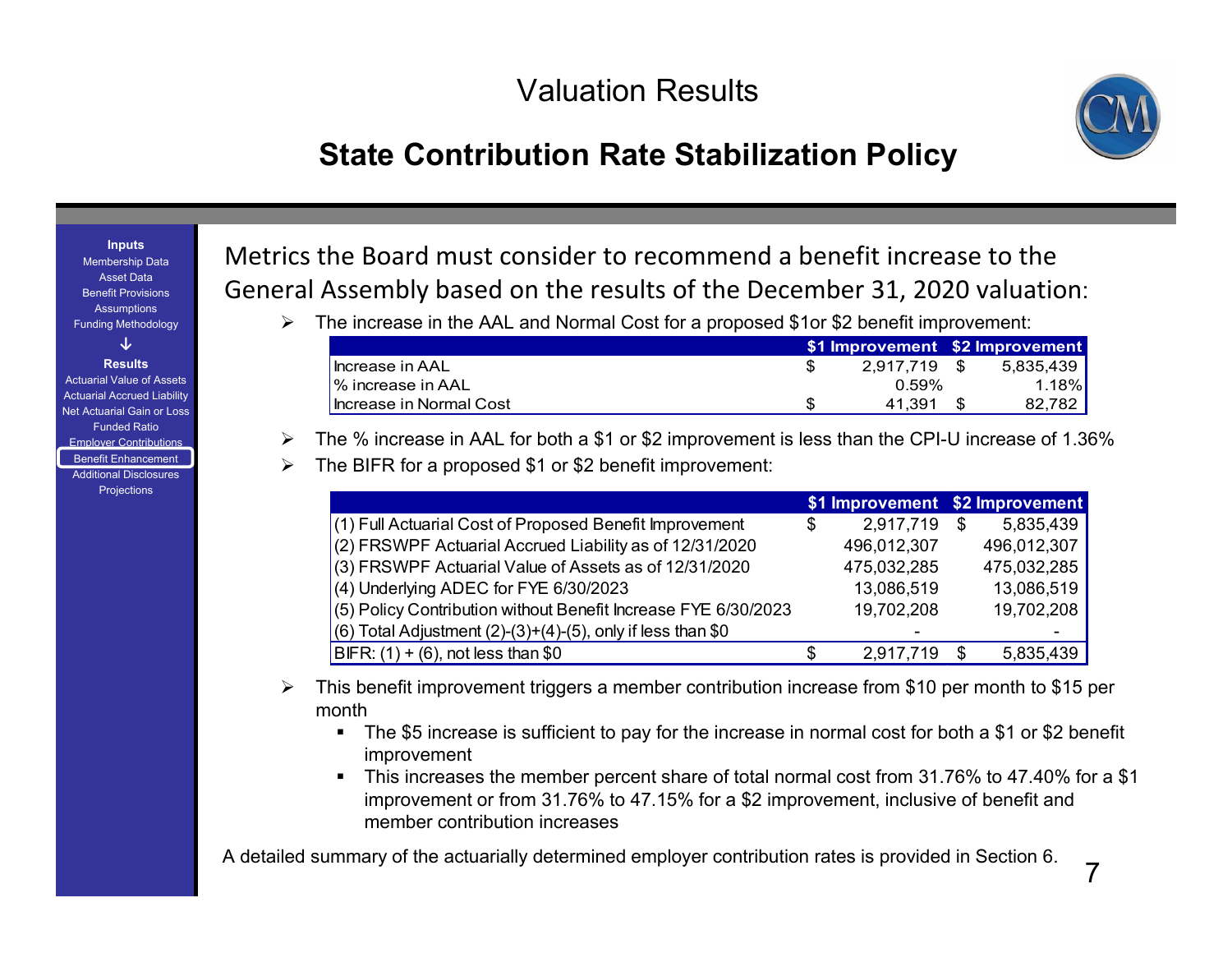

### **State Contribution Rate Stabilization Policy Metrics**

Membership Data Asset Data Benefit Provisions**Assumptions** Funding Methodology **↓ Results**Actuarial Value of Assets Actuarial Accrued Liability Net Actuarial Gain or Loss Funded RatioEmployer Contributions Benefit Enhancement Additional Disclosures Projections

**Inputs**

Metrics the Board must use in recommending benefit improvements and member contribution increases based on the December 31, 2020 valuation are as follows:

|                                                                                            | <b>Valuation</b> | \$1 Improvement |     | \$2 Improvement |
|--------------------------------------------------------------------------------------------|------------------|-----------------|-----|-----------------|
| <b>Total Normal Cost</b>                                                                   | \$<br>7,036,445  | \$<br>7,077,836 | \$  | 7,119,227       |
| <b>Normal Cost Rate</b>                                                                    | \$<br>335.66     | \$<br>337.63    | \$  | 339.61          |
| <b>Expense Rate</b>                                                                        | 42.14            | 42.14           |     | 42.14           |
| <b>Total Normal Cost Rate</b>                                                              | \$<br>377.80     | \$<br>379.77    | \$  | 381.75          |
| <b>State's Rate</b>                                                                        | \$<br>257.80     | \$<br>259.77    | -\$ | 261.75          |
| Employee Rate (\$10 per month)                                                             | 120.00           | 120.00          |     | 120.00          |
| Employee Rate as a % of the Total Rate                                                     | 31.76%           | 31.60%          |     | 31.43%          |
| Increase in EE Rate to get close to a 50/50<br>State/EE split in the rate (\$15 per month) |                  | \$<br>180.00    | \$  | 180.00          |
| EE Cont as a % of the Total Rate                                                           |                  | 47.40%          |     | 47.15%          |

A detailed summary of the actuarially determined employer contribution rates is provided in Section 6.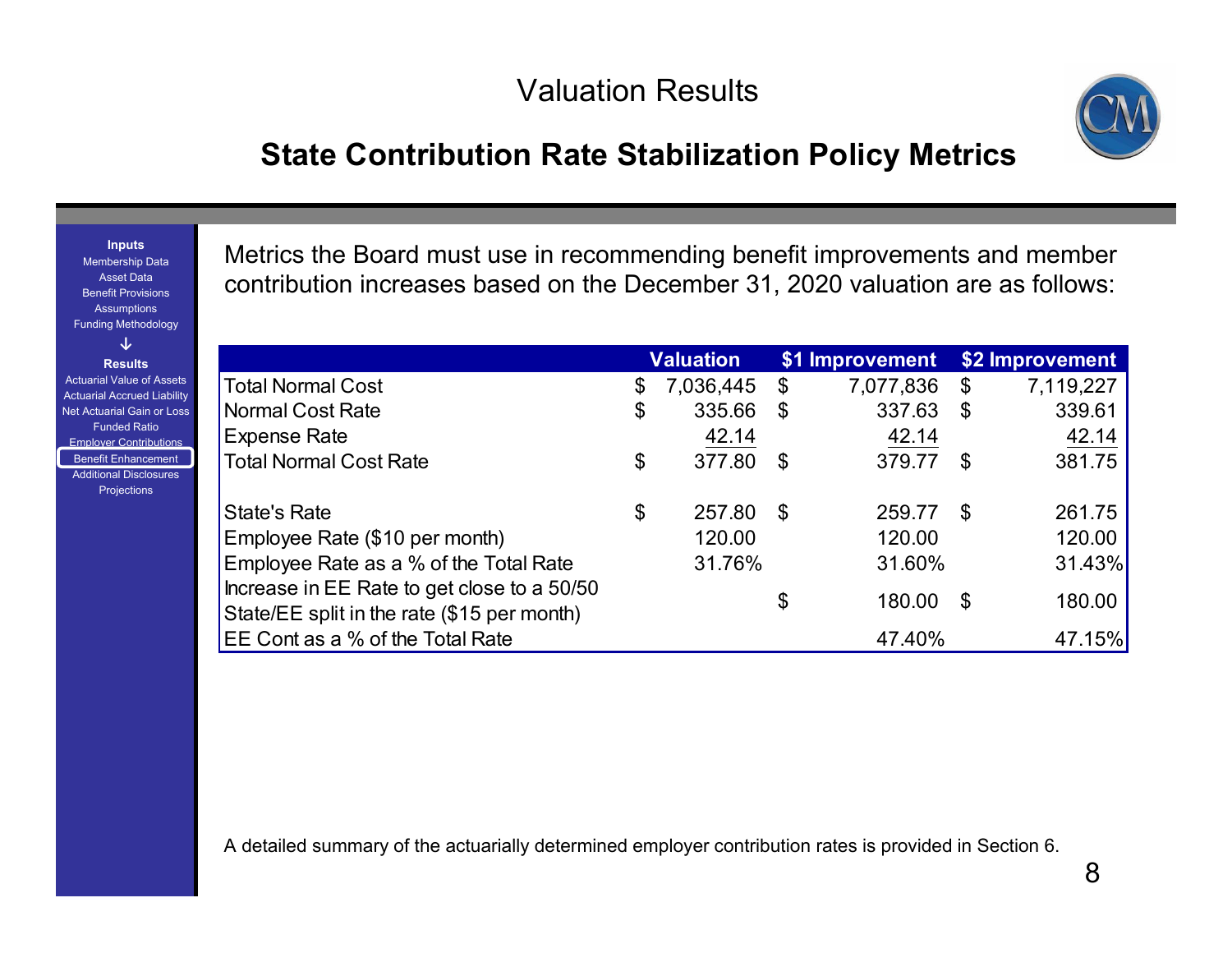# **Key Takeaways**



- $\triangleright$  Key results of the December 31, 2020 valuation were:
	- Market value returns of 11.22% during calendar year 2020 compared to 7.0% assumed at the beginning of the plan year
	- SCRSP contributions exceeded ADEC and lowered unfunded actuarial liability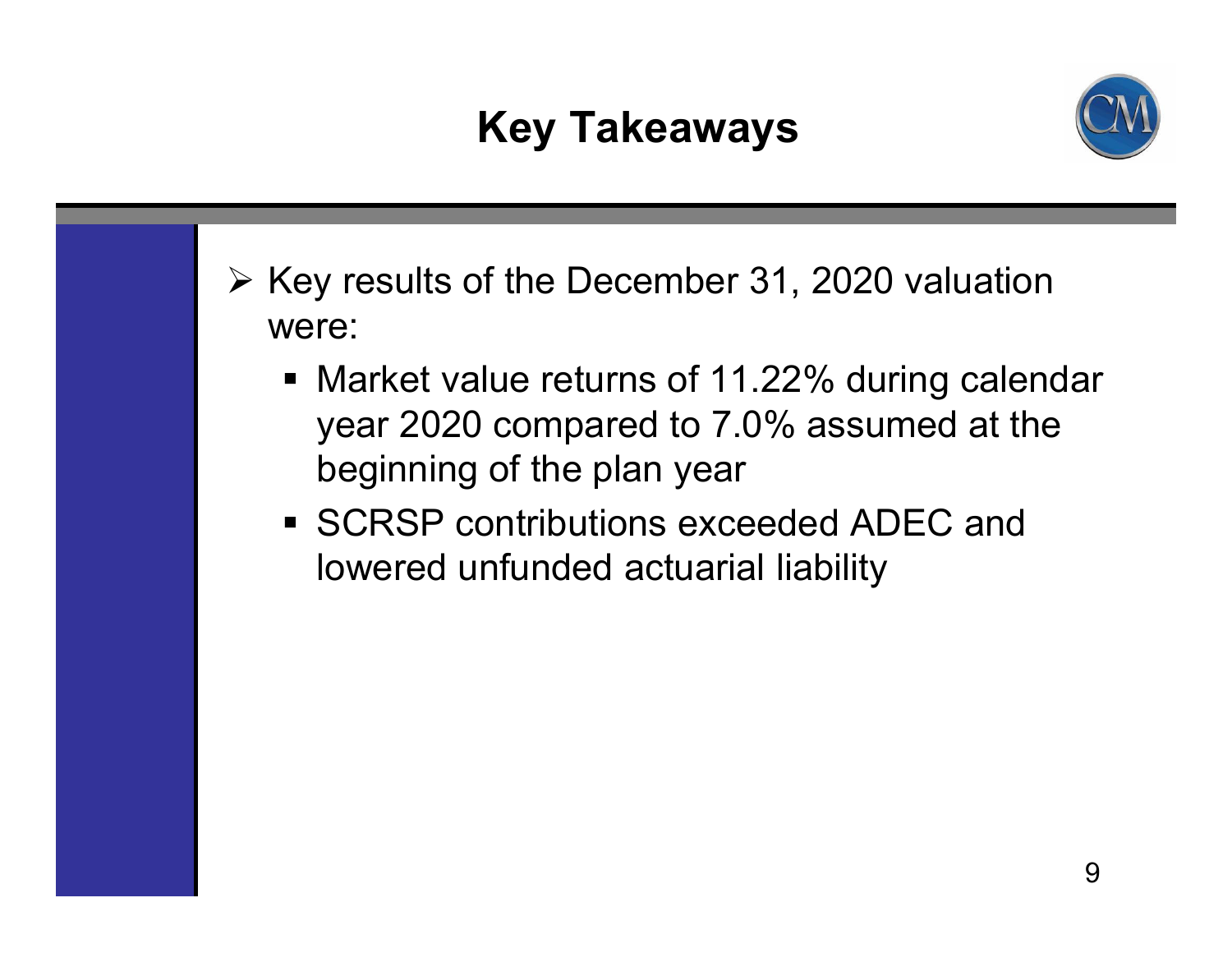

# **Key Takeaways (continued)**

- $\blacktriangleright$  When compared to the December 31, 2020 actuarial valuation, the previous resulted in:
	- $\blacksquare$  Increase in funded ratio (95.8% in the December 31, 2020 compared to 92.3% in the December 31, 2019 valuation)
	- Lower actuarially determined employer contribution (\$13,086,519 for fiscal year ending June 30, 2023 compared to the preliminary \$15,182,523 calculated in the December 31, 2019 valuation for fiscal year ending June 30, 2022)
- $\triangleright$  Recommended contribution under the State Contribution Rate Stabilization Policy (SCRSP) of \$19,702,208 which is the greater of:
	- $\blacksquare$ The ADEC of \$13,086,519 and
	- $\blacksquare$ The FYE 2022 recommendation of \$19,352,208 plus \$350,000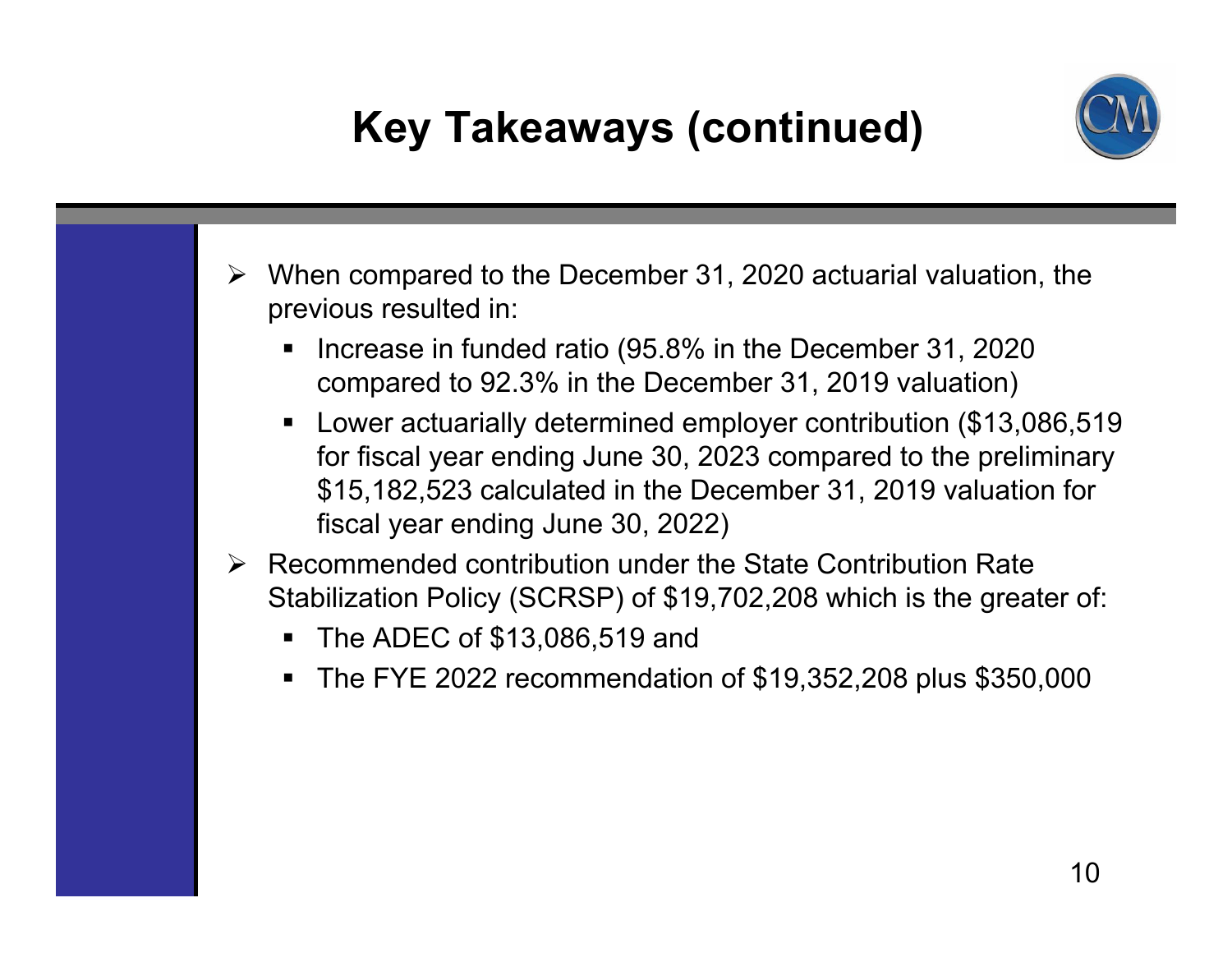# **Key Takeaways (continued)**



- $\blacktriangleright$  The assumptions used for the December 31, 2020 actuarial valuation are based on the experience study prepared as of December 31, 2019 and adopted by the Board of Trustees on January 28, 2021.
- $\blacktriangleright$  Material assumptions and methods that were changed since the prior valuation:
	- . The investment return assumption was lowered from 7.00% to 6.50%
	- $\bullet$ The inflation assumption was lowered from 3.00% to 2.50%
	- . The withdrawal rates, retirement rates, disability, mortality assumptions were changed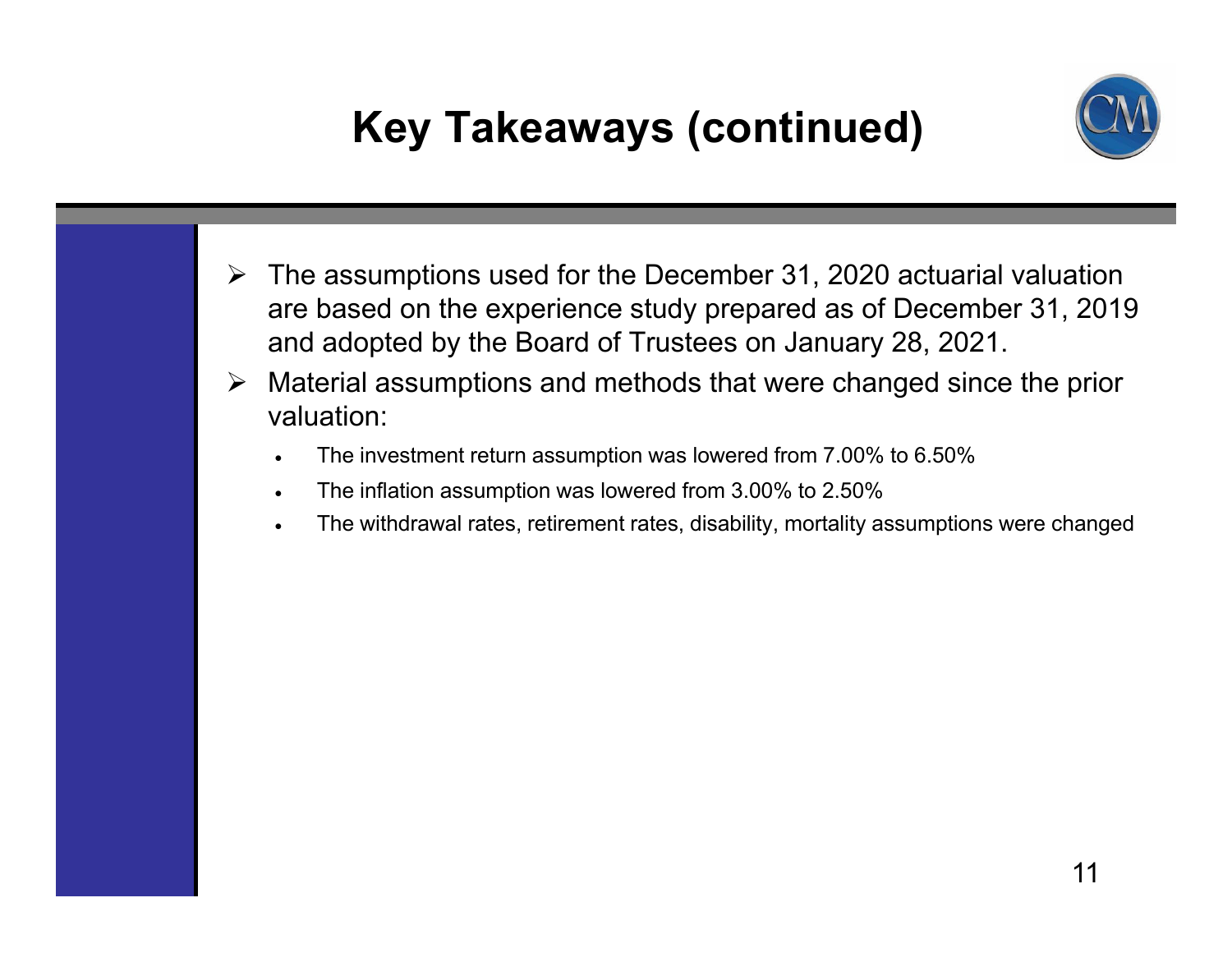# **Key Takeaways (continued)**



FRSWPF is well funded compared to its peers. This is due to:

- **≻** Stakeholders working together to keep FRSWPF well-funded since inception
- $\triangleright$  A history of appropriating and contributing the recommended contribution requirements
- $\blacktriangleright$ Assumptions that in aggregate are more conservative than peers
- $\triangleright$  A funding policy that aggressively pays down unfunded liability over a 12-year period
- $\blacktriangleright$ Modest changes in benefits when compared to peers

Continued focus on these measures will be needed to maintain the solid status of FRSWPF well into the future.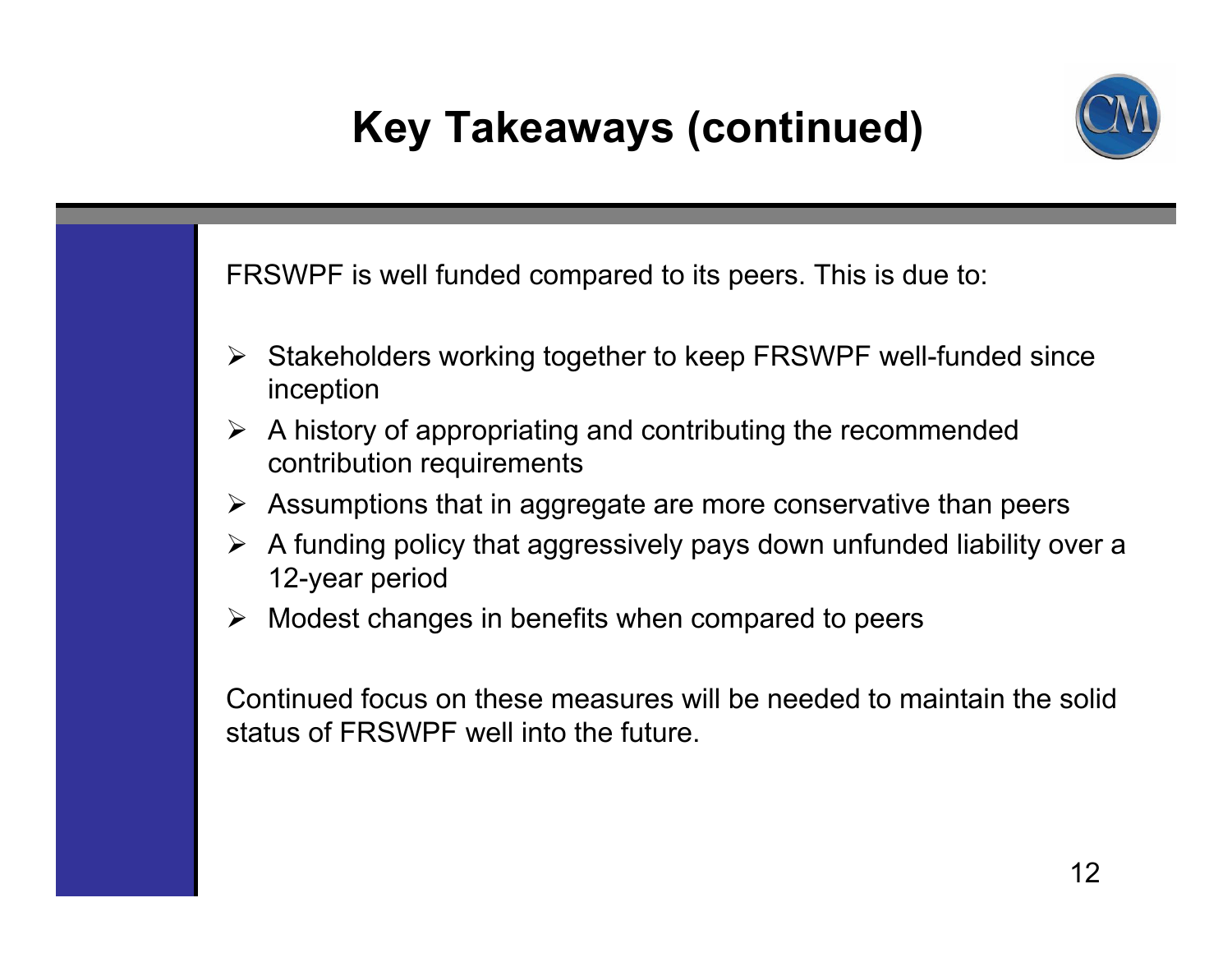# **Certification**



Future actuarial measurements may differ significantly from current measurements due to plan experience differing from that anticipated by the economic and demographic assumptions, increases or decreases expected as part of the natural operation of the methodology used for these measurements, and changes in plan provisions or applicable law. Because of limited scope, Cavanaugh Macdonald performed no analysis of the potential range of such future differences, except for some limited analysis in financial projections or required disclosure information. Results prior to December 31, 2017 were provided by the prior consulting actuary.

We meet the Qualification Standards of the American Academy of Actuaries to render the actuarial opinions contained in this report. This report has been prepared in accordance with all applicable Actuarial Standards of Practice, and we are available to answer questions about it.

Principal and Consulting Actuary **Consulting Actuary** 

Larry Langer, ASA, EA, FCA, MAAA Wendy Ludbrook, FSA, EA, FCA, MAAA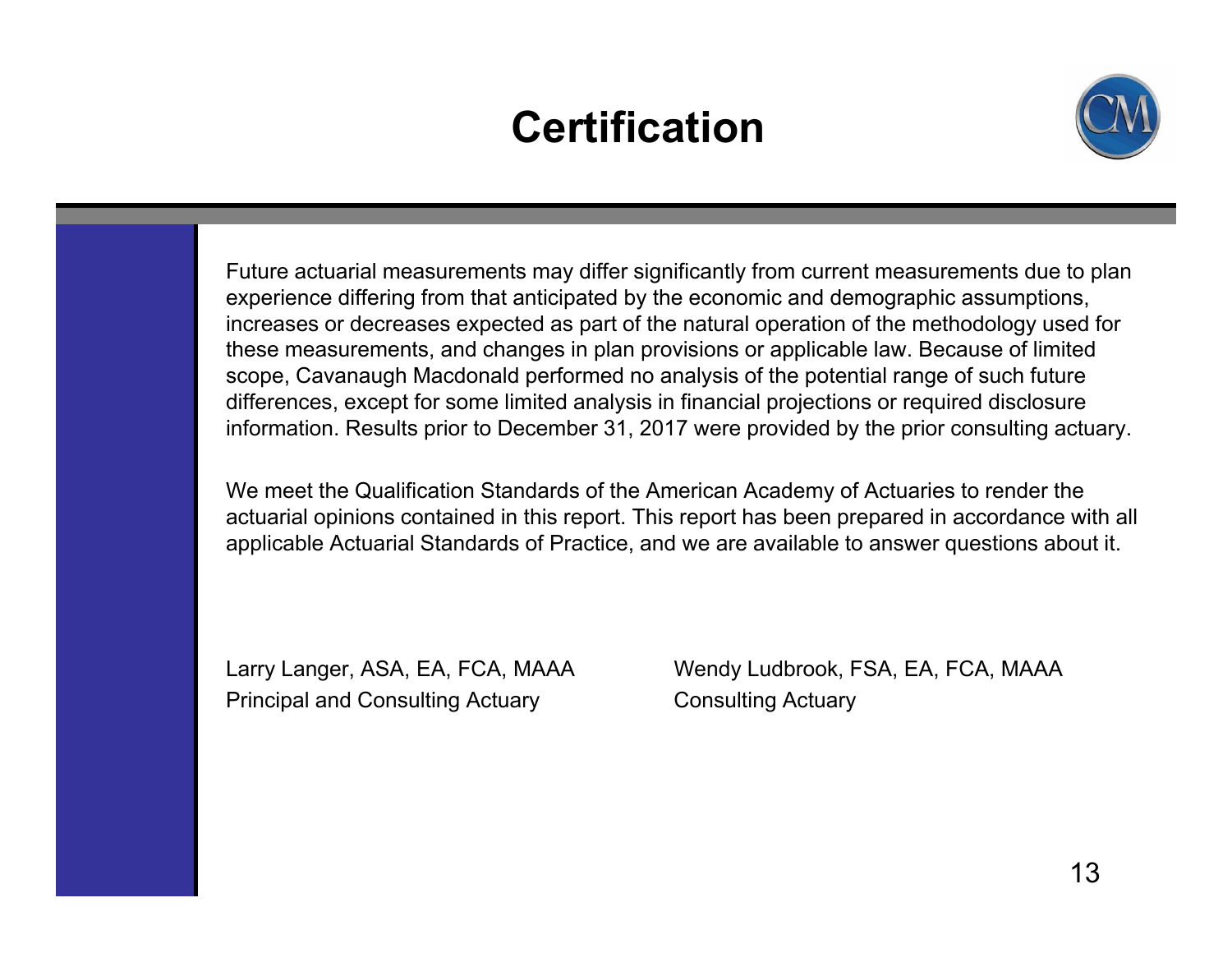

## North Carolina Firefighters' and Rescue Squad Workers' Pension Fund

Report on the Actuarial Valuation Prepared as of December 31, 2020

October 2021



www.CavMacConsulting.com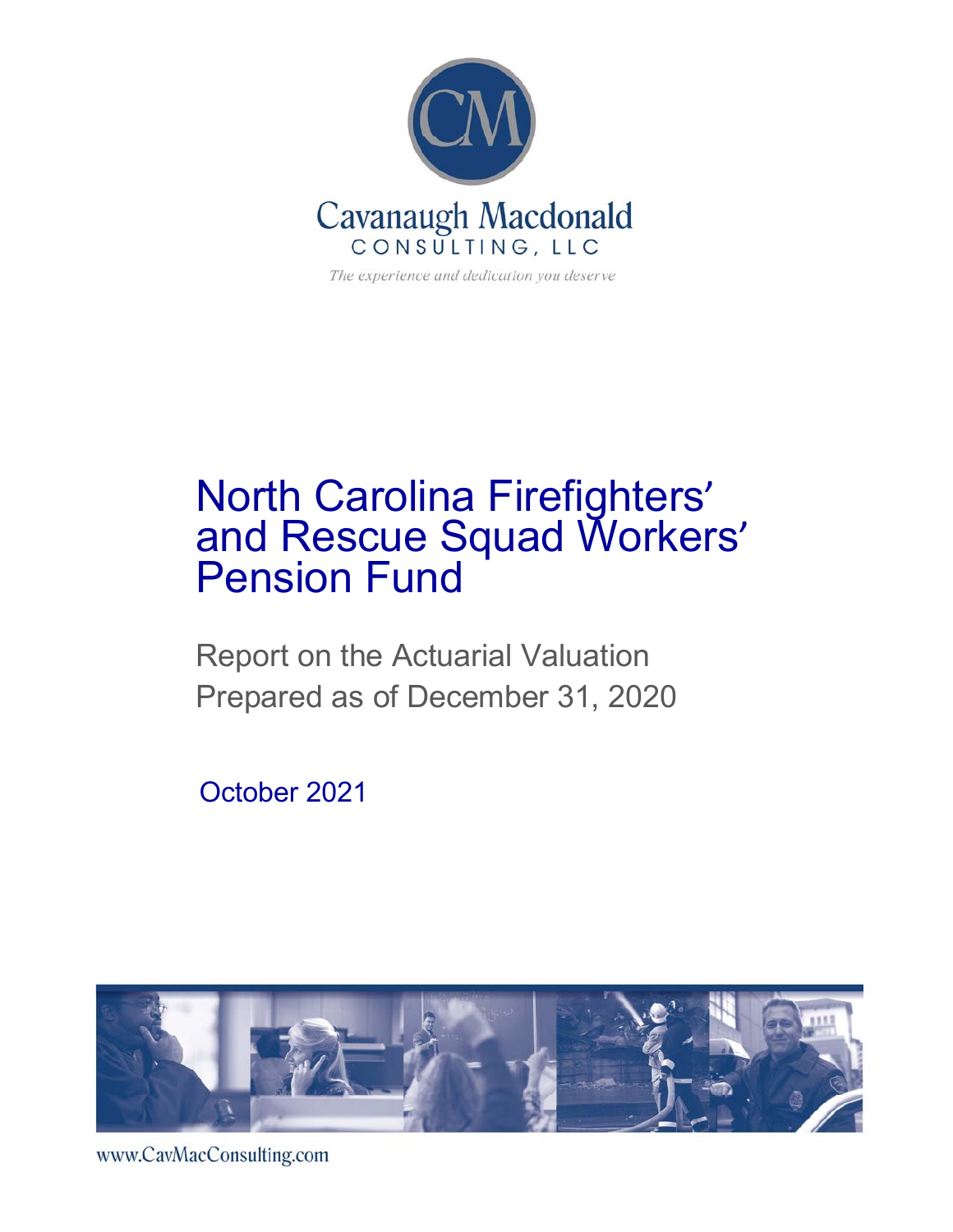

October 13, 2021

Board of Trustees Local Government Employees Retirement System of North Carolina 3200 Atlantic Avenue Raleigh, NC 27604

Members of the Board:

We submit herewith our report on the annual valuation of the North Carolina Firefighters' and Rescue Squad Workers' Pension Fund (referred to as "FRSWPF" or the "Firefighter and Rescue Squad Worker Plan) prepared as of December 31, 2020. The report has been prepared in accordance with North Carolina General Statute 58-86-1 through 58-86-101. Information contained in our report for plan years prior to December 31, 2017 is based upon valuations performed by the prior actuary.

The primary purpose of the valuation report is to determine the required member and employer contribution rates, to describe the current financial condition of FRSWPF, and to analyze changes in such condition. In addition, the report provides information that the Office of the State Controller (OSC) requires for its Comprehensive Annual Financial Report and it summarizes census data. Use of this report for any other purposes or by anyone other than OSC and its auditors, or North Carolina Retirement System Division and Department of State Treasurer staff may not be appropriate and may result in mistaken conclusions because of failure to understand applicable assumptions, methods, or inapplicability of the report for that purpose. The attached pages should not be provided without a copy of this cover letter. Because of the risk of misinterpretation of actuarial results, you should ask Cavanaugh Macdonald Consulting (CMC) to review any statement you wish to make on the results contained in this report. CMC will not accept any liability for any such statement made without prior review.

The valuation is based upon membership data and financial information as furnished by the Retirement Systems Division and the Financial Operations Division and as summarized in this report. Although reviewed for reasonableness and consistency with the prior valuation, these elements have not been audited by CMC and we cannot certify as to the accuracy and completeness of the data supplied. Sometimes assumptions are made by CMC to interpret membership data that is imperfect. The valuation is also based on benefit and contribution provisions as presented in this report. If you have reason to believe that the plan provisions are incorrectly described, that important plan provisions relevant to this valuation are not described, or that conditions have changed since the calculations were made, you should contact the authors of this actuarial report prior to relying on this information.

The valuation is further based on the actuarial valuation assumptions, approved by the Board of Trustees, as presented in this report. We believe that these assumptions are appropriate and reasonable and also comply with the requirements of GASB Statement No. 67. We prepared this valuation in accordance with the requirements of this standard and in accordance with all applicable Actuarial Standards of Practice (ASOP).

> Off Offices in Kennesaw, GA • Bellevue, NE 3550 Busbee Pkwy, Suite 250, Kennesaw, GA 30144 Phone (678) 388-1700 • Fax (678) 388-1730 www.CavMacConsulting.com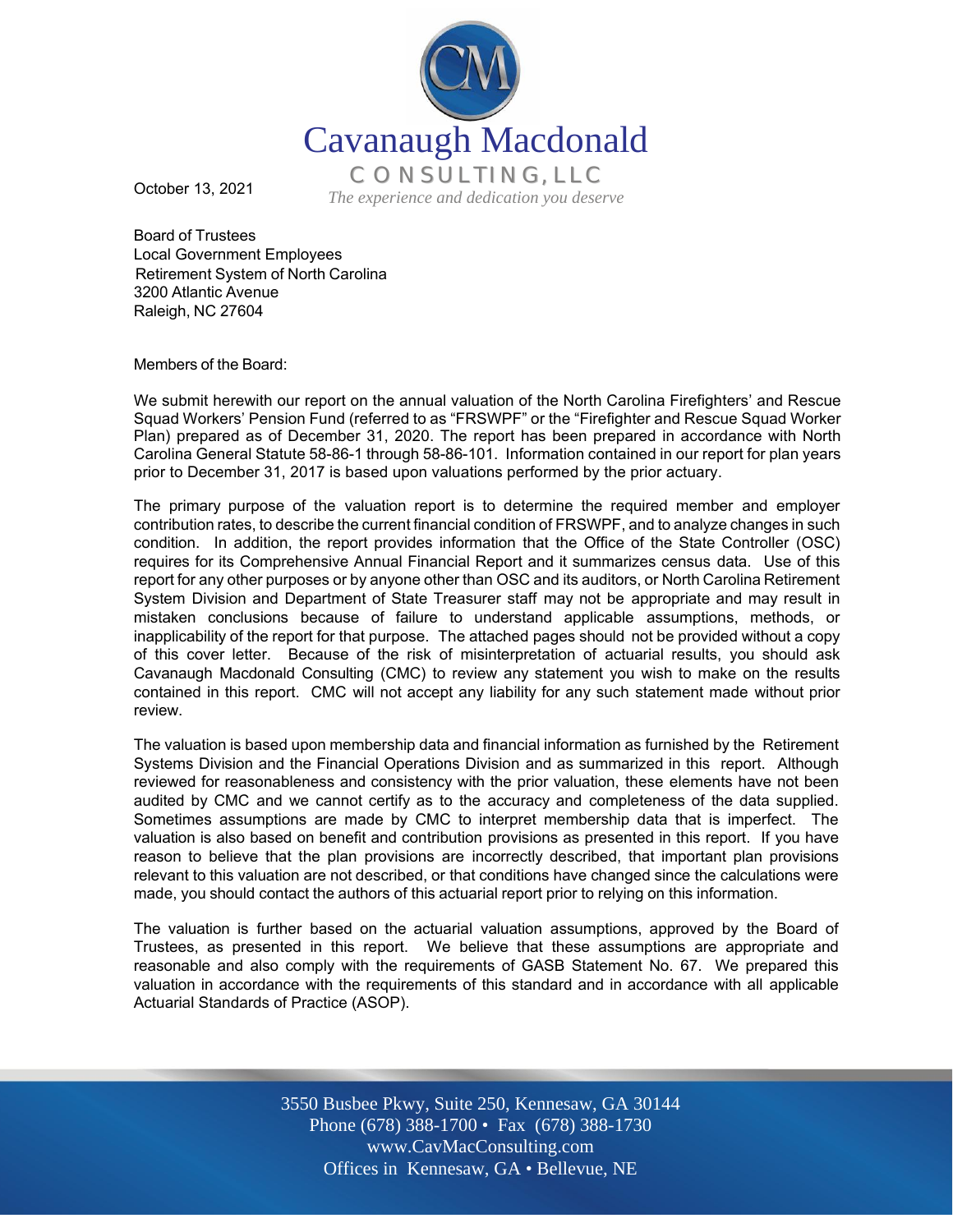

The assumptions used for the December 31, 2020 actuarial valuation are based on the experience study prepared as of December 31, 2019 and adopted by the Board of Trustees on January 28, 2021. The economic assumptions with respect to investment yield, salary increase and inflation have been based upon a review of the existing portfolio structure as well as recent and anticipated experience.

Where presented, references to "funded ratio" and "unfunded accrued liability" typically are measured on an actuarial value of assets basis. It should be noted that the same measurements using market value of assets would result in different funded ratios and unfunded accrued liabilities. Moreover, the funded ratio presented is appropriate for evaluating the need and level of future contributions but makes no assessment regarding the funded status of the plan if the plan were to settle (i.e. purchase annuities) for a portion or all of its liabilities. In various places in the report the results also show funded ratios and unfunded liabilities based upon varying sets of assumptions as well as market values of assets as that is required for certain disclosure information required per accounting rules or statutes. Where this has been done it has been clearly indicated.

In order to prepare the results in this report we have utilized appropriate actuarial models that were developed for this purpose. These models use assumptions about future contingent events along with recognized actuarial approaches to develop the needed results.

Future actuarial results may differ significantly from the current results presented in this report due to such factors as the following: fund experience differing from that anticipated by the economic or demographic assumptions; changes in economic or demographic assumptions; and changes in plan provisions or applicable law. Such changes in law may include additional costs resulting from future legislated benefit improvements or cost-of-living pension increases or supplements, which are not anticipated in the actuarial valuation. Because of limited scope, CMC performed no analysis of the potential range of such future differences, except for some limited analysis in financial projections or required disclosure information.

We meet the Qualification Standards of the American Academy of Actuaries to render the actuarial opinions contained in this report. This report has been prepared in accordance with all applicable Actuarial Standards of Practice, and we are available to answer questions about it.

Respectfully submitted,

Principal and Consulting Actuary **Consulting Actuary** Consulting Actuary

Wendy holhodh

Larry Langer, ASA, EA, FCA, MAAA Wendy Ludbrook, FSA, EA, FCA, MAAA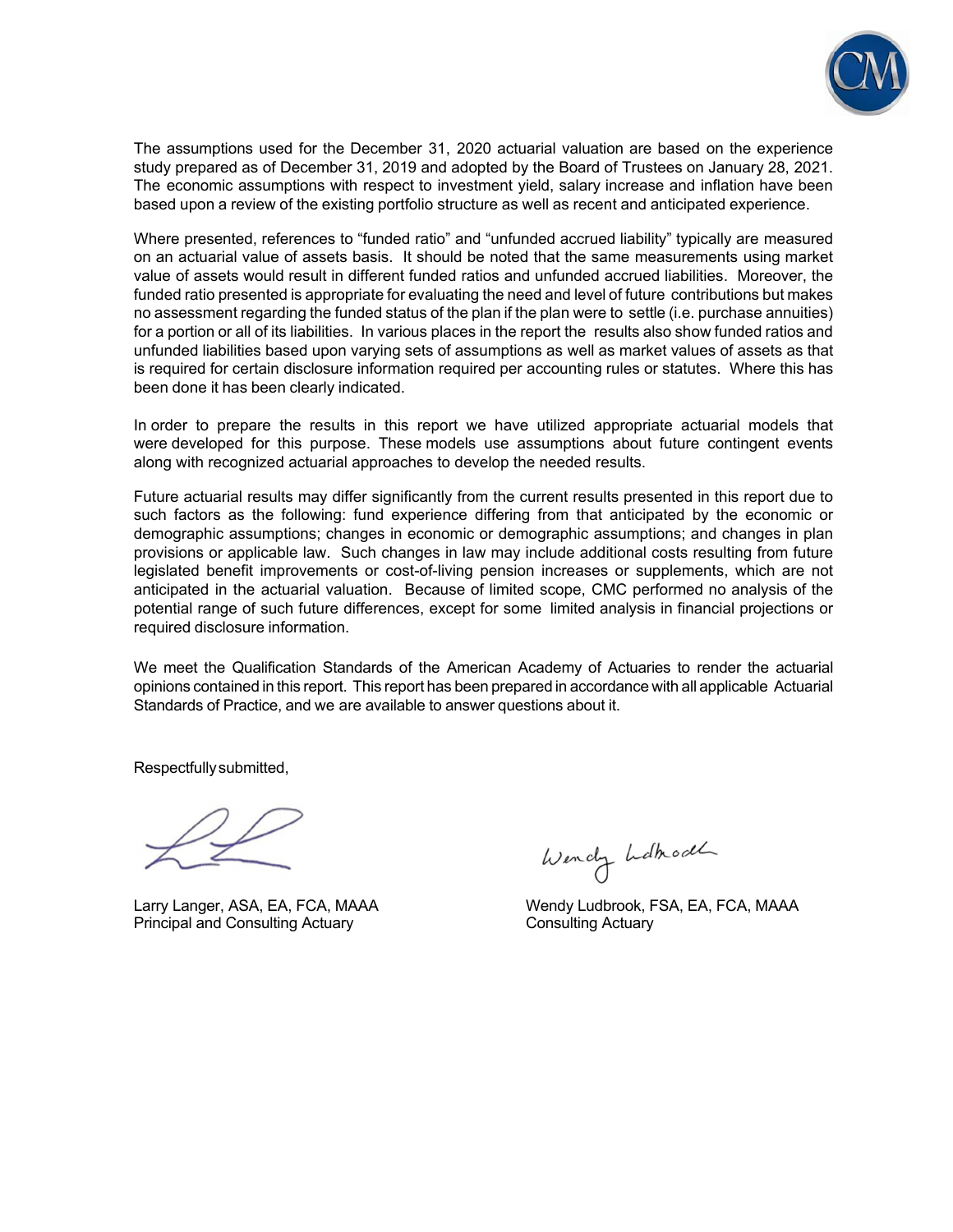

### **Table of Contents**

| Table 3 - Data for Members Currently Receiving Benefits 20 |
|------------------------------------------------------------|
|                                                            |
|                                                            |
|                                                            |
|                                                            |
|                                                            |
|                                                            |
|                                                            |
|                                                            |
|                                                            |
|                                                            |
|                                                            |
|                                                            |
|                                                            |
|                                                            |
|                                                            |
|                                                            |
|                                                            |
|                                                            |
|                                                            |
|                                                            |
|                                                            |
|                                                            |
|                                                            |
| Table 6 – Allocation of Investments by Category of the     |
|                                                            |
|                                                            |
|                                                            |
|                                                            |
|                                                            |
|                                                            |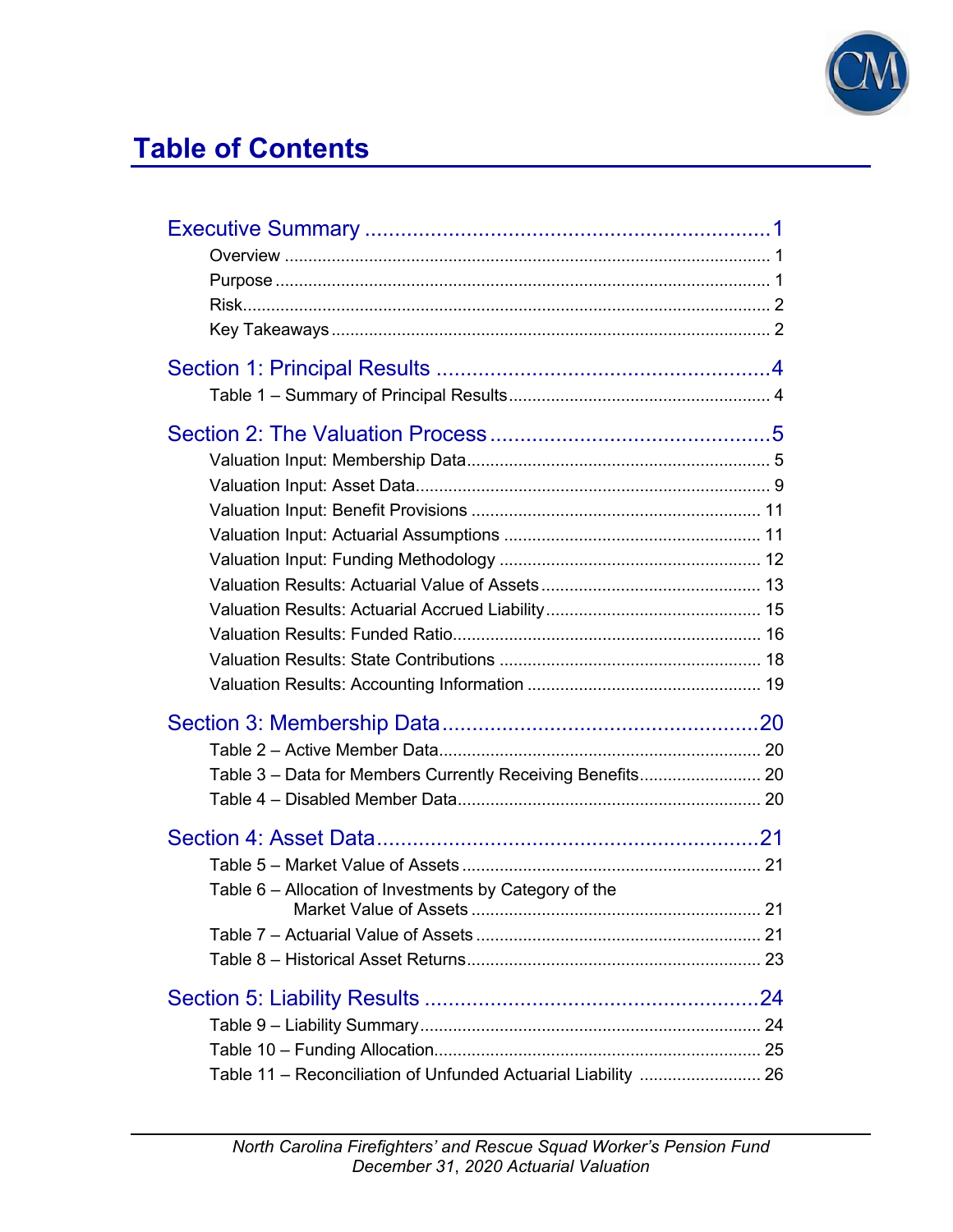

#### **Table of Contents**

| Section 6: Actuarially Determined Employer Contribution 27                    |  |
|-------------------------------------------------------------------------------|--|
| Table 12 - Calculation of the Actuarially Determined Employer Contribution 27 |  |
|                                                                               |  |
| Table 14 - Reconciliation of the Change in the ADEC  29                       |  |
| Table 15 - Calculation of the New Amortization Base 30                        |  |
| Table 16 - Amortization Schedule for Unfunded Accrued Liability  30           |  |
| Table 17 - History of Actuarially Determined Employer Contribution            |  |
|                                                                               |  |
|                                                                               |  |
|                                                                               |  |
|                                                                               |  |
|                                                                               |  |
| Table 20 - Schedule of Changes in Net Pension Liability (Asset) 34            |  |
|                                                                               |  |
| Table 22 – Sensitivity of the Net Pension Liability to Changes                |  |
|                                                                               |  |
| Table 23 - Additional Information for GASB Statement No. 67  35               |  |
|                                                                               |  |
| Appendix A – Valuation Process and Glossary of Actuarial Terms 36             |  |
|                                                                               |  |
| Appendix C - Summary of Main Benefit and Contribution Provisions 51           |  |
|                                                                               |  |
| Appendix E - GASB 67 Fiduciary Net Position Projection  56                    |  |
|                                                                               |  |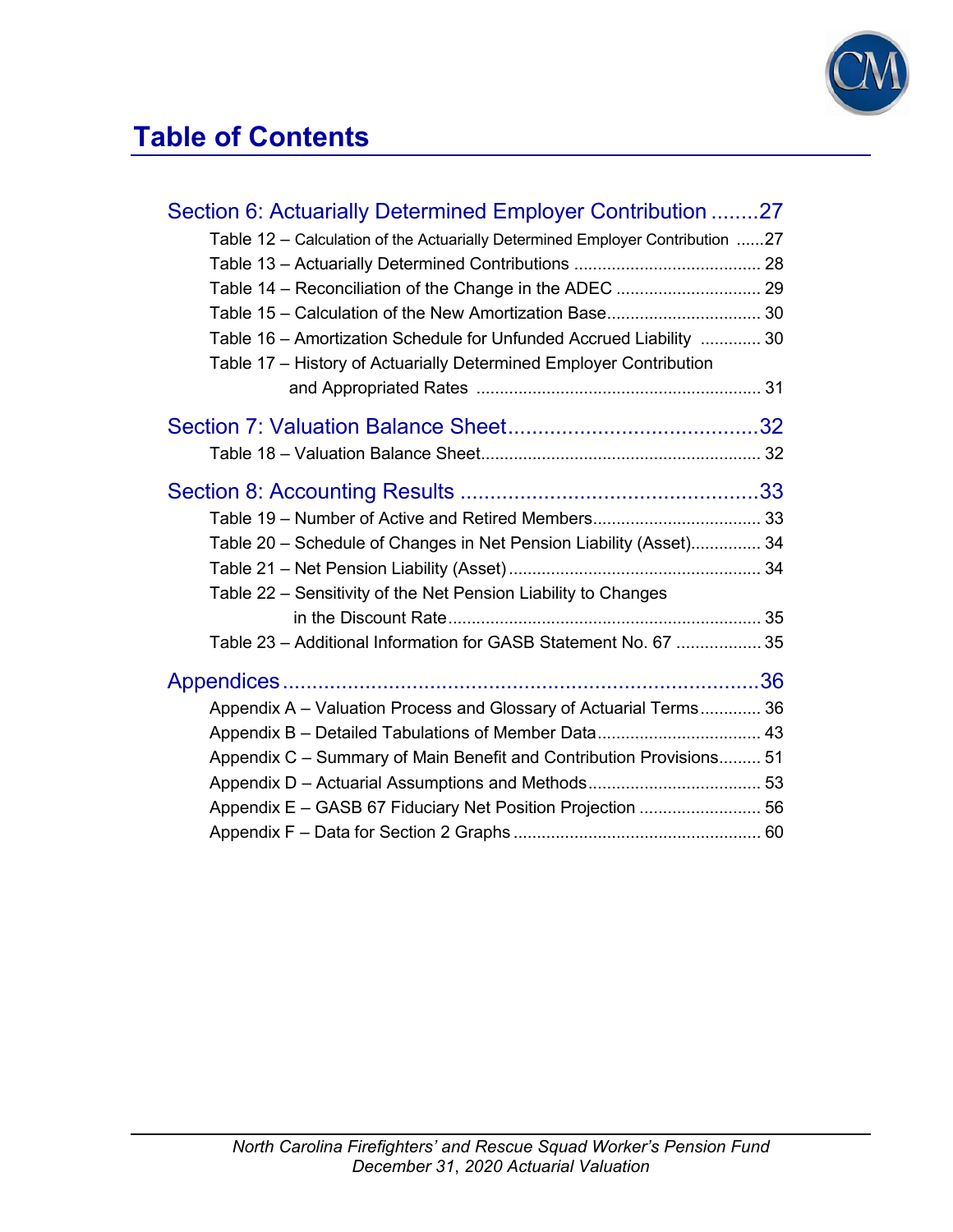

#### **Executive Summary**

#### **Overview**

The North Carolina Retirement Systems Division (RSD) was established in 1941 to provide retirement benefits for public servants in the State of North Carolina. Today, under the management of the Department of State Treasurer, RSD administers seven public pension plans (defined benefit plans), three supplemental retirement plans (voluntary defined contributions plans), a health trust fund, a disability income plan, death benefit funds and a number of other benefit programs. As of December 31, 2020, the RSD defined benefit plans cover over one million current and prior public servants of the state of North Carolina. During the fiscal year ending June 30, 2021, RSD paid over \$6.7 billion in pensions to more than 330,000 retirees. And as of June 30, 2021, RSD's defined benefit plan assets were valued at over \$120 billion.

Under the supplemental retirement plans, the amount of contributions in any given year is defined by law. The amount of benefits derived is dependent on the investment returns the individual achieves. Conversely, under the pension plans, the amount of the benefit paid to a member upon retirement, termination, death or disability is defined by law. The amount of contributions needed to fund these benefits cannot be known with certainty. In North Carolina, like other states, these contributions are paid during a public servant's career so that upon retirement, termination, death, or disability, there are funds available to pay these benefits. These amounts are determined through an actuarial valuation. Actuarial valuations are performed for each of the pension plans administered by RSD and the results are contained in actuarial valuation reports like this.

The Firefighters' and Rescue Squad Workers' Pension Fund ("FRSWPF") provides benefits to all paid and volunteer certified firefighters and rescue squad workers. FRSWPF has approximately \$500 million in assets and over 56,000 members as of December 31, 2020. This actuarial valuation report is our annual analysis of the financial health of FRSWPF. This report, prepared as of December 31, 2020, presents the results of the actuarial valuation of the Retirement System.

#### **Purpose**

An actuarial valuation is performed on FRSWPF annually as of the end of the calendar year. The actuary determines the amount of contributions to be made to FRSWPF during each member's career that, when combined with investment return, will be sufficient to pay for retirement benefits.

In addition, the annual actuarial valuation is performed to:

- Determine the progress of funding FRSWPF,
- Explore why the results of the current valuation differ from the results of the valuation of the previous year, and
- Satisfy regulatory and accounting requirements.

A detailed summary of the valuation process and a glossary of actuarial terms are provided in Appendix A.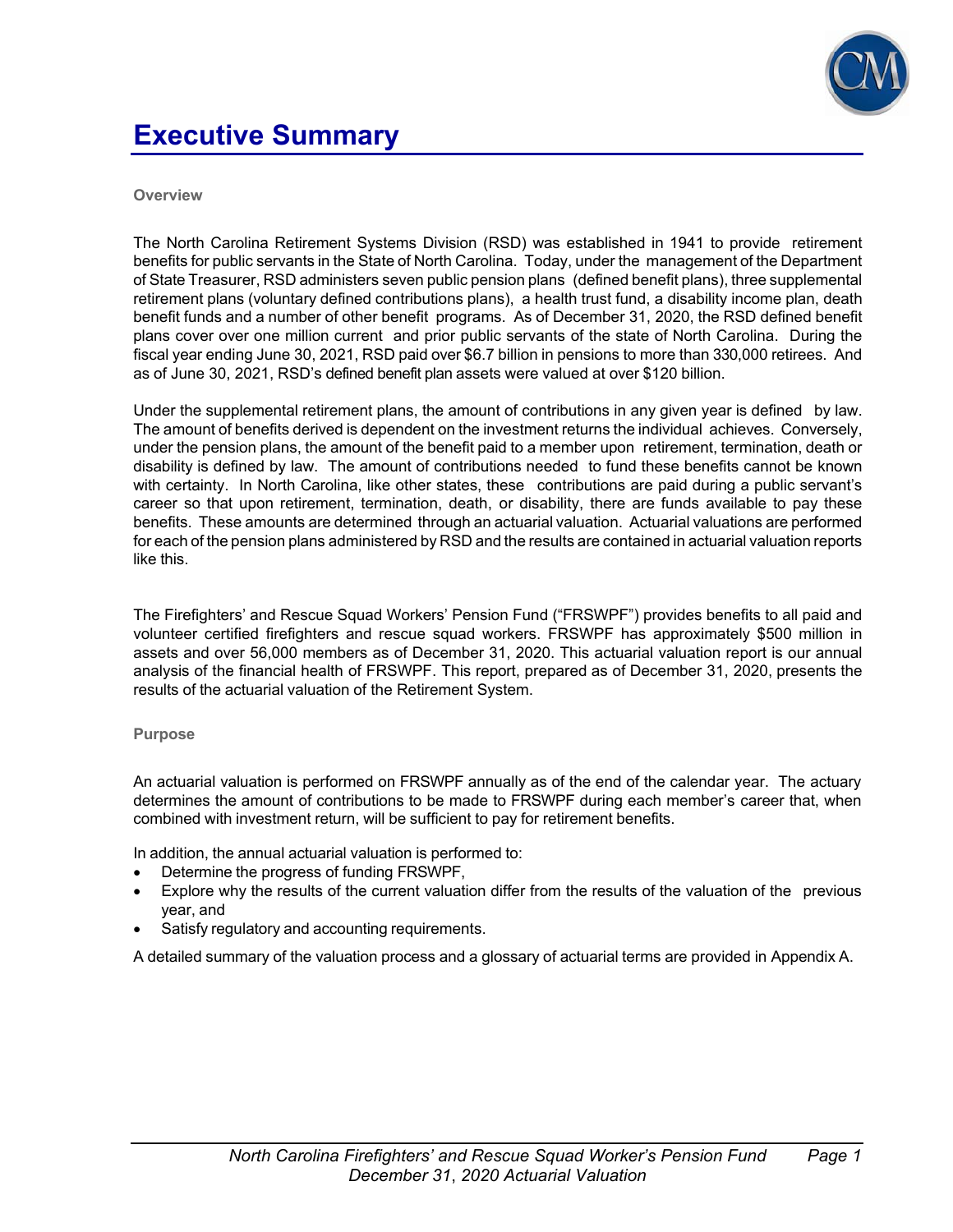

**Risk** 

Measuring pension obligations and actuarially determined contributions requires the use of assumptions regarding future economic and demographic experience. Whenever assumptions are made about future events, there is risk that actual experience will differ from expected. Actuarial valuations include the risk that actual future measurements will deviate from expected future measurements due to actual experience that is different than the actuarial assumptions.

The primary areas of risk in this actuarial valuation are:

- Investment Risk the potential that investment returns will be different than expected.
- Longevity and Other Demographic Risks the potential that mortality or other demographic experience will be different than expected.
- Interest Rate Risk To the extent market rates of interest affect the expected return on assets, there is a risk of change to the discount rate which determines the present value of liabilities and actuarial valuation results.
- Contribution Risk The potential that actual contributions are different than the actuarially determined contributions.

Annual actuarial valuations are performed for RSD which re-measure the assets and liabilities and compute a new actuarially determined contribution. RSD also has experience studies performed every five years to analyze the discrepancies between actuarial assumptions and actual experience and determine if the actuarial assumptions need to be changed. Annual actuarial valuations and periodic experience studies are practical ways to monitor and reassess risk.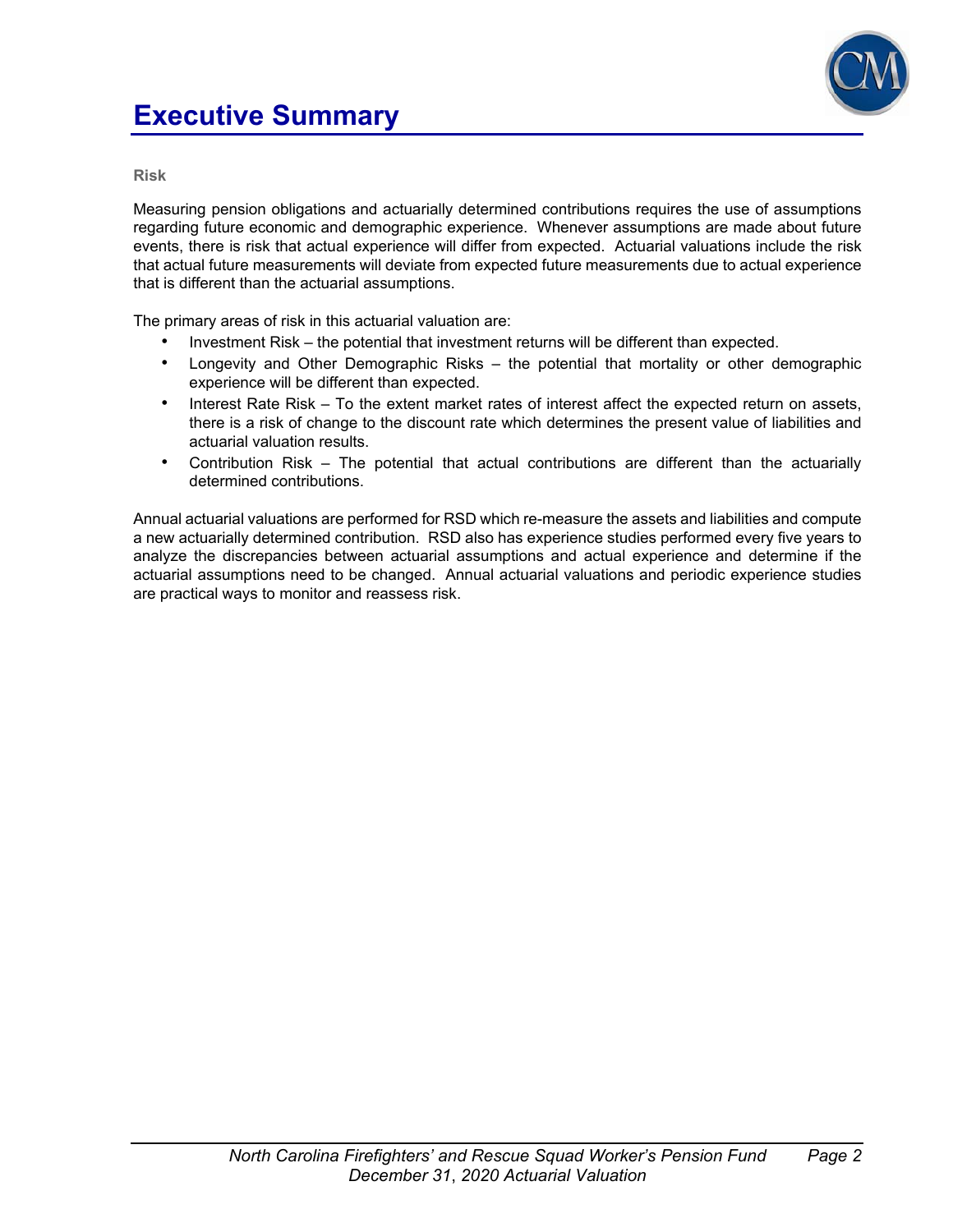



#### **Key Takeaways**

The actuarial valuation is performed each year to replace the estimates the actuary assumed for the prior valuation with the actual events that happened. This past year, as expected, some of the assumptions used in the prior valuation were not realized. Key results of the December 31, 2020 valuation were:

- Changes in actuarial assumptions and methods, including a decrease in the discount rate from 7.00% to 6.50%, in accordance with the latest experience study prepared as of December 31, 2019, and adopted by the Board of Trustees on January 28, 2021
- Direct-rate smoothing of the change in the employer contribution rate due to the changes in assumptions and methods over a 5-year period
- Market value returns of 11.22% during calendar year 2020 compared to 7.00% assumed at the beginning of the plan year
- Employer contributions under the State Contribution Rate Stabilization Policy (SCRSP) significantly exceeded the actuarially determined employer contribution (ADEC)

When compared to the December 31, 2019 valuation, the results show:

- A higher funded ratio (95.8% in the December 31, 2020 valuation compared to 92.3% in the December 31, 2019 valuation)
- A lower actuarially determined employer contribution (\$13,086,519 for fiscal year ending June 30, 2023 compared to \$15,182,523 for fiscal year ending June 30, 2022)

FRSWPF is well funded compared to its peers. This is due to:

- Stakeholders working together to keep FRSWPF well-funded since inception
- A history of appropriating and contributing a minimum of the recommended contribution requirements
- Implementation of SCRSP which provides additional funding
- Assumptions that in aggregate are more conservative than peers
- A funding policy that aggressively pays down unfunded liability over a 12-year period
- Modest changes in benefits when compared to peers

Continued focus on these measures will be needed to maintain the solid status of FRSWPF well into the future.

More details can be found later in this report. We encourage readers to start with Sections 1 and 2 and refer to other sections for additional details as needed.

This report, prepared as of December 31, 2020, presents the results of the annual valuation of the system. The principal results of the valuation and a comparison with the preceding year's results are summarized in the following table.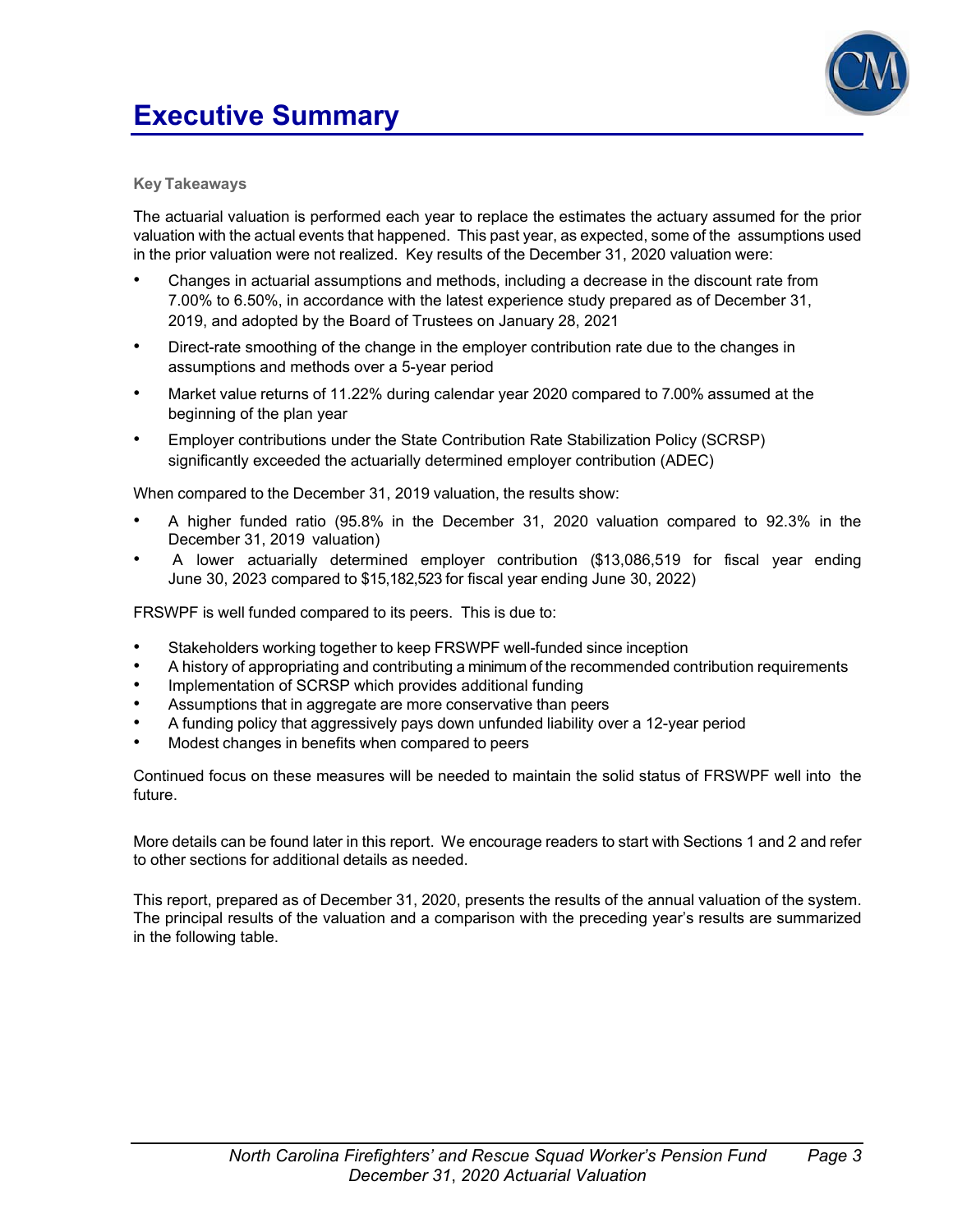

#### **Section 1: Principal Results**

This report, prepared as of December 31, 2020, presents the results of the actuarial valuation of the system. The principal results of the valuation and a comparison with the preceding year's results are summarized below.

#### **Valuation Results as of 12/31/2020 12/31/2019** Active Members Non-lapsed Members 1994 Lapsed Members 15,225 Retired Members and Survivors of Deceased Members Killed in the Line of Duty Number 14,922 14,765 Annual Pensions 1 30,440,880 | \$ 30,120,600 Number of Deferred Members 122 136 Assets Actuarial Value (AVA)  $\parallel$  \$ 475,032,285 | \$ 445,876,956 Market Value (MVA)  $\parallel$  \$ 499,936,606 | \$ 458,687,909 Actuarial Accrued Liability (AAL)  $\begin{array}{|l} \hline \$ & 496,012,307 \end{array}$  \emaths \$ 482,816,865 Unfunded Accrued Liability  $(AAL - AVA)$   $\downarrow$  \$ 20,980,022  $\downarrow$  \$ 36,939,909 Funded Ratio\* (AVA / AAL)  $\qquad$  95.8% 92.3% **Results for Fiscal Year Ending 6/30/2023 6/30/2022** Actuarially Determined Employer Contribution (ADEC) Normal Cost  $\begin{array}{|c|c|c|c|c|c|c|c|c|} \hline \text{S} & \text{5.729.089} & \text{\$} & \text{5.899.243} \hline \end{array}$ Accrued Liability **8,080,757** 9,283,280 Total  $\sqrt{3}$  13,809,846  $\sqrt{4}$  5,182,523 Total Based on Direct Rate Smoothing  $\frac{1}{3}$  13,086,519  $\frac{1}{3}$  15,182,523 Impact of Legislative Changes N/A N/A N/A Final ADEC N/A S N/A SCRSP Minimum Contribution Rate 19,702,208 19,352,208 Appropriation Act for Fiscal Year Ending **6/30/2022 1 6/30/2021**

#### **Table 1: Summary of Principal Results**

\* The Funded Ratio on a Market Value of Assets basis is 100.8% at December 31, 2020.

Legislative Appropriation **N/A** 19,002,208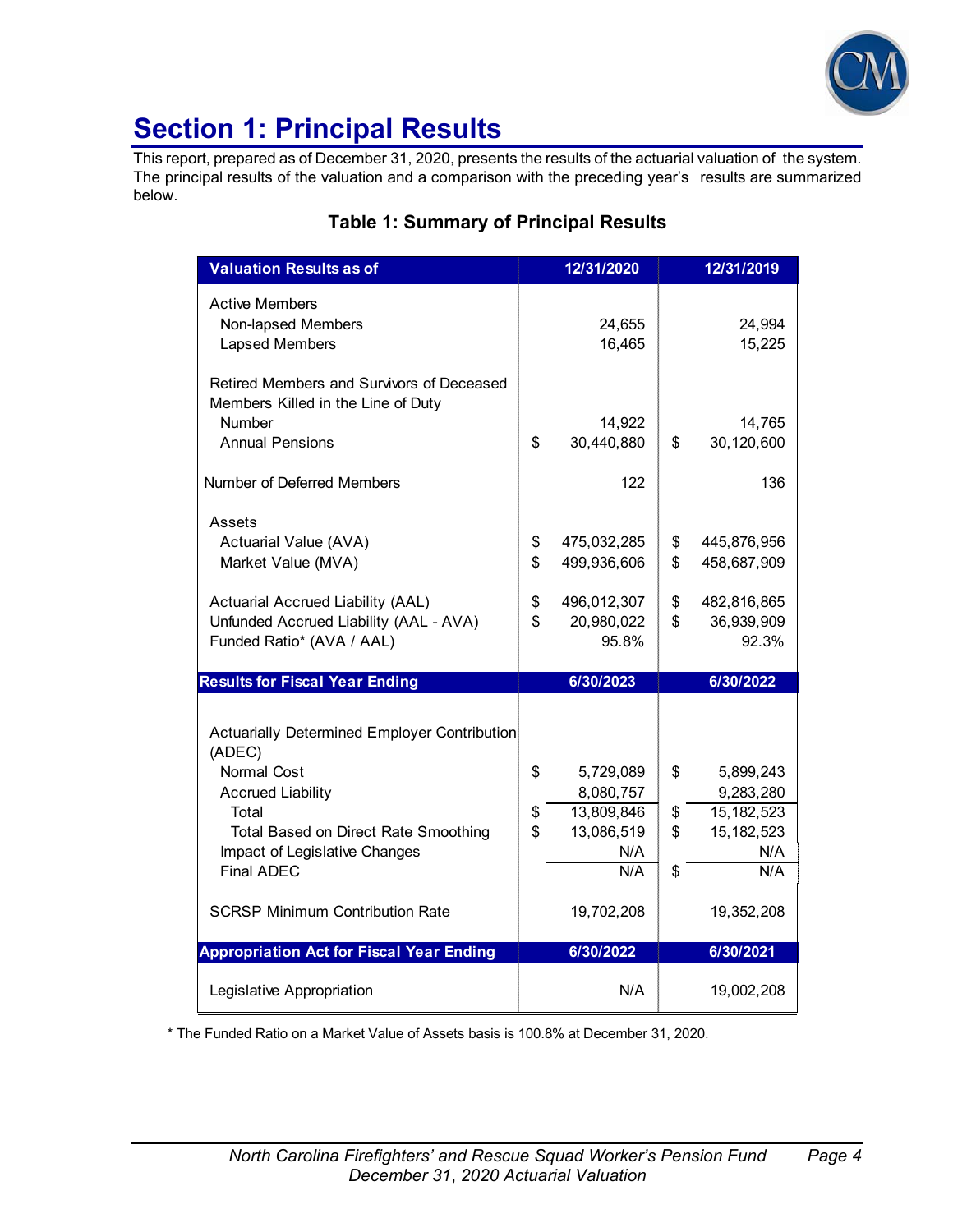

The following diagram summarizes the inputs and results of the actuarial valuation process.



A more detailed description of the valuation process is provided in Appendix A.

#### Valuation Input: Membership Data

As with any estimate, the actuary collects information that we know now. Under the actuarial valuation process, current information about FRSWPF members is collected annually by the Retirement Systems Division staff at the direction of the actuary. Membership data will assist the actuary in estimating benefits that could be paid in the future. Information about benefit provisions and assets held in the trust as of the valuation date is also collected.

The member information the actuary collects includes data elements such as current service, salary and benefit group identifier for members that have not separated service, and actual benefit amounts and form of payment for members that have separated service. Data elements such as gender and date of birth are used to determine when a benefit might be paid and for how long.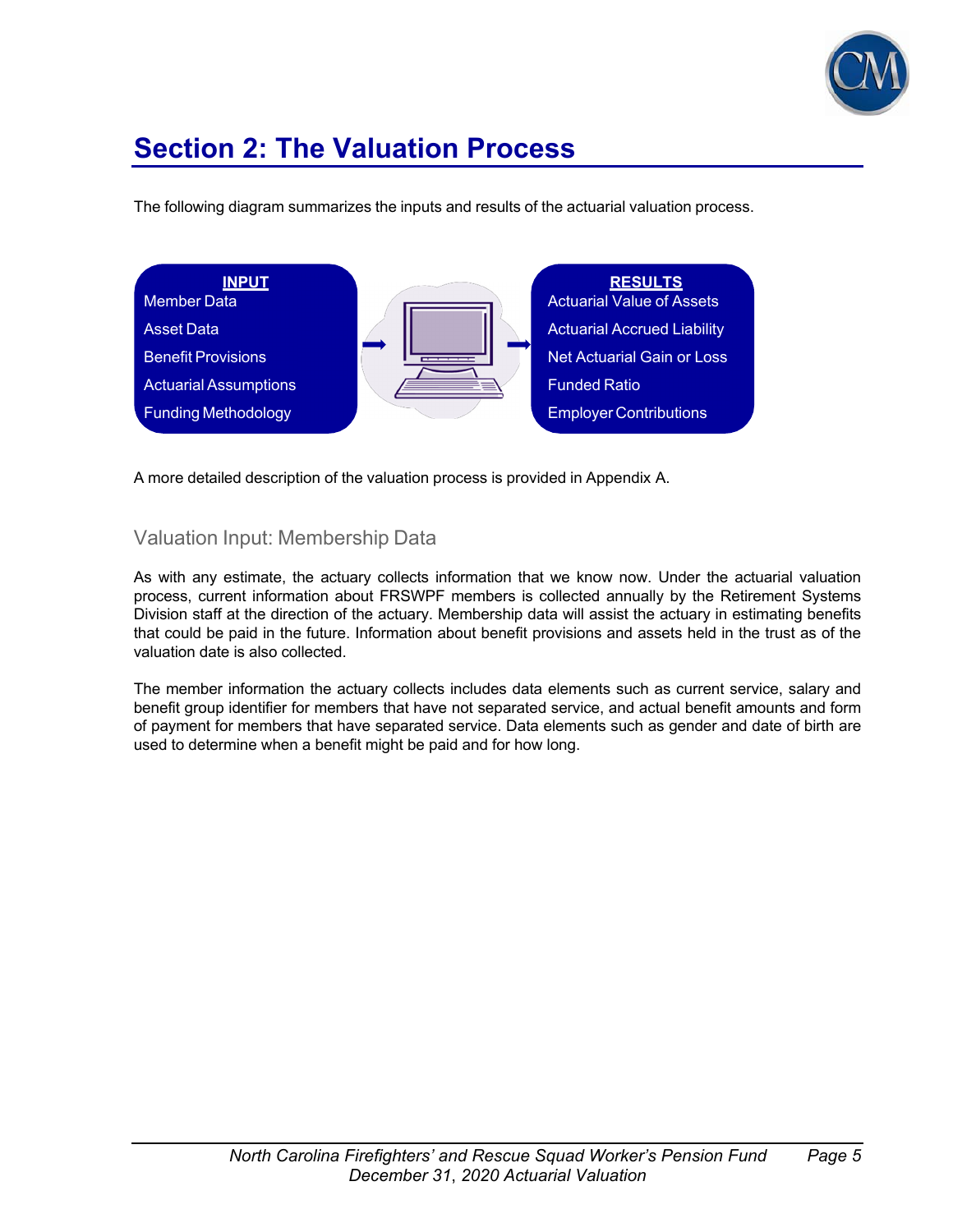

Valuation Input: Membership Data (continued)

The table below provides a summary of the membership data used in this valuation compared to the prior valuation.

| <b>Number as of</b>                                                                                             | 12/31/2020 | 12/31/2019 |
|-----------------------------------------------------------------------------------------------------------------|------------|------------|
| <b>Active Members</b>                                                                                           | 24,655     | 24,994     |
| Lapsed Members                                                                                                  | 16,465     | 15,225     |
| Terminated members and survivors of<br>deceased members entitled to benefits<br>but not yet receiving benefits  | 122        | 136        |
| Retired members and survivors of<br>deceased members killed in the Line of<br>Duty currently receiving benefits | 14,922     | 14,765     |
| Total                                                                                                           | 56,164     | 55,120     |

**Commentary:** The number of fully active and lapsed members increased approximately 2.2% overall. The number of retired members increased 1.1% from the previous valuation date. The increase in retiree population is consistent with expectations.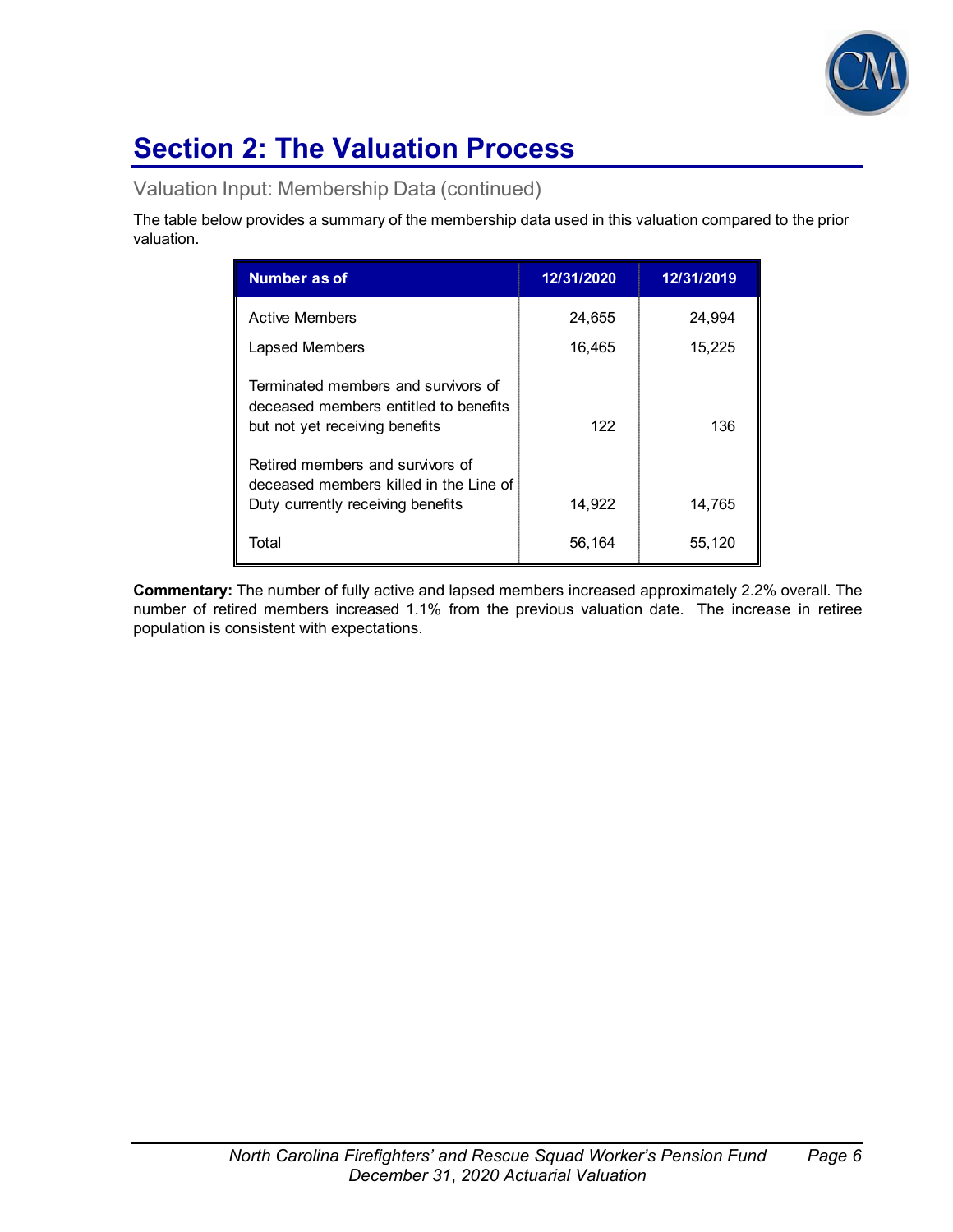

Valuation Input: Membership Data (continued)



#### **Graph 1: Active Members**

The graph below provides a history of the number of active members over the past five years.

**Commentary:** Since the December 31, 2013 valuation, members who are not in receipt of benefits and who have not received a refund of employee contributions are split into active members and lapsed members. Lapsed members include members who did not accrue a year of service in the past year. The return to service assumption, which was implemented on a preliminary basis for the December 31, 2013 valuation and was finalized for the December 31, 2015 valuation, assumes that a lapsed member returns to active service at a rate based on the number of years that the member has been lapsed. Based on the experience study prepared as of December 31, 2019 and adopted by the Board on January 28, 2021, there is no change to this assumption.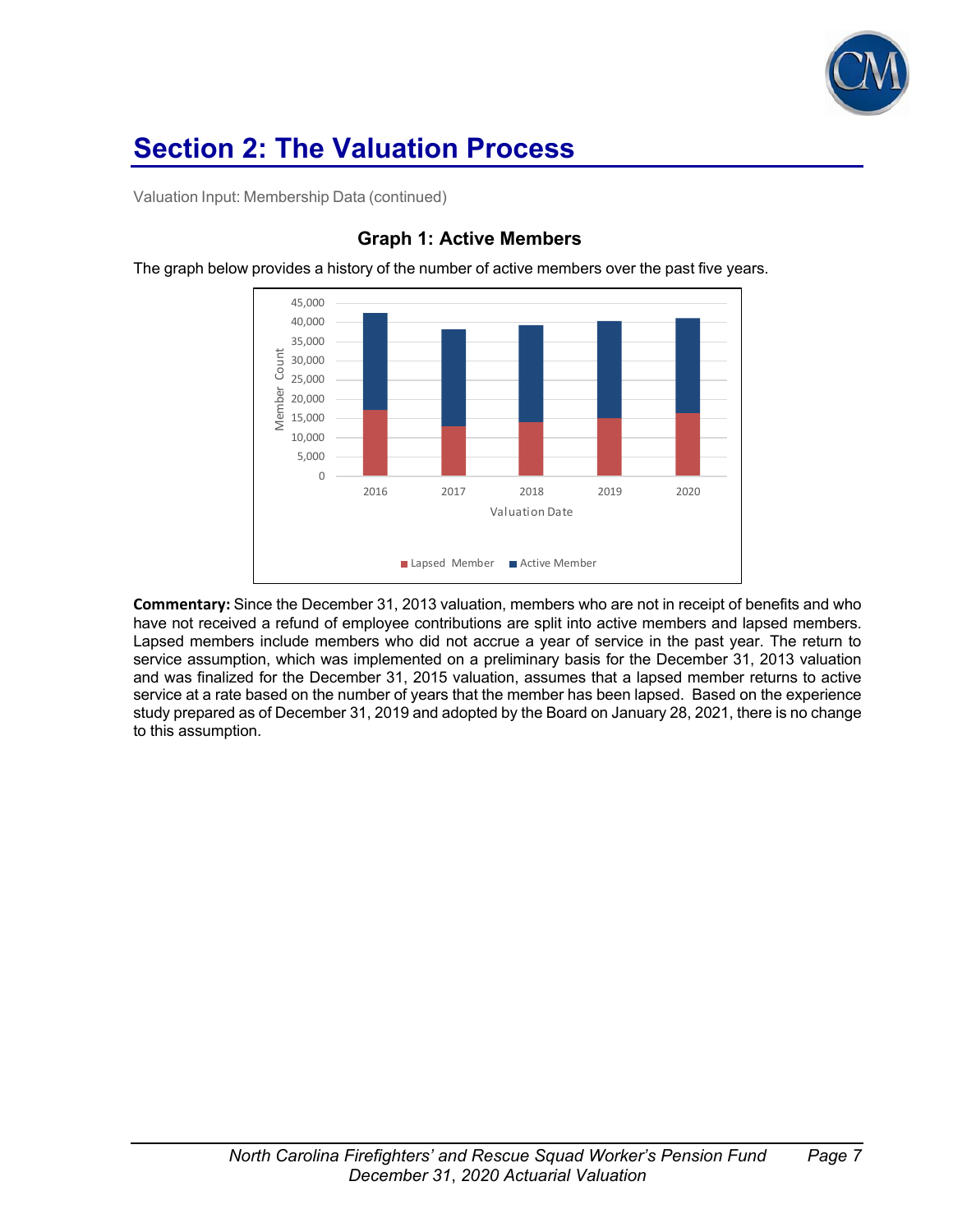

Valuation Input: Membership Data (continued)



#### **Graph 2: Retired Members**

The graph below provides a history of the number of retired members and benefit amounts payable over the past five years.

**Commentary:** The number of retired members and the benefits paid to these members has been increasing steadily, as expected based on plan assumptions.

A detailed summary of the membership data used in this valuation is provided in Section 3 and Appendix B of this report.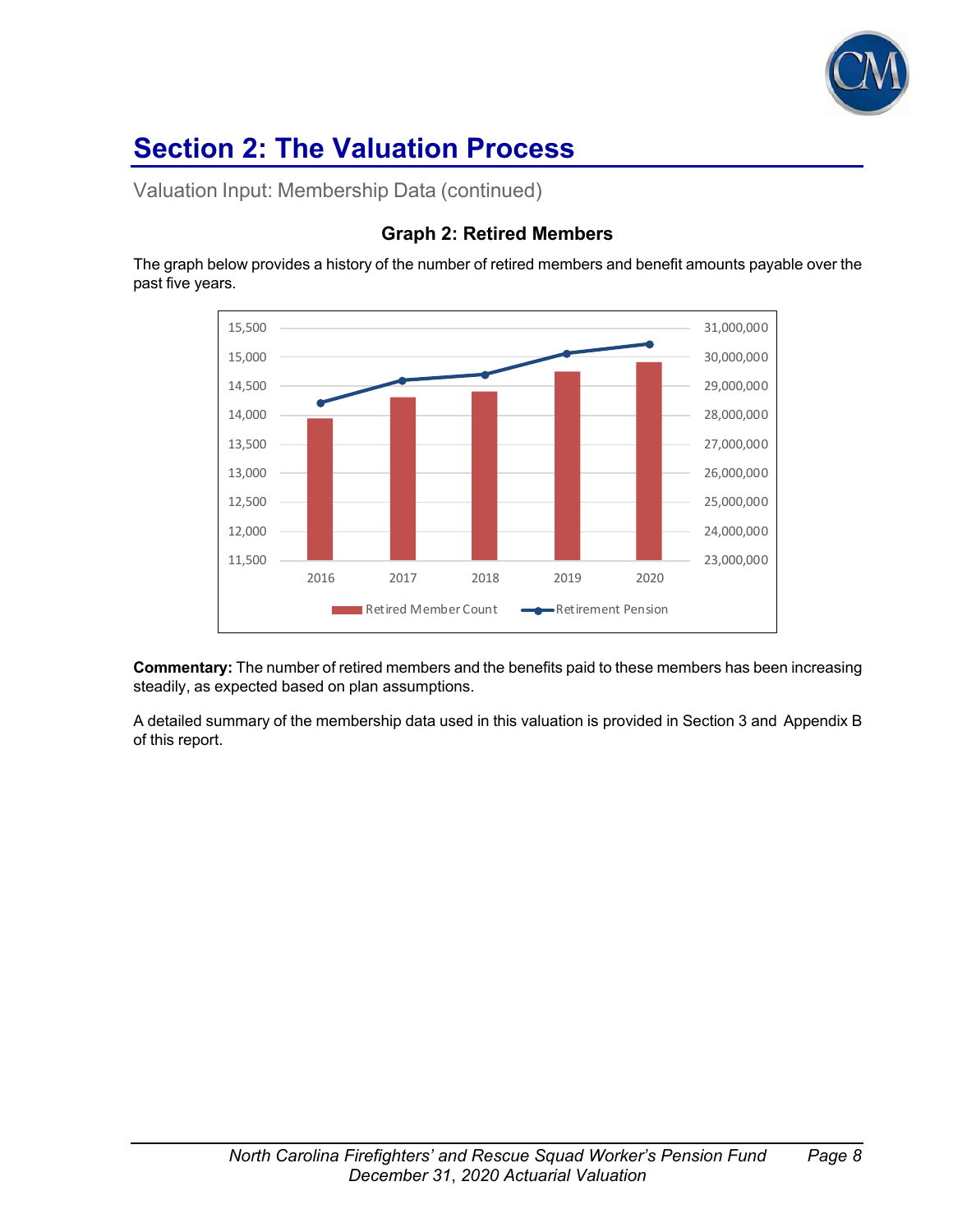

#### Valuation Input: Asset Data

FRSWPF assets are held in trust and are invested for the exclusive benefit of plan members. The Market Value of Assets is \$500 million as of December 31, 2020 and \$459 million as of December 31, 2019. The investment return for the market value of assets for calendar year 2020 was 11.22%.



#### **Graph 3: Market Value of Assets and Asset Returns**

The graph below provides a history of the market value of assets and asset returns over the past five years.

**Commentary:** Market value returns during 2020 were much higher than the 7.00% assumed rate of return, resulting in a lower required contribution and higher funded ratio than anticipated.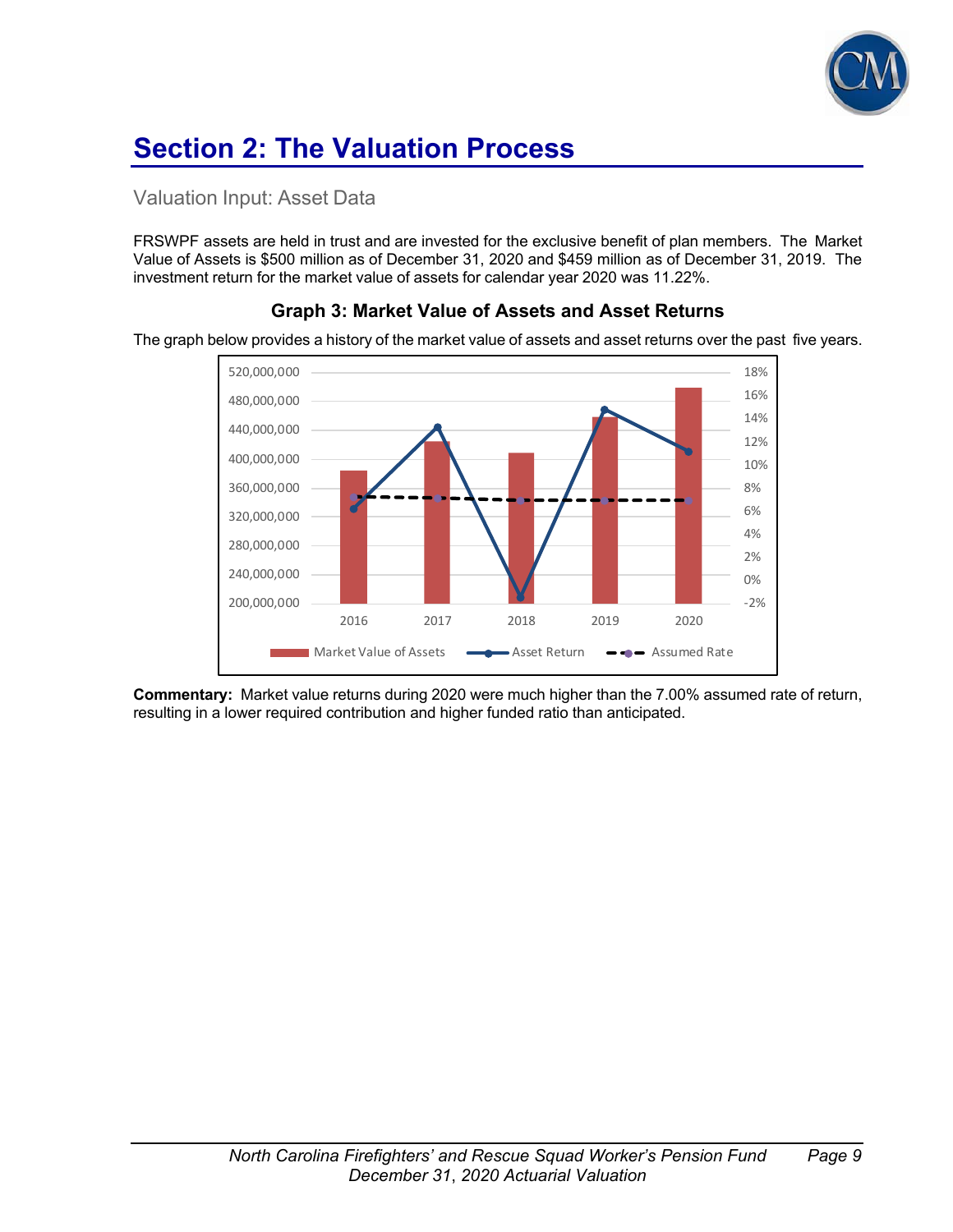

Valuation Input: Asset Data (continued)

## **36.9% 26.8% 10.9% 25.4%** - **26.4%** Public Equity Fixed Income (LTIF) Cash and Receivables Other\*

#### **Graph 4: Allocation of Investments by Category**

The graph below provides the breakdown of the market value of assets at December 31, 2020 by asset category.

\* Real Estate, Alternatives, Inflation and Credit

**Commentary:** Based on historical market returns, the current asset allocation, the current investment policy, and the expectation of future asset returns, as reviewed in the last experience study, the 6.50% discount rate used in this valuation is reasonable and appropriate.

A detailed summary of the market value of assets is provided in Section 4 of this report.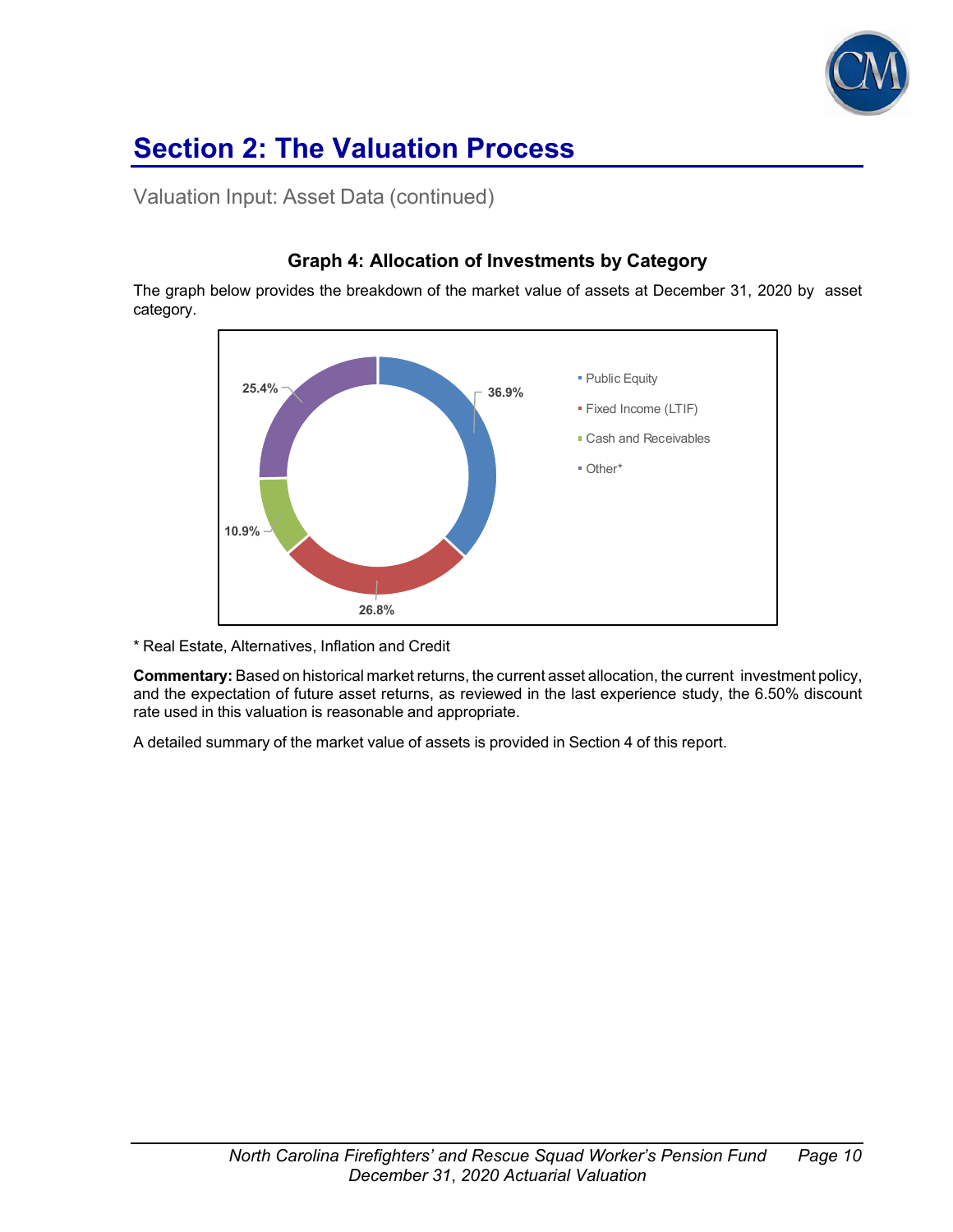

#### Valuation Input: Benefit Provisions

Benefit provisions are described in North Carolina General Statutes, Chapter 58. There were no changes in benefit provisions since the prior year's valuation.

Highlights of the benefit provisions are described below.

- An unreduced retirement pension is payable to members who retire from service after attaining age 55 and 20 years of service as an eligible firefighter or eligible rescue squad worker.
- The unreduced retirement pension is equal to \$170 per month.

**Commentary:** Many Public Sector Retirement Systems in the United States have undergone pension reform where the benefits of members (active or future members) have been reduced. Because of the wellfunded status of the Retirement System due to the legislature contributing at least the actuarially required contribution, benefit cuts have not been needed in North Carolina as they have been in most other states. Instead, we have seen a modest expansion of benefits in recent years based on sound plan design. However, if North Carolina's investment policy shifts substantively, the system should review likely impacts of the shift and consider corresponding changes to actuarial assumptions, funding policy and/or benefit levels.

A detailed summary of the benefit provisions is provided in Appendix C of this report.

#### Valuation Input: Actuarial Assumptions

Actuarial assumptions bridge the gap between the information that we know with certainty as of the valuation date (age, gender, service, pay, and benefits of the members) and what may happen in the future. The actuarial assumptions of the Retirement System are reviewed at least every five years. Based on this review, the actuary will make recommendations on the demographic and economic assumptions.

Demographic assumptions describe future events that relate to people such as retirement rates, termination rates, disability rates, and mortality rates. Economic assumptions describe future events that relate to the Retirement System's assets such as the interest rate and the real return.

Valuations since December 31, 2015 reflect the return to service assumption (based on the findings of the data audit of the FRSWPF and presented in a letter dated June 10, 2016), which was adopted by the Board of Trustees on July 21, 2016. The return to service assumption assumes that a lapsed member returns to active service at a rate based on the number of years that the member has been lapsed. A preliminary assumption was reflected in the December 31, 2013 and December 31, 2014 actuarial valuations and for actuarially determined employer contributions for fiscal year ending June 30, 2015 through fiscal year ending June 30, 2016.

The assumptions used for the December 31, 2020 actuarial valuation are based on the experience study prepared as of December 31, 2019 and adopted by the Board of Trustees on January 28, 2021. Assumptions and methods that were changed since the prior valuation include:

- The investment return assumption was lowered from 7.00% to 6.50%
- The inflation assumption was lowered from 3.00% to 2.50%
- The withdrawal rates, retirement rates and mortality assumption were changed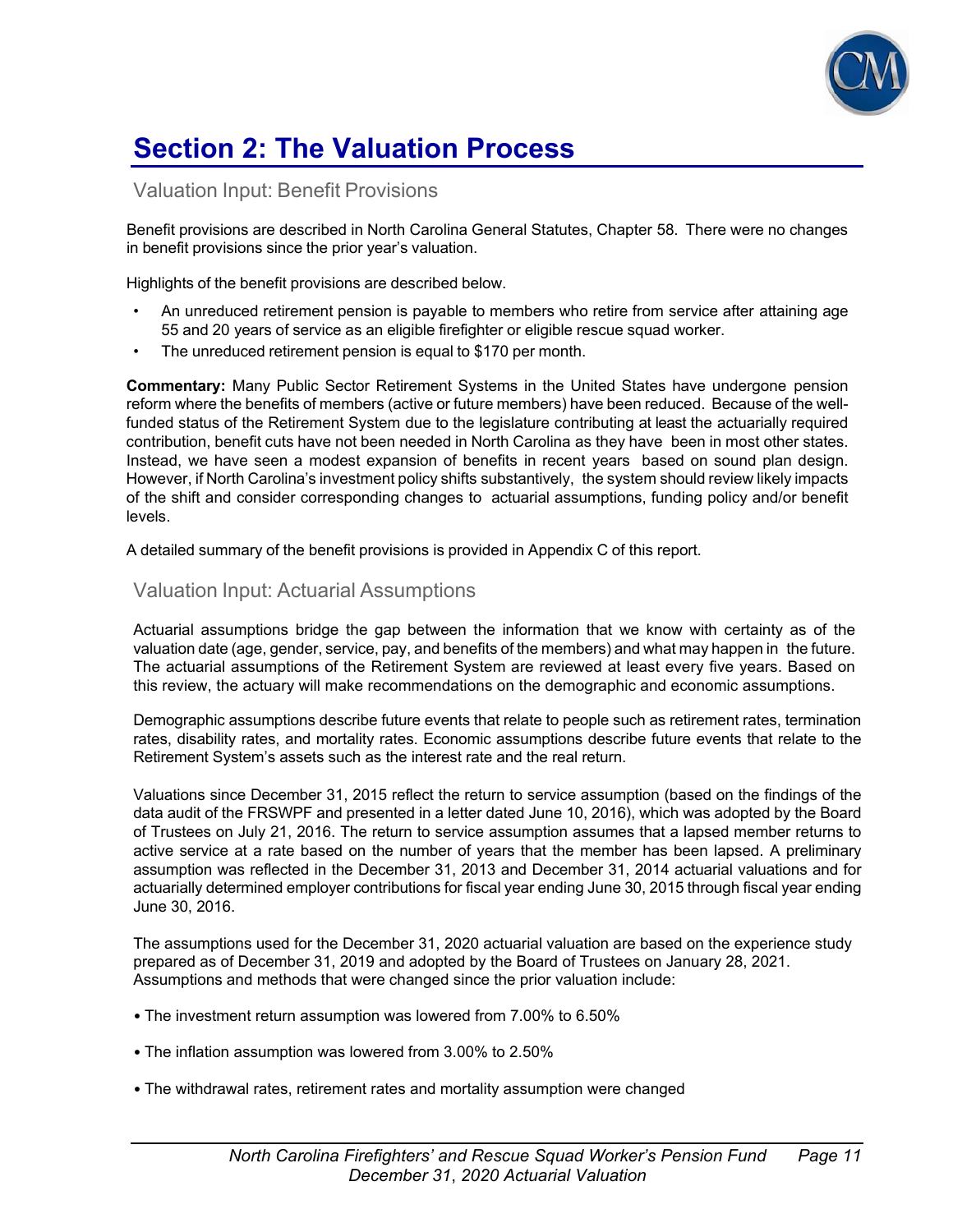

#### Valuation Input: Funding Methodology

The Funding Methodology is the payment plan for FRSWPF and is composed of the following three components:

- Actuarial Cost Methods allocate costs to the actuarial accrued liability (i.e. the amount of money that should be in the fund) for past service and normal cost (i.e. the cost of benefits accruing during the year) for current service.
	- The Board of Trustees has adopted Entry Age Normal as its actuarial cost method
	- Develops normal costs that are expected to stay level over time
- Asset Valuation Methods smooth or average the market value returns over time to alleviate contribution volatility that results from market returns. The Board of Trustees has adopted the following:
	- Asset returns in excess of or less than the expected return on market value of assets reflected over a five-year period
	- Assets corridor: not greater than 120% of market value and not less than 80% of market value
- Amortization Methods determine the payment schedule for unfunded actuarial accrued liability (i.e. the difference between the actuarial accrued liability and actuarial value of assets). The Board of Trustees has adopted the following:
	- Payment level: the payment is determined as a level dollar amount, similar to a mortgage payment
	- Payment period: a 12-year closed amortization period was adopted for fiscal year ending 2012. A new amortization base is created each year based on the prior year experience.

**Commentary:** When compared to other Public Sector Retirement Systems in the United States, the funding policy for FRSWPF is quite aggressive in that the policy pays down the unfunded actuarial accrued liability over a much shorter period of time (12 years) compared to most other Public Sector Retirement Systems. As such it is a best practice in the industry.

A detailed summary of the actuarial assumptions and methods is provided in Appendix D of this report.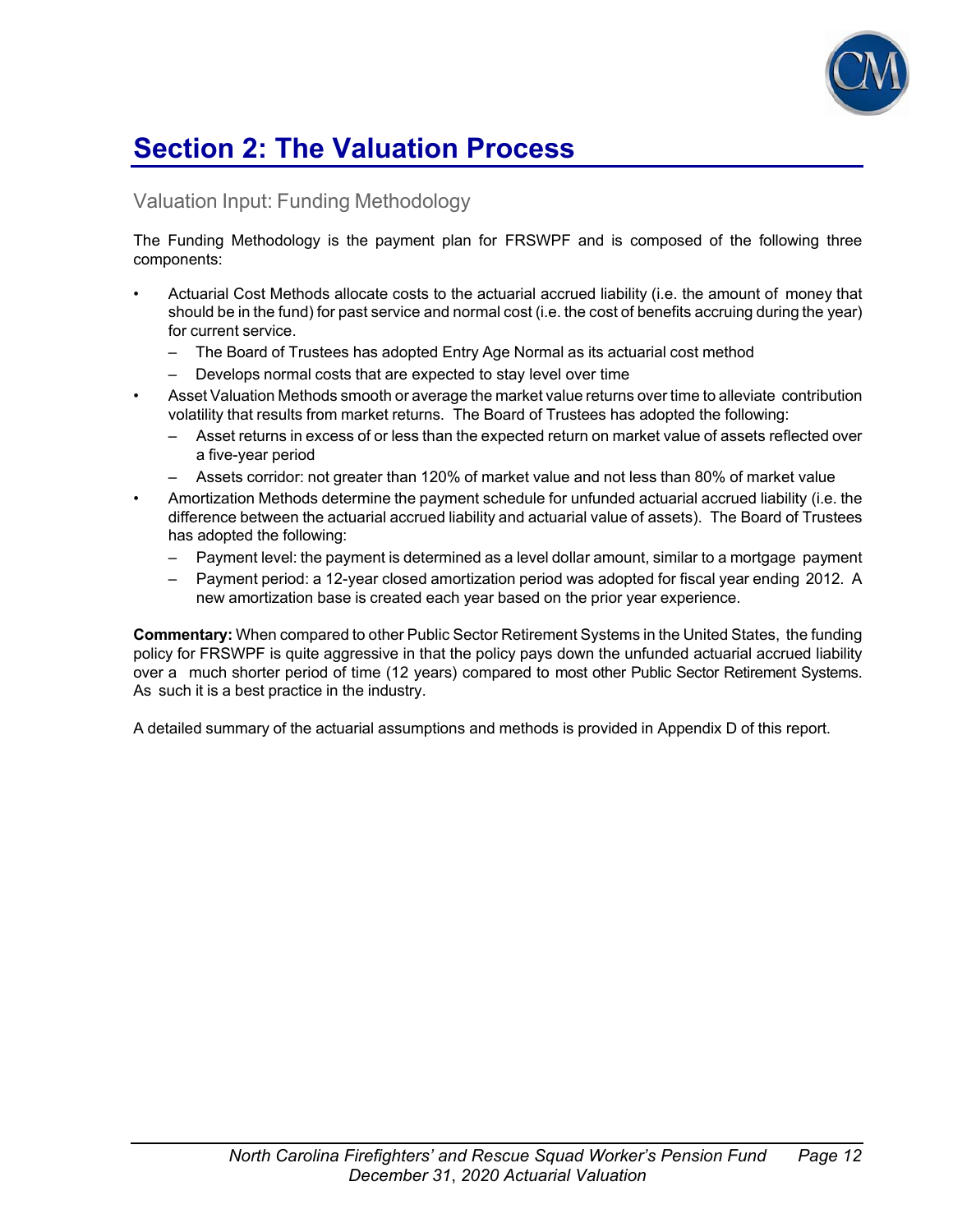

#### Valuation Results: Actuarial Value of Assets

In order to reduce the volatility that investment gains and losses can have on required contributions and funded status of FRSWPF, the Board adopted an asset valuation method to determine the Actuarial Value of Assets used for funding purposes. The Actuarial Value of Assets is \$475.0 million as of December 31, 2020 and \$445.9 million as of December 31, 2019.

#### 200,000,000 240,000,000 280,000,000 320,000,000 360,000,000 400,000,000 440,000,000 480,000,000 520,000,000 2016 2017 2018 2019 2020 ■ Actuarial Value of Assets ■ Market Value of Assets

#### **Graph 5: Actuarial Value and Market Value of Assets**

The graph below provides a history of the market value and actuarial value of assets over the past five years.

**Commentary:** The market value of assets is greater than the actuarial value of assets, which is used to determine employer contributions. This indicates that overall there are unrecognized asset gains to be recognized in future valuations.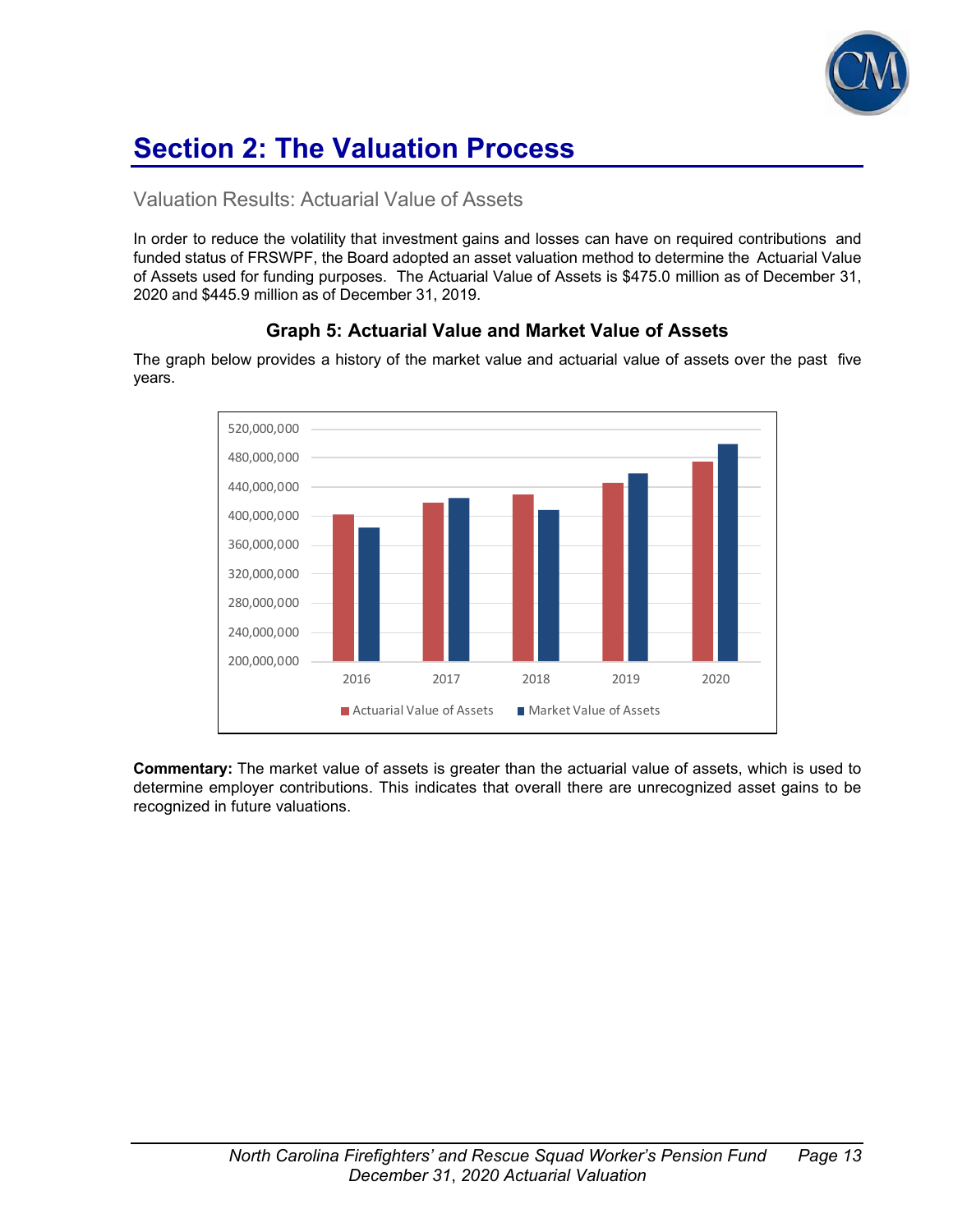

Valuation Results: Actuarial Value of Assets (continued)

#### **Graph 6: Asset Returns**

The graph below provides a history of the market value and actuarial value of asset returns over the past five years.



**Commentary:** The investment return for the market value of assets for calendar year 2020 was 11.22%. The actuarial value of assets smooths investment gains and losses. Higher than expected market returns in 2017, 2019 and 2020, resulted in an actuarial value of asset return for calendar year 2020 of 8.80% and a recognized actuarial asset gain of \$7.9 million during 2020.

A detailed summary of the Actuarial Value of Assets is provided in Section 4 of this report.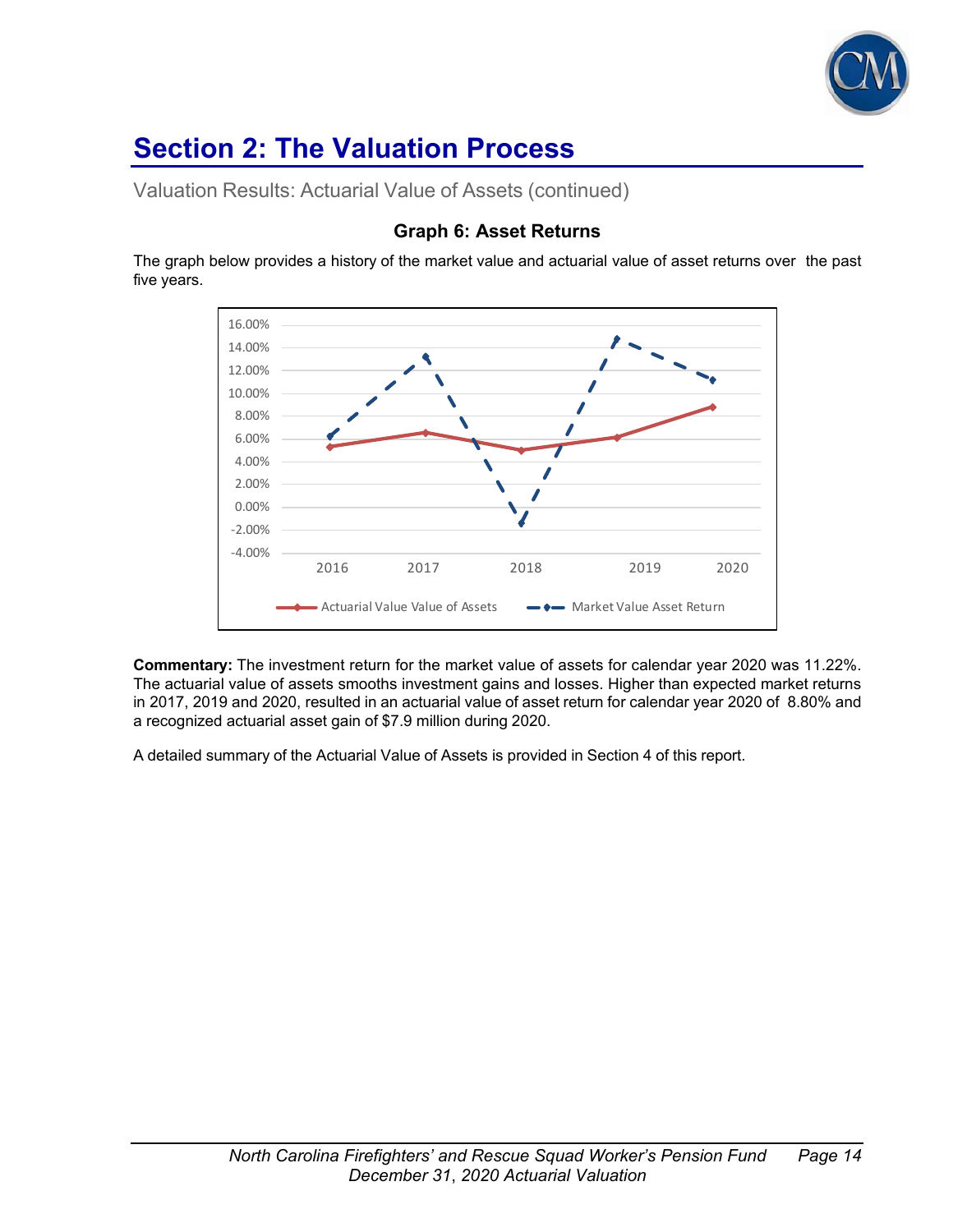

#### Valuation Results: Actuarial Accrued Liability

Using the provided membership data, benefit provisions, and actuarial assumptions, the future benefit payments of FRSWPF are estimated. These projected future benefit payments are discounted into today's dollars using the assumed rate of investment return assumption to determine the Present Value of Future Benefits (PVFB) of the FRSWPF. The PVFB is an estimate of the current value of the benefits promised to all members as of a valuation date.

Once the PVFB is developed, an actuarial cost method is used to allocate the PVFB. Under the actuarial cost method, the PVFB is allocated to past, current and future service, respectively known as the actuarial accrued liability (AAL), normal cost (NC) and present value of future normal costs (PVFNC). The AAL is also referred to as the amount of money the Retirement System should ideally have in the trust. The NC is also referred to as the cost of benefits accruing during the year.



#### **Graph 7: Actuarial Accrued Liability**

The graph below provides a history of the actuarial accrued liability over the past five years.

**Commentary:** The AAL increased from \$482.8 million to \$496.0 million during 2020. FRSWPF is an open plan, which means that new members enter the plan each year. In an open plan, liabilities are expected to grow from one year to next as more benefits accrue and the membership approaches retirement. The AAL was \$2.9 million higher than expected, resulting primarily from changes in assumptions and methods.

A detailed summary of the AAL is provided in Section 5 of this report.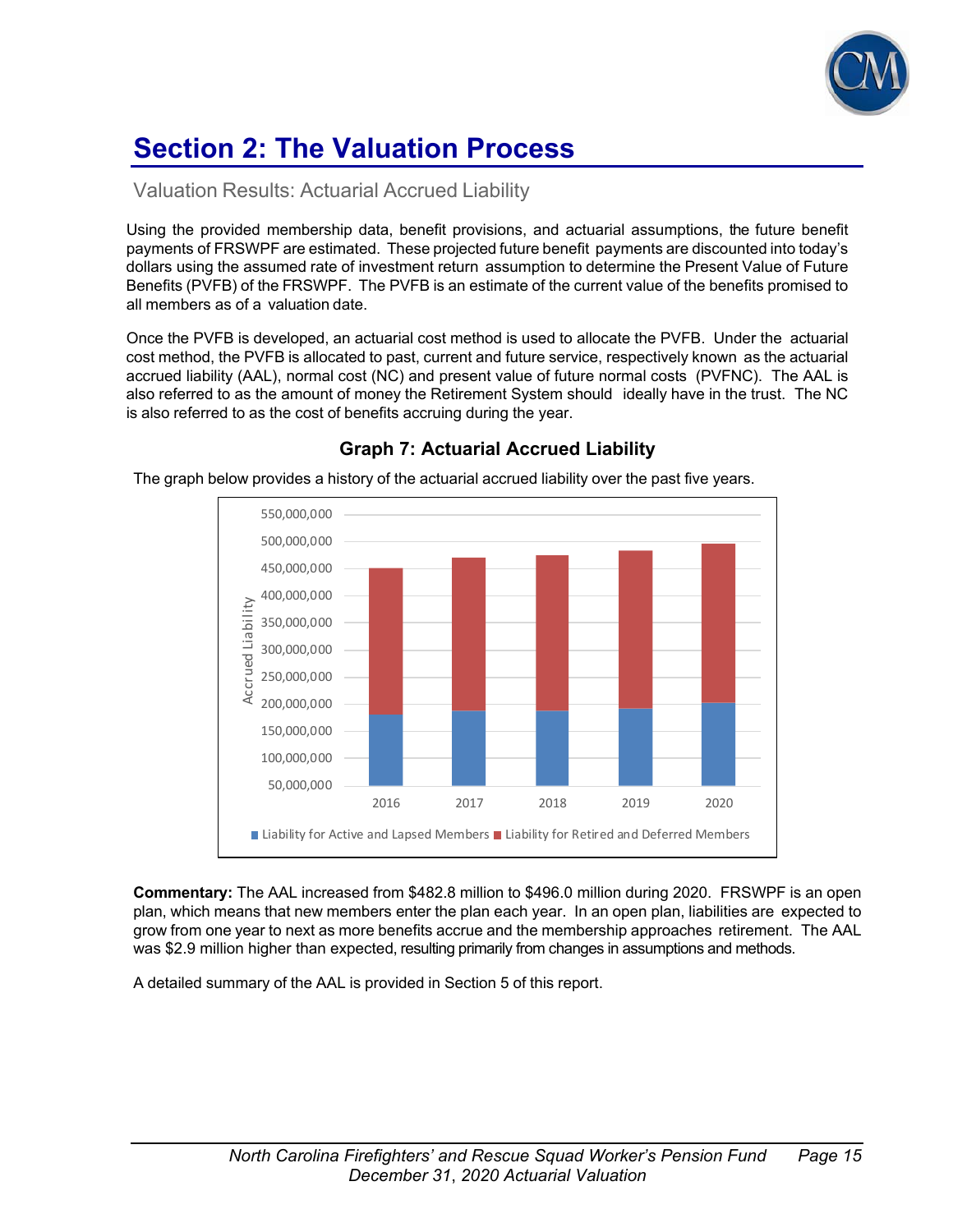

#### Valuation Results: Funded Ratio

The funded ratio is a measure of the progress that has been made in funding the plan as of the valuation date. It is the ratio of how much money the Retirement System actually has in the fund to the amount the FRSWPF should have in the fund.

#### 50,000,000 100,000,000 150,000,000 200,000,000 250,000,000 300,000,000 350,000,000 400,000,000 450,000,000 500,000,000 550,000,000 2016 2017 2018 2019 2020 ■ Actuarial Accrued Liability ■ Actuarial Value of Assets

**Graph 8: Actuarial Accrued Liability and Actuarial Value of Assets**

The graph below provides a history of the actuarial accrued liability and actuarial value of assets.

**Commentary:** The actuarial value of assets basis is used for computing contributions to alleviate contribution volatility. The difference in the actuarial accrued liability and the actuarial value of assets is the amount of unfunded actuarial accrued liability to be paid off in 12 years.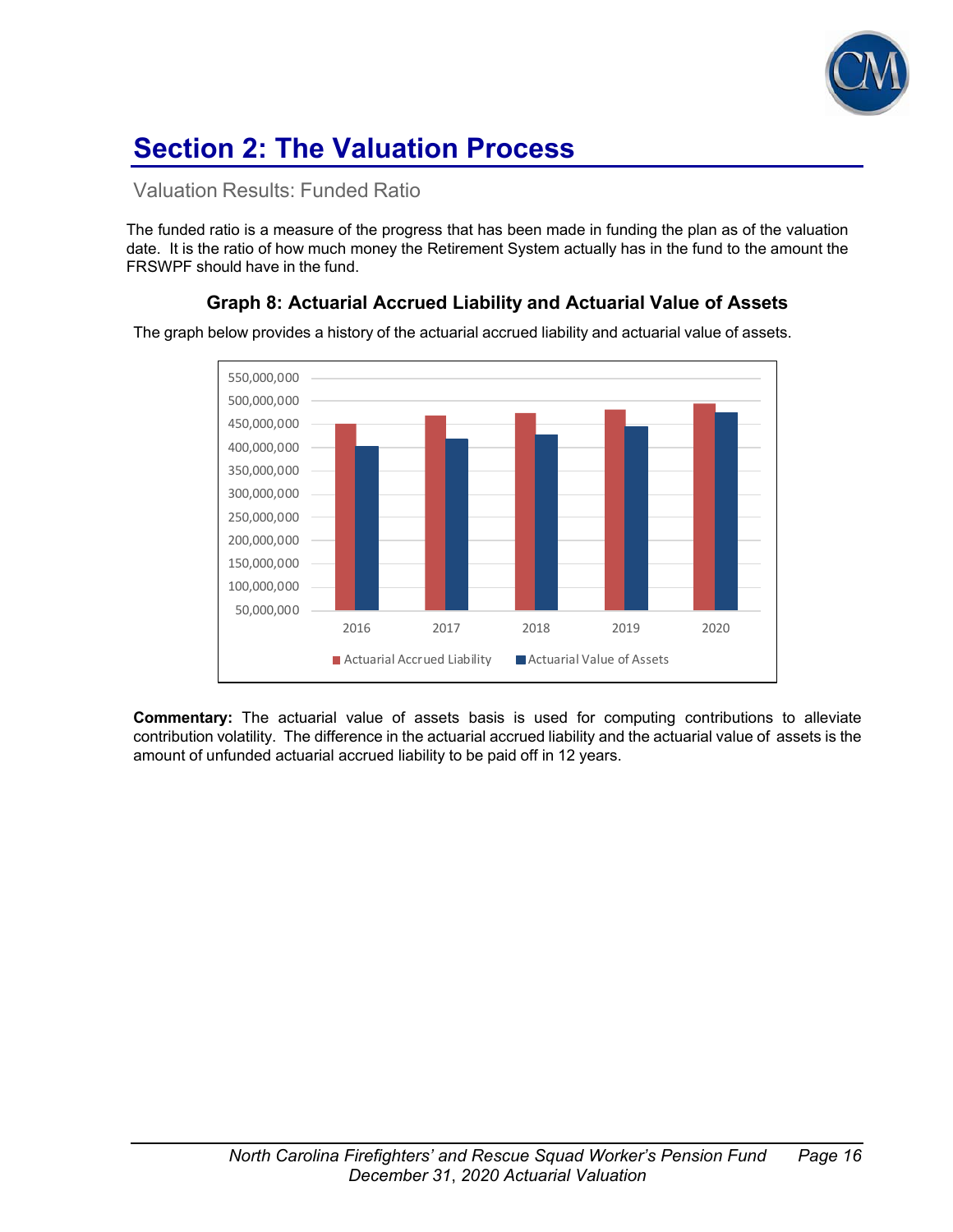

Valuation Results: Funded Ratio (continued)

#### **Graph 9: Funded Ratios**

The graph below provides a history of the funded ratio on a market and actuarial basis over the past five years.



**Commentary:** The ratio of assets to liabilities shows the health of the plan on an accrued basis. The funded ratio on an actuarial increased from 92.3% at December 31, 2019 to 95.8% at December 31, 2020.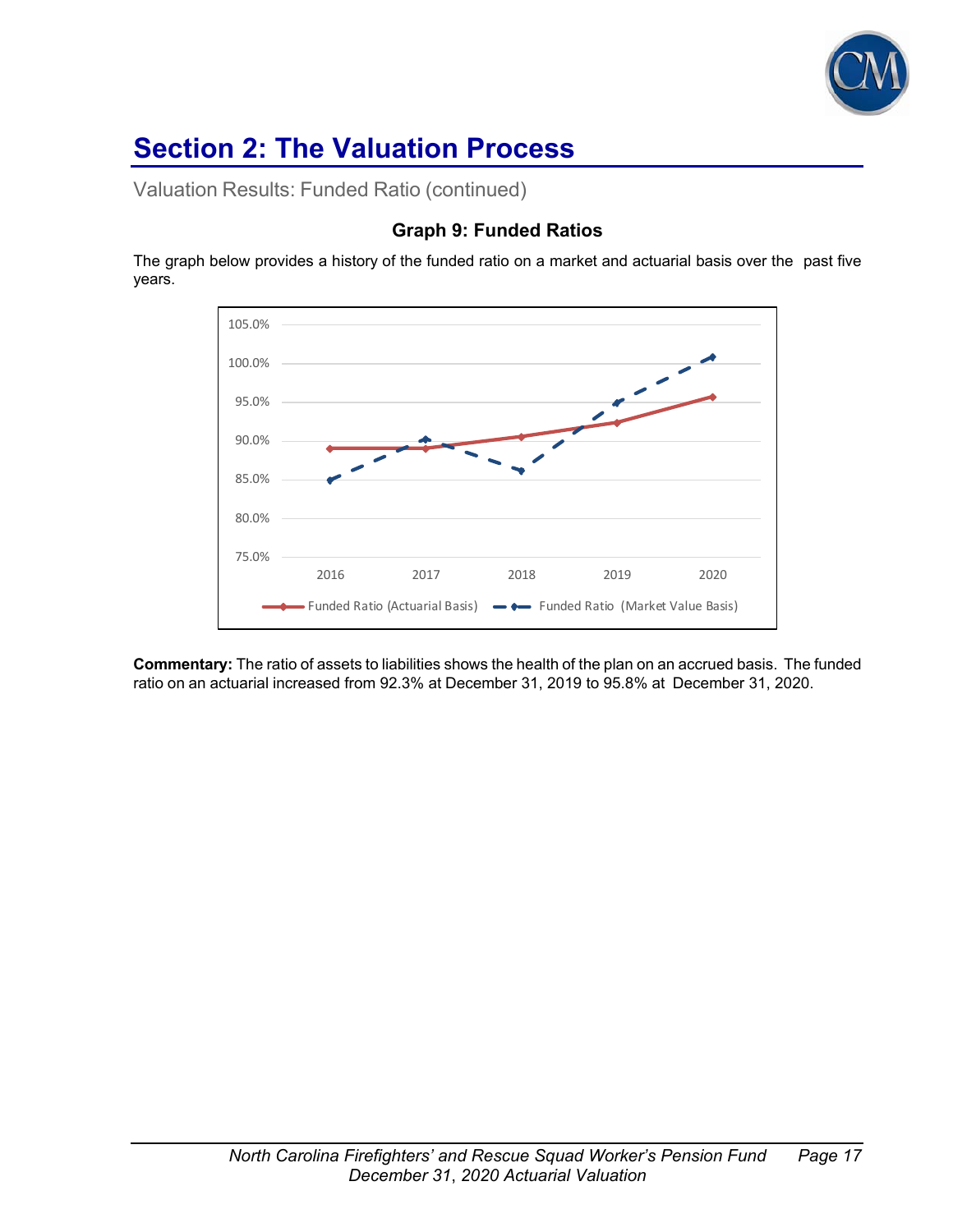

#### Valuation Results: State Contributions

The December 31, 2019 valuation suggested that the preliminary total employer contribution be set at \$15,182,523 for the fiscal year ending June 30, 2022 subject to the SCRSP (which would suggest a contribution of at least \$19,352,208) and the impact of any future legislative changes effective during that fiscal year. As a result of the December 31, 2020 valuation, the preliminary actuarially determined employer contribution is \$13,809,846 for the fiscal year ending June 30, 2023, subject to the SCRSP (which would suggest a contribution of at least \$19,702,208) and the impact of any future legislative changes effective during that fiscal year.



**Graph 10: Employer Actuarially Determined Employer Contributions**

The graph below provides a history of actuarially determined employer contributions over the past five years.

 **\***Subject to the impact of future legislative changes effective before or during that fiscal year.

**Commentary:** The actuarially determined employer contribution is the amount needed to pay for the cost of the benefits accruing and to pay off the unfunded actuarial accrued liability over a 12 year period, offset for the \$10 monthly contribution the members make until they attain 20 years of service. The 12-year period is a relatively short period for Public Sector Retirement Systems in the United States, with the funding period for most of these systems much longer. The shorter period results in higher contributions and more benefit security.

A detailed summary of the actuarially determined employer contributions rates is provided in Section 6 of this report.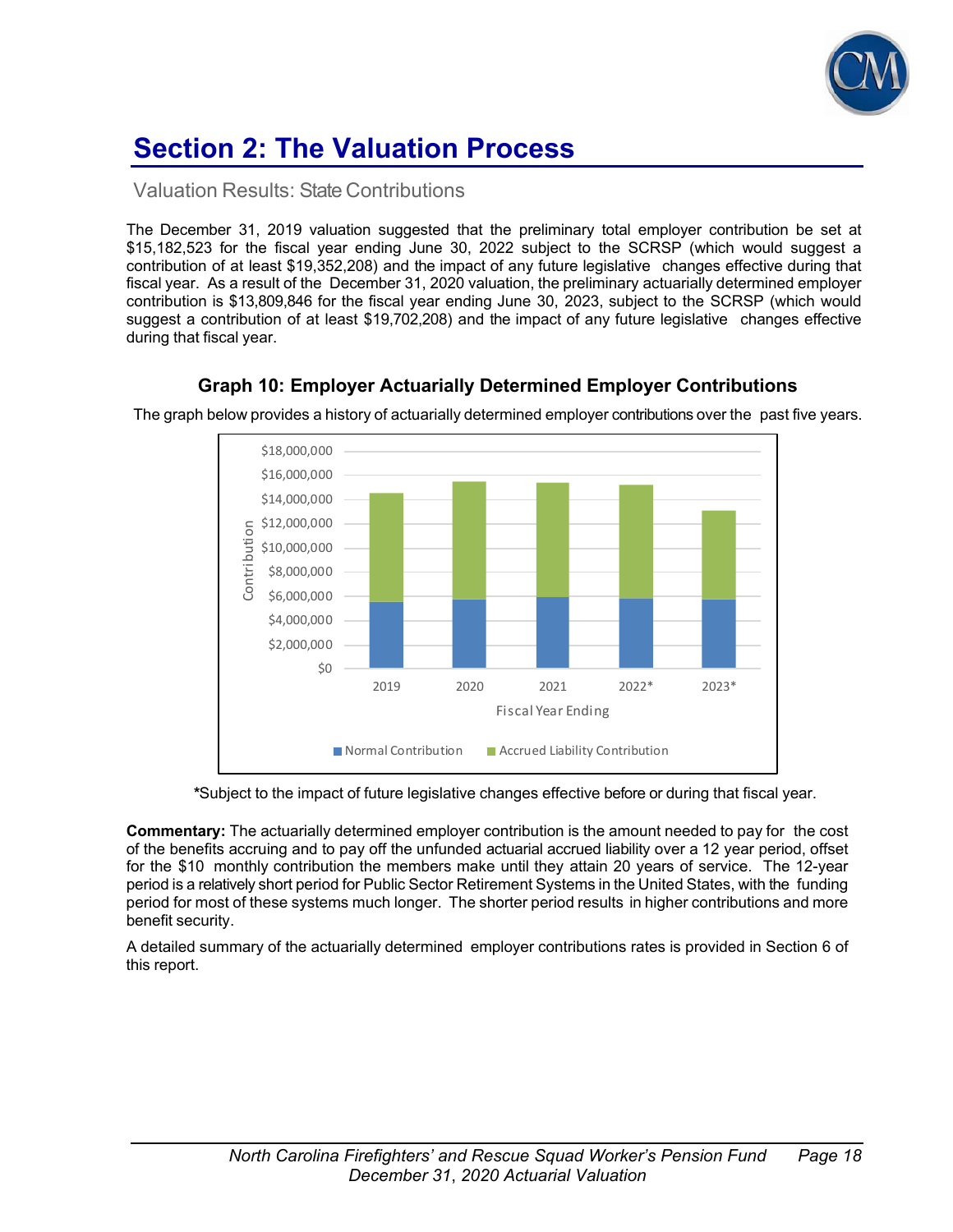

# **Section 2: The Valuation Process**

Valuation Results: Accounting Information

The Governmental Accounting Standards Board (GASB) issues statements which establish financial reporting standards for defined benefit pension plans and accounting for pension expenditures and expenses for governmental employers.

The valuation has been prepared in accordance with the parameters of Statement No. 67 of the GASB and all applicable Actuarial Standards of Practice. The Net Pension Liability (Asset) under GASB 67 for the fiscal year ending June 30, 2021, is \$(27,931,000) (compared to \$36,185,000 for fiscal year ending June 30, 2020). The required financial reporting information for FRSWPF under GASB No. 67 can be found in Section 8 of this report.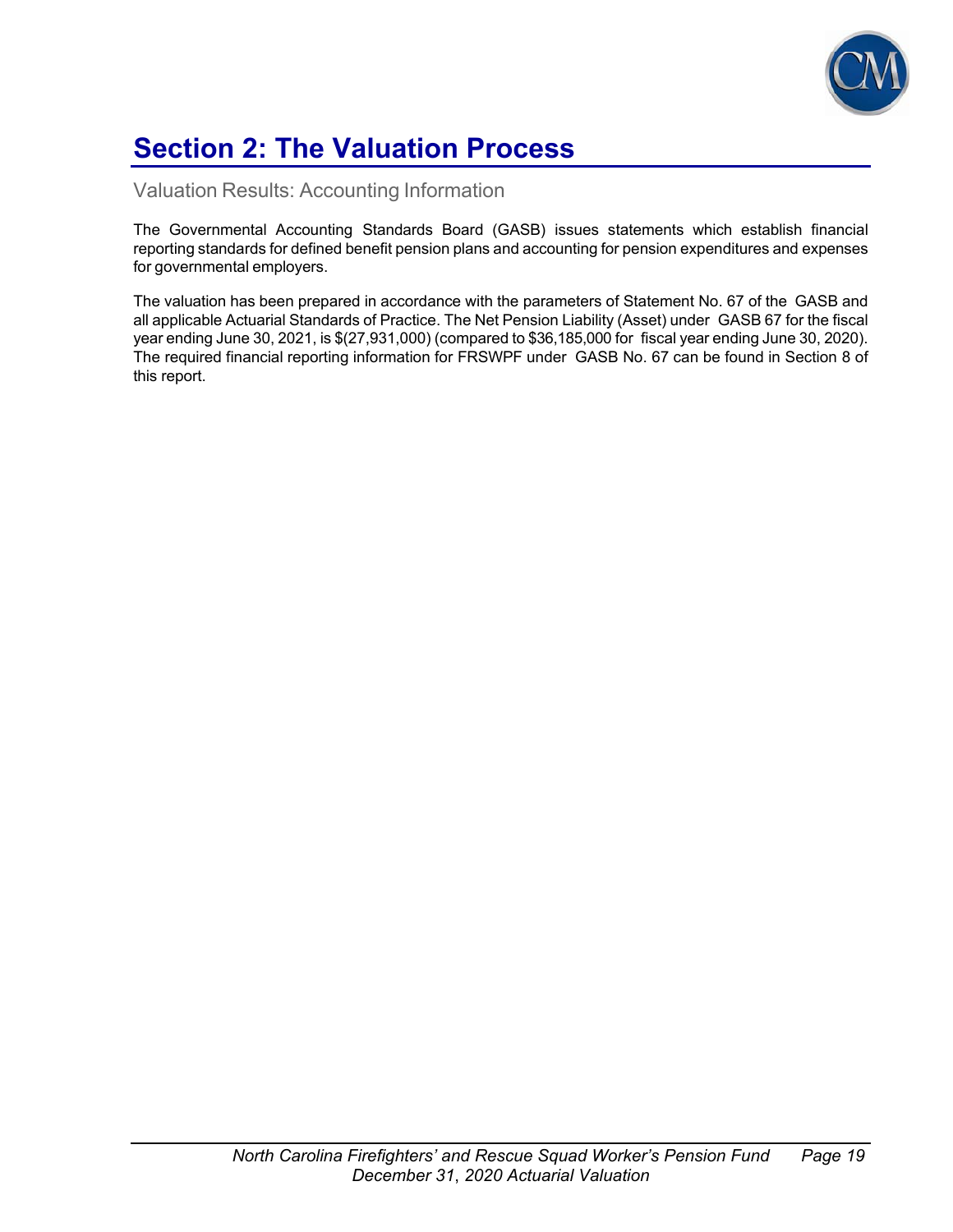

# **Section 3: Membership Data**

The Retirement Systems Division provided membership data as of the valuation date for each member of the Retirement System. The membership data assists the actuary in estimating benefits that could be paid in the future. The tables below provide a summary of the membership data used in this valuation. Detailed tabulations of data are provided in Appendix B.

|                       | <b>Member</b> | <b>Average</b> | <b>Average</b> |
|-----------------------|---------------|----------------|----------------|
|                       | <b>Count</b>  | Age            | <b>Service</b> |
| Lapsed Members        | 16,465        | 41.01          | 5.93           |
| <b>Active Members</b> | 24,655        | 39.36          | 11.21          |
| Total                 | 41,120        | 40.02          | 9.10           |

### **Table 2: Active Member Data**

The table above includes members who are not in receipt of benefits and who have not received a refund of employee contributions. Lapsed members include members who did not accrue a year of service in the past year.

### **Table 3: Data for Members Currently Receiving Benefits**

| <b>Member Count</b> | <b>Average</b><br>Age | <b>Annual Retirement</b><br><b>Pension</b> |
|---------------------|-----------------------|--------------------------------------------|
| 14,922              | 68.77                 | 30,440,880<br>S                            |

### **Table 4: Data for Disabled Members Eligible for Deferred Pensions**

| <b>Member Count</b> | Average<br>Age | <b>Annual Retirement</b><br><b>Pension</b> |  |  |  |  |
|---------------------|----------------|--------------------------------------------|--|--|--|--|
| 122                 | 51.02          | 248,880                                    |  |  |  |  |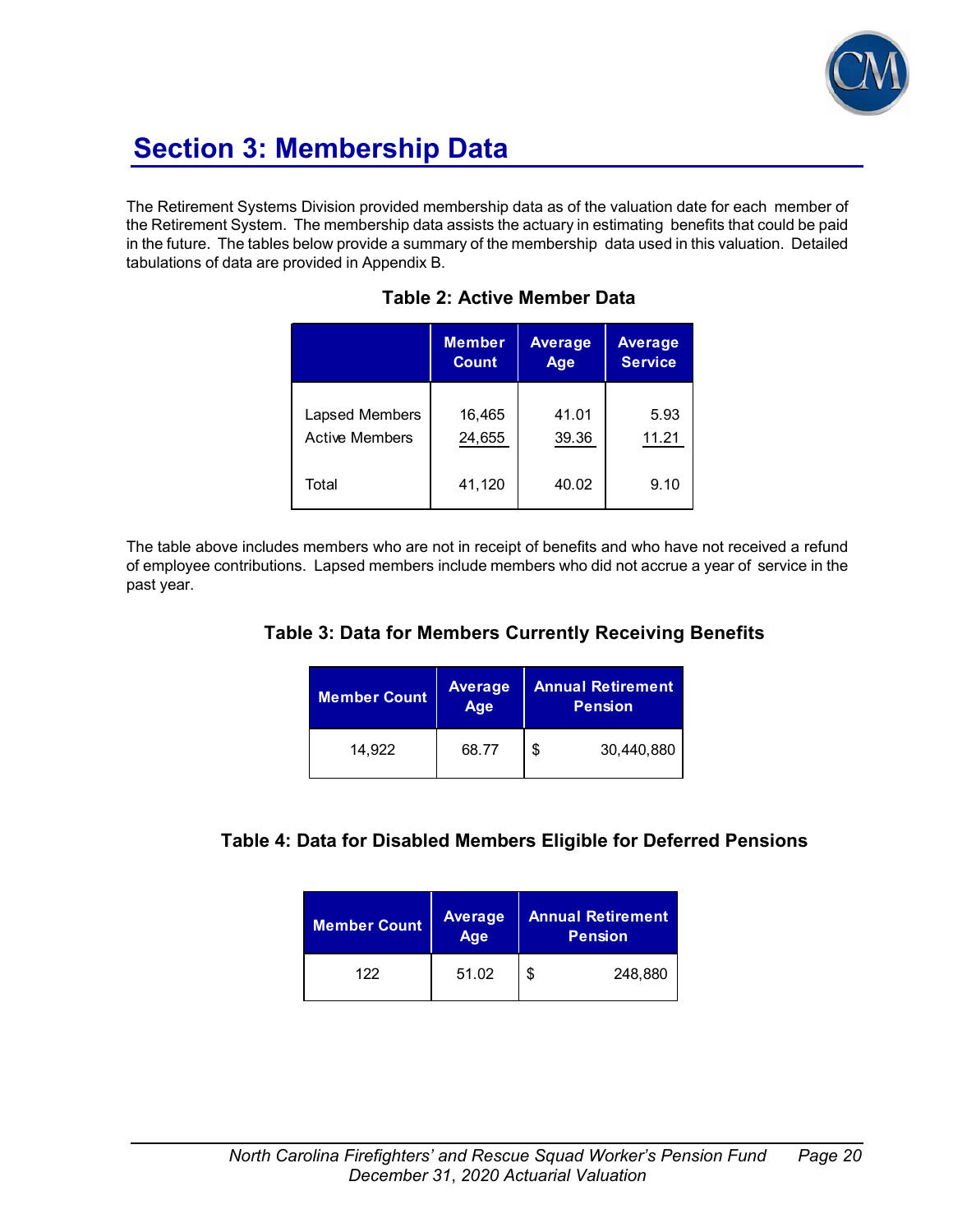

## **Section 4: Asset Data**

Assets are held in trust and are invested for the exclusive benefit of FRSWPF members. The tables below provide the details of the Market Value of Assets for the current and prior years' valuations.

| <b>Asset Data as of</b>                                                | 12/31/2020     |             | 12/31/2019          |
|------------------------------------------------------------------------|----------------|-------------|---------------------|
|                                                                        | \$             | 458,687,909 | \$<br>408, 109, 943 |
| Beginning of Year Market Value of Assets                               |                |             |                     |
| <b>Employer Contributions</b>                                          |                | 18,827,208  | 18,477,208          |
| <b>Employee Contributions</b>                                          |                | 2,539,802   | 2,723,270           |
| Benefit Payments Other than Refunds                                    | (29, 844, 643) |             | (29, 368, 958)      |
| Refunds                                                                |                | (241, 587)  | (300, 366)          |
| <b>Administrative Expenses</b>                                         |                | (936, 587)  | (935,896)           |
| Investment Income                                                      |                | 50,904,504  | 59,982,708          |
| Net Increase/(Decrease)                                                |                | 41,248,697  | 50,577,966          |
| End of Year Value of Assets                                            | \$             | 499,936,606 | \$<br>458,687,909   |
| <b>Estimated Net Investment Return</b><br>on Market Value (Annualized) |                | 11.22%      | 14.87%              |

### **Table 5: Market Value of Assets**

### **Table 6: Allocation of Investments by Category of the Market Value of Assets**

| Category                                                                      | 12/31/2020           |                                                         |                      | 12/31/2019                                              |  |  |
|-------------------------------------------------------------------------------|----------------------|---------------------------------------------------------|----------------------|---------------------------------------------------------|--|--|
| <b>Allocation by Dollar Amount</b>                                            |                      |                                                         |                      |                                                         |  |  |
| <b>Public Equity</b><br>Fixed Income (LTIF)<br>Cash and Receivables<br>Other* | \$<br>\$<br>\$<br>\$ | 184,565,985<br>134,012,941<br>54,654,002<br>126,703,678 | \$<br>\$<br>\$<br>\$ | 150,367,999<br>121,083,177<br>61,768,348<br>125,468,386 |  |  |
| Total Market Value of Assets                                                  | \$                   | 499,936,606                                             | \$                   | 458,687,909                                             |  |  |
| <b>Public Equity</b><br>Fixed Income (LTIF)<br>Cash and Receivables<br>Other* |                      | 36.9%<br>26.8%<br>10.9%<br>25.4%                        |                      | 32.8%<br>26.4%<br>13.5%<br>27.3%                        |  |  |
| Total Market Value of Assets                                                  |                      | 100.0%                                                  |                      | 100.0%                                                  |  |  |

**\*** Real Estate, Alternatives, Inflation and Credit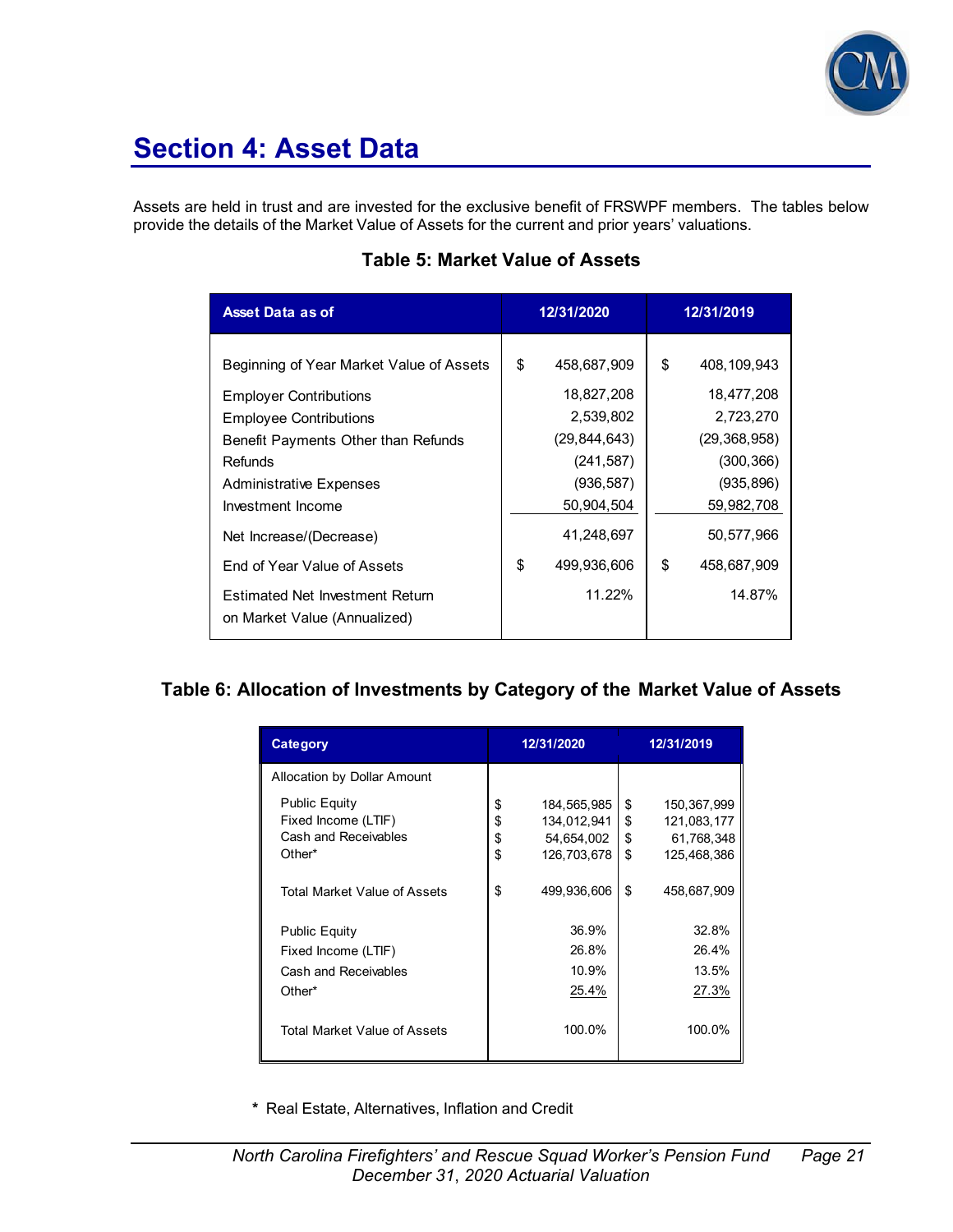

## **Section 4: Asset Data**

In order to reduce the volatility that investment gains and losses can have on the required contributions and funded status of FRSWPF, the Board adopted an asset valuation method to determine the Actuarial Value of Assets used for funding purposes. The table below provides the calculation of the Actuarial Value of Assets at the valuation date.

| <b>Asset Data as of</b>                                                                                                                                                                         | 12/31/2020                                                                      |
|-------------------------------------------------------------------------------------------------------------------------------------------------------------------------------------------------|---------------------------------------------------------------------------------|
| Beginning of Year Actuarial Value of Assets<br>Beginning of Year Market Value of Assets<br>Contributions<br>Benefit Payments, Refunds and Administrative Expenses<br>Net Cash Flow              | \$<br>445,876,956<br>458,687,909<br>21,367,010<br>(31, 022, 817)<br>(9,655,807) |
| <b>Expected Investment Return</b>                                                                                                                                                               | 31,775,916                                                                      |
| Expected End of Year Market Value of Assets<br>End of Year Market Value of Assets                                                                                                               | 480,808,018<br>499,936,606<br>19,128,588                                        |
| Excess of Market Value over Expected Market Value of Assets<br>80% of 2020 Asset Gain/(Loss)<br>60% of 2019 Asset Gain/(Loss)<br>40% of 2018 Asset Gain/(Loss)<br>20% of 2017 Asset Gain/(Loss) | 15,302,870<br>19,043,167<br>(14,084,203)<br>4,642,487                           |
| Total Deferred Asset Gain/(Loss)<br>Preliminary End of Year Actuarial Value of Assets                                                                                                           | 24,904,321<br>475,032,285                                                       |
| Final End of Year Actuarial Value of Assets<br>(not less than 80% and not greater than 120% of Market Value)<br>Estimated Net Investment Return on Actuarial Value                              | 475,032,285<br>8.80%                                                            |

### **Table 7: Actuarial Value of Assets**

**Commentary:** The actuarial value of assets smooths investment gains/losses on the market value of assets over a five-year period resulting in less volatility in the actuarially determined employer contribution. The asset valuation recognizes asset returns in excess of or less than the expected return on the market value of assets over a five-year period. Actuarial value of assets was reset to the market value of assets at December 31, 2014.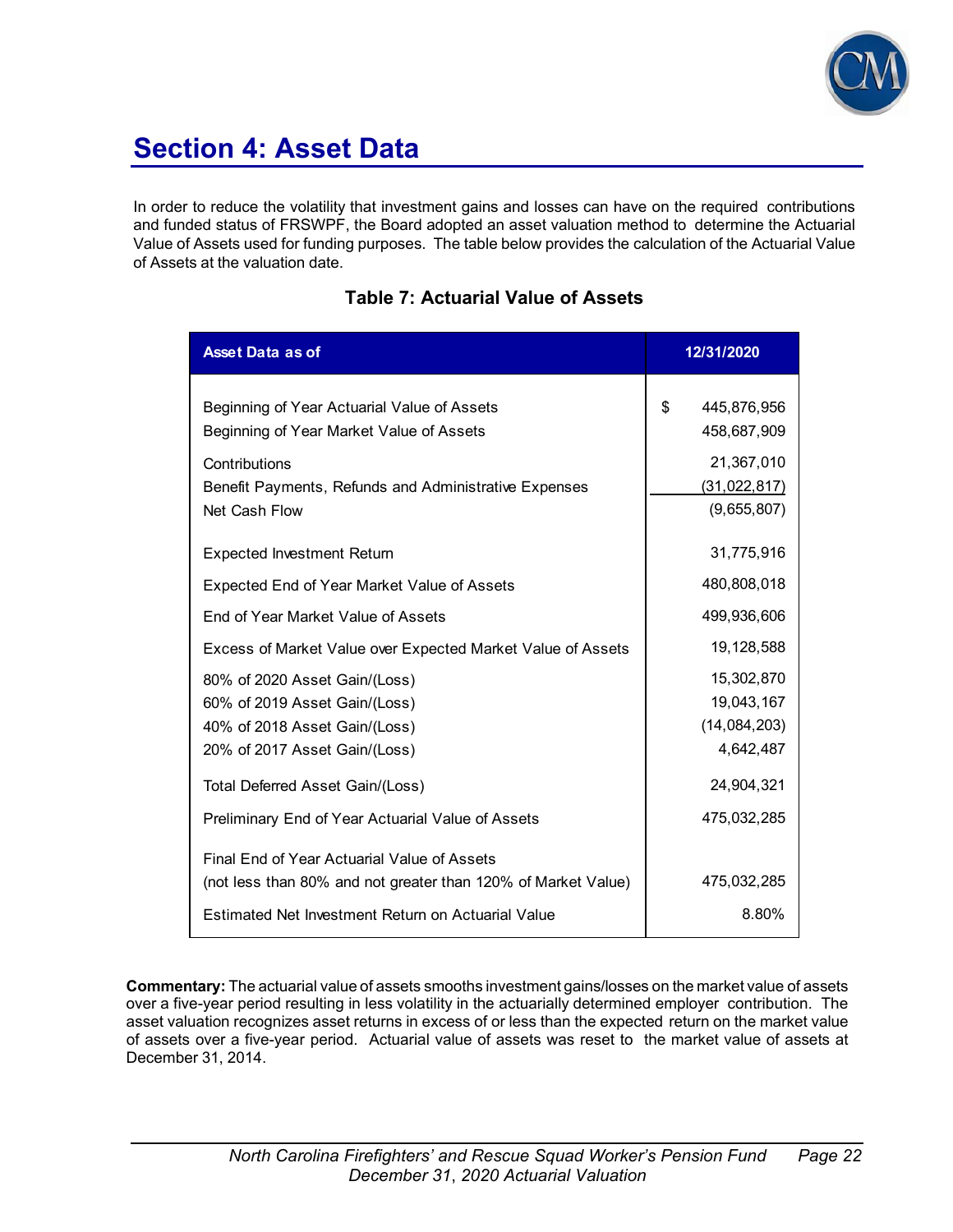

## **Section 4: Asset Data**

The valuation assumed that the funds will earn a 7.00% asset return. The table below provides a history of the Actuarial Value and Market Value of Asset returns.

| <b>Calendar</b><br>Year | <b>Actuarial Value</b><br>of Asset Return | <b>Market</b><br><b>Value of</b><br><b>Asset Return</b> |
|-------------------------|-------------------------------------------|---------------------------------------------------------|
| 2011                    | 6.88%                                     | 18.47%                                                  |
| 2012                    | 5.96%                                     | 2.25%                                                   |
| 2013                    | 7.43%                                     | 12.42%                                                  |
| 2014                    | 7.42%                                     | $6.24\%$                                                |
| 2015                    | 5.87%                                     | 0.35%                                                   |
| 2016                    | 5.33%                                     | 6.24%                                                   |
| 2017                    | 6.54%                                     | 13.33%                                                  |
| 2018                    | 5.08%                                     | $-1.40%$                                                |
| 2019                    | 6.19%                                     | 14.87%                                                  |
| 2020                    | 8.80%                                     | 11.22%                                                  |
| Average                 | 6.54%                                     | 8.21%                                                   |
| Range                   | 3.72%                                     | 19.87%                                                  |

### **Table 8: Historical Asset Returns**

\* Asset returns for years prior to 2013 are the returns for the year ending on June 30 of the applicable year. The 2013 asset return is the annualized return for the 18-month period from June 30, 2012 to December 31, 2013. Asset returns for years after 2013 are for the calendar year.

**Commentary:** The average investment return recognized for purposes of determining the annual change in contribution each year is the actuarial value of assets return. Currently, the average actuarial return over 10 years of 6.54% compares with an average market return of 8.21%. But the range of returns is markedly more volatile, 19.87% versus 3.72%. This results in much lower actuarially determined employer contribution volatility using the actuarial value of assets versus market, while ensuring that the actuarial needs of FRSWPF are met.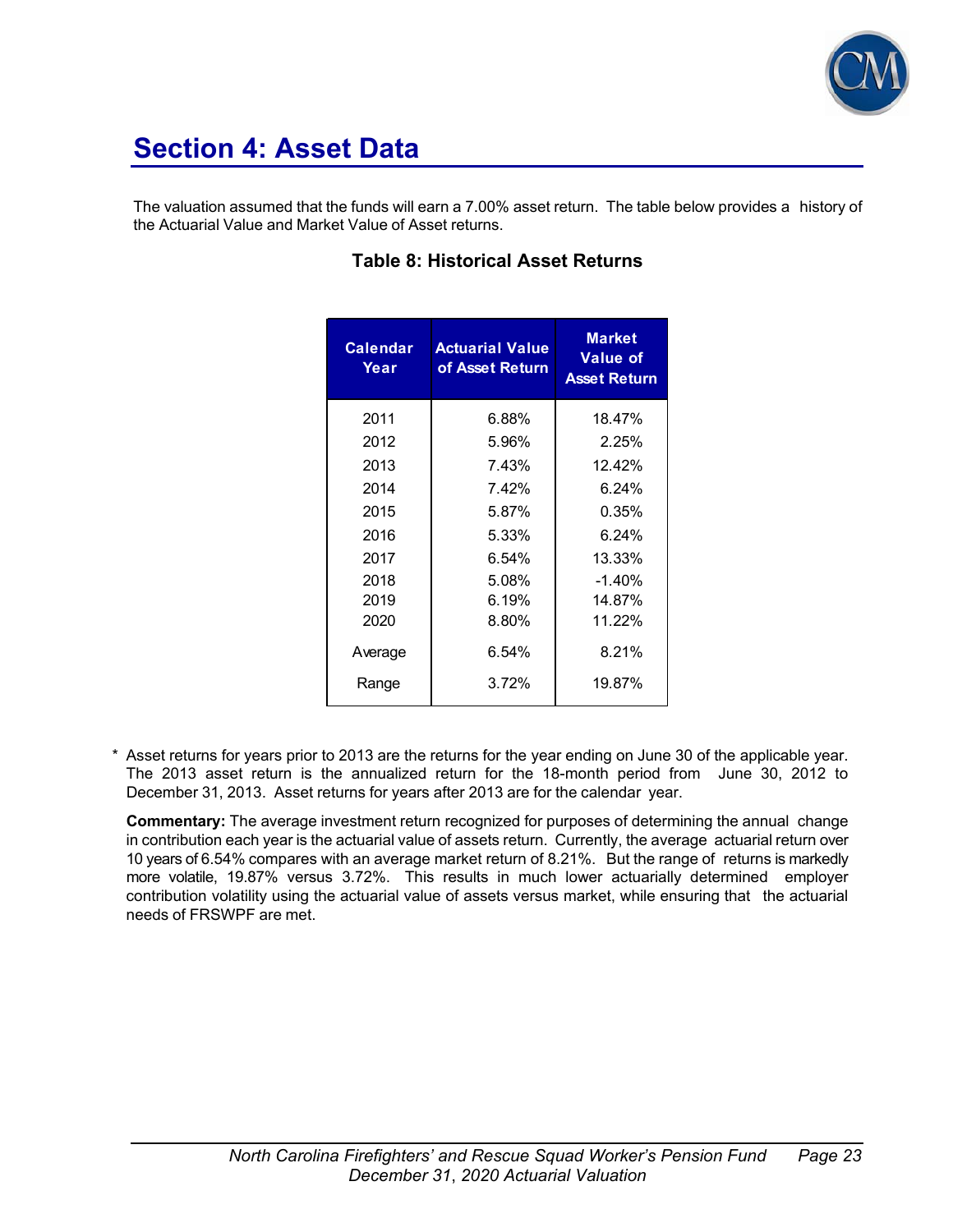

# **Section 5: Liability Results**

Using the provided membership data, benefit provisions, and actuarial assumptions, future benefit payments of FRSWPF are estimated. These projected future benefit payments are discounted into today's dollars using the assumed rate of investment return assumption to determine the Present Value of Future Benefits. The Present Value of Future Benefits is allocated to past, current and future service, respectively known as the actuarial accrued liability, normal cost and present value of future normal costs. The table below provides these liability numbers for the current and prior years' valuations.

### **Table 9: Liability Summary**

| <b>Valuation Results as of</b>                                                 | 12/31/2020 |                            | 12/31/2019                       |
|--------------------------------------------------------------------------------|------------|----------------------------|----------------------------------|
| (a) Present Value of Future Benefits                                           |            |                            |                                  |
| (1) Active Members                                                             | \$         | 254,656,393                | \$<br>242,446,149                |
| (2) Members Currently Receiving Benefits<br>and Members with Deferred Benefits |            |                            |                                  |
| $(3)$ Total                                                                    | \$         | 292,577,066<br>547,233,459 | \$<br>290,265,691<br>532,711,840 |
|                                                                                |            |                            |                                  |
| (b) Present Value of Future Normal Costs<br>(1) Employee Future Normal Costs   | \$         | 18,267,240                 | \$<br>17,689,320                 |
| (2) Employer Future Normal Costs                                               |            | 32,953,912                 | 32,205,655                       |
| $(3)$ Total                                                                    | \$         | 51,221,152                 | \$<br>49.894.975                 |
| (c) Actuarial Accrued Liability: (a3) - (b3)                                   | \$         | 496,012,307                | \$<br>482,816,865                |
| (d) Actuarial Value of Assets                                                  | \$         | 475,032,285                | \$<br>445,876,956                |
| (e) Unfunded Actuarial Accrued Liability: (c) - (d)                            | \$         | 20,980,022                 | \$<br>36,939,909                 |
|                                                                                |            |                            |                                  |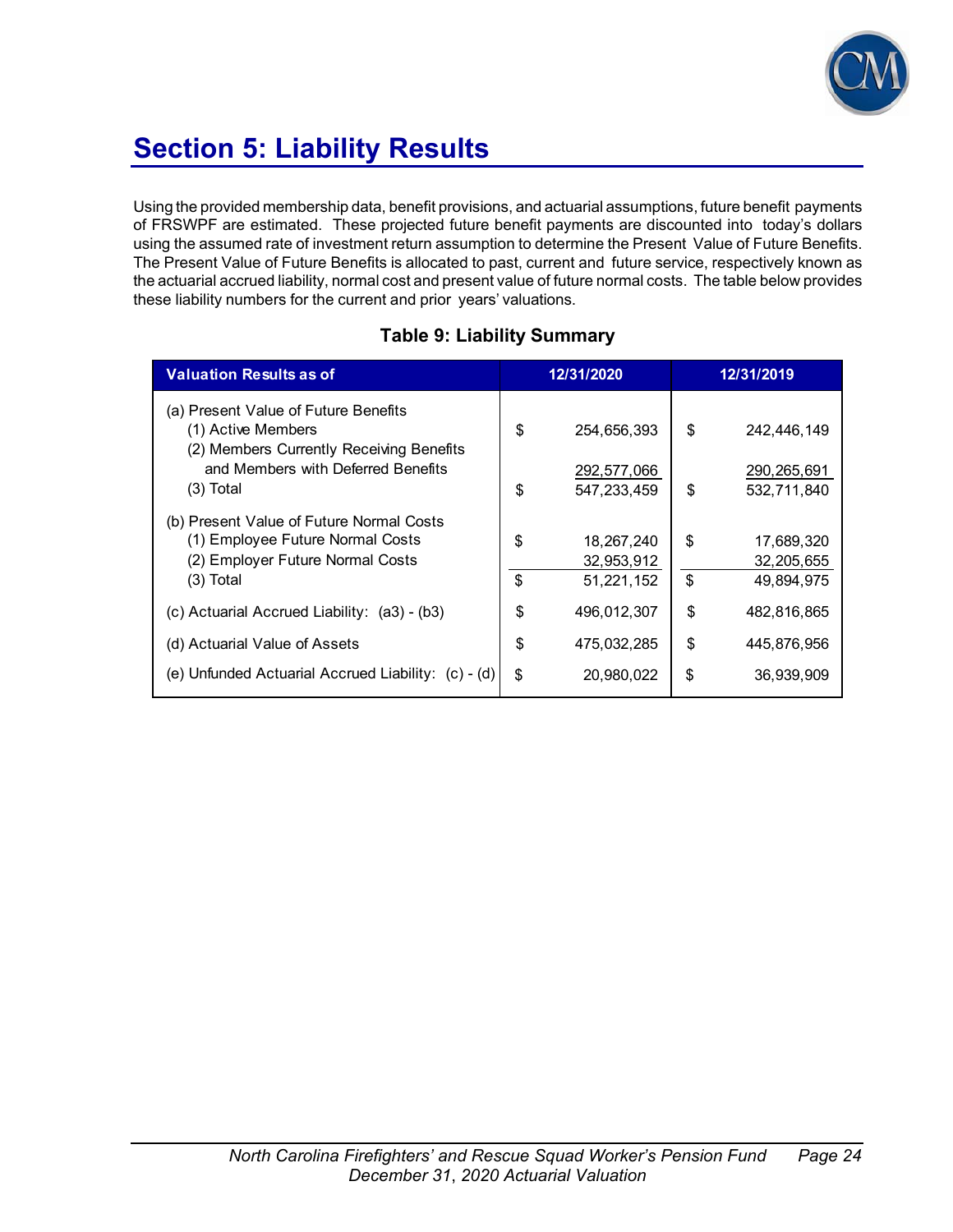

# **Section 5: Liability Results**

The table below provides an allocation of the total present value of future benefits by funding source.

### **TABLE 10: Funding Allocation**

|                                                                                                                         | 12/31/2020 |                                            |          | 12/31/2019                               |
|-------------------------------------------------------------------------------------------------------------------------|------------|--------------------------------------------|----------|------------------------------------------|
| Allocation by Dollar Amount                                                                                             |            |                                            |          |                                          |
| Assets (Actuarial Value)<br><b>Future Employee Contributions</b><br><b>Future Normal Contributions</b>                  | \$         | 475,032,285<br>18,267,240<br>32,953,912    | \$       | 445,876,956<br>17,689,320<br>32,205,655  |
| Present Value of Funded Benefits<br>Present Value of Unfunded Benefits<br><b>Total Present Value of Benefits</b>        | \$<br>\$   | 526, 253, 437<br>20,980,022<br>547,233,459 | \$<br>\$ | 495,771,931<br>36,939,909<br>532,711,840 |
| Allocation by Percentage of PVB<br>Assets (Actuarial Value)                                                             |            | 86.8%                                      |          | 83.7%                                    |
| <b>Future Employee Contributions</b><br><b>Future Normal Contributions</b>                                              |            | 3.3%<br>6.0%                               |          | 3.3%<br>6.0%                             |
| Present Value of Funded Benefits<br><b>Present Value of Unfunded Benefits</b><br><b>Total Present Value of Benefits</b> |            | 96.1%<br>3.9%<br>100.0%                    |          | 93.0%<br>7.0%<br>100.0%                  |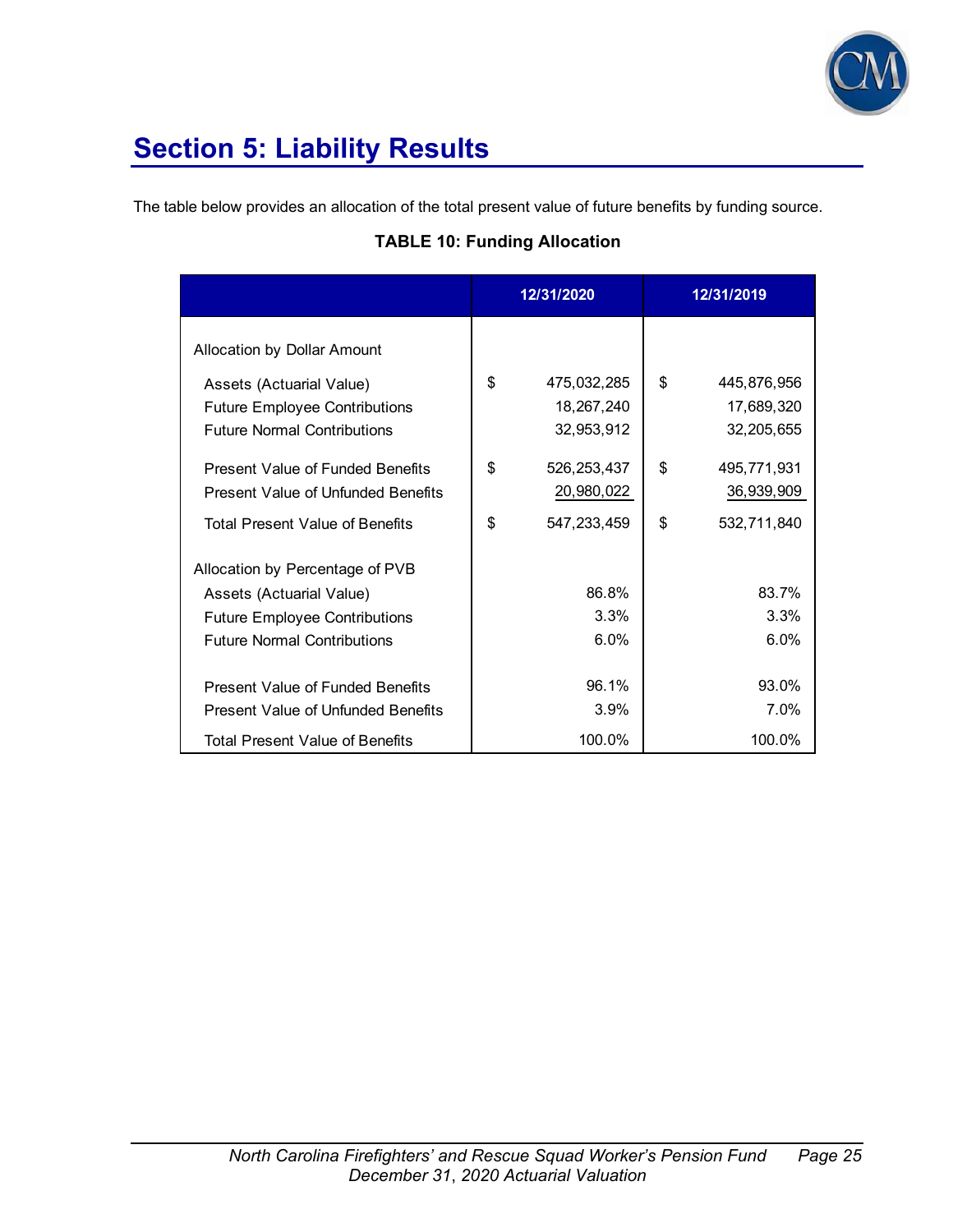

# **Section 5: Liability Results**

.

The table below provides a reconciliation of the prior year's unfunded actuarial accrued liability to the current year's unfunded actuarial accrued liability.

| (in millions)                                                |    |        |
|--------------------------------------------------------------|----|--------|
| Unfunded Actuarial Accrued Liability (UAAL) as of 12/31/2019 | \$ | 36.9   |
| Normal Cost and Administrative Expense during 2020           |    | 8.4    |
| Reduction due to Actual Contributions during 2020            |    | (21.4) |
| Interest on UAAL, Normal Cost, and Contributions             |    | 2.1    |
| Asset (Gain) / Loss                                          |    | (7.9)  |
| Actuarial Accrued Liability (Gain) / Loss                    |    | (4.6)  |
| Impact of Assumption Changes                                 |    | 7.5    |
| Impact of Legislative Changes                                |    | 0.0    |
| Unfunded Actuarial Accrued Liability (UAAL) as of 12/31/2020 | S  | 21 N   |

**Commentary:** During 2020, the UAAL increased more than expected due to the impact of assumption changes during the year of \$7.5 million. This was offset by an asset gain during the year that decreased the UAAL by \$7.9 million and SCRSP contributions exceeding the actuarially determined contribution. Additionally, demographic experience decreased the UAAL by \$4.6 million.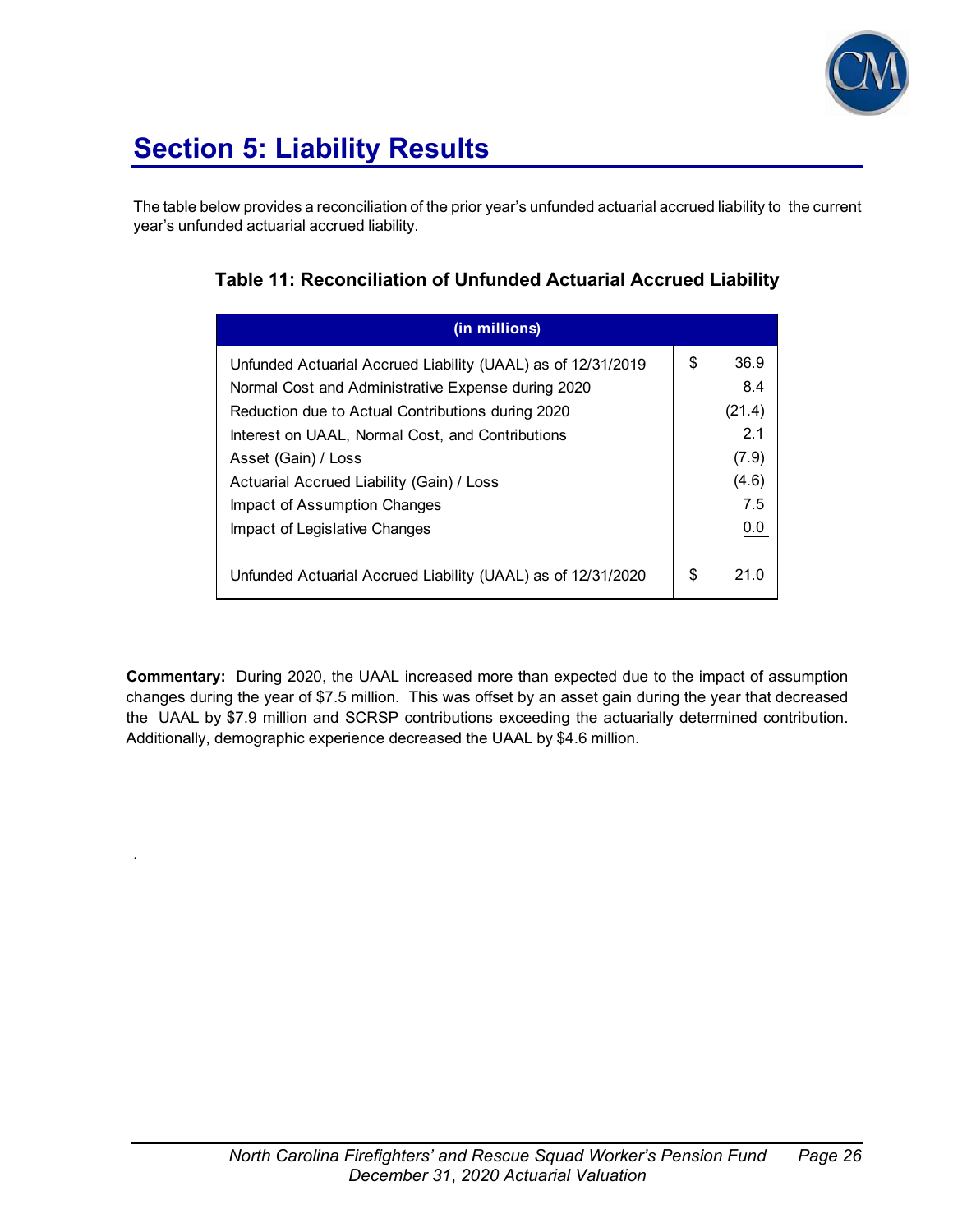

The actuarially determined employer contribution consists of a normal cost contribution and an accrued liability contribution. The normal cost contribution is the employer's portion of the cost of benefits accruing during the year after reducing for the member contribution. The accrued liability contribution is the payment toward the unfunded accrued liability in order to pay off the unfunded accrued liability over a 12-year period.

The table below provides the calculation of the actuarially determined employer contribution for the current and prior years' valuations.

| <b>Valuation Date</b>                                                                                                                                                         | 12/31/2020                 |                                               |                            | 12/31/2019                                    |
|-------------------------------------------------------------------------------------------------------------------------------------------------------------------------------|----------------------------|-----------------------------------------------|----------------------------|-----------------------------------------------|
| <b>ADEC for Fiscal Year Ending</b>                                                                                                                                            | 6/30/2023                  |                                               |                            | 6/30/2022                                     |
| Normal Cost Rate<br>(a) Total Normal Rate<br>(b) Employee Normal Cost<br>(c) Employer Normal Cost: (a) - (b)<br>(d) Expenses Rate*<br>(e) Total Normal Cost Rate: $(c) + (d)$ | \$<br>\$<br>\$<br>\$<br>\$ | 335.66<br>120.00<br>215.66<br>42.14<br>257.80 | \$<br>\$<br>\$<br>\$<br>\$ | 338.26<br>120.00<br>218.26<br>41.15<br>259.41 |
| Accrued Liability Rate Calculation<br>(f) Total Annual Amortization Payments **<br>(g) Active Member Count***<br>(h) Accrued Liability Rate: $(f) / (g)$                      | \$<br>\$                   | 8,080,757<br>22,223<br>363.62                 | \$<br>\$                   | 9,283,280<br>22,741<br>408.22                 |
| Total ADEC (e)+(h)                                                                                                                                                            | \$                         | 621.42                                        | \$                         | 667.63                                        |

### **Table 12: Calculation of the Actuarially Determined Employer Contribution (ADEC) Payable per Active Member**

\* Based on actual expenses during the previous year.

\*\* See Table 16 for more detail.

\*\*\* The active member count reflects the number of currently active or lapsed members who are expected to accrue additional benefits in the next year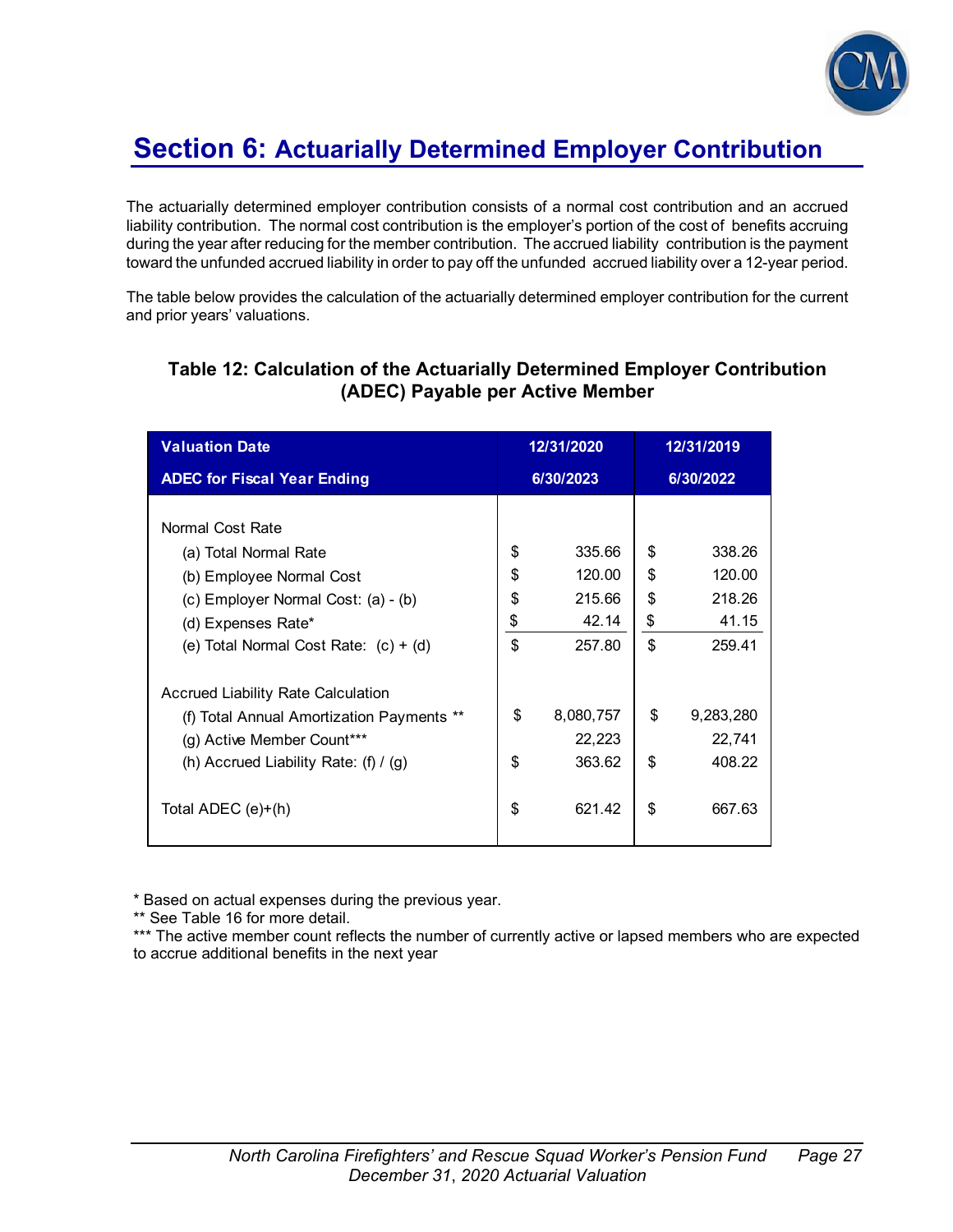

The table below provides a reconciliation of the actuarially determined employer contributions.

### **Table 13: Actuarially Determined Employer Contributions (ADEC)**

| <b>Valuation Date</b><br><b>ADEC for Fiscal Year Ending</b>                                                   |          | 12/31/2020<br>6/30/2023               |          | 12/31/2019<br>6/30/2022                   |
|---------------------------------------------------------------------------------------------------------------|----------|---------------------------------------|----------|-------------------------------------------|
| (a) Current Active Member Count*<br>(b) Normal Cost Rate<br>(c) Normal Cost Contribution (a) x (b)            | \$       | 22,223<br>257.80<br>5,729,089         | \$       | 22,741<br>259.41<br>5,899,243             |
| (d) Accrued Liability Contribution<br>(e) Preliminary ADEC: $(c) + (d)$<br>ADEC: Direct Rate Smoothing<br>(f) | \$<br>\$ | 8,080,757<br>13,809,846<br>13,086,519 | \$<br>\$ | 9,283,280<br>15, 182, 523<br>15, 182, 523 |
| Impact of Legislative Changes<br>Final ADEC                                                                   |          | N/A<br>N/A                            |          | N/A<br>N/A                                |
| <b>SCRSP Minimum Contribution</b>                                                                             |          | \$19,702,208                          |          | \$19,352,208                              |

**\*** The active member count reflects the number of currently active or lapsed members who are expected to accrue additional benefits in the next year.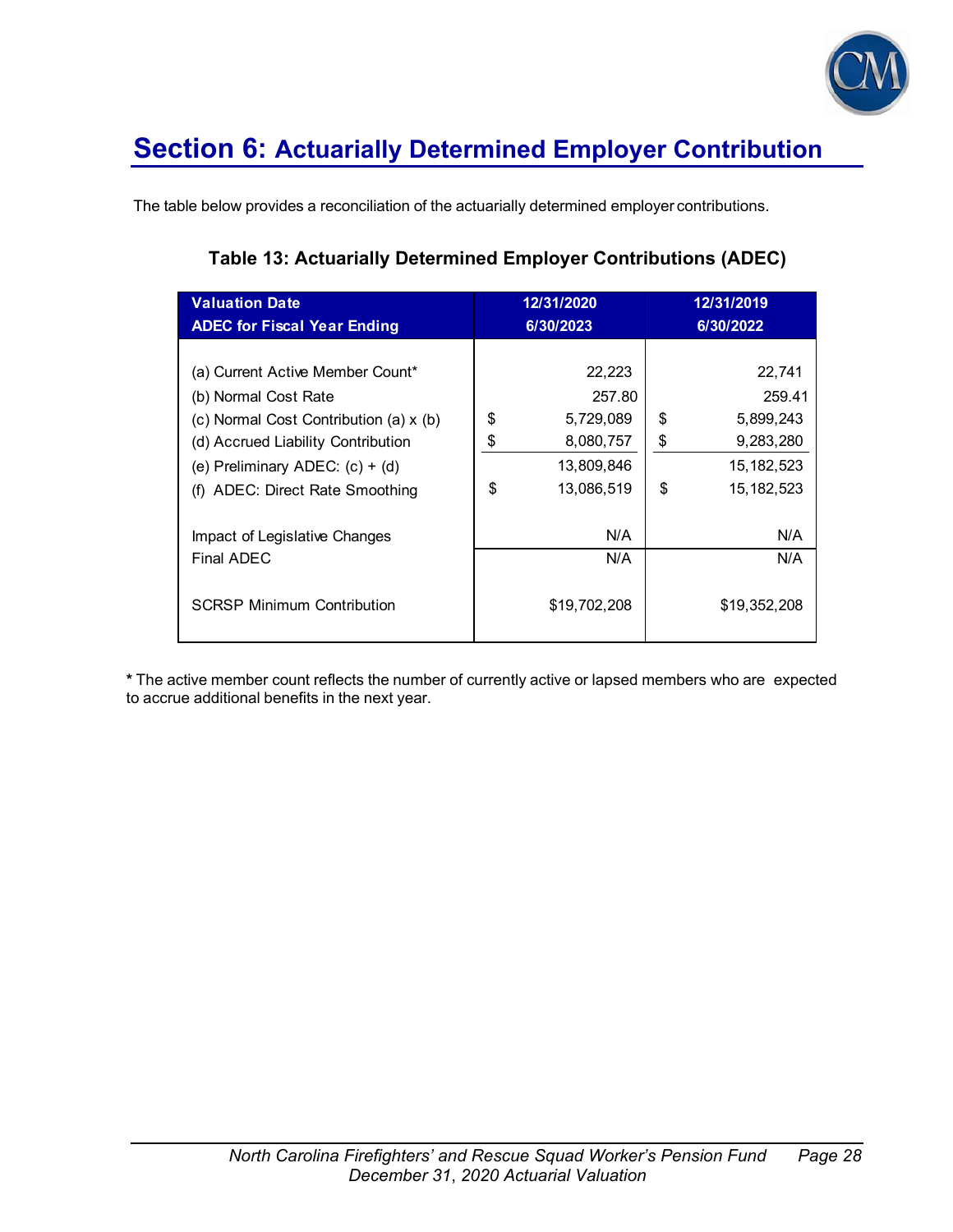

| Fiscal year ending June 30, 2022 Preliminary ADEC<br>(estimated based on December 31, 2019 Valuation)<br>Impact of Legislative Changes                                                            | 15, 182, 523<br>$\mathbf{I}$                                    |
|---------------------------------------------------------------------------------------------------------------------------------------------------------------------------------------------------|-----------------------------------------------------------------|
| Fiscal year ending June 30, 2022 Final ADEC                                                                                                                                                       | 15, 182, 523                                                    |
| Change Due to Demographic (Gain)/Loss<br>Change Due to Investment (Gain)/Loss<br>Change Due to Contributions Greater than ADEC<br>Impact of Assumption Changes<br>Impact of Direct Rate Smoothing | (731, 835)<br>(1,068,545)<br>(476, 456)<br>904,159<br>(723,327) |
| Fiscal year ending June 20, 2023 Preliminary ADEC<br>(estimated based on December 31, 2020 Valuation)                                                                                             | \$<br>13,086,519                                                |

### **Table 14: Reconciliation of the Change in the ADEC**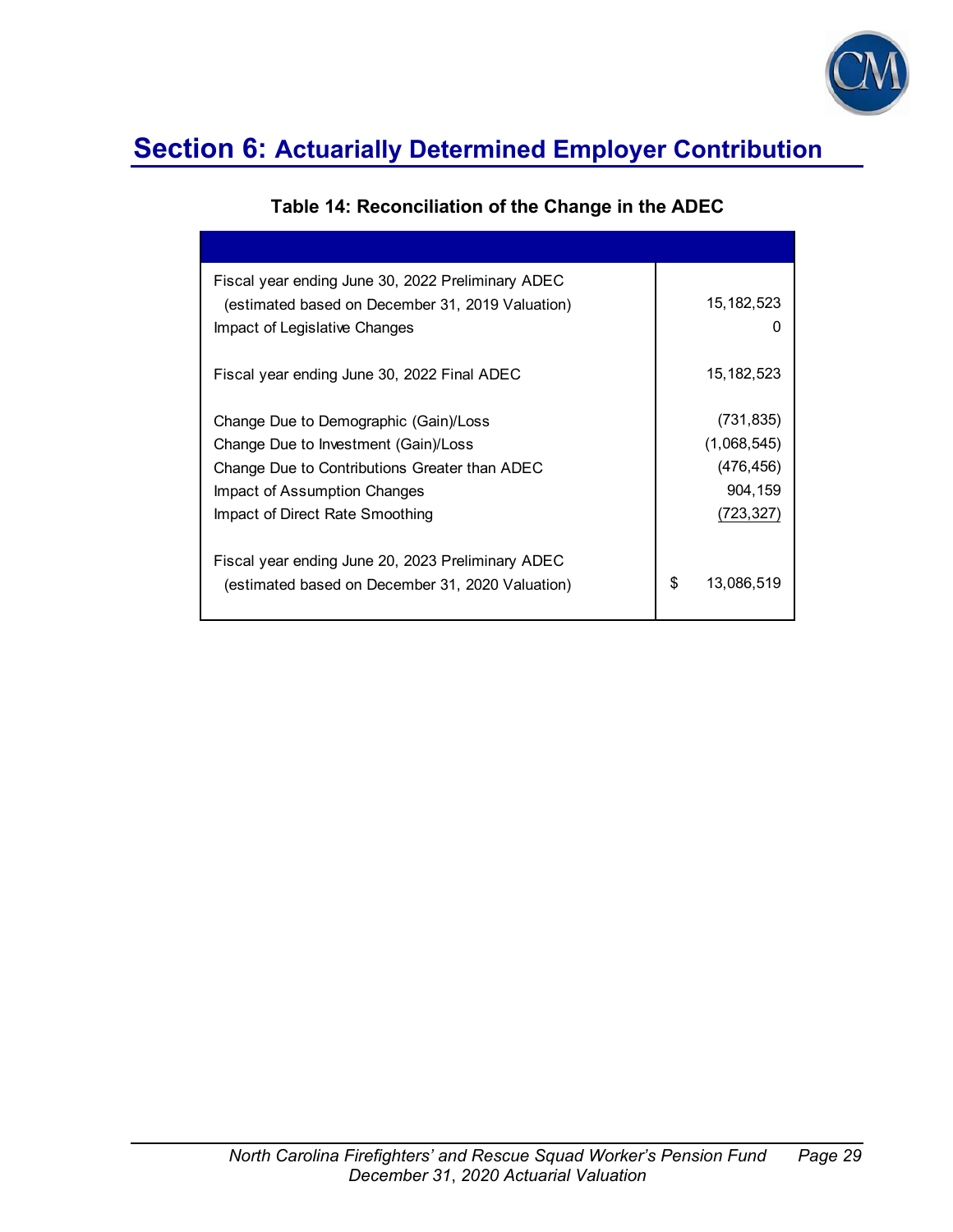

Amortization methods determine the payment schedule for the unfunded actuarial accrued liability. FRSWPF adopted a 12-year closed amortization period for fiscal year ending 2012. A new amortization base is created each year based on the prior year's experience. The tables below provide the calculation of the new amortization base and the amortization schedule for the current year's valuation.

### **Table 15: Calculation of the New Amortization Base**

| <b>Calculation as of</b>                                                                                                                               | 12/31/2020    |                                                          |                     | 12/31/2019                                            |
|--------------------------------------------------------------------------------------------------------------------------------------------------------|---------------|----------------------------------------------------------|---------------------|-------------------------------------------------------|
| (a) Unfunded Actuarial Accrued Liability<br>(b) Prior Years' Outstanding Bases<br>(c) New Amortization Base: (a) - (b)<br>(d) New Amortization Payment | \$<br>S<br>\$ | 20,980,022<br>29,602,588<br>(8,622,566)<br>(1, 125, 535) | \$<br>\$<br>S<br>\$ | 36,939,909<br>38,462,429<br>(1,522,520)<br>(205, 104) |

### **Table 16: Amortization Schedule for Unfunded Accrued Liability**

| <b>Date Established</b> | <b>Original Balance</b> | 12/31/2020<br>Outstanding<br><b>Balance</b> | <b>Annual Payment</b> |
|-------------------------|-------------------------|---------------------------------------------|-----------------------|
|                         |                         |                                             |                       |
| June 30, 2010           | \$<br>51,963,371        | \$<br>15,690,859                            | \$<br>6,784,330       |
| June 30, 2011           | 8,122,313               | 3,319,886                                   | 1,057,068             |
| June 30, 2012           | 3,813,072               | 1,938,237                                   | 494,704               |
| December 31, 2013       | (11, 374, 070)          | (8, 101, 402)                               | (1,519,055)           |
| December 31, 2014       | (4,939,476)             | (3,931,387)                                 | (657, 787)            |
| December 31, 2015       | 14,577,214              | 12,737,376                                  | 1,935,502             |
| December 31, 2016       | 5,571,626               | 5,268,955                                   | 737,095               |
| December 31, 2017       | 5,881,084               | 5,953,969                                   | 775,156               |
| December 31, 2018       | (1,528,072)             | (1,644,808)                                 | (201, 047)            |
| December 31, 2019       | (1,522,520)             | (1,629,097)                                 | (199, 673)            |
| December 31, 2020       | (8,622,566)             | (8,622,566)                                 | (1,125,535)           |
|                         |                         |                                             |                       |
| Total                   |                         | 20,980,022<br>\$                            | \$<br>8,080,757       |

**Commentary:** This is the payment schedule for the unfunded actuarial accrued liability of FRSWPF.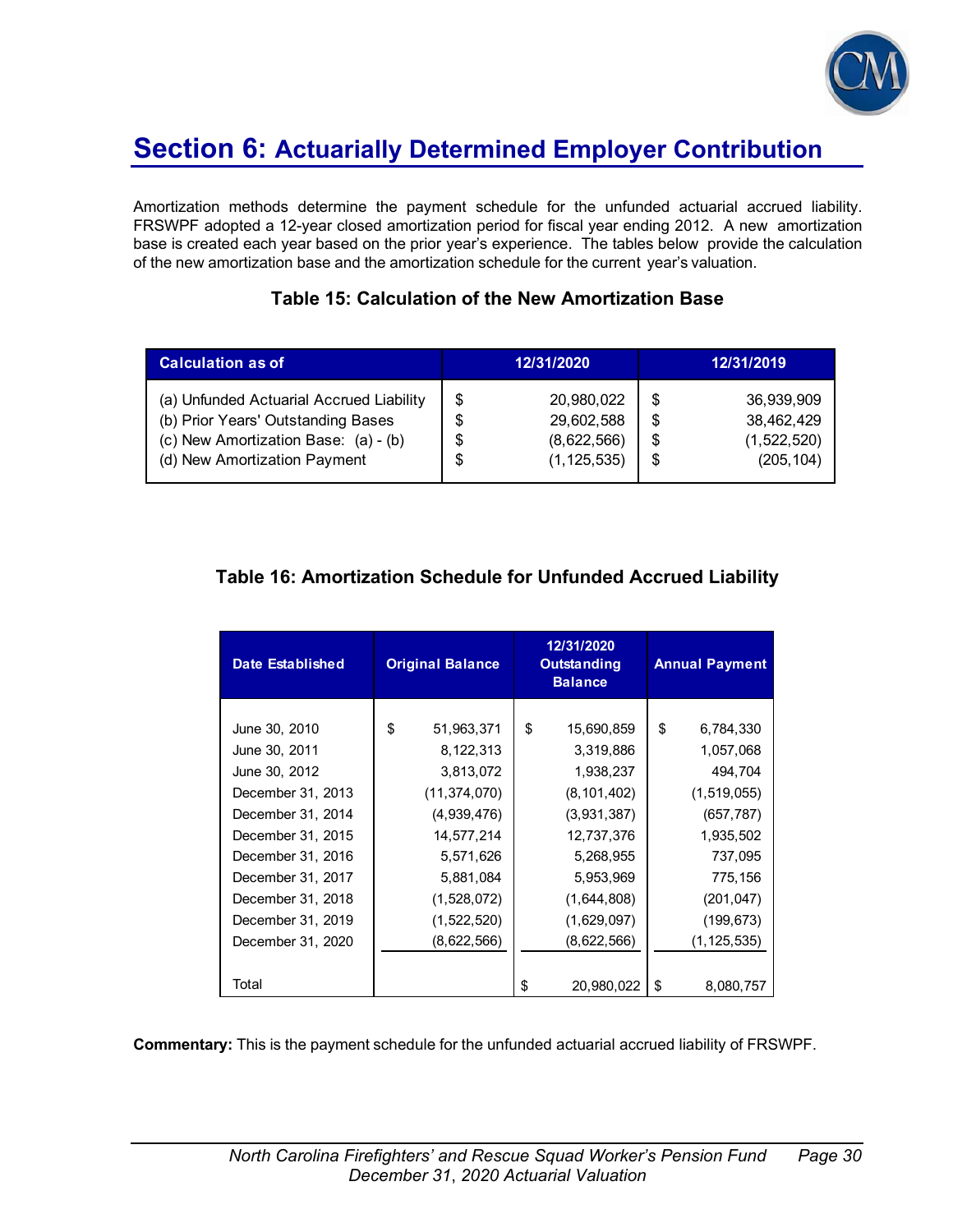

The table below provides a history of the actuarially determined employer contribution and the corresponding appropriated rate.

### **Table 17: History of Actuarially Determined Employer Contributions and Appropriated Rates**

| <b>Valuation Date</b> | <b>Fiscal Year</b><br><b>Ending</b> | <b>Preliminary</b><br><b>ADEC</b> | <b>Subsequent</b><br><b>Changes to</b><br>ADEC * | <b>Final ADEC</b> | <b>Appropriated</b><br>Rate |
|-----------------------|-------------------------------------|-----------------------------------|--------------------------------------------------|-------------------|-----------------------------|
| 12/31/2020            | 6/30/2023                           | 13,086,519<br>S                   | N/A                                              | N/A               | N/A                         |
| 12/31/2019            | 6/30/2022                           | 15, 182, 523                      | N/A                                              | N/A               | N/A                         |
| 12/31/2018            | 6/30/2021                           | 14,845,609                        | $\overline{\phantom{0}}$                         | 14,845,609        | 19,002,208                  |
| 12/31/2017            | 6/30/2020                           | 14,323,684                        | ۰                                                | 14,323,684        | 18,652,208                  |
| 12/31/2016            | 6/30/2019                           | 14,544,083                        | $\qquad \qquad \blacksquare$                     | 14,544,083        | 18,302,208                  |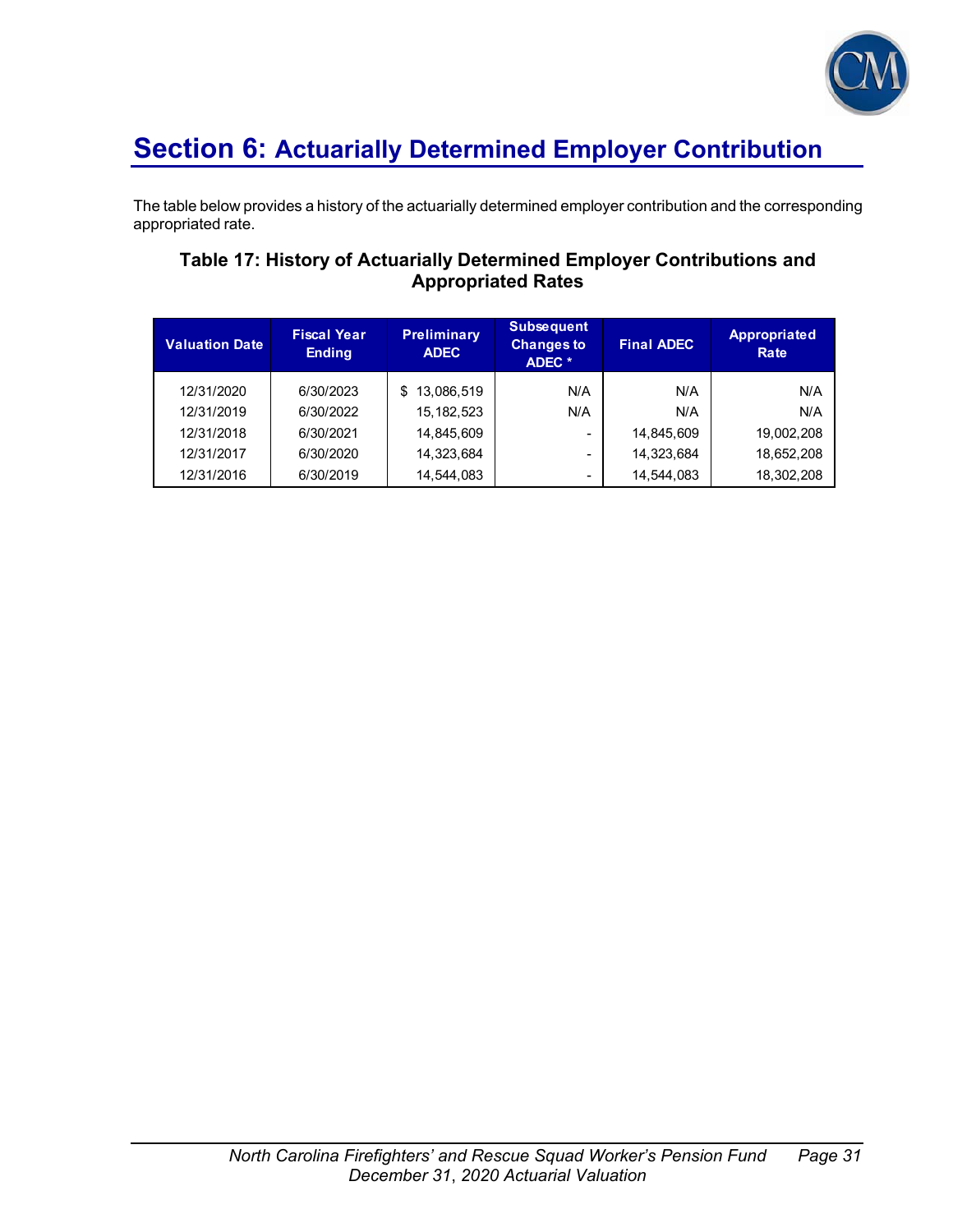

# **Section 7: Valuation Balance Sheet**

The valuation balance sheet shows the assets and liabilities of FRSWPF. The items shown in the balance sheet are present values actuarially determined as of the relevant valuation date. The table below provides the valuation balance sheet for the current year and prior year.

| <b>Balance Sheet as of</b>                                                             |                | 12/31/2020  | 12/31/2019              |              |  |
|----------------------------------------------------------------------------------------|----------------|-------------|-------------------------|--------------|--|
| <b>Assets</b>                                                                          |                |             |                         |              |  |
| <b>Current Actuarial Value of Assets</b>                                               |                |             |                         |              |  |
| <b>Annuity Savings Fund</b>                                                            | \$             | 40,502,997  | \$                      | 39,659,354   |  |
| <b>Pension Accumulation Fund</b>                                                       |                | 434,529,288 |                         | 406,217,602  |  |
| Total                                                                                  | $\mathfrak{L}$ | 475,032,285 | \$                      | 445,876,956  |  |
| Future Member Contributions to the                                                     |                |             |                         |              |  |
| <b>Annuity Savings Fund</b>                                                            | \$             | 18,267,240  | \$                      | 17,689,320   |  |
| Prospective Appropriations to the Pension Accumulation<br>Fund                         |                |             |                         |              |  |
| <b>Normal Appropriations</b>                                                           | \$             | 32,953,912  | \$                      | 32,205,655   |  |
| Unfunded Accrued Liability Appropriations                                              |                | 20,980,022  |                         | 36,939,909   |  |
| Total                                                                                  | \$             | 53,933,934  | \$                      | 69, 145, 564 |  |
| <b>Total Assets</b>                                                                    | $\frac{1}{2}$  | 547,233,459 | $\sqrt[6]{\frac{1}{2}}$ | 532,711,840  |  |
| <b>Liabilities</b>                                                                     |                |             |                         |              |  |
| <b>Annuity Savings Fund</b>                                                            |                |             |                         |              |  |
| <b>Past Member Contributions</b>                                                       | \$             | 40,502,997  | \$                      | 39,659,354   |  |
| <b>Future Member Contributions</b>                                                     |                | 18,267,240  |                         | 17,689,320   |  |
| <b>Total Contributions</b>                                                             | \$             | 58,770,237  | \$                      | 57,348,674   |  |
| <b>Pension Accumulaton Fund</b><br>Benefits to Retired Members, Survivors and Deferred |                |             |                         |              |  |
| <b>Members</b>                                                                         | \$             | 292,577,066 | \$                      | 290,265,691  |  |
| Benefits to be Paid to Current Active and Lapsed                                       |                |             |                         |              |  |
| <b>Members</b>                                                                         |                | 195,886,156 |                         | 185,097,475  |  |
| <b>Total Benefits Payable</b>                                                          | \$             | 488,463,222 | \$                      | 475,363,166  |  |
| <b>Total Liabilities</b>                                                               | \$             | 547,233,459 | $\frac{1}{2}$           | 532,711,840  |  |

### **Table 18: Valuation Balance Sheet**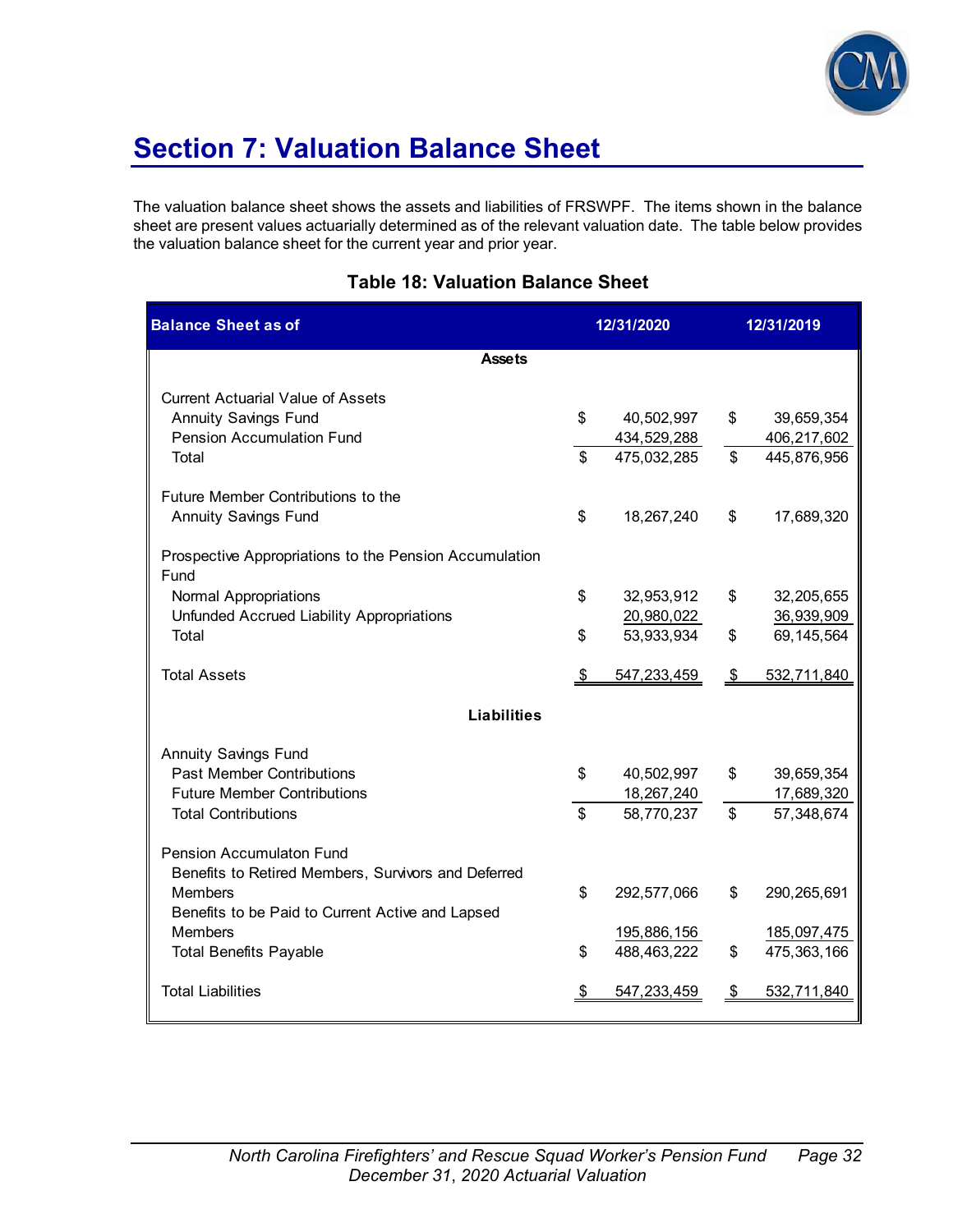

# **Section 8: Accounting Results**

This section contains the accounting information for Governmental Accounting Standards Board (GASB) Statement No. 67 for fiscal year ending June 30, 2021 based on a valuation date of December 31, 2020.

Please note that GASB Statement No. 67 (*Financial Reporting for Pension Plans)* is applicable for fiscal years ending 2014 and later.

The June 30, 2021 total pension liability presented in this section was determined by an actuarial valuation as of December 31, 2020, based on the assumptions, methods and plan provisions described in this report. The actuarial cost method used to develop the total pension liability is the Entry Age Normal Cost method, as required by GASB Statement No. 67.

GASB Statement No. 67 set forth certain items of information to be disclosed in the financial statements of the Plan. The tables below provide a distribution of the number of employees by type of membership.

#### **Table 19: Number of Active and Retired Members as of December 31, 2020**

| <b>Number of Active and Retired Participants as of</b><br><b>December 31, 2020</b>                                                |               |
|-----------------------------------------------------------------------------------------------------------------------------------|---------------|
| <b>Group</b>                                                                                                                      | <b>Number</b> |
| Retired members and survivors of deceased<br>members currently receiving benefits<br>Terminated members and survivors of deceased | 14,922        |
| members entitled to benefits but not yet<br>receiving benefits                                                                    | 122           |
| Active members*                                                                                                                   | 41,120        |
| Total                                                                                                                             | 56,164        |

\* Includes all members who have not received a refund of contributions. This group includes 24,655 active members and 16,465 lapsed members whose service did not decrease during 2020.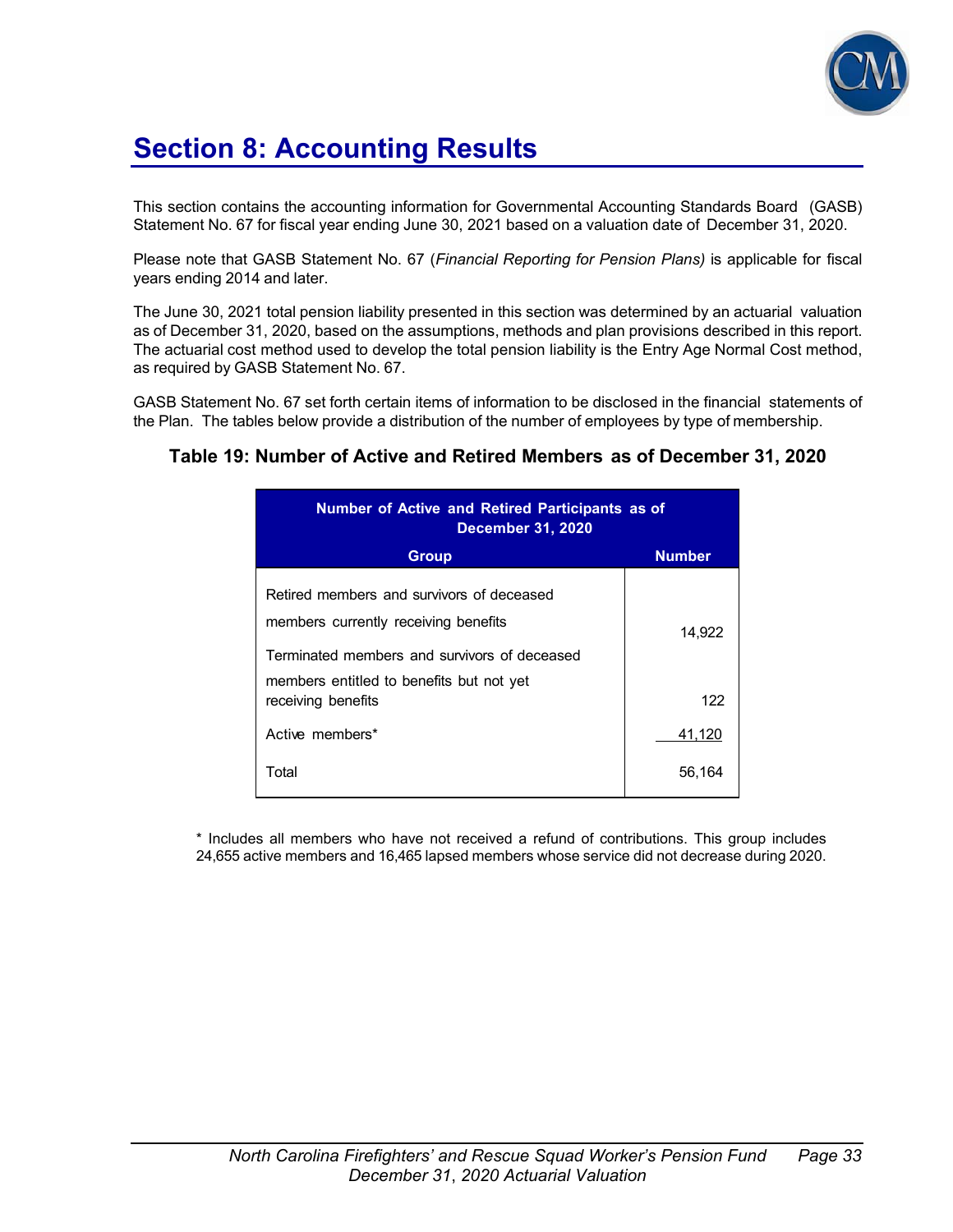

# **Section 8: Accounting Results**

GASB Statement No. 67 set forth certain items of information to be disclosed in the financial statements of the Plan. The tables below provide the schedule of changes in Net Pension Liability (Asset).

### **Table 20: Schedule of Changes in Net Pension Liability (Asset)**

| Schedule of Changes in Net Pension Liability as of June 30, 2021 |                  |  |  |  |  |  |  |  |
|------------------------------------------------------------------|------------------|--|--|--|--|--|--|--|
| <b>Total Pension Liability</b>                                   |                  |  |  |  |  |  |  |  |
| Service Cost                                                     | \$<br>7,675,000  |  |  |  |  |  |  |  |
| Interest                                                         | 33,116,000       |  |  |  |  |  |  |  |
| <b>Changes of Benefit Terms</b>                                  | $\Omega$         |  |  |  |  |  |  |  |
| Difference between Expected and Actual Experience                | (4,881,000)      |  |  |  |  |  |  |  |
| <b>Change of Assumptions</b>                                     | 6,525,000        |  |  |  |  |  |  |  |
| Benefit Payments, including Refund of Member Contributions       | (30, 147, 000)   |  |  |  |  |  |  |  |
| Net Change in Total Pension Liability                            | 12,288,000       |  |  |  |  |  |  |  |
| Total Pension Liability - Beginning of Year                      | \$487,908,000    |  |  |  |  |  |  |  |
| Total Pension Liability - End of Year                            | \$500,196,000    |  |  |  |  |  |  |  |
| <b>Plan Fiduciary Net Pension</b>                                |                  |  |  |  |  |  |  |  |
| <b>Employer Contributions</b>                                    | \$<br>19,002,000 |  |  |  |  |  |  |  |
| <b>Member Contributions</b>                                      | 2,569,000        |  |  |  |  |  |  |  |
| Net Investment Income                                            | 85,952,000       |  |  |  |  |  |  |  |
| Benefit Payments, including Refund of Member Contributions       | (30, 147, 000)   |  |  |  |  |  |  |  |
| <b>Administrative Expenses</b>                                   | (987,000)        |  |  |  |  |  |  |  |
| Other                                                            | 15,000           |  |  |  |  |  |  |  |
| Net Change in Plan Fiduciary Net Pension                         | 76,404,000       |  |  |  |  |  |  |  |
| Plan Fiduciary Net Pension - Beginning of Year                   | \$451,723,000    |  |  |  |  |  |  |  |
| Plan Fiduciary Net Pension - End of Year                         | \$528,127,000    |  |  |  |  |  |  |  |

### **Table 21: Net Pension Liability (Asset)**

| <b>Net Pension Liability (Asset)</b>                                                           |          |                                              |          |                                          |  |  |  |  |
|------------------------------------------------------------------------------------------------|----------|----------------------------------------------|----------|------------------------------------------|--|--|--|--|
|                                                                                                |          | <b>June 30, 2021</b>                         |          | June 30, 2020                            |  |  |  |  |
| <b>Total Pension Liability</b><br>Plan Fiduciary Net Position<br>Net Pension Liability (Asset) | \$<br>\$ | 500,196,000<br>528,127,000<br>(27, 931, 000) | \$<br>\$ | 487,908,000<br>451,723,000<br>36,185,000 |  |  |  |  |
| <b>Plan Fiduciary Net Position</b><br>as a Percentage of the Total Pension Liability (Asset)   |          | 105.58%                                      |          | 92.58%                                   |  |  |  |  |

 *North Carolina Firefighters' and Rescue Squad Worker's Pension Fund Page 34 December 31*, *2020 Actuarial Valuation*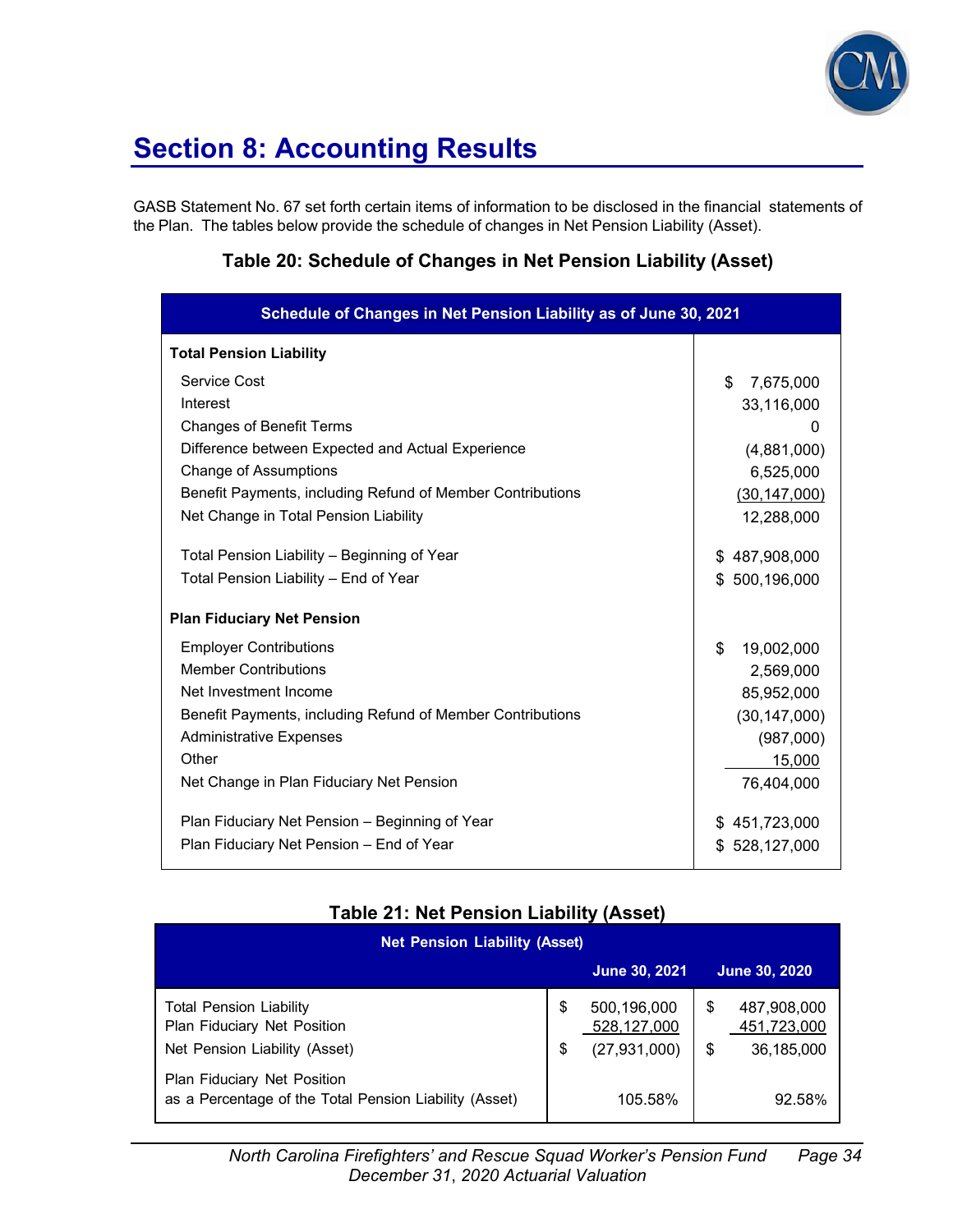

# **Section 8: Accounting Results**

The table below is the sensitivity of the net pension liability to changes in the discount rate.

### **Table 22: Sensitivity of the Net Pension Liability at June 30, 2021 to Changes in the Discount Rate**

| <b>Sensitivity of the Net Pension Liability</b><br>to Changes in the Discount Rate |              |                |                |  |  |  |  |  |  |  |
|------------------------------------------------------------------------------------|--------------|----------------|----------------|--|--|--|--|--|--|--|
| <b>1% Decrease</b><br>1% Increase<br><b>Current</b>                                |              |                |                |  |  |  |  |  |  |  |
| Discount Rate                                                                      | 5.50%        | 6.50%          | 7.50%          |  |  |  |  |  |  |  |
| Net Pension Liability (Asset)                                                      | \$35,655,000 | \$(27,931,000) | \$(79,941,000) |  |  |  |  |  |  |  |

The discount rate used to measure the total pension liability was 6.50%. The projection of cash flows used to determine the discount rate assumed that System contributions will continue to follow the current funding policy, including "direct-rate smoothing" as adopted by the Board on January 28, 2021. Based on those assumptions, the System's fiduciary net position was projected to be available to make all projected future benefit payments of current plan members. Please see Appendix E for additional detail. Additional SCRSP contributions are not included in Appendix E.

The table below provides the methods and assumptions used to calculate the actuarially determined contribution rate.

| <b>Valuation Date</b>                                      | 12/31/2020                                                                                                                                                                                                       |
|------------------------------------------------------------|------------------------------------------------------------------------------------------------------------------------------------------------------------------------------------------------------------------|
| Actuarial Cost Method                                      | Entry Age                                                                                                                                                                                                        |
| Amortization Method                                        | Level dollar closed                                                                                                                                                                                              |
| Amortization Period                                        | 12 year closed period                                                                                                                                                                                            |
| Asset Valuation Method                                     | Asset return in excess of or less than the<br>expected return on market value of assets<br>reflected over a five-year period (not greater<br>than 120% of market value and not less<br>than 80% of market value) |
| <b>Actuarial Assumptions</b>                               |                                                                                                                                                                                                                  |
| Investment Rate of Return*<br>Projected Salary Increases** | 6.50%<br>N/A                                                                                                                                                                                                     |
| *Includes Inflation of<br>Cost-of-living Adjustments       | 2.50%<br>N/A                                                                                                                                                                                                     |

### **Table 23: Additional Information for GASB Statement No. 67**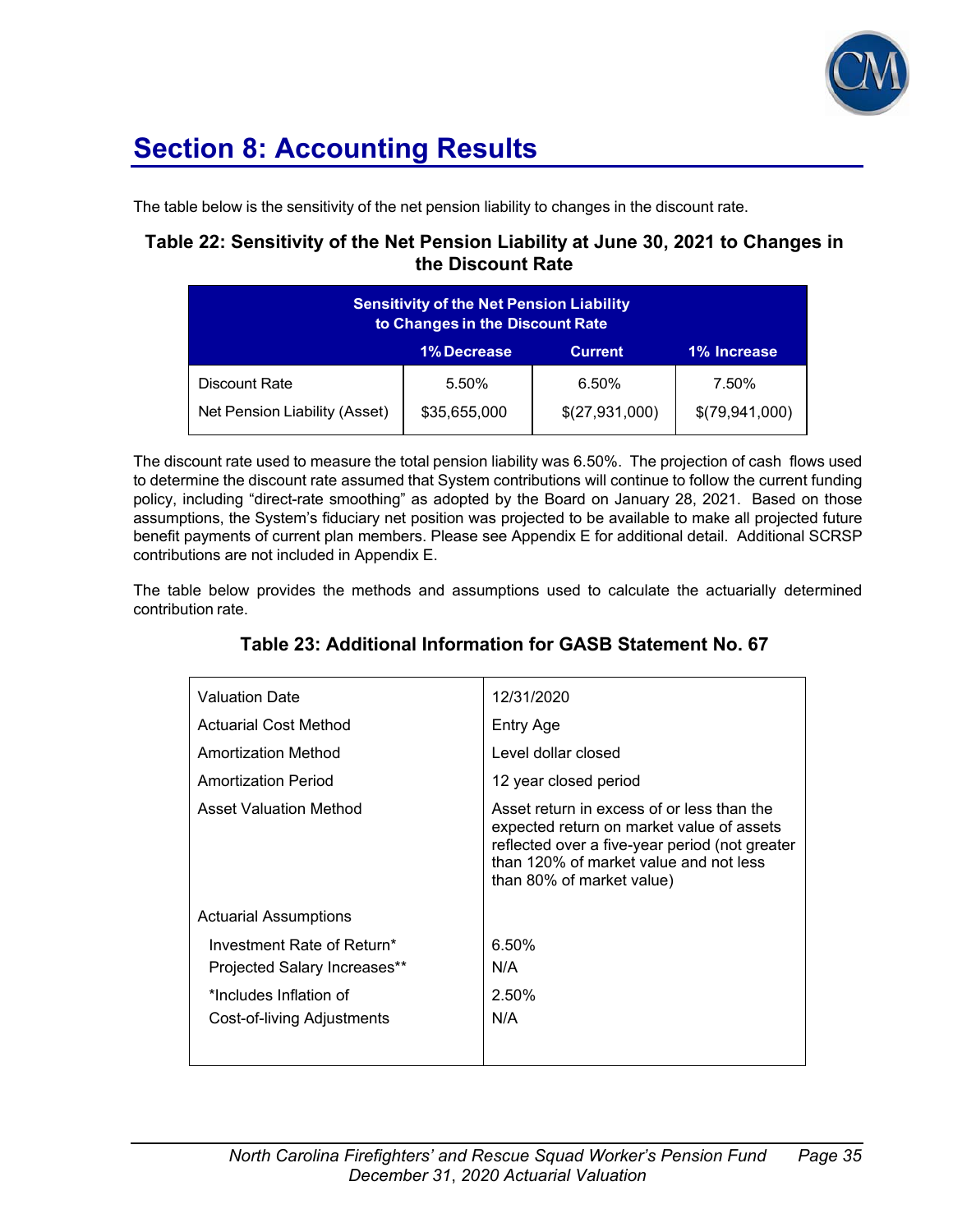

### **Purpose of an Actuarial Valuation**

The majority of Public Sector Retirement Systems in the State of North Carolina are defined benefit (DB) retirement systems. Under a DB retirement system, the amount of benefits payable to a member upon retirement, termination, death or disability is defined in various contracts and legal instruments and is based, in part, on the member's years of credited service and final compensation. The amount of contribution needed to fund these benefits cannot be known with certainty. A primary responsibility of the Board of Trustees of a Retirement System is to establish and monitor a funding policy for the contributions made to the Retirement System.

While somewhat uncommon, in some jurisdictions, contributions are made by the plan sponsor as benefits come due. This is known as pay-as-you-go financing. More commonly, contributions for benefits are made in advance during the course of active employment of the members. This is known as actuarial pre-funding. For example, the State of North Carolina mandates for the Teachers' and State Employees' Retirement System ("TSERS") under G.S.135-8(d) that "on account of each member there shall be paid into the pension accumulation fund by employers an amount equal to a certain percentage of the actual compensation of each member to be known as the 'normal contribution' and an additional amount equal to a percentage of the member's actual compensation to be known as the 'accrued liability contribution'…The rate per centum of such contributions shall be fixed on the basis of the liabilities of the Retirement System as shown by actuarial valuation, duly approved by the Board of Trustees, and shall be called the 'actuarially determined employer contribution rate'. The actuarially determined employer contribution rate shall be calculated annually by the actuary using assumptions and a cost method approved by the Actuarial Standards Board of the American Academy of Actuaries and selected by the Board of Trustees."

#### **The Actuarial Valuation Process**

The following diagram summarizes the inputs and results of the actuarial valuation process. A narrative of the process follows the diagram. The reader may find it worthwhile to refer to the diagram from time to time.



Under the actuarial valuation process, current information about Retirement System members is collected annually by staff at the direction of the actuary, namely member data, asset data and information on benefit provisions. Member data is collected for each member of the Retirement System. The member data will assist the actuary in estimating benefits that could be paid in the future. The member information the actuary collects to estimate the amount of benefit includes elements such as current service, salary and benefit group identifier for members that have not separated service; for those that have, the actual benefit amounts are collected. The actuary collects information such as gender and date of birth to determine when a benefit might be paid and for how long.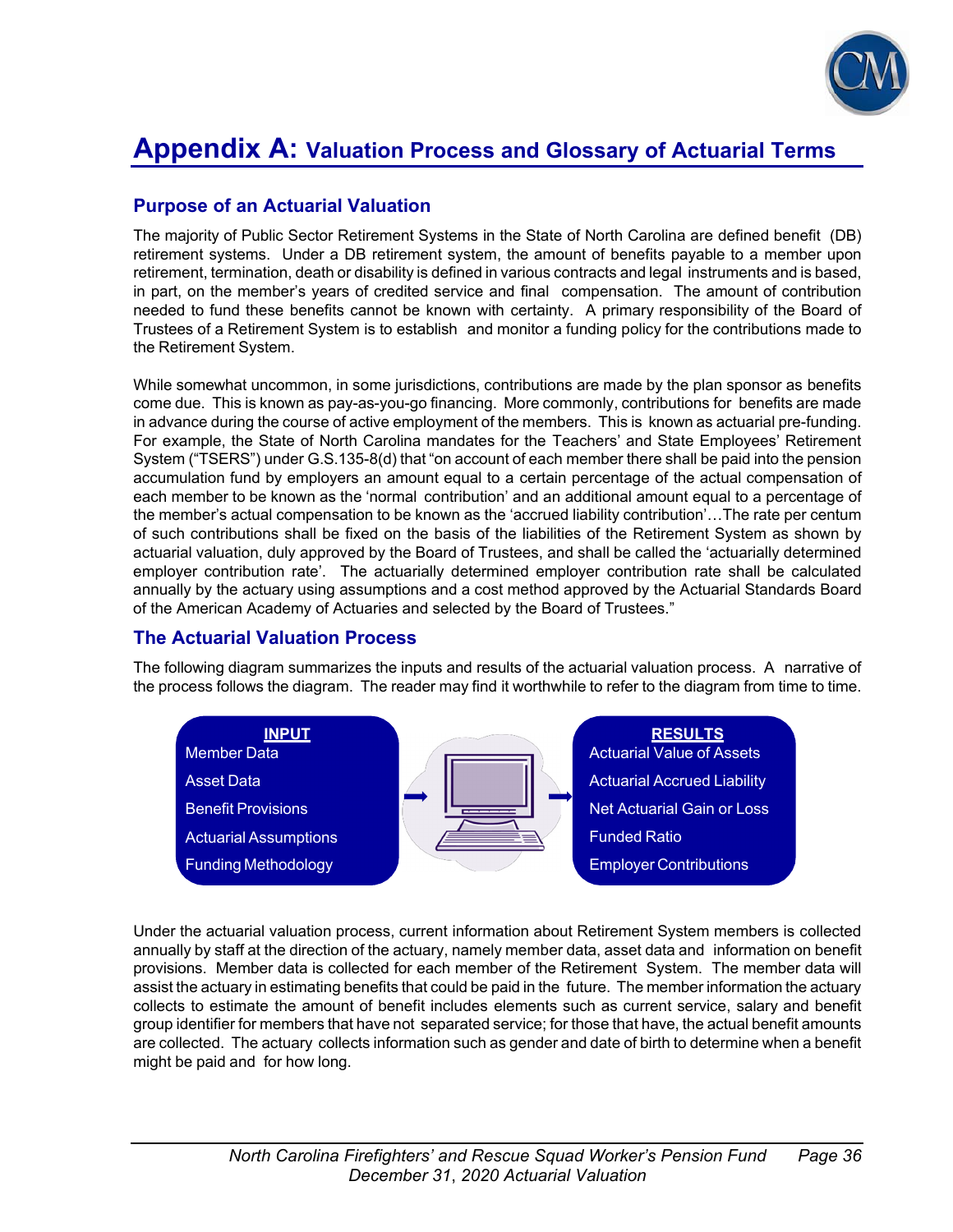

The actuary collects summary information about assets as of the valuation date and information on cash flows for the year ending on the valuation date. Information about benefit provisions as of the valuation date is also collected. To bridge the gap between the information collected and potential benefits to be paid in the future, the actuary must make assumptions about future activities. These assumptions are recommended by the actuary to the Boards based on the results of an experience review. An experience review is a review of the Retirement System over a period of time, typically five years, where the actuary analyzes the demographic and economic assumptions of the Retirement System. Based on this review, the actuary will make recommendations on the demographic assumptions, such as when members will be projected to retire, terminate, become disabled and/or die in the future, as well as the economic assumptions, such as what rate of return is projected to be earned by the fund based on the Retirement System investment policy and what level of future salary increases is expected for members. To maintain the assumptions, the Board should adopt a prudent policy of having an experience review being performed every five years. The next experience review for the North Carolina Retirement Systems will be based on the five-year period ending on December 31, 2024 and will be presented during 2025. Using these assumptions, the actuary is able to use the member data, asset data and benefit provision information collected to project the benefits that will be paid from the Retirement System to current members. These projected future benefit payments are based not only on service and pay through the valuation date but includes future pay and service, which has not yet been earned by the members but is expected to be earned.

These projected future benefit payments are discounted into today's dollars using the assumed rate of investment return assumption to determine the Present Value of Future Benefits (PVFB) of the Retirement System. The PVFB is an estimate of the value of the benefits promised to all members as of a valuation date. If the Retirement System held assets equal to the PVFB and all the assumptions were realized, there would be sufficient funds to pay off all the benefits to be paid in the future for members in the Retirement System as of the valuation date.

The PVFB is a large sum of money, typically much larger than the amount of Retirement System assets held in the trust. The next step is for the actuary to apply the Funding Policy as adopted by the Board to determine the employer contributions to be made to the Retirement System so that the gap between the PVFB and assets is systematically paid off over time. The Funding Policy is adopted by the Board based on discussions with the actuary. When the Board develops a funding policy, a balance between contributions which are responsive to the needs of the Retirement System yet stable should be struck. There are many different funding policies for the Board to consider, and the actuary is responsible for discussing the various features of the funding policies under consideration. Funding Policies are generally reviewed during an experience review, but it is not uncommon to review a funding policy in between, particularly during period where large increases or decreases in contributions are expected. The Funding Policy is composed of three components: the actuarial cost method, the asset valuation method, and the amortization method.

Once the PVFB is developed, an actuarial cost method is used to allocate the PVFB. Under the actuarial cost method, the PVFB is allocated to past, current and future service, respectively known as the actuarial accrued liability (AAL), normal cost (NC) and present value of future normal costs (PVFNC). The actuary computes the liability components (PVFB, NC, AAL, and PVFNC) for each participant in the Retirement System at the valuation date. These liability components are then totaled for the Retirement System. There are many actuarial cost methods. Different actuarial methods will produce different contribution patterns, but do not change the ultimate cost of the benefits. The entry age normal cost method is the most prevalent method used for public sector plans in the United States, because the expected normal cost is calculated in such a way that it will tend to stay level as a percent of pay over a member's career.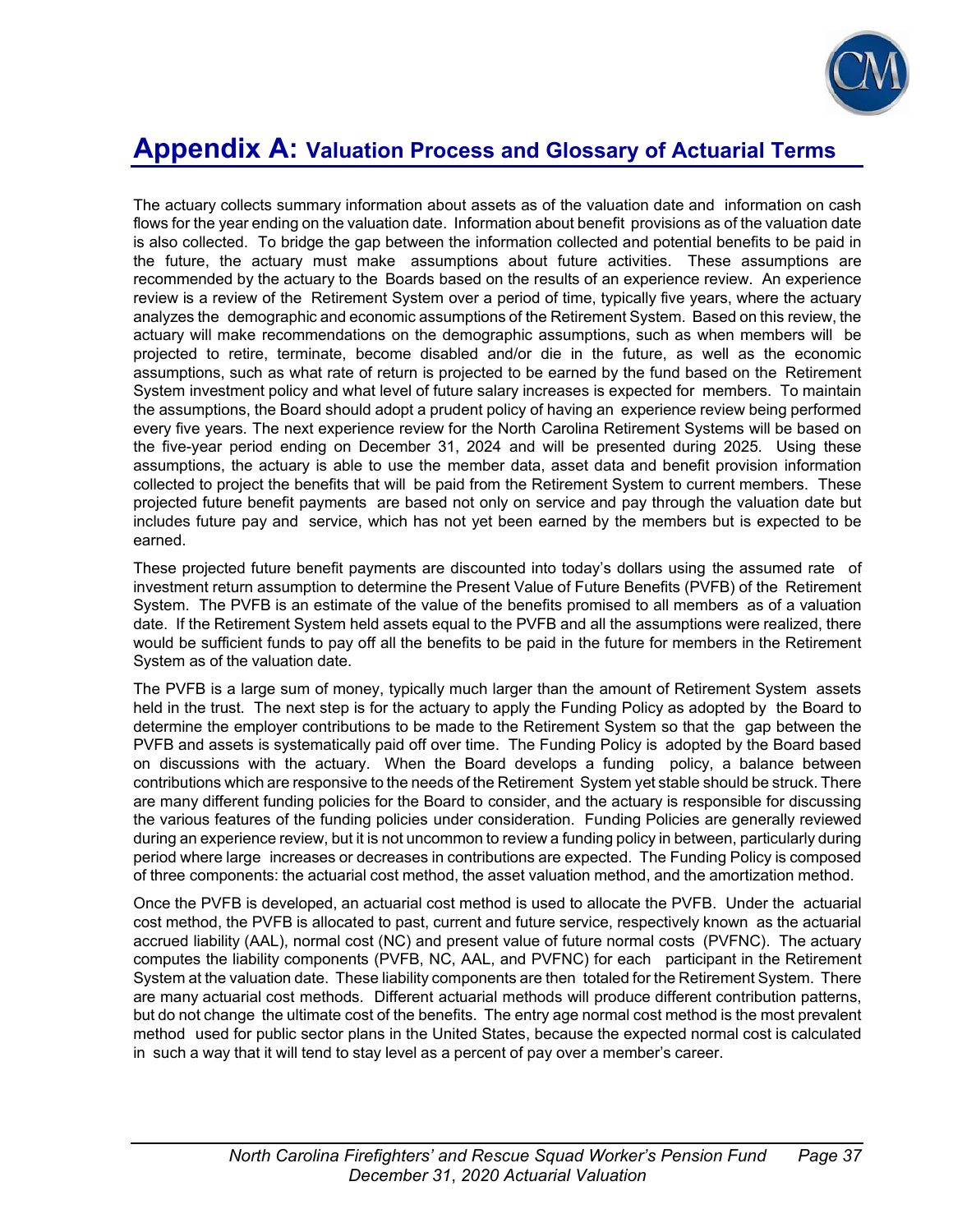

The actuarial accrued liability (AAL) is also referred to as the amount of money the Retirement System should ideally have in the trust. The unfunded actuarial accrued liability (UAAL) is the portion of actuarial accrued liability that is not covered by the assets of the Retirement System. The UAAL can be a negative number, which means that the Retirement System has more assets than actuarial accrued liability. We refer to this condition as overfunded liability in this summary. Having UAAL does not indicate that the Retirement System is in failing actuarial health. Most retirement systems have UAAL. Another related statistic of the Retirement System is the funded ratio. The funded ratio is the percent of the actuarial accrued liabilities covered by the actuarial value of assets. The assets used for these purposes are an actuarial value of assets (AVA), not market. The actuarial value of assets is based on the asset valuation method as recommended by the actuary and adopted by the Board. An actuarial value of assets is a smoothed, or averaged, value of assets, which is used to limit employer contribution volatility. Typically, assets are smoothed, or averaged, over a period of 3 to 5 years. By averaging returns, the UAAL is not as volatile, which we will see later results in contributions that are not as volatile as well. The North Carolina Retirement Systems use an actuarial value of assets with a smoothing period of 5 years.

While having UAAL is common, it is acceptable only if it is systematically being paid off. The method by which the UAAL is paid off is known as the amortization method. The concept is similar to that of a mortgage payment. The Board adopts the amortization method used to pay off the UAAL over a period of time. The amortization method is composed of the amortization period, the amount of payment increase, whether the period is open or closed and by the amount of amortization schedules. The amortization period is the amount of time over which the UAAL will be paid off. This is generally a period of thirty years or less, but actuaries are beginning to recommend shorter periods. The payments can be developed to stay constant from year to year like a mortgage, but often they are developed to increase each year at the same level payroll increases. Amortization type can be closed or open. Under a closed period, the UAAL is expected to be paid off over the amortization period. This is similar to a typical mortgage. Under an open period, the amortization period remains unchanged year after year. The concept is similar to re-mortgaging annually. In many instances, an amortization schedule is developed, whereby the UAAL is amortized over a closed period from the point the UAAL is incurred. Finally, some amortization methods are defined by a schedule of payments, where a new schedule of payments is added with each valuation. Regardless of the amortization type or period, the funding policy should generate a contribution that pays off the UAAL, which results in the funded ratio trending to 100% over time. Caution should be used when an open method is used, because typically an open amortization policy does not result in the UAAL being paid off. North Carolina pays off a much larger amount of UAAL compared to other states. While many states struggle to pay a 30-year level percent of pay UAAL contribution, which doesn't even reduce the amount of UAAL, North Carolina pays down the UAAL with level dollar payments over 12 years. This aggressive payment schedule of the UAAL results in North Carolina being home to many of the best funded Public Retirement Systems in the United States.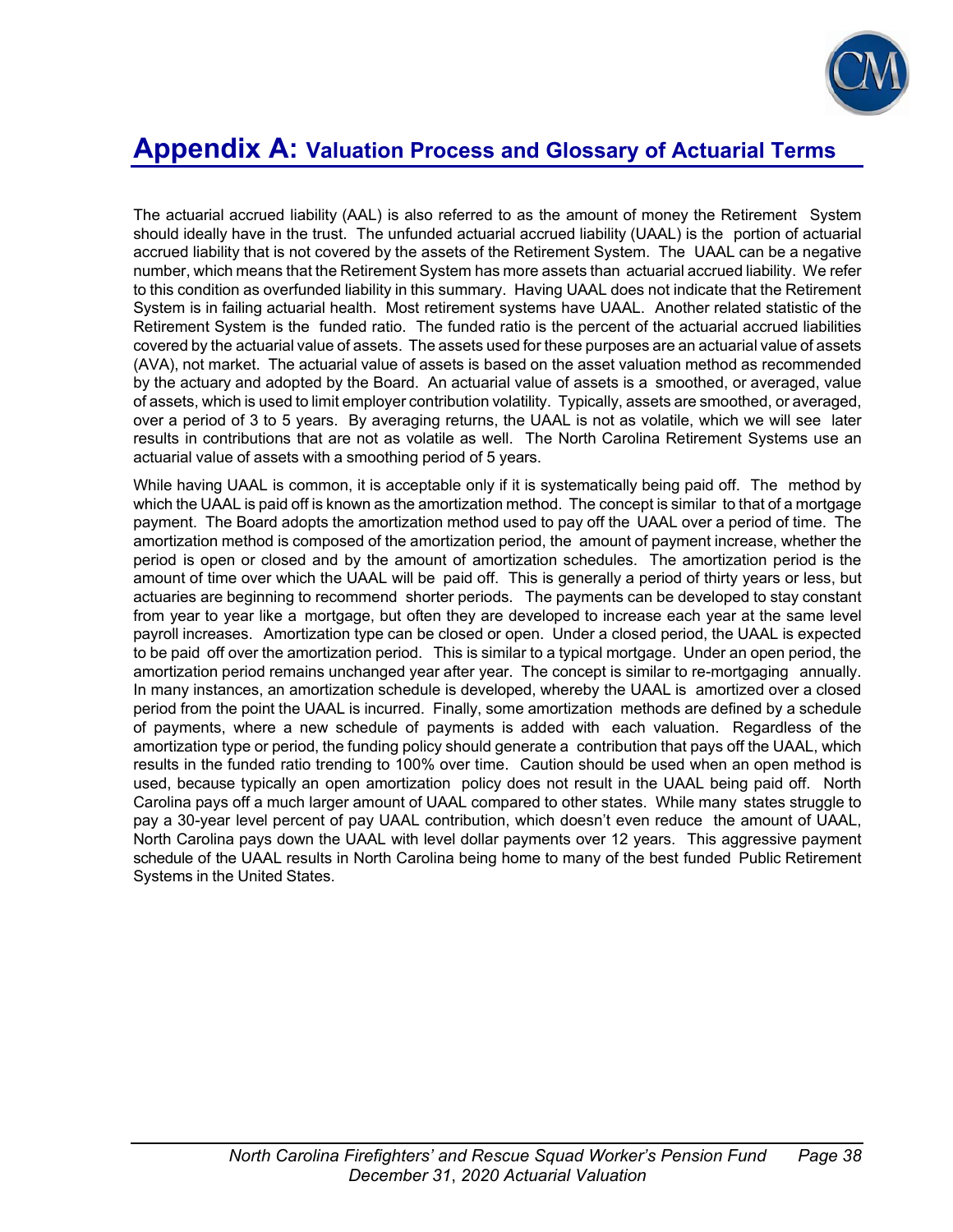

To satisfy the requirements of the State of North Carolina, the actuary calculates the total annual contribution to the Retirement System as the normal cost plus a contribution towards UAAL. Said another way, this contribution is sufficient to pay for the cost of benefits accruing during the year (normal cost) plus the mortgage payment (UAAL payment). The total contribution is reduced by the amount of member contributions, if any, to arrive at the employer contribution. Continuing to follow the aggressive North Carolina contribution policy will keep the North Carolina Retirement Systems among the best funded in the United States.

An actuarial valuation report is produced annually, which contains the contribution for the fiscal year as well as the funded ratio of the Retirement System. The primary purpose of performing an actuarial valuation annually is to replace the estimated activities from the previous valuation, which were based on assumptions, with the actual experience of the Retirement System for the prior year. The experience gain (loss) is the difference between the expected and the actual UAAL of the Retirement System. An experience loss can be thought of as the amount of additional UAAL over and above the amount that was expected from the prior year due to deviation of actual experience from the assumption. Similarly, an experience gain can be thought of as having less UAAL than that which was expected from the prior year assumptions. As an example, if the Retirement System achieves an asset return of 15% when the assumption was a 6.50% return, an actuarial gain is said to have happened, which typically results in lower contributions and higher funded ratio, all else being equal. Alternatively, a return of 2% under the same circumstances would result in an actuarial loss, requiring an increase in contributions and a funded ratio that is lower than anticipated. Experience gains and losses are common within the valuation process. Typically gains and losses offset each other over time. To the extent that does not occur, the reasons for the gains and losses should be understood, and appropriate recommendations should be made by the actuary after an experience review to adjust the assumptions.

The actuarial valuation report will contain histories of key statistics from prior actuarial valuation reports. In particular, a history of the funded ratio of the Retirement System is an important exhibit. Trustees should understand the reason for the trend of the funded ratio of the Retirement System over time. The actuary will discuss the reasons for changes in the funded ratio of the Retirement System with each valuation report. To the extent that there are unexplained changes in funded ratio corrective action should be explored and the actuary will make recommendations as to whether there should be changes in the assumptions, funding policy, or some other portion of the actuarial valuation process.

In addition to historical information, projections of contributions and funded ratio based on current assumptions can sometimes be found in an actuarial valuation report. Projections of contributions can allow the employer to plan their budget accordingly. Surprises in Retirement System contributions to be paid by the employer serve no one. A one-year projection based on "bad" asset returns can provide ample time for the employer to plan, or allow for a discussion of changing the funding policy to occur. Contribution surprises are a primary contributor to employers considering pension reform. It is important to keep the employer apprised of future contribution requirements. A projection of funded ratio can serve the Trustees by illustrating the trend of the funded ratio over time. The funded ratio, under a prudent funding policy, should trend to 100% over a period of less than 30 years. (It is worthwhile to note that while 30 years has served as an industry standard for the longest period over which 100% funding should be achieved, that period is coming under scrutiny by the actuarial community and will likely be shortened.) If a projection funded ratio does not trend to 100% over time, consideration should be given to fixing the funding policy to achieve this goal. For the North Carolina Retirement Systems, projections are generally performed for the January board meetings.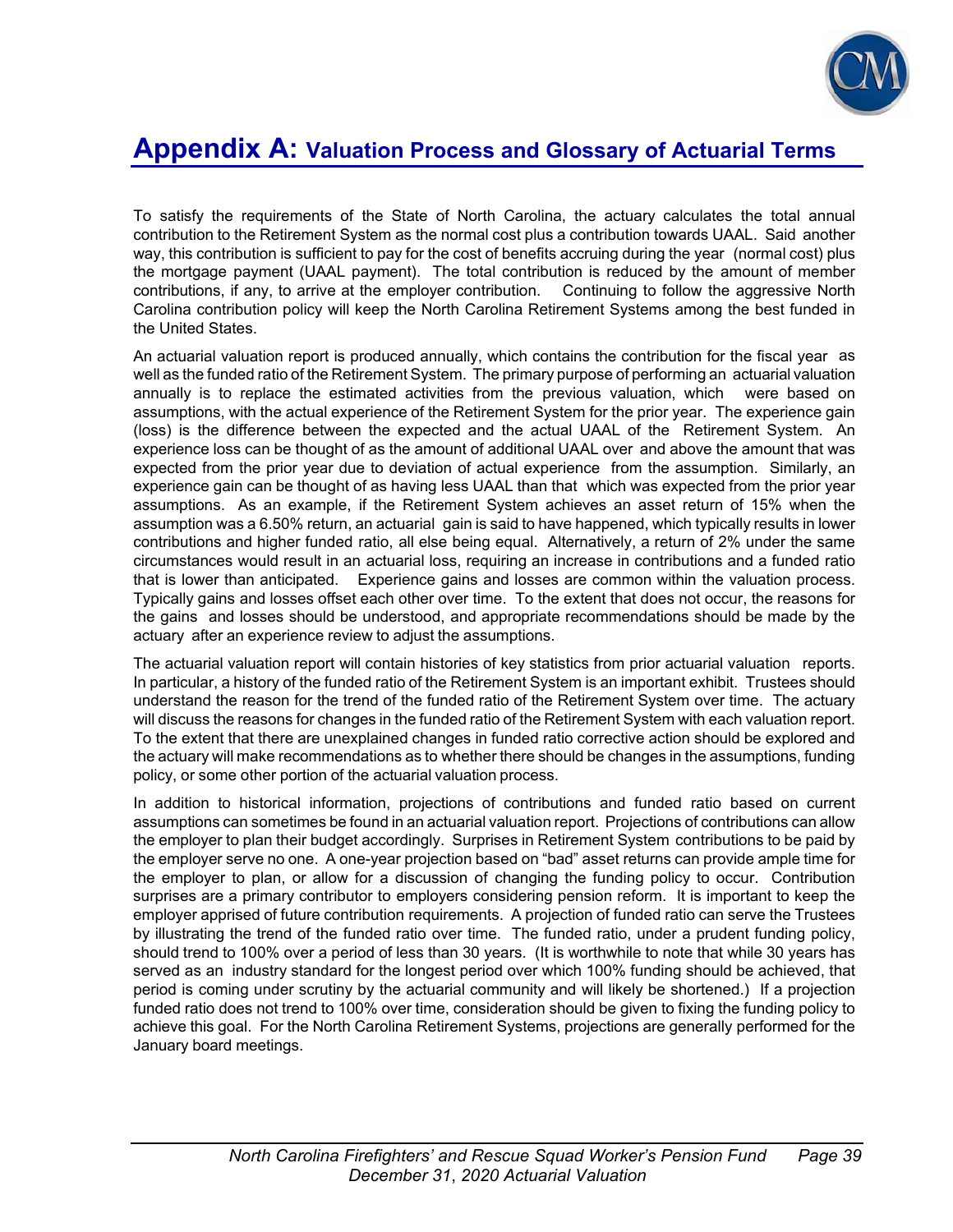

The actuarial report will contain schedules of information about the census, plan and asset information submitted by Retirement System staff upon which the actuarial valuation is based. It is important that the Board of Trustees review that information and determine if the information is consistent with their understanding of the Retirement System. If after questioning staff, the Board of Trustees is not comfortable that the information provided is correct, the actuary should be notified to determine if the actuarial valuation report should be corrected.

Finally, the valuation report and/or presentation should contain sufficient information in an understandable fashion to allow the Board to take action and adopt the contribution rate for the upcoming year. It should also allow stakeholders to understand key observations over the past year that resulted in contributions increasing (or decreasing) and where contributions are headed. The actuary is always open to making the results understandable. The actuary works with the North Carolina Retirement Systems Division to make your reports and presentations understandable and actionable. If something doesn't make sense – speak up!!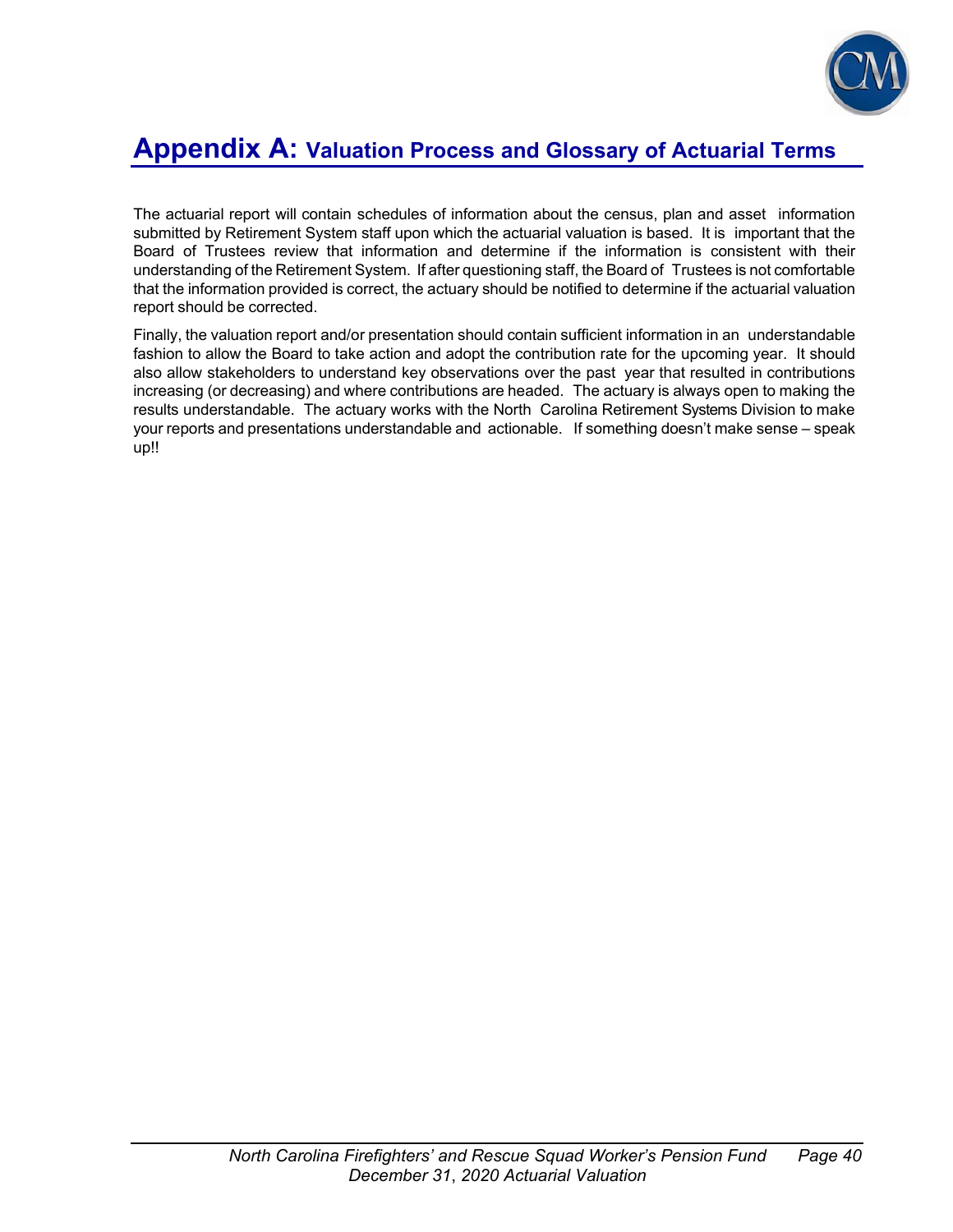

### **Glossary**

Note that the first definitions given are the "official" definitions of the term. For some terms there is a second definition, in italics, which is the unofficial definition.

**Actuarial Accrued Liability (AAL).** The portion of the Present Value of Projected Benefits (PVFB) allocated to past service. Also difference between (i) the actuarial present value of future benefits, and (ii) the present value of future normal cost. Sometimes referred to as "accrued liability" or "past service liability." *The amount of money that should be in the fund. The funding target.*

**Actuarial Assumptions.** Estimates of future plan experience with respect to rates of mortality, disability, retirement, investment income and salary increases. Demographic ("people") assumptions (rates of mortality, separation, and retirement) are generally based on past experience, often modified for projected changes in conditions. Economic ("money") assumptions (salary increases and investment income) consist of an underlying rate appropriate in an inflation- free environment plus a provision for a long-term average rate of inflation. *Estimates of future events used to project what we know now- current member data, assets, and benefit provisions – into an estimate of future benefits.*

**Actuarial Cost Method.** A mathematical budgeting procedure for allocating the dollar amount of the Present Value of Projected Benefits (PVFB) between the normal costs to be paid in the future and the actuarial accrued liability. Sometimes referred to as the "actuarial funding method."

**Actuarial Methods.** The collective term for the Actuarial Cost Method, the Amortization Payment for UAAL Method, and the Asset Valuation Method used to develop the contribution requirements for the Retirement System. *The funding policy*.

**Actuarial Equivalent.** Benefits whose actuarial present values are equal.

**Actuarial Present Value.** The amount of funds presently required to provide a payment or series of payments in the future. It is determined by discounting the future payments at a predetermined rate of interest, taking into account the probability of payment.

**Actuarial Value of Assets (AVA).** A smoothed value of assets which is used to limit contribution volatility. Also known as the funding value of assets*. Smoothed value of assets.* 

**Amortization Payment for UAAL**. Payment of the unfunded actuarial accrued liability by means of periodic contributions of interest and principal, as opposed to a lump sum payment. The components of the amortization payment for UAAL includes:

- Amortization Period Length Generally amortization periods of up to 15 to 20 years (and certainly not longer than 30) are allowed. Similar to a mortgage, the shorter the amortization period, the higher the payment and the faster the UAAL is paid off.
- Amortization payment increases Future payments can be level dollar, like a mortgage, or as a level percent of pay. Most Retirement Systems amortize UAAL as a level percent of pay which when combined with the employer normal cost that is developed as a level percent of pay can result in contributions that are easier to budget.
- Amortization type An amortization schedule can be closed or open. A closed amortization schedule is similar to a mortgage – at the end of the amortization period the UAAL is designed to be paid off. An open amortization period is similar to refinancing the UAAL year after year.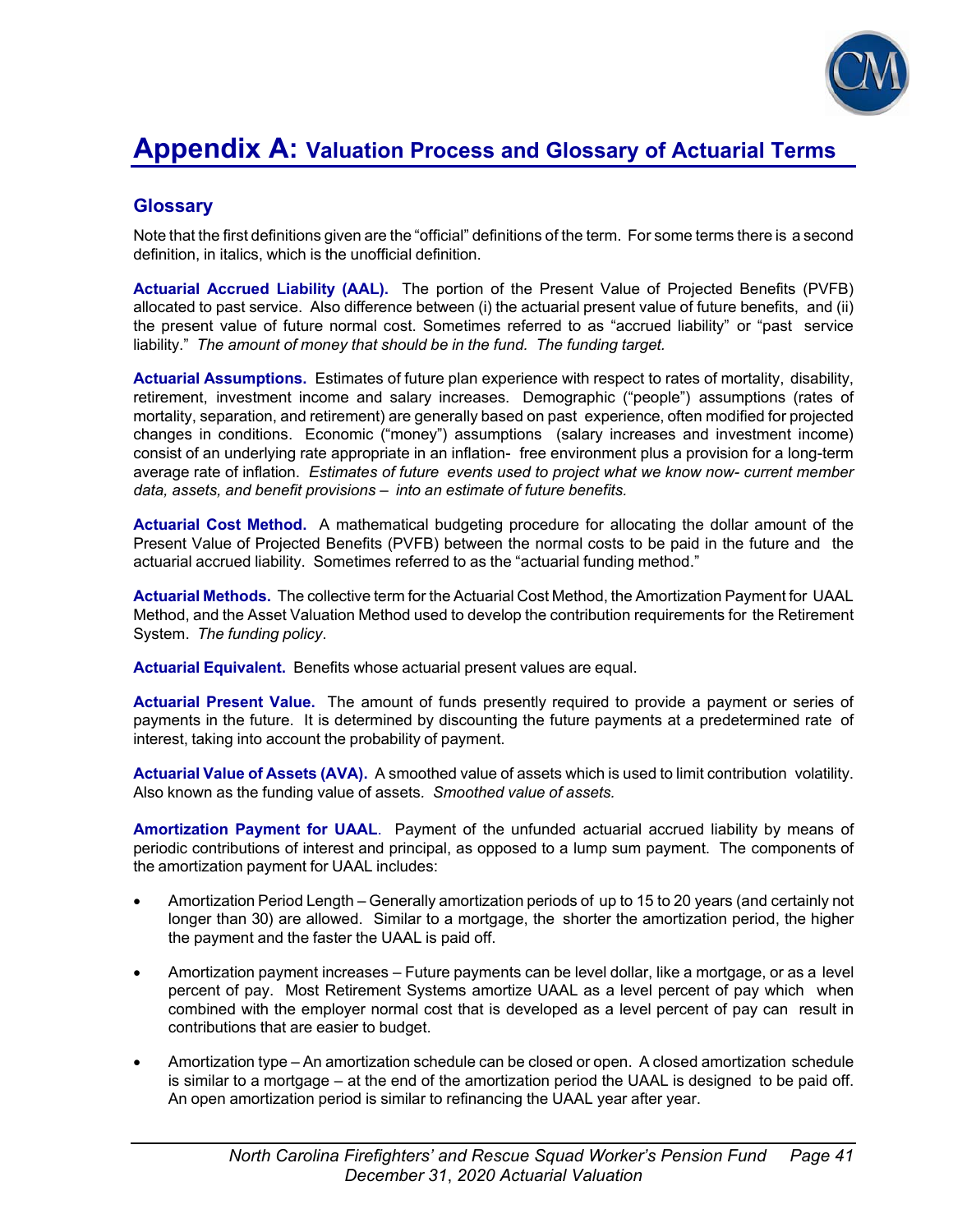

 Amortization schedule – UAAL can be amortized over a single amortization period, or it can be amortized over a schedule.

*The amortization payment for UAAL can be thought of as the UAAL mortgage payment.*

**Asset Valuation Method.** The components of how the actuarial value of assets is to be developed FRSWPF uses a five-year smoothing of asset gains and losses, which is the most commonly used method.

**Experience Gain (Loss).** A measure of the difference between actual experience and experience anticipated by a set of actuarial assumptions during the period between two actuarial valuation dates, in accordance with the actuarial cost method being used. *The experience Gain (Loss) represents how much the actuary missed the mark in a given year.*

**Funded Ratio.** The percent of the actuarial accrued liabilities covered by the actuarial value of assets. Also known as the funded status. *The ratio of how much money you actually have in the fund to the amount you should have in the fund.* 

**Normal Cost.** The annual cost assigned, under the actuarial funding method, to current and subsequent plan years. Sometimes referred to as "current service cost." An amortization payment toward the unfunded actuarial accrued liability is paid in addition to the normal cost to arrive at the total contribution in a given year. *The cost of benefits accruing during the year*.

**Present Value of Future Normal Cost (PVFNC).** The portion of the Present Value of Projected Benefits (PVFB) allocated to future service. *The value in today's dollars of the amount of contribution to be made in the future for benefits accruing for members in the Retirement System as of the valuation date.* 

**Present Value of Future Benefits (PVFB).** The projected future benefit payments of the plan are discounted into today's dollars using an assumed rate of investment return assumption to determine the Present Value of Future Benefits (PVFB) of the Retirement System. The PVFB is the discounted value of the projected benefits promised to all members as of a valuation date, including future pay and service for members which has not yet been earned. *If the Retirement System held assets equal to the PVFB and all the assumptions were realized, there would be sufficient funds to pay off all the benefits to be paid in the future for members in the Retirement System as of the valuation date.*

**Reserve Account.** An account used to indicate that funds have been set aside for a specific purpose and are not generally available for other uses.

**Unfunded Actuarial Accrued Liability (UAAL).** The difference between the actuarial accrued liability (AAL) and actuarial value of assets (AVA). The UAAL is sometimes referred to as "unfunded accrued liability." *Funding shortfall, or prefunded amount if negative.*

**Valuation Date.** The date that the actuarial valuation calculations are performed as of. *Also known as the "snapshot date".*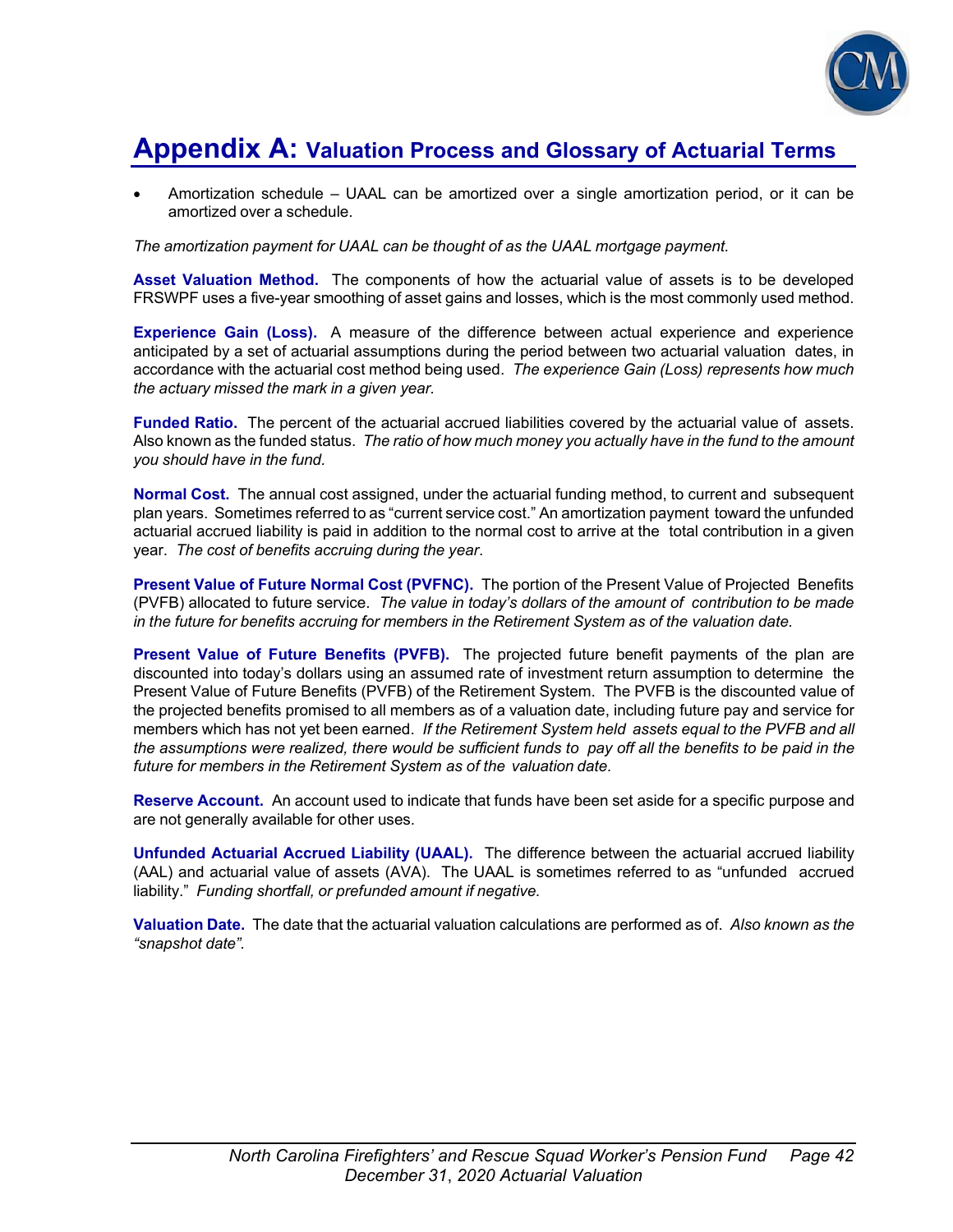

### **Table B-1: The Number of Active and Lapsed Members Distributed by Age and Service as of December 31, 2020**

| Age       | <b>Years of Service</b> |          |        |          |          |          |                |                |                |          |              |
|-----------|-------------------------|----------|--------|----------|----------|----------|----------------|----------------|----------------|----------|--------------|
|           | Under 1                 | 1 to $4$ | 5 to 9 | 10 to 14 | 15 to 19 | 20 to 24 | 25 to 29       | 30 to 34       | 35 to 39       | 40 & Up  | <b>Total</b> |
|           |                         |          |        |          |          |          |                |                |                |          |              |
| Under 25  | 257                     | 2,485    | 290    | 0        | 0        |          | 0              | 0              | 0              | 0        | 3,033        |
| 25 to 29  | 262                     | 2,914    | 1,879  | 251      | 3        | 0        | 0              | 0              | 0              | 0        | 5,309        |
| 30 to 34  | 283                     | 2,676    | 1,800  | 1,408    | 187      | 3        | 0              | 0              | 0              | 0        | 6,357        |
| 35 to 39  | 221                     | 2,084    | 1,388  | 1,191    | 1,059    | 150      | 3              | $\Omega$       | 0              | 0        | 6,096        |
| 40 to 44  | 153                     | 1,602    | 1,058  | 888      | 906      | 811      | 117            | $\Omega$       | 0              | 0        | 5,535        |
| 45 to 49  | 108                     | 1,260    | 858    | 793      | 740      | 976      | 677            | 88             | $\overline{2}$ | 0        | 5,502        |
| 50 to 54  | 81                      | 953      | 726    | 605      | 600      | 1,137    | 773            | 580            | 56             | 0        | 5,511        |
| 55 to 59  | 40                      | 565      | 452    | 373      | 354      | 209      | 80             | 53             | 14             | 0        | 2,140        |
| 60 to 64  | 16                      | 251      | 187    | 170      | 201      | 62       | 17             | 3              | $\overline{2}$ | 1        | 910          |
| 65 to 69  | 13                      | 117      | 87     | 89       | 92       | 23       | $\overline{2}$ | $\overline{2}$ | $\Omega$       | $\Omega$ | 425          |
| 70 & Over | 11                      | 83       | 72     | 63       | 48       | 20       |                | 3              |                | $\Omega$ | 302          |
| Total     | 1,445                   | 14,990   | 8,797  | 5,831    | 4,190    | 3,392    | 1,670          | 729            | 75             | 1        | 41,120       |
|           |                         |          |        |          |          |          |                |                |                |          |              |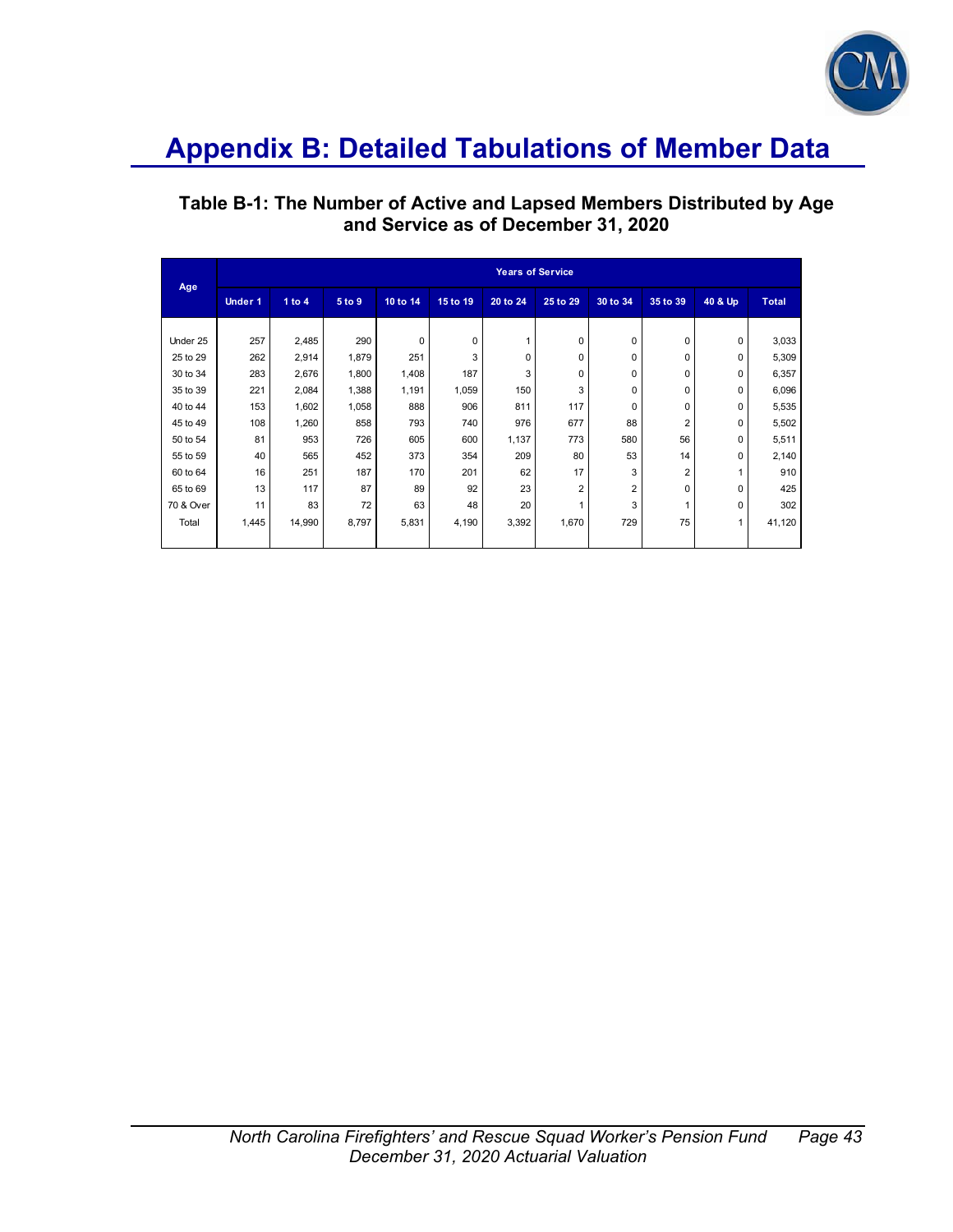

### **Table B-2: The Number of Active and Lapsed Members Distributed by Age as of December 31, 2020**

|     | <b>Active</b><br>Members | <b>Lapsed</b><br><b>Members</b> |  |
|-----|--------------------------|---------------------------------|--|
| Age | <b>Number</b>            | Number                          |  |
| 18  | 7                        | 0                               |  |
| 19  | 135                      | 3                               |  |
| 20  | 249                      | 25                              |  |
| 21  | 385                      | 90                              |  |
| 22  | 449                      | 135                             |  |
| 23  | 467                      | 211                             |  |
| 24  | 592                      | 285                             |  |
| 25  | 609                      | 377                             |  |
| 26  | 609                      | 418                             |  |
| 27  | 628                      | 407                             |  |
| 28  | 668                      | 425                             |  |
| 29  | 680                      | 488                             |  |
| 30  | 739                      | 505                             |  |
| 31  | 764                      | 559                             |  |
| 32  | 770                      | 533                             |  |
| 33  | 728                      | 482                             |  |
| 34  | 733                      | 544                             |  |
| 35  | 761                      | 490                             |  |
| 36  | 759                      | 491                             |  |
| 37  | 708                      | 464                             |  |
| 38  | 737                      | 507                             |  |
| 39  | 709                      | 470                             |  |
| 40  | 676                      | 447                             |  |
| 41  | 620                      | 457                             |  |
| 42  | 684                      | 421                             |  |
| 43  | 634                      | 465                             |  |
| 44  | 678                      | 453                             |  |
| 45  | 611                      | 430                             |  |
| 46  | 673                      | 408                             |  |
| 47  | 669                      | 432                             |  |
| 48  | 682                      | 450                             |  |
| 49  | 706                      | 441                             |  |
| 50  | 740                      | 484                             |  |
| 51  | 692                      | 436                             |  |
| 52  | 643                      | 461                             |  |
| 53  | 597                      | 480                             |  |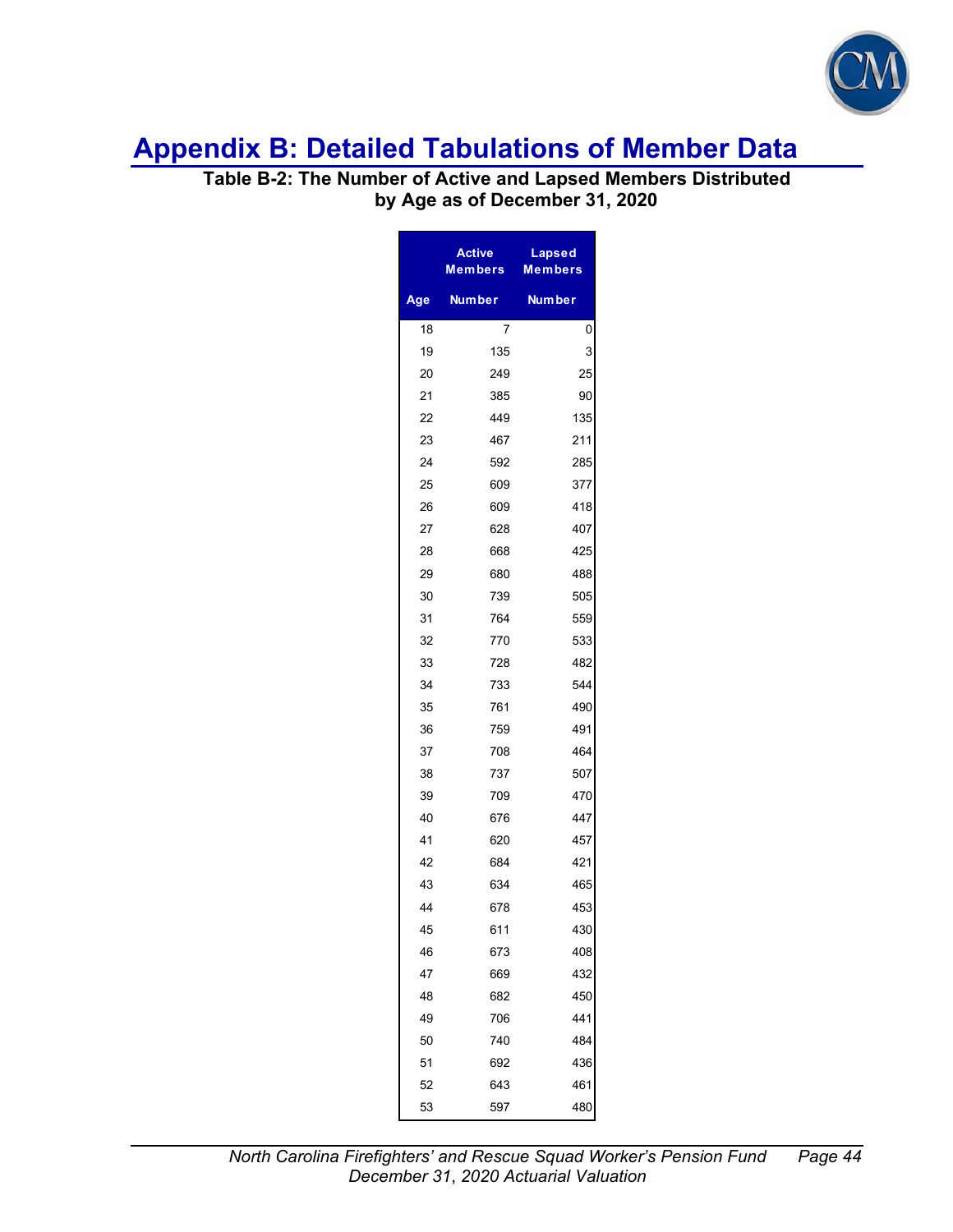

**Table B-2: The Number of Active and Lapsed Members Distributed by Age as of December 31, 2020 (continued)** 

| <b>Active</b><br><b>Members</b> |                | <b>Lapsed</b><br><b>Members</b>                      |  |
|---------------------------------|----------------|------------------------------------------------------|--|
| Age                             | <b>Number</b>  | Number                                               |  |
| 54                              | 541            | 437                                                  |  |
| 55                              | 319            | 290                                                  |  |
| 56                              | 197            | 260                                                  |  |
| 57                              | 210            | 213                                                  |  |
| 58                              | 198            | 147                                                  |  |
| 59                              | 146            | 160                                                  |  |
| 60                              | 120            | 124                                                  |  |
| 61                              | 108            | 104                                                  |  |
| 62                              | 91             | 87                                                   |  |
| 63                              | 96             | 59                                                   |  |
| 64                              | 61             | 60                                                   |  |
| 65                              | 52             | 55                                                   |  |
| 66                              | 63             | 41                                                   |  |
| 67                              | 45             | 42                                                   |  |
| 68                              | 45             | 27                                                   |  |
| 69                              | 26             | 29                                                   |  |
| 70                              | 27             | 28                                                   |  |
| 71                              | 24             | 18                                                   |  |
| 72                              | 25             | 18                                                   |  |
| 73                              | 18             | 16                                                   |  |
| 74                              | 15             | 7                                                    |  |
| 75                              | 8              | 8                                                    |  |
| 76                              | 6              | 6                                                    |  |
| 77                              | 7              | 12                                                   |  |
| 78                              | 6              | 6                                                    |  |
| 79                              | 3              | 8                                                    |  |
| 80                              | 1              | 4                                                    |  |
| 81                              | 0              | 6                                                    |  |
| 82                              | $\overline{c}$ | 2                                                    |  |
| 83                              | 1              | 5                                                    |  |
| 84                              | 0              | 5                                                    |  |
| 85                              | 1              |                                                      |  |
| 86                              | 1              |                                                      |  |
| 87                              | 1              | $\begin{array}{c} 1 \\ 2 \\ 0 \\ 1 \\ 2 \end{array}$ |  |
| 88                              | 0              |                                                      |  |
| 89                              | 0              |                                                      |  |
| 90                              | 0              | $\overline{1}$                                       |  |
| Total                           | 24,655         | 16,465                                               |  |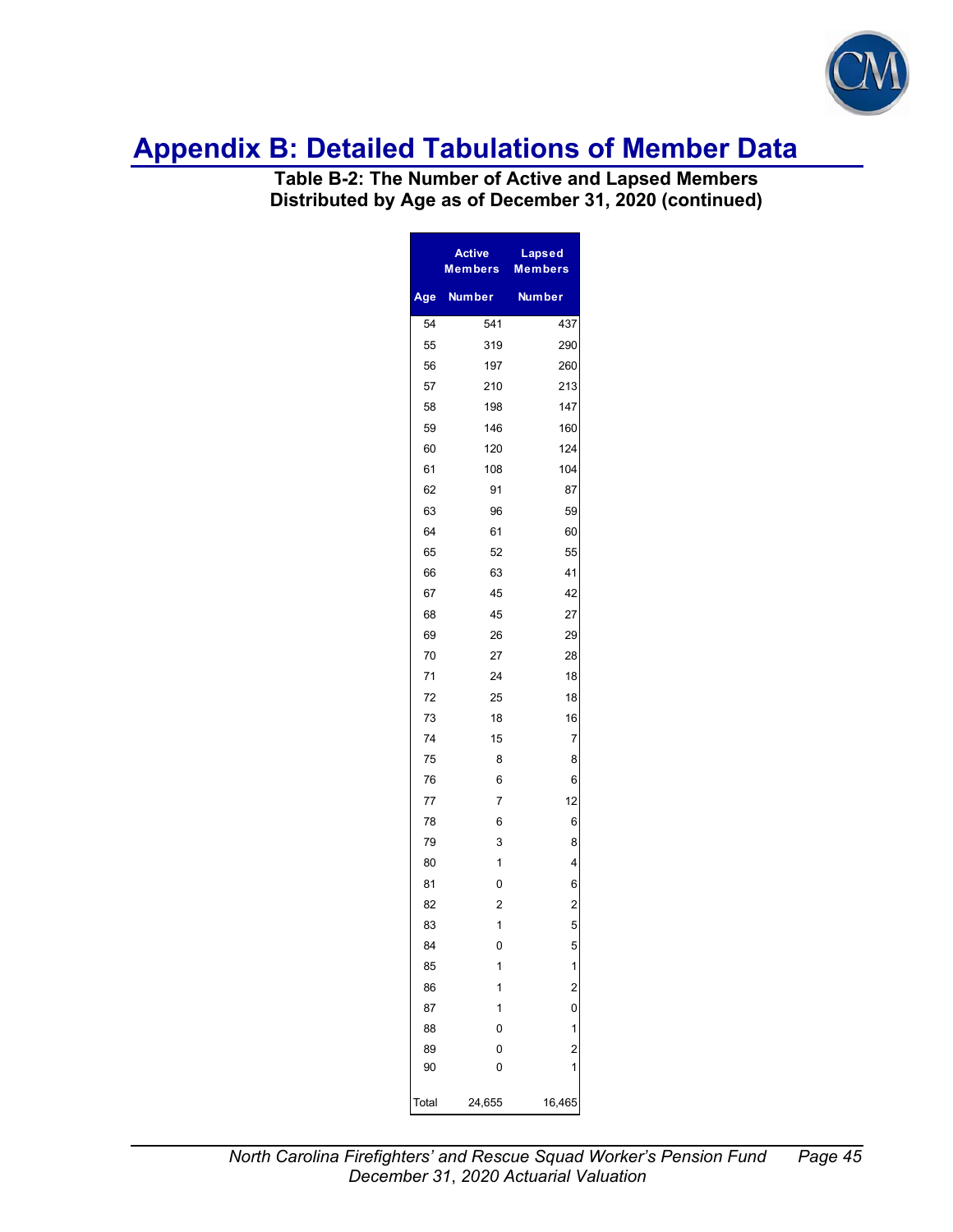

### **Table B-3: The Number of Active and Lapsed Members Distributed by Service as of December 31, 2020**

|                | <b>Active</b><br><b>Members</b> | <b>Lapsed</b><br><b>Members</b> |
|----------------|---------------------------------|---------------------------------|
| <b>Service</b> | <b>Number</b>                   | <b>Number</b>                   |
| 0              | 351                             | 1,094                           |
| 1              | 1,625                           | 3,643                           |
| $\overline{c}$ | 1,559                           | 2,288                           |
| 3              | 1,734                           | 1,613                           |
| 4              | 1,348                           | 1,180                           |
| 5              | 1,177                           | 978                             |
| 6              | 1,189                           | 760                             |
| $\overline{7}$ | 1,127                           | 605                             |
| 8              | 1,242                           | 464                             |
| 9              | 844                             | 411                             |
| 10             | 948                             | 355                             |
| 11             | 865                             | 329                             |
| 12             | 771                             | 289                             |
| 13             | 1,065                           | 220                             |
| 14             | 782                             | 207                             |
| 15             | 780                             | 166                             |
| 16             | 704                             | 142                             |
| 17             | 688                             | 130                             |
| 18             | 654                             | 125                             |
| 19             | 693                             | 108                             |
| 20             | 636                             | 204                             |
| 21             | 618                             | 271                             |
| 22             | 422                             | 185                             |
| 23             | 437                             | 140                             |
| 24             | 356                             | 123                             |
| 25             | 341                             | 86                              |
| 26             | 262                             | 64                              |
| 27             | 280                             | 56                              |
| 28             | 270                             | 48                              |
| 29             | 206                             | 57                              |
| 30             | 197                             | 40                              |
| 31             | 129                             | 36                              |
| 32             | 121                             | 22                              |
| 33             | 84                              | 12                              |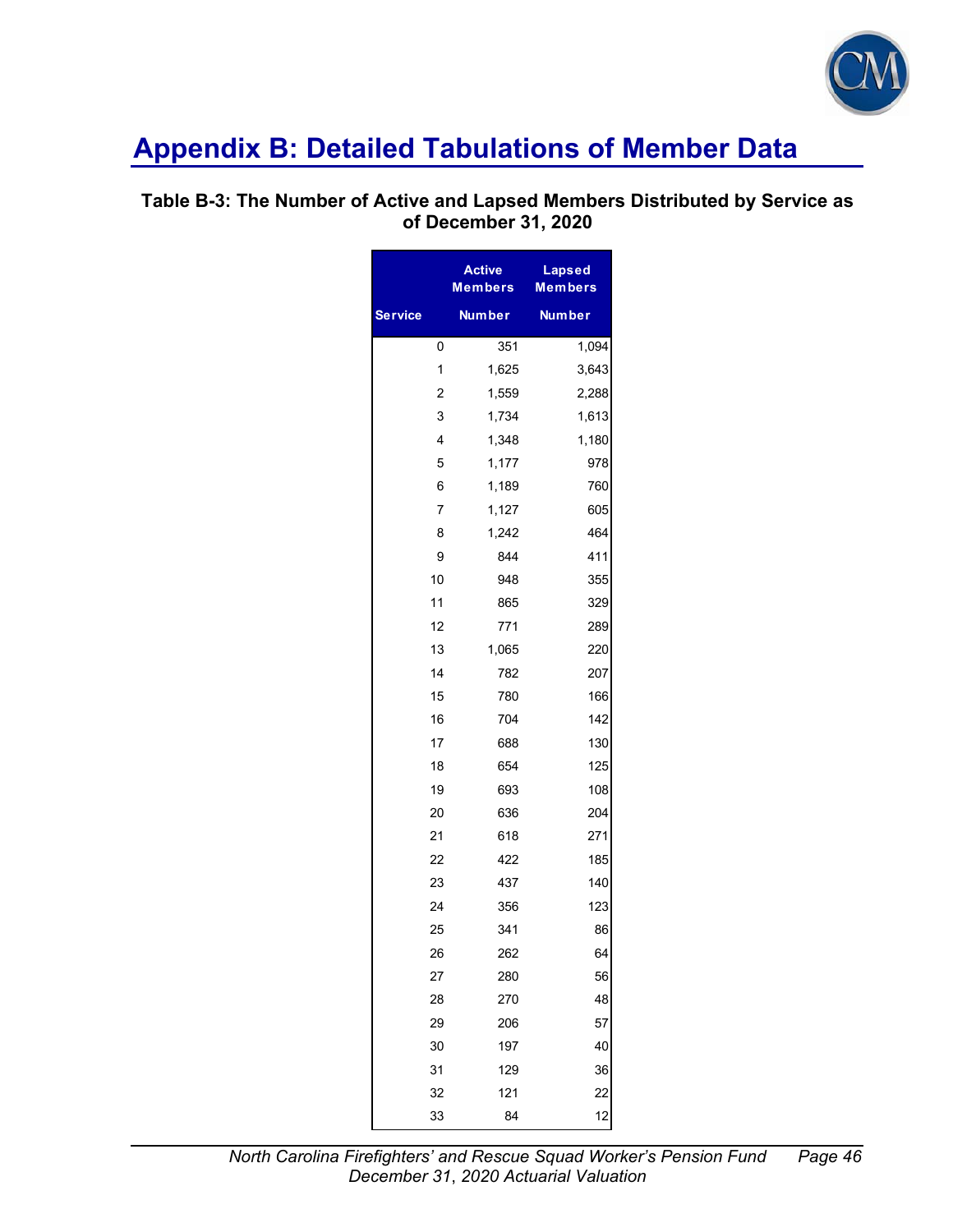

### **Table B-3: The Number of Active and Lapsed Members Distributed by Service as of December 31, 2020 (continued)**

|                | <b>Active</b><br>Members | <b>Lapsed</b><br>Member |
|----------------|--------------------------|-------------------------|
| <b>Service</b> | <b>Number</b>            | <b>Number</b>           |
| 34             | 80                       | 8                       |
| 35             | 37                       | 3                       |
| 36             | 17                       | 3                       |
| 37             | 8                        | 0                       |
| 38             | 3                        | 0                       |
| 39             | 4                        | 0                       |
| 45             | 1                        | 0                       |
| Total          | 24,655                   | 16,465                  |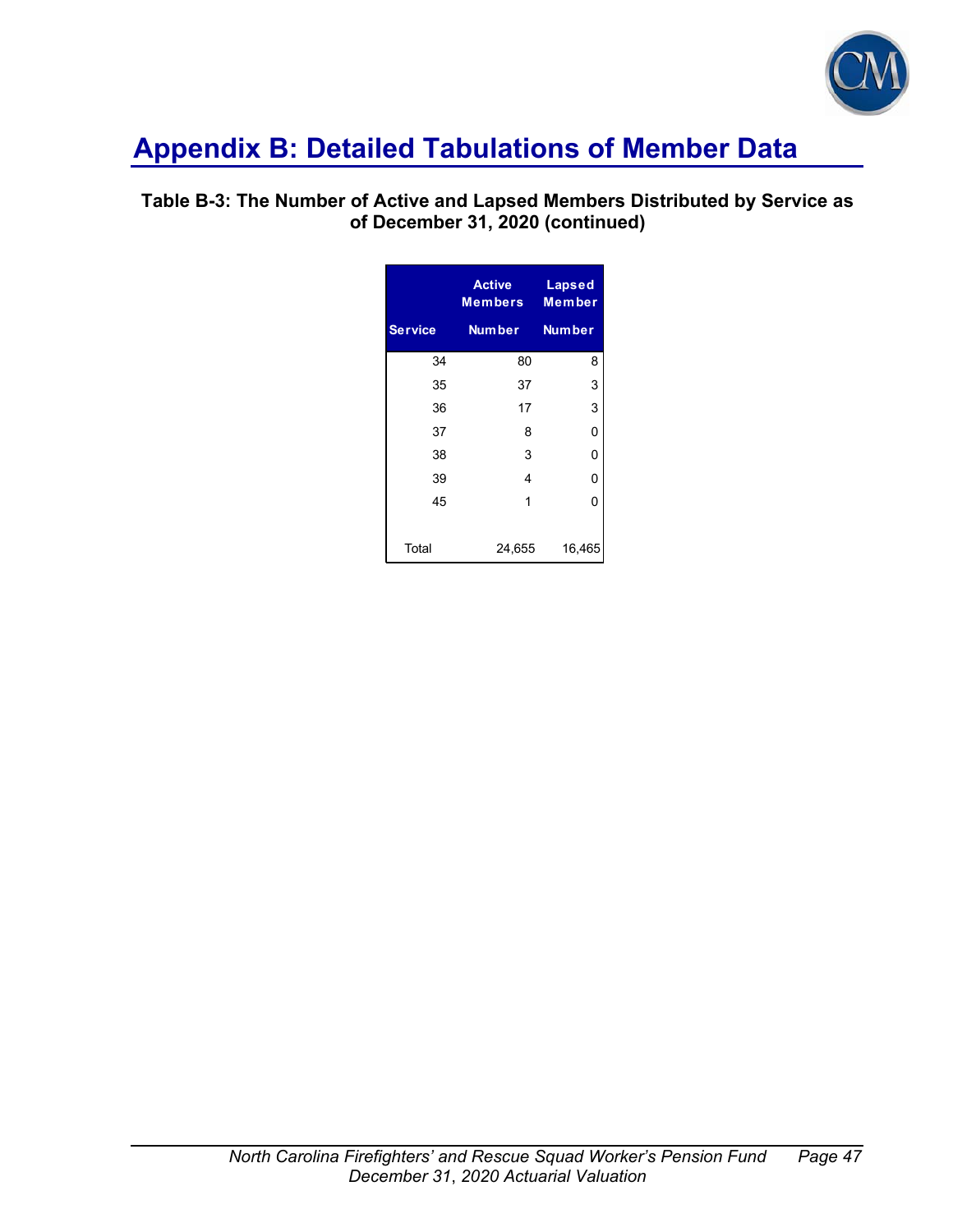

### **Table B-4: The Number and Annual Retirement Pensions of Retired Members Distributed by Age as of December 31, 2020**

|     |        | Annual      |
|-----|--------|-------------|
| Age | Number | Pensions    |
| 54  | 4      | \$<br>8,160 |
| 55  | 349    | 711,960     |
| 56  | 487    | 993,480     |
| 57  | 570    | 1,162,800   |
| 58  | 555    | 1,132,200   |
| 59  | 588    | 1,199,520   |
| 60  | 617    | 1,258,680   |
| 61  | 550    | 1,122,000   |
| 62  | 627    | 1,279,080   |
| 63  | 533    | 1,087,320   |
| 64  | 629    | 1,283,160   |
| 65  | 575    | 1,173,000   |
| 66  | 646    | 1,317,840   |
| 67  | 616    | 1,256,640   |
| 68  | 619    | 1,262,760   |
| 69  | 574    | 1,170,960   |
| 70  | 562    | 1,146,480   |
| 71  | 529    | 1,079,160   |
| 72  | 475    | 969,000     |
| 73  | 495    | 1,009,800   |
| 74  | 513    | 1,046,520   |
| 75  | 363    | 740,520     |
| 76  | 384    | 783,360     |
| 77  | 374    | 762,960     |
| 78  | 385    | 785,400     |
| 79  | 287    | 585,480     |
| 80  | 288    | 587,520     |
| 81  | 263    | 536,520     |
| 82  | 209    | 426,360     |
| 83  | 184    | 375,360     |
| 84  | 170    | 346,800     |
| 85  | 174    | 354,960     |
| 86  | 153    | 312,120     |
| 87  | 126    | 257,040     |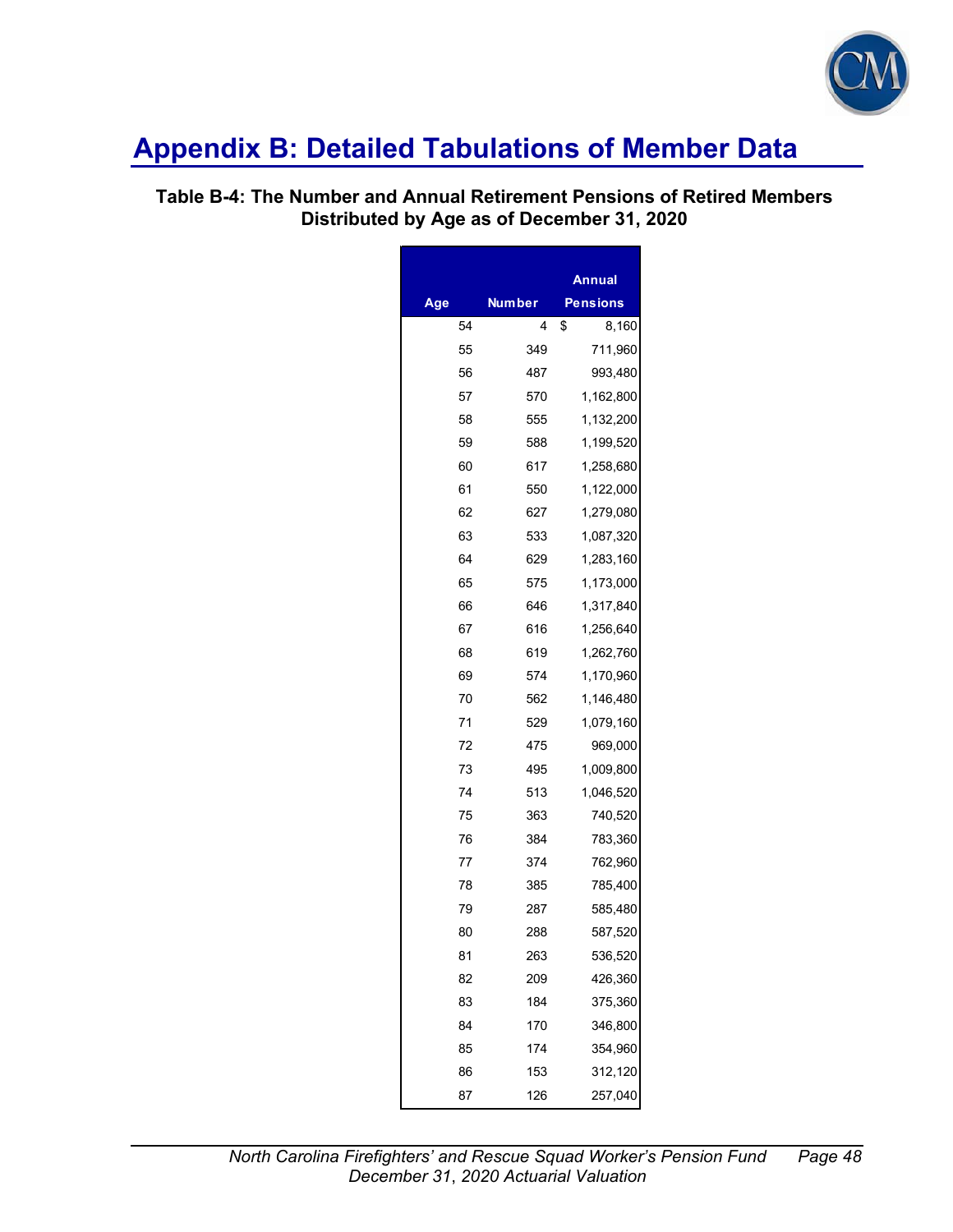

|       |                | <b>Annual</b>    |
|-------|----------------|------------------|
| Age   | <b>Number</b>  | <b>Pensions</b>  |
| 88    | 107            | \$<br>218,280    |
| 89    | 76             | 155,040          |
| 90    | 68             | 138,720          |
| 91    | 51             | 104,040          |
| 92    | 41             | 83,640           |
| 93    | 30             | 61,200           |
| 94    | 25             | 51,000           |
| 95    | 21             | 42,840           |
| 96    | 12             | 24,480           |
| 97    | $\overline{7}$ | 14,280           |
| 98    | 5              | 10,200           |
| 99    | 3              | 6,120            |
| 100   | 3              | 6,120            |
|       |                |                  |
| Total | 14,922         | \$<br>30,440,880 |

### **Table B-4: The Number and Annual Retirement Pensions of Retired Members Distributed by Age as of December 31, 2020 (continued)**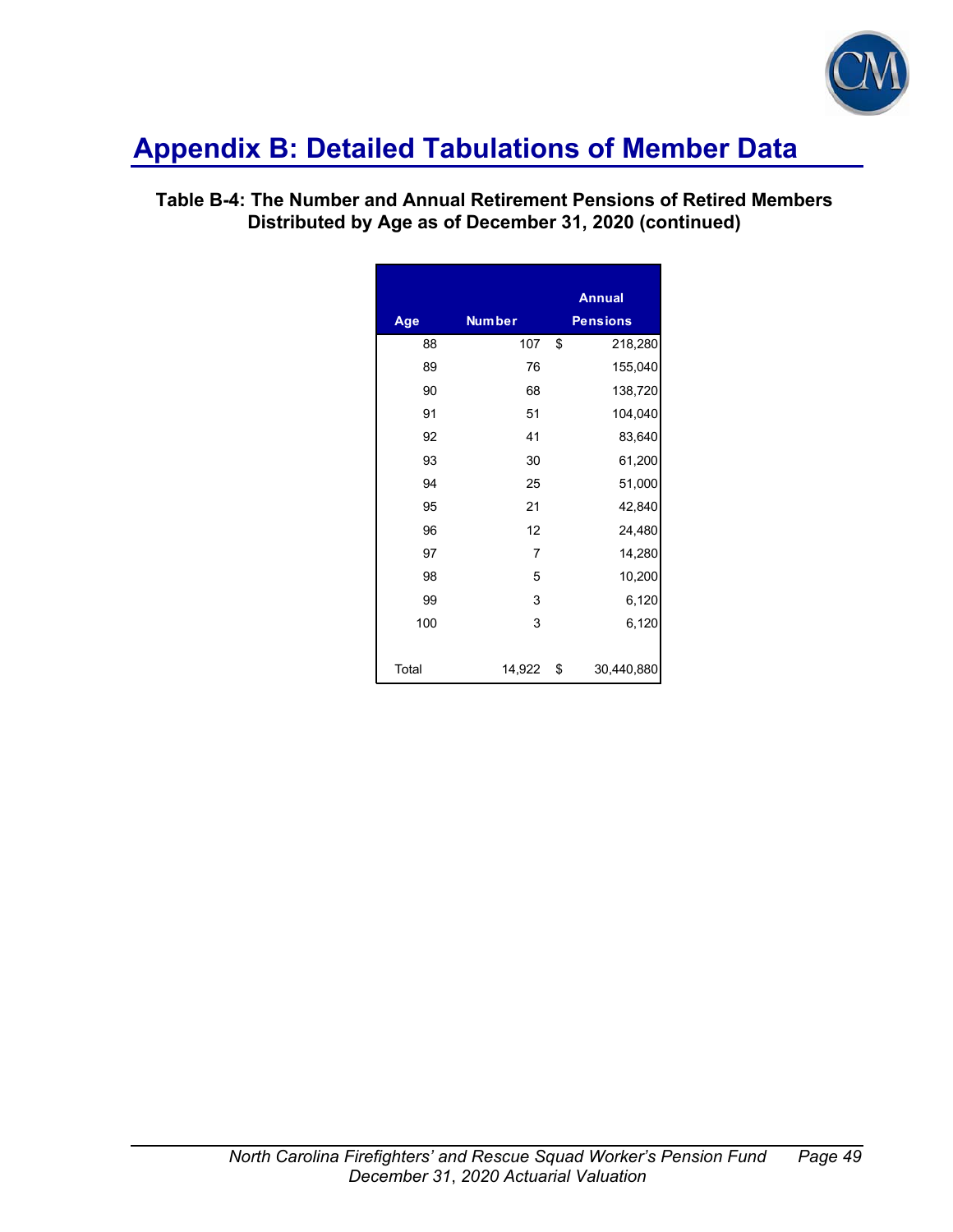

### **Table B-5: The Number and Annual Retirement Pensions of Disabled Members Eligible for Deferred Pensions Distributed by Age as of December 31, 2020**

|       |                | <b>Annual</b>   |
|-------|----------------|-----------------|
| Age   | <b>Number</b>  | <b>Pensions</b> |
| 32    | 1              | \$<br>2,040     |
| 35    | $\overline{c}$ | 4,080           |
| 37    | $\overline{c}$ | 4,080           |
| 38    | 4              | 8,160           |
| 40    | $\overline{1}$ | 2,040           |
| 41    | $\overline{c}$ | 4,080           |
| 42    | 3              | 6,120           |
| 43    | $\overline{2}$ | 4,080           |
| 45    | $\overline{7}$ | 14,280          |
| 46    | 4              | 8,160           |
| 47    | $\overline{c}$ | 4,080           |
| 48    | $\overline{c}$ | 4,080           |
| 49    | 8              | 16,320          |
| 50    | 11             | 22,440          |
| 51    | 13             | 26,520          |
| 52    | 8              | 16,320          |
| 53    | 10             | 20,400          |
| 54    | 12             | 24,480          |
| 55    | 5              | 10,200          |
| 56    | 6              | 12,240          |
| 57    | $\overline{c}$ | 4,080           |
| 58    | 3              | 6,120           |
| 59    | $\overline{1}$ | 2,040           |
| 60    | $\overline{c}$ | 4,080           |
| 61    | $\overline{1}$ | 2,040           |
| 62    | 1              | 2,040           |
| 63    | 1              | 2,040           |
| 64    | 1              | 2,040           |
| 67    | 1              | 2,040           |
| 69    | 3              | 6,120           |
| 70    | 1              | 2,040           |
| Total | 122            | \$<br>248,880   |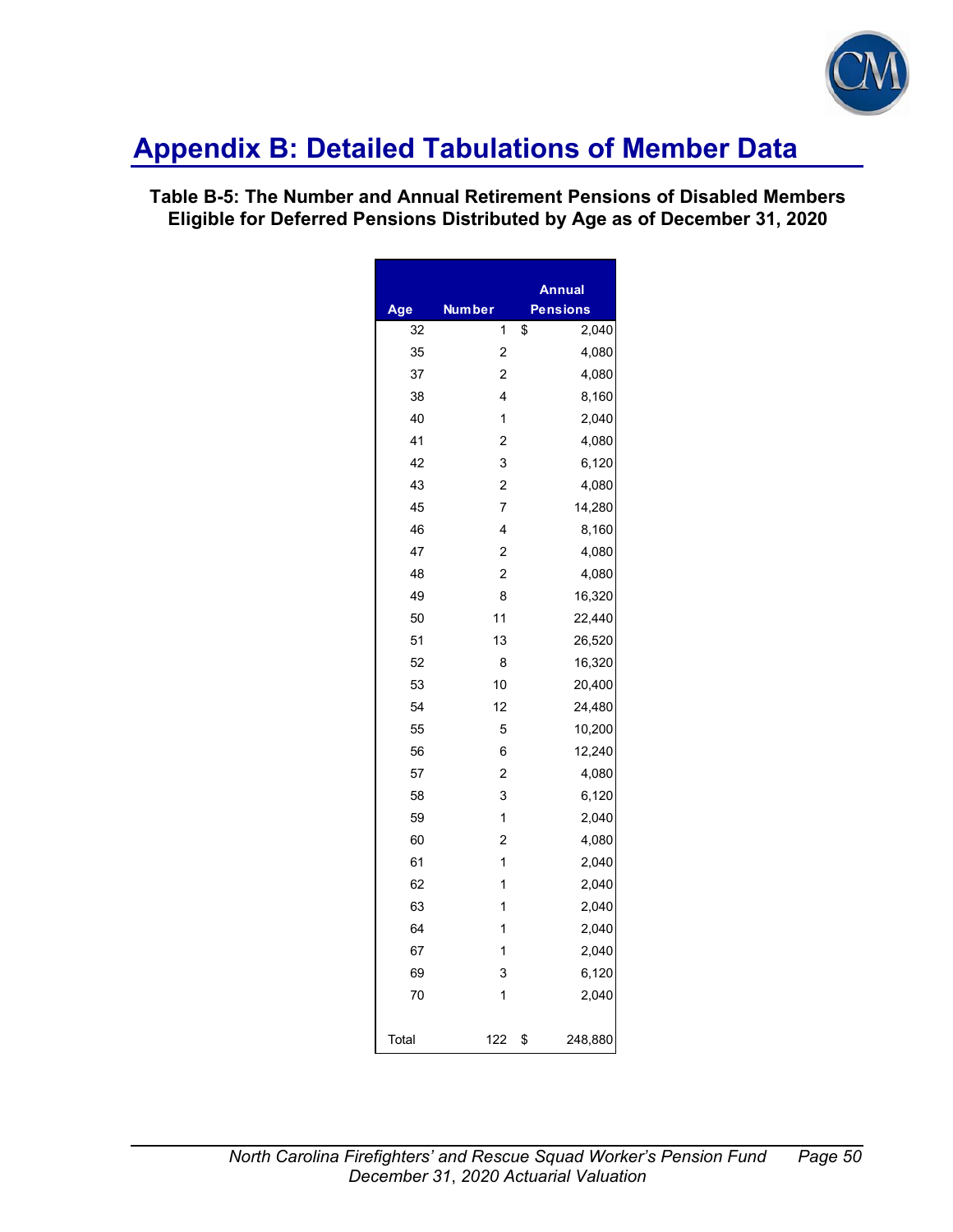

## **Appendix C: Summary of Main Benefits & Contribution Provisions**

All regular and volunteer firefighters of the State of North Carolina whose qualifications are certified by their respective Boards of County Commissioners are eligible to be members of the Fund. All rescue squad workers who are eligible for membership in the North Carolina Association of Rescue Squads, Inc. are eligible to be members of the Fund. Credit for prior service (that is, service rendered prior to July 1, 1959) is granted to firefighters who were eligible on July 1, 1959 and became members on or before June 30, 1961. Credit may also be given for certain special purchased service.

#### **Benefits:**

| <b>Service Retirement Pension</b> |                                                                                                                                                                                       |
|-----------------------------------|---------------------------------------------------------------------------------------------------------------------------------------------------------------------------------------|
| Condition for Pension             | A member who retires after attaining age 55 and with credit for 20<br>years of service as a firefighter or rescue squad worker in North<br>Carolina is entitled to a monthly pension. |
| Amount of Pension                 | The amount of the pension is equal to \$170 per month.                                                                                                                                |

#### Deferred Early Retirement Pension

| <b>Condition for Pension</b>   | A member whose service is terminated after credit for 20 years of<br>service as a firefighter or rescue squad worker in North Carolina<br>but before age 55 is eligible to receive a deferred retirement<br>pension, starting at age 55, provided he or she continues to make<br>regular contributions until age 55 or until he or she has contributed<br>for a total of 20 years, whichever event occurs earlier. Any member<br>who is totally and permanently disabled while in the discharge of<br>official duties and leaves service as a result of such disability is<br>eligible for a deferred retirement pension commencing at age 55<br>without continuing to make contributions. Any member who<br>becomes totally and permanently disabled for any cause, other<br>than line of duty, after 10 years of credited service under the<br>Pension Fund may continue to make monthly contributions until he<br>or she has paid \$2,400 into the Fund and receive a pension upon<br>attainment of age 55. |
|--------------------------------|----------------------------------------------------------------------------------------------------------------------------------------------------------------------------------------------------------------------------------------------------------------------------------------------------------------------------------------------------------------------------------------------------------------------------------------------------------------------------------------------------------------------------------------------------------------------------------------------------------------------------------------------------------------------------------------------------------------------------------------------------------------------------------------------------------------------------------------------------------------------------------------------------------------------------------------------------------------------------------------------------------------|
| <b>Amount of Pension</b>       | The deferred pension is \$170 per month.                                                                                                                                                                                                                                                                                                                                                                                                                                                                                                                                                                                                                                                                                                                                                                                                                                                                                                                                                                       |
| <b>Return of Contributions</b> | Upon the death (not in the line of duty) or withdrawal of a member<br>prior to retirement, the member's aggregate contributions are<br>refunded in a lump sum.                                                                                                                                                                                                                                                                                                                                                                                                                                                                                                                                                                                                                                                                                                                                                                                                                                                 |
|                                | Upon the death (not in the line of duty) of a retired member, the<br>excess, if any, of the member's aggregate contributions over the<br>total of the pension payments the member has received is refunded.                                                                                                                                                                                                                                                                                                                                                                                                                                                                                                                                                                                                                                                                                                                                                                                                    |
| Line of Duty Death Benefit     | Upon the death (in the line of duty) of a retired or active member,<br>an amount of \$170 per month is payable to the member's<br>beneficiary, if living, beginning the month following the month the<br>member would have attained age 55, or if the member had already<br>attained age 55, beginning the month following the member's<br>death, payable until the beneficiary's death.                                                                                                                                                                                                                                                                                                                                                                                                                                                                                                                                                                                                                       |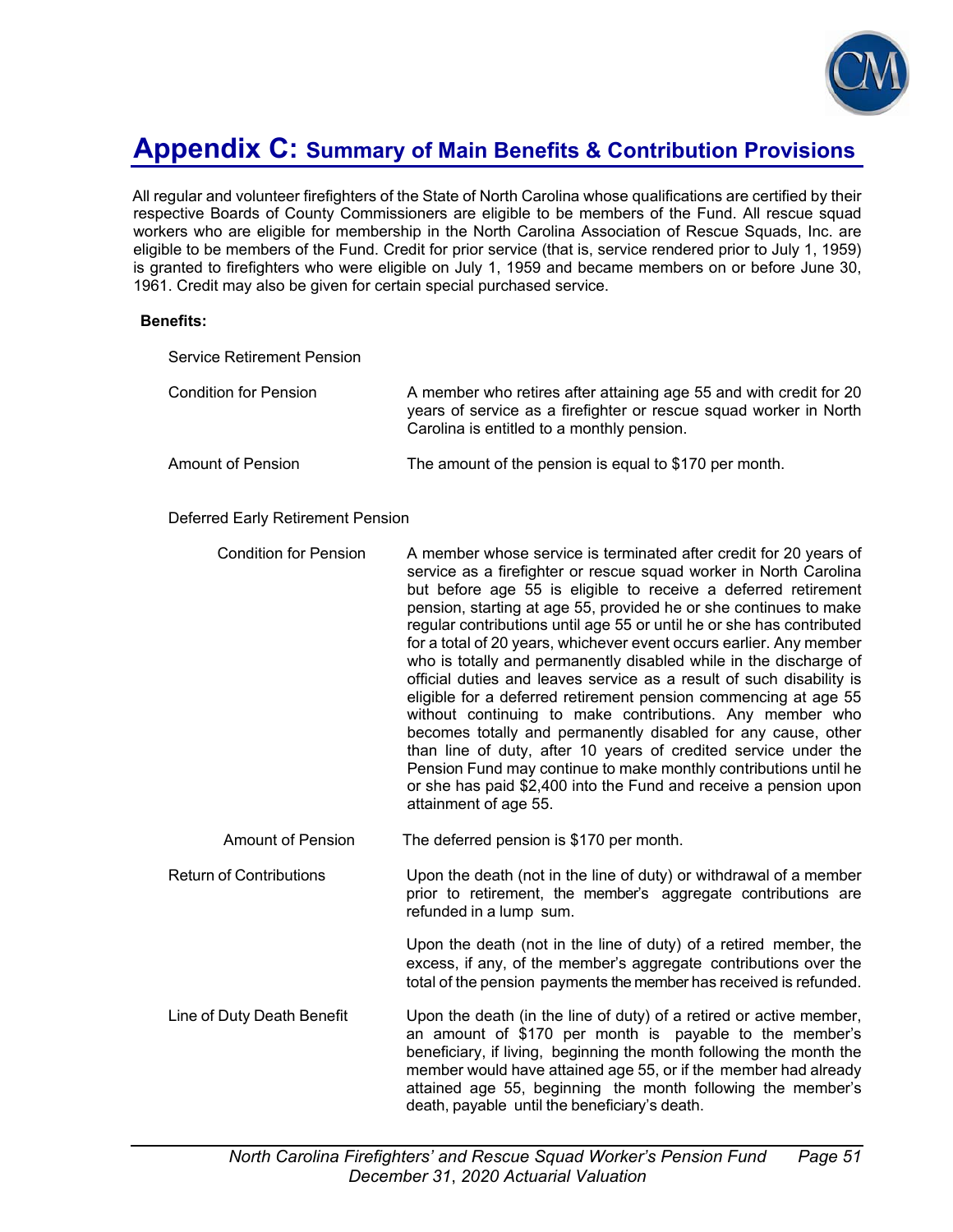

# **Appendix C: Summary of Main Benefits & Contribution Provisions**

#### **Contributions**

| By Members                     | Each member contributes \$10 per month until retirement or until the<br>member has contributed for a total of 20 years, whichever event<br>occurs earlier. |
|--------------------------------|------------------------------------------------------------------------------------------------------------------------------------------------------------|
| By State                       | The State makes annual contributions sufficient, with the members'<br>contributions, to meet the cost of the benefits under the Fund.                      |
| Changes Since Prior Valuation: | None.                                                                                                                                                      |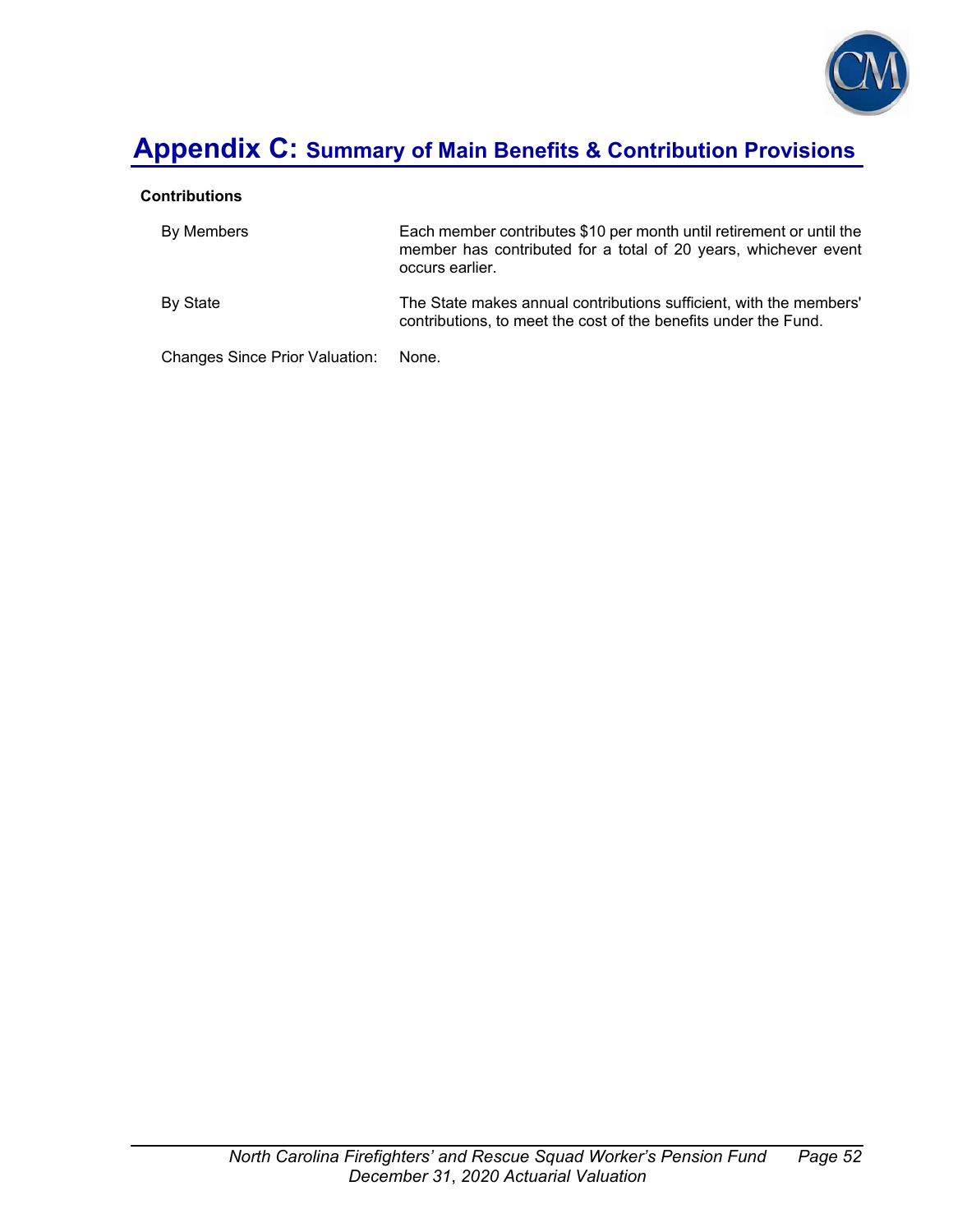

# **Appendix D: Actuarial Assumptions and Methods**

Assumptions are based on the experience investigation prepared as of December 31, 2019 and adopted by the Board of Trustees on January 28, 2021 for use beginning with the December 31, 2020 annual actuarial valuation.

**Interest Rate:** 6.50% per annum, compounded annually.

**Price Inflation:** 2.50% per annum, compounded annually.

**Separations from Active Service:** Representative values of the assumed annual rates of withdrawal and vesting, retirement, death and disability are as follows:

| <b>Annual Rates of Withdrawal</b> |                |          |       |  |
|-----------------------------------|----------------|----------|-------|--|
|                                   | <b>Service</b> |          |       |  |
| Age                               |                | $5 - 19$ | $20+$ |  |
| < 55                              | 0.030          | 0.015    | 1.000 |  |
| 55                                | 0.100          | 0.075    | 0.000 |  |
|                                   | 0.000          | 0.000    | 0.000 |  |

| <b>Annual Rates of Retirement</b> |                |       |       |
|-----------------------------------|----------------|-------|-------|
|                                   | <b>Service</b> |       |       |
| Age                               | <20            | 20    | $21+$ |
| 55                                | 0.000          | 0.850 | 0.850 |
| 56-79                             | 0.000          | 0.750 | 0.600 |
| 80                                | 1.000          | 1.000 | 1.000 |

|     | <b>Annual Rates of</b>  |               |                   |  |  |
|-----|-------------------------|---------------|-------------------|--|--|
| Age | <b>Base Mortality**</b> |               | <b>Disability</b> |  |  |
|     | <b>Male</b>             | <b>Female</b> | <b>Male</b>       |  |  |
| 25  | .00037                  | .00020        | .0005             |  |  |
| 30  | .00041                  | .00027        | .0005             |  |  |
| 35  | .00047                  | .00036        | .0008             |  |  |
| 40  | .00059                  | .00049        | .0018             |  |  |
| 45  | .00082                  | .00067        | .0021             |  |  |
| 50  | .00120                  | .00091        | .0030             |  |  |
| 55  | .00175                  | .00123        | .0036             |  |  |
| 60  | .00264                  | .00168        | .0061             |  |  |
| 65  | .00410                  | .00228        |                   |  |  |
| 70  | .00766                  | .00454        |                   |  |  |
| 75  | .01432                  | .00903        |                   |  |  |
| 79  | .02361                  | .01566        |                   |  |  |

\*\* Base mortality rates using Pub-2010 Safety Amount-Weighted mortality table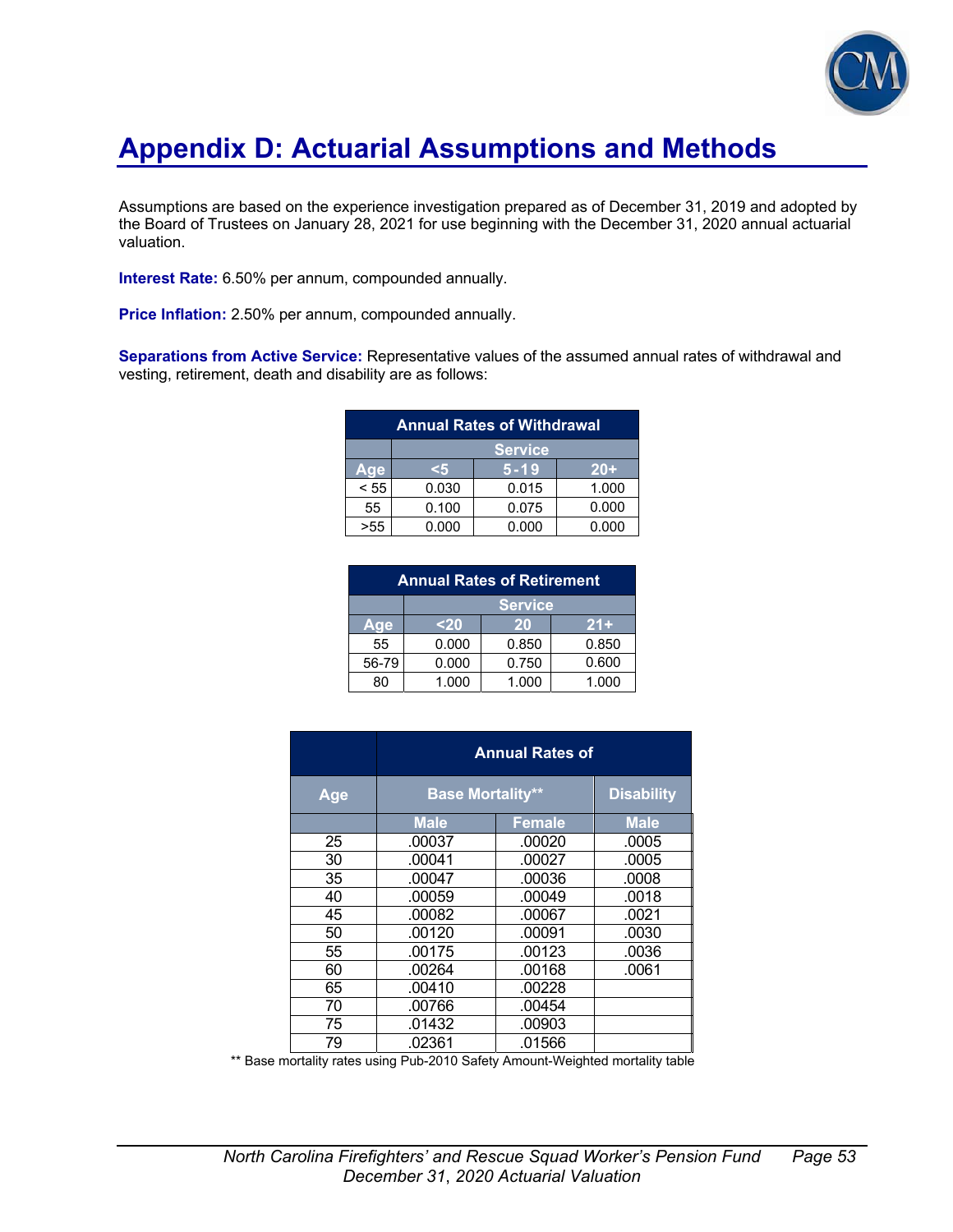

# **Appendix D: Actuarial Assumptions and Methods**

**Return to Service:** The assumed rates in which lapsed member returns to active service are based on the number of years that member has been lapsed. These rates are as follows:

| Number of Years the<br>Member has been Lapsed | Percentage of Members<br>Assumed to Return to<br>Active Service* | Number of Years the<br>Member has been Lapsed | Percentage of Members<br>Assumed to Return to<br>Active Service* |
|-----------------------------------------------|------------------------------------------------------------------|-----------------------------------------------|------------------------------------------------------------------|
| 1 Year                                        | 42.0%                                                            | 5 Years                                       | $6.0\%$                                                          |
| 2 Years                                       | 23.0%                                                            | 6 Years                                       | 4.5%                                                             |
| 3 Years                                       | 14.0%                                                            | 7 Years                                       | 3.0%                                                             |
| 4 Years                                       | 10.0%                                                            | 8 Years                                       | 0.0%                                                             |

\* Members who are assumed to return to service are assumed to do so at the valuation date. Members who are assumed to not return to service (and have not yet attained 20 years of service) are assumed to receive a refund of contribution at age 55.

**Post-Retirement Mortality:** Representative values of the assumed post-retirement mortality rates are based on the Pub-2010 Safety Retirees Amount-Weighted mortality table for healthy retirees and the Pub-2010 General Disabled Retirees Amount-Weighted mortality table for disabled retirees, prior to any mortality improvements, are as follows:

| <b>Annual Rate of Death after Retirement</b> |                         |               |                          |               |  |  |  |
|----------------------------------------------|-------------------------|---------------|--------------------------|---------------|--|--|--|
| <b>Age</b>                                   | <b>Healthy Retirees</b> |               | <b>Disabled Retirees</b> |               |  |  |  |
|                                              | <b>Male</b>             | <b>Female</b> | <b>Male</b>              | <b>Female</b> |  |  |  |
| 55                                           | .00327                  | .00279        | .01818                   | .01587        |  |  |  |
| 60                                           | .00549                  | .00482        | .02280                   | .01833        |  |  |  |
| 65                                           | .00957                  | .00832        | .02677                   | .02051        |  |  |  |
| 70                                           | .01711                  | .01438        | .03353                   | .02450        |  |  |  |
| 75                                           | .03085                  | .02483        | .04344                   | .03239        |  |  |  |
| 80                                           | .05571                  | .04287        | .05921                   | .04678        |  |  |  |

**Mortality Assumption:** All mortality rates use Pub-2010 amount-weighted tables.

**Mortality Projection:** All mortality rates are projected from 2010 using generational improvement with Scale MP-2019.

**Deaths After Retirement (Healthy at Retirement):** Mortality rates are based on the Safety Retirees Mortality table. Rates for all members are multiplied by 97% and Set Forward 1 year. Because the retiree tables have no rates prior to age 45, the Safety Mortality Table for Employees is used for ages less than 45.

**Deaths After Retirement (Disabled Members at Retirement):** Mortality rates are based on the General Mortality Table for Disabled Retirees. Rates for all members are Set Back 3 years.

**Deaths After Retirement (Survivors of Deceased Members):** Mortality rates are based on the Below-Median Teachers Mortality Table for Contingent Survivors. Rates for male members are Set Forward 3 years. Rates for female members are Set Forward 1 year. Because the contingent survivor tables have no rates prior to age 45, the Below-Median Teachers Mortality Table for Employees is used for ages less than 45.

**Deaths Prior to Retirement:** Mortality rates are based on the Safety Mortality Table for all Employees.

**Line of Duty Death Assumption:** 10% of pre-retirement deaths are assumed to be line of duty.

**Marriage Assumption:** 90% of male members married and 50% of female members married with the male spouses three years older than female spouses.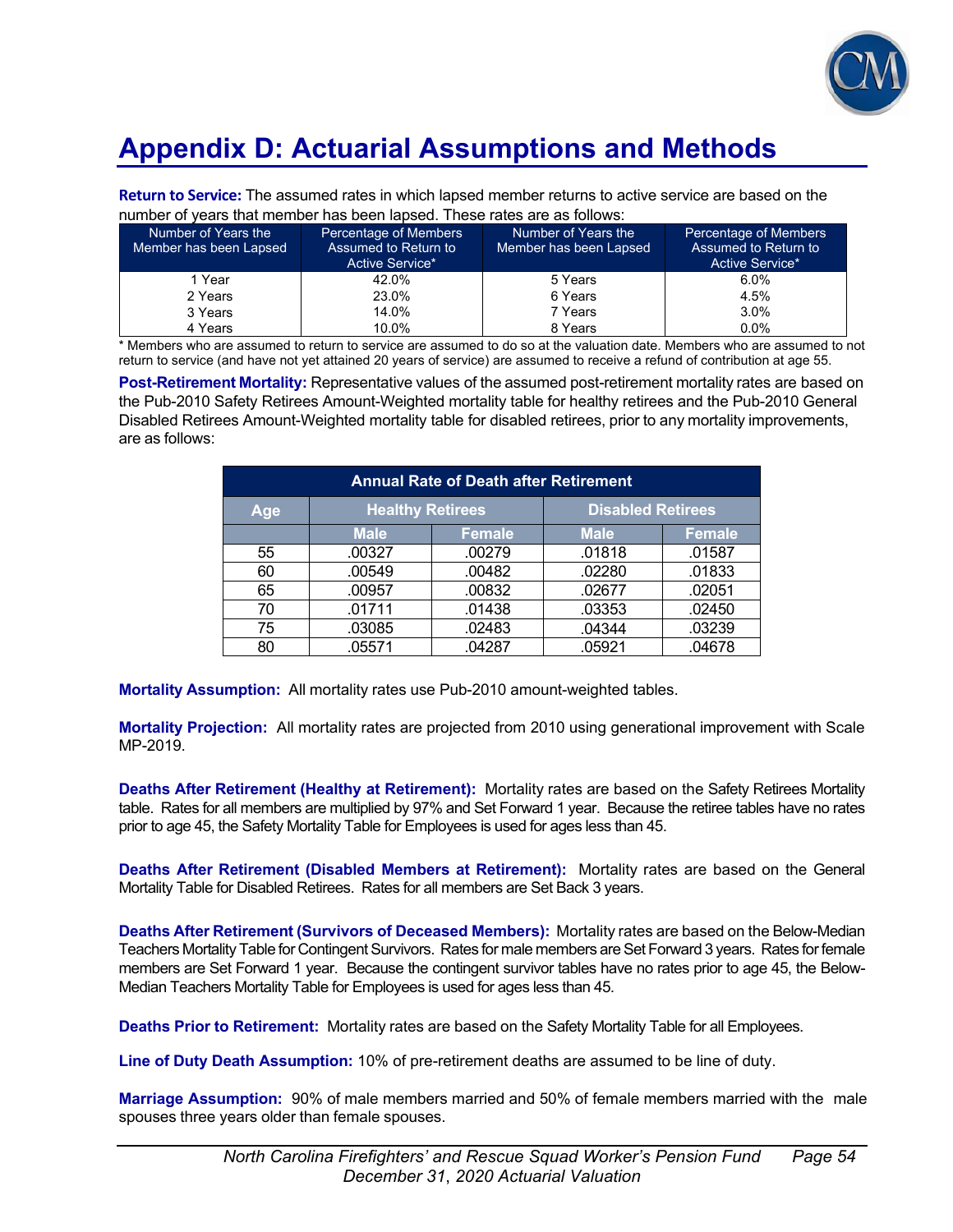

## **Appendix D: Actuarial Assumptions and Methods**

**Missing Gender Code:** For members reported on the data without a gender code, we use the prior year's code where available or assign a code based on inspection.

**Timing of Assumptions:** All withdrawals, deaths, disabilities, retirements and salary increases are assumed to occur July 1 of each year. The timing of retirement changes from mid-year to beginning of year at and after the 100% retirement age.

**Future Expenses:** Equal to prior year actual administrative expenses added to Normal Cost.

**Actuarial Cost Method:** Entry age normal cost method. Entry age is established on an individual basis.

**Amortization Period:** 12-year closed, level-dollar amount. The first amortization base was created for the contribution payable for fiscal year ending 2012.

**Asset Valuation Method:** Actuarial value, as developed in Table 8. The actuarial value of assets is based upon a smoothed market value method. Under this method, asset returns in excess of or less than the expected return on market value of assets will be reflected in the actuarial value of assets over a five-year period. The Actuarial Value of Assets was reset to the market value of assets at December 31, 2014. The calculation of the Actuarial Value of Assets is based on the following formula:

 $MV - 80\% \times G/(L)<sub>1</sub> - 60\% \times G/(L)<sub>2</sub> - 40\% \times G/(L)<sub>3</sub> - 20\% \times G/(L)<sub>4</sub>$ 

MV = the market value of assets as of the valuation date  $G/(L)$  = the asset gain or (loss) for the i-th year preceding the valuation date

#### **Changes Since Previous Valuation:**

The assumptions used for the December 31, 2020 actuarial valuation are based on the experience study prepared as of December 31, 2019 and adopted by the Board of Trustees on January 28, 2021. Material assumptions and methods that were changed since the prior valuation:

- The investment return assumption was lowered from 7.00% to 6.50%
- The inflation assumption was lowered from 3.00% to 2.50%
- The withdrawal rates, retirement rates, disability rates and mortality assumptions were changed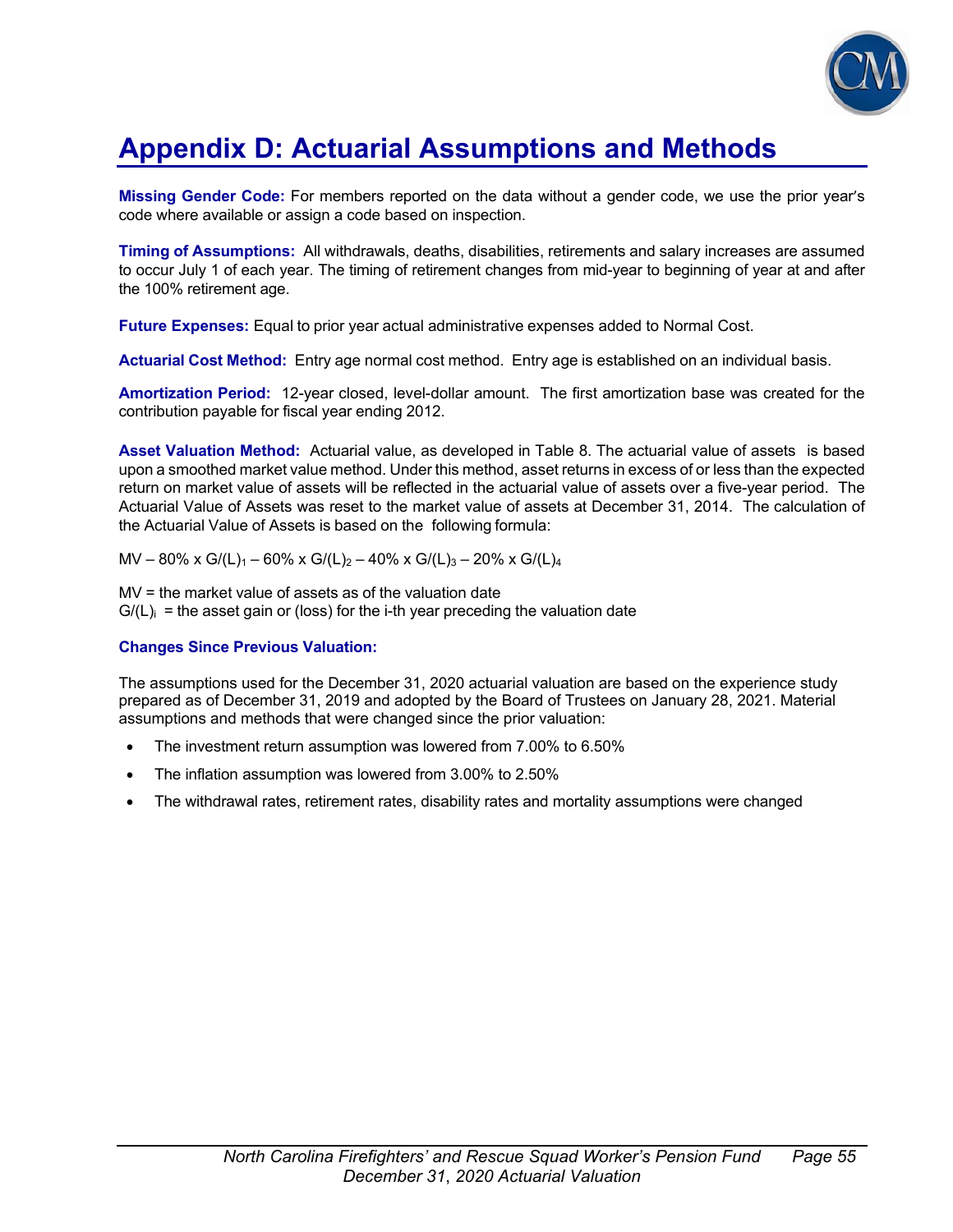

### **Table E-1: Projection of Fiduciary Net Positions**

| Calendar<br>Year | <b>Beginning</b><br><b>Fiduciary</b><br><b>Position</b> | <b>Member</b><br><b>Contributions</b> | <b>Employer</b><br><b>Contributions</b> | <b>Benefit</b><br><b>Payments</b> | Administrative<br><b>Expenses</b> | <b>Investment</b><br><b>Earnings</b> | Ending<br><b>Fiduciary</b><br><b>Position</b> |
|------------------|---------------------------------------------------------|---------------------------------------|-----------------------------------------|-----------------------------------|-----------------------------------|--------------------------------------|-----------------------------------------------|
| 2021             | \$499,937                                               | \$2,667                               | \$14,405                                | \$32,509                          | \$936                             | \$31,972                             | \$515,536                                     |
| 2022             | 515,536                                                 | 2,558                                 | 13,313                                  | 32,175                            | 898                               | 32,960                               | 531,294                                       |
| 2023             | 531,294                                                 | 2,414                                 | 11,553                                  | 32,879                            | 848                               | 33,902                               | 545,435                                       |
| 2024             | 545,435                                                 | 2,281                                 | 10,557                                  | 33,507                            | 801                               | 34,766                               | 558,731                                       |
| 2025             | 558,731                                                 | 2,148                                 | 6,086                                   | 34,099                            | 754                               | 35,466                               | 567,578                                       |
| 2026             | 567,578                                                 | 2,023                                 | 1,081                                   | 34,725                            | 710                               | 35,858                               | 571,105                                       |
| 2027             | 571,105                                                 | 1,891                                 | $\overline{a}$                          | 35,161                            | 664                               | 36,036                               | 573,208                                       |
| 2028             | 573,208                                                 | 1,765                                 | 71                                      | 35,575                            | 620                               | 36,159                               | 575,009                                       |
| 2029             | 575,009                                                 | 1,616                                 | 934                                     | 36,005                            | 567                               | 36,287                               | 577,274                                       |
| 2030             | 577,274                                                 | 1,498                                 | 37                                      | 36,360                            | 526                               | 36,392                               | 578,315                                       |
| 2031             | 578,315                                                 | 1,376                                 | $\overline{a}$                          | 36,639                            | 483                               | 36,447                               | 579,016                                       |
| 2032             | 579,016                                                 | 1,252                                 | $\overline{a}$                          | 36,923                            | 440                               | 36,481                               | 579,386                                       |
| 2033             | 579,386                                                 | 1,141                                 | $\overline{a}$                          | 37,113                            | 401                               | 36,497                               | 579,509                                       |
| 2034             | 579,509                                                 | 1,002                                 | $\overline{a}$                          | 37,382                            | 352                               | 36,493                               | 579,270                                       |
| 2035             |                                                         | 872                                   |                                         |                                   | 306                               |                                      |                                               |
| 2036             | 579,270<br>578,795                                      | 741                                   | $\overline{a}$                          | 37,512<br>37,750                  | 260                               | 36,471<br>36,429                     | 578,795<br>577,955                            |
|                  |                                                         | 616                                   |                                         |                                   |                                   |                                      |                                               |
| 2037             | 577,955                                                 |                                       |                                         | 38,061                            | 216                               | 36,362                               | 576,656                                       |
| 2038             | 576,656                                                 | 483                                   | $\overline{a}$                          | 38,408                            | 170                               | 36,264                               | 574,825                                       |
| 2039             | 574,825                                                 | 333                                   | 106                                     | 38,738                            | 117                               | 36,135                               | 572,543                                       |
| 2040             | 572,543                                                 | 197                                   | 61                                      | 39,175                            | 69                                | 35,968                               | 569,525                                       |
| 2041             | 569,525                                                 | 52                                    | 3                                       | 39,603                            | 18                                | 35,754                               | 565,713                                       |
| 2042             | 565,713                                                 | 5                                     | 9                                       | 39,806                            | $\overline{2}$                    | 35,498                               | 561,417                                       |
| 2043             | 561,417                                                 | $\overline{c}$                        | $\overline{\mathbf{4}}$                 | 39,858                            | $\mathbf{1}$                      | 35,217                               | 556,782                                       |
| 2044             | 556,782                                                 | $\mathbf{1}$                          | $\mathbf{1}$                            | 39,998                            | $\frac{1}{2}$                     | 34,911                               | 551,697                                       |
| 2045             | 551,697                                                 | $\overline{a}$                        | $\mathbf{1}$                            | 40,090                            | $\overline{a}$                    | 34,578                               | 546,185                                       |
| 2046             | 546,185                                                 |                                       | $\overline{a}$                          | 40,083                            |                                   | 34,220                               | 540,322                                       |
| 2047             | 540,322                                                 | $\overline{a}$                        | $\overline{a}$                          | 39,995                            | $\overline{a}$                    | 33,842                               | 534,169                                       |
| 2048             | 534,169                                                 |                                       |                                         | 39,847                            |                                   | 33,446                               | 527,768                                       |
| 2049             | 527,768                                                 |                                       | $\overline{a}$                          | 39,619                            | $\overline{a}$                    | 33,038                               | 521,187                                       |
| 2050             | 521,187                                                 |                                       |                                         | 39,382                            | $\overline{a}$                    | 32,617                               | 514,423                                       |
| 2051             | 514,423                                                 |                                       |                                         | 39,122                            |                                   | 32,186                               | 507,487                                       |
| 2052             | 507,487                                                 |                                       | $\overline{a}$                          | 38,806                            | $\overline{a}$                    | 31,745                               | 500,426                                       |
| 2053             | 500,426                                                 |                                       |                                         | 38,281                            |                                   | 31,303                               | 493,448                                       |
| 2054             | 493,448                                                 |                                       |                                         | 37,715                            | $\overline{a}$                    | 30,868                               | 486,602                                       |
| 2055             | 486,602                                                 |                                       |                                         | 37,039                            | $\overline{a}$                    | 30,444                               | 480,007                                       |
| 2056             | 480,007                                                 |                                       |                                         | 36,137                            |                                   | 30,045                               | 473,915                                       |
| 2057             | 473,915                                                 |                                       |                                         | 35,072                            | $\overline{a}$                    | 29,683                               | 468,526                                       |
| 2058             | 468,526                                                 |                                       |                                         | 33,837                            |                                   | 29,372                               | 464,061                                       |
| 2059             | 464,061                                                 |                                       |                                         | 32,601                            |                                   | 29,121                               | 460,581                                       |
| 2060             | 460,581                                                 |                                       | $\overline{a}$                          | 31,375                            | $\overline{a}$                    | 28,934                               | 458,140                                       |
| 2061             | 458,140                                                 |                                       |                                         | 30,160                            |                                   | 28,814                               | 456,794                                       |
| 2062             | 456,794                                                 |                                       |                                         | 28,957                            |                                   | 28,765                               | 456,603                                       |
| 2063             | 456,603                                                 |                                       | $\overline{a}$                          | 27,766                            | $\overline{a}$                    | 28,791                               | 457,628                                       |
| 2064             | 457,628                                                 |                                       |                                         | 26,589                            |                                   | 28,895                               | 459,935                                       |
| 2065             | 459,935                                                 |                                       | $\overline{a}$                          | 25,426                            | $\overline{a}$                    | 29,082                               | 463,592                                       |
| 2066             | 463,592                                                 |                                       |                                         | 24,277                            |                                   | 29,357                               | 468,672                                       |
| 2067             | 468,672                                                 |                                       |                                         | 23,143                            |                                   | 29,723                               | 475,252                                       |
| 2068             | 475,252                                                 |                                       |                                         | 22,025                            |                                   | 30,187                               | 483,414                                       |
| 2069             | 483,414                                                 |                                       |                                         | 20,922                            |                                   | 30,753                               | 493,244                                       |
| 2070             | 493,244                                                 | $\overline{a}$                        |                                         | 19,836                            | $\overline{a}$                    | 31,426                               | 504,835                                       |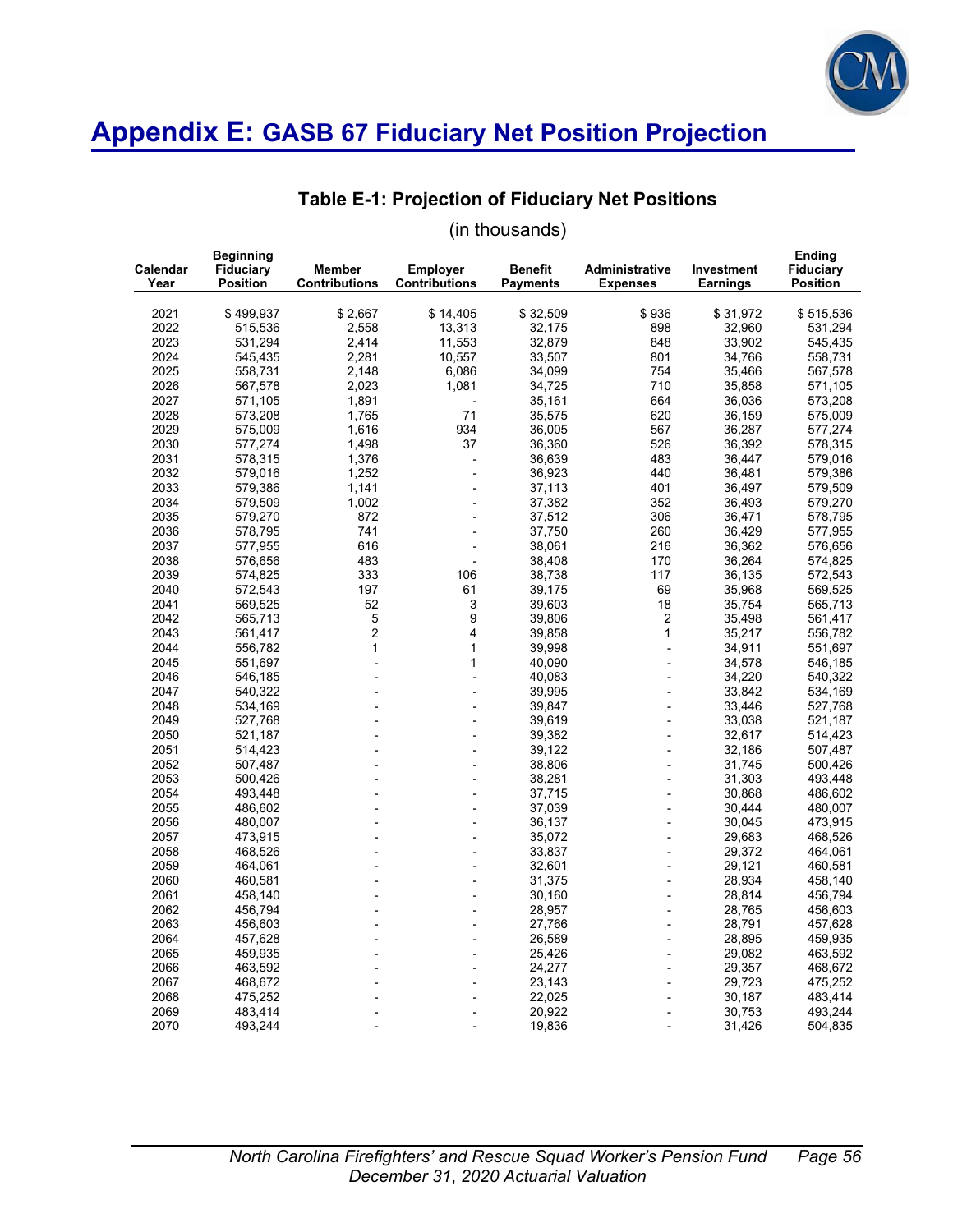

### **Table E-1: Projection of Fiduciary Net Positions (continued)**

| Calendar<br>Year | <b>Beginning</b><br><b>Fiduciary</b><br><b>Position</b> | <b>Member</b><br><b>Contributions</b> | <b>Employer</b><br><b>Contributions</b> | <b>Benefit</b><br><b>Payments</b> | Administrative<br><b>Expenses</b> | Investment<br><b>Earnings</b> | Ending<br><b>Fiduciary</b><br><b>Position</b> |
|------------------|---------------------------------------------------------|---------------------------------------|-----------------------------------------|-----------------------------------|-----------------------------------|-------------------------------|-----------------------------------------------|
| 2071             | \$504,835                                               | $\frac{1}{2}$                         | $\mathsf{\$}$ .                         | \$18,766                          | $\mathsf{\$}$ .                   | \$32,214                      | \$518,283                                     |
| 2072             | 518,283                                                 |                                       | $\overline{a}$                          | 17,713                            | $\overline{a}$                    | 33,122                        | 533,692                                       |
| 2073             | 533,692                                                 |                                       |                                         | 16,679                            | L,                                | 34,156                        | 551,170                                       |
| 2074             | 551,170                                                 |                                       |                                         | 15,663                            |                                   | 35,325                        | 570,831                                       |
| 2075             | 570,831                                                 |                                       |                                         | 14,668                            |                                   | 36,635                        | 592,798                                       |
| 2076             | 592,798                                                 |                                       |                                         | 13,694                            |                                   | 38,094                        | 617,198                                       |
| 2077             | 617,198                                                 |                                       |                                         | 12,743                            |                                   | 39,710                        | 644,165                                       |
| 2078             | 644,165                                                 |                                       |                                         | 11,817                            |                                   | 41,493                        | 673,840                                       |
| 2079             | 673,840                                                 |                                       |                                         | 10,917                            |                                   | 43,450                        | 706,374                                       |
| 2080             | 706,374                                                 |                                       |                                         | 10,045                            | $\overline{a}$                    | 45,593                        | 741,922                                       |
| 2081             | 741,922                                                 |                                       |                                         | 9,202                             | $\overline{a}$                    | 47,931                        | 780,651                                       |
| 2082             | 780,651                                                 |                                       |                                         | 8,392                             |                                   | 50,474                        | 822,733                                       |
| 2083             | 822,733                                                 |                                       |                                         | 7,615                             |                                   | 53,234                        | 868,352                                       |
| 2084             | 868,352                                                 |                                       |                                         | 6,873                             |                                   | 56,223                        | 917,702                                       |
| 2085             | 917,702                                                 |                                       |                                         | 6,170                             | $\overline{a}$                    | 59,453                        | 970,986                                       |
| 2086             | 970,986                                                 |                                       |                                         | 5,505                             | $\overline{a}$                    | 62,938                        | 1,028,419                                     |
| 2087             | 1,028,419                                               |                                       |                                         | 4,880                             |                                   | 66,691                        | 1,090,230                                     |
| 2088             | 1,090,230                                               |                                       |                                         | 4,297                             | $\overline{a}$                    | 70,728                        | 1,156,661                                     |
| 2089             | 1,156,661                                               |                                       |                                         | 3,756                             |                                   | 75,063                        | 1,227,968                                     |
| 2090             | 1,227,968                                               |                                       | $\overline{a}$                          | 3,258                             | $\overline{a}$                    | 79,714                        | 1,304,423                                     |
| 2091             | 1,304,423                                               |                                       |                                         | 2,804                             |                                   | 84,698                        | 1,386,317                                     |
| 2092             | 1,386,317                                               |                                       |                                         | 2,392                             |                                   | 90,034                        | 1,473,959                                     |
| 2093             | 1,473,959                                               |                                       |                                         | 2,023                             | $\overline{a}$                    | 95,743                        | 1,567,679                                     |
| 2094             | 1,567,679                                               |                                       |                                         | 1,694                             |                                   | 101,845                       | 1,667,830                                     |
| 2095             | 1,667,830                                               |                                       |                                         | 1,403                             | L                                 | 108,364                       | 1,774,791                                     |
| 2096             | 1,774,791                                               |                                       |                                         | 1,149                             |                                   | 115,325                       | 1,888,967                                     |
| 2097             | 1,888,967                                               |                                       |                                         | 929                               |                                   | 122,753                       | 2,010,791                                     |
| 2098             | 2,010,791                                               |                                       |                                         | 741                               | $\overline{a}$                    | 130,678                       | 2,140,729                                     |
| 2099             | 2,140,729                                               |                                       |                                         | 582                               |                                   | 139,129                       | 2,279,276                                     |
| 2100             | 2,279,276                                               |                                       |                                         | 449                               | L                                 | 148,139                       | 2,426,965                                     |
| 2101             | 2,426,965                                               |                                       |                                         | 341                               |                                   | 157,742                       | 2,584,365                                     |
| 2102             | 2,584,365                                               |                                       |                                         | 254                               |                                   | 167,976                       | 2,752,087                                     |
| 2103             | 2,752,087                                               |                                       |                                         | 186                               | L,                                | 178,880                       | 2,930,781                                     |
| 2104             | 2,930,781                                               |                                       |                                         | 133                               |                                   | 190,497                       | 3,121,145                                     |
| 2105             | 3,121,145                                               |                                       |                                         | 93                                | $\overline{a}$                    | 202,871                       | 3,323,924                                     |
| 2106             | 3,323,924                                               |                                       |                                         | 63                                |                                   | 216,053                       | 3,539,914                                     |
| 2107             | 3,539,914                                               |                                       |                                         | 42                                |                                   | 230,093                       | 3,769,965                                     |
| 2108             | 3,769,965                                               |                                       |                                         | 27                                | L,                                | 245,047                       | 4,014,985                                     |
| 2109             | 4,014,985                                               |                                       |                                         | 17                                |                                   | 260,973                       | 4,275,941                                     |
| 2110             | 4,275,941                                               |                                       |                                         | 10                                | $\overline{a}$                    | 277,936                       | 4,553,866                                     |
| 2111             | 4,553,866                                               |                                       |                                         | 6                                 |                                   | 296,001                       | 4,849,861                                     |
| 2112             | 4,849,861                                               |                                       |                                         | 4                                 |                                   | 315,241                       | 5,165,098                                     |
| 2113             | 5,165,098                                               |                                       |                                         | 2                                 | $\overline{a}$                    | 335,731                       | 5,500,828                                     |
| 2114             | 5,500,828                                               |                                       |                                         | 1                                 |                                   | 357,554                       | 5,858,380                                     |
| 2115             | 5,858,380                                               |                                       |                                         | $\mathbf{1}$                      | $\overline{a}$                    | 380,795                       | 6,239,174                                     |
| 2116             | 6,239,174                                               |                                       |                                         | $\pmb{0}$                         |                                   | 405,546                       | 6,644,720                                     |
| 2117             | 6,644,720                                               |                                       |                                         | 0                                 |                                   | 431,907                       | 7,076,627                                     |
| 2118             | 7,076,627                                               |                                       |                                         | 0                                 |                                   | 459,981                       | 7,536,608                                     |
| 2119             | 7,536,608                                               |                                       |                                         | 0                                 |                                   | 489,879                       | 8,026,487                                     |
| 2120             | 8,026,487                                               |                                       |                                         | $\overline{0}$                    |                                   | 521,722                       | 8,548,209                                     |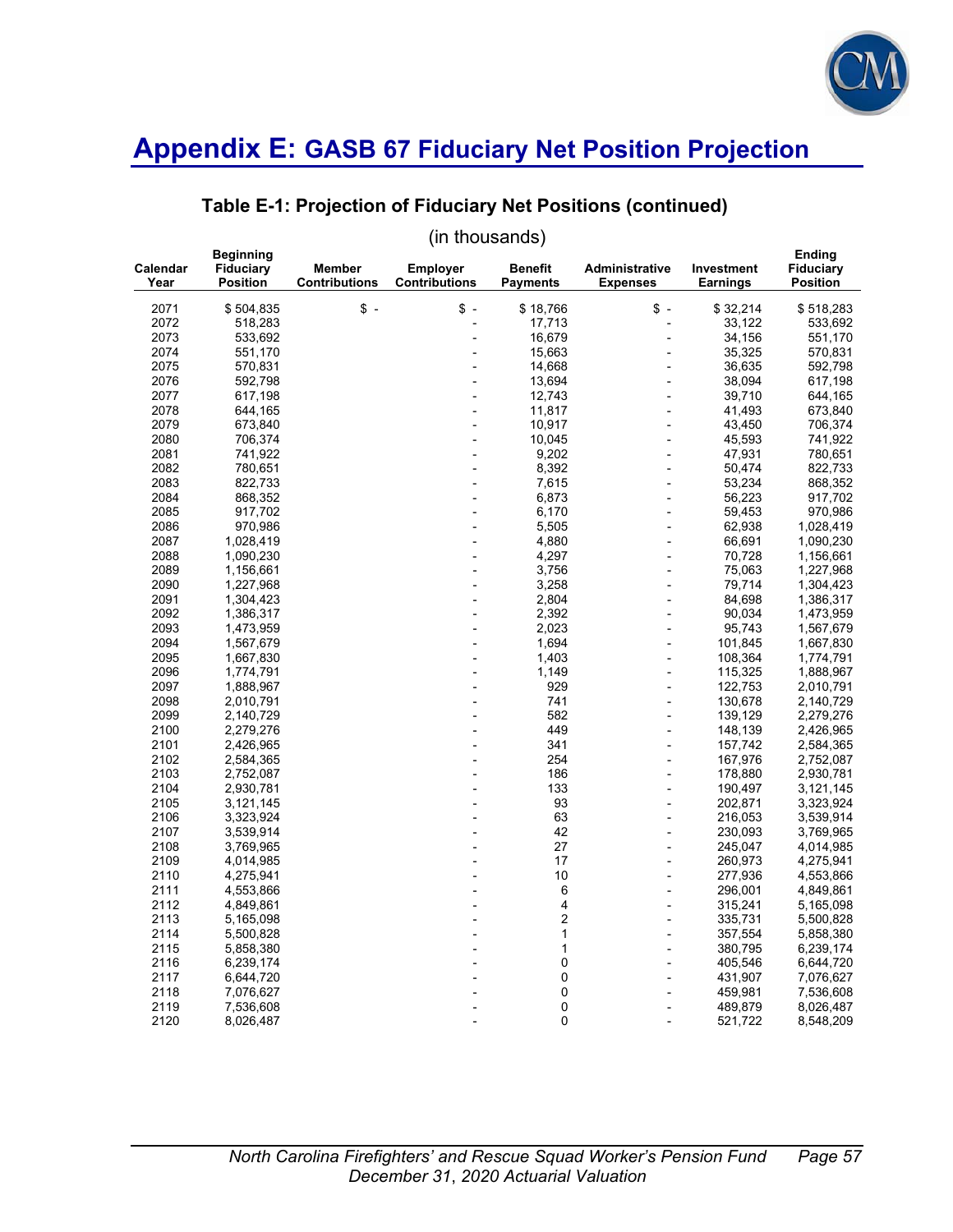

### **Table E-2: Actuarial Present Value of Projected Benefit Payments**

|                  |                                                         |                                   |                                                    |                                                      | <b>Present Value of Benefit Payments</b> |                          |                                                                     |
|------------------|---------------------------------------------------------|-----------------------------------|----------------------------------------------------|------------------------------------------------------|------------------------------------------|--------------------------|---------------------------------------------------------------------|
| Calendar<br>Year | <b>Beginning</b><br><b>Fiduciary</b><br><b>Position</b> | <b>Benefit</b><br><b>Payments</b> | <b>Funded</b><br><b>Benefit</b><br><b>Payments</b> | <b>Unfunded</b><br><b>Benefit</b><br><b>Payments</b> | <b>Funded</b><br>Payments at<br>6.50%    | <b>Unfunded</b><br>2.16% | <b>Using Single</b><br><b>Payments at Discount Rate</b><br>of 6.50% |
|                  |                                                         |                                   |                                                    |                                                      |                                          |                          |                                                                     |
| 2021             | \$499,937                                               | \$32,509                          | \$32,509                                           | $s -$                                                | \$31,501                                 | $s -$                    | \$31,501                                                            |
| 2022             | 515,536                                                 | 32,175                            | 32,175                                             | $\overline{a}$                                       | 29,275                                   | $\blacksquare$           | 29,275                                                              |
| 2023             | 531,294                                                 | 32,879                            | 32,879                                             |                                                      | 28.090                                   | $\blacksquare$           | 28,090                                                              |
| 2024             | 545,435                                                 | 33,507                            | 33,507                                             |                                                      | 26,879                                   | $\blacksquare$           | 26,879                                                              |
| 2025             | 558,731                                                 | 34,099                            | 34,099                                             |                                                      | 25,685                                   |                          | 25,685                                                              |
| 2026             | 567,578                                                 | 34,725                            | 34,725                                             |                                                      | 24,560                                   | $\overline{\phantom{a}}$ | 24,560                                                              |
| 2027             | 571,105                                                 | 35,161                            | 35,161                                             |                                                      | 23,350                                   | $\blacksquare$           | 23,350                                                              |
| 2028             | 573,208                                                 | 35,575                            | 35,575                                             |                                                      | 22,183                                   |                          | 22,183                                                              |
| 2029             | 575,009                                                 | 36,005                            | 36,005                                             | $\overline{a}$                                       | 21,081                                   | $\overline{a}$           | 21,081                                                              |
| 2030             | 577,274                                                 | 36,360                            | 36,360                                             |                                                      | 19,989                                   |                          | 19,989                                                              |
| 2031             | 578,315                                                 | 36,639                            | 36,639                                             |                                                      | 18,914                                   | $\overline{a}$           | 18,914                                                              |
| 2032             | 579,016                                                 | 36,923                            | 36,923                                             |                                                      | 17,897                                   | $\overline{a}$           | 17,897                                                              |
| 2033             | 579,386                                                 | 37,113                            | 37,113                                             |                                                      | 16,891                                   |                          | 16,891                                                              |
| 2034             | 579,509                                                 | 37,382                            | 37,382                                             |                                                      | 15,975                                   | $\blacksquare$           | 15,975                                                              |
| 2035             | 579,270                                                 | 37,512                            | 37,512                                             |                                                      | 15,052                                   | $\blacksquare$           | 15,052                                                              |
| 2036             | 578.795                                                 | 37.750                            | 37.750                                             |                                                      | 14,223                                   |                          | 14,223                                                              |
| 2037             | 577,955                                                 | 38,061                            | 38,061                                             |                                                      | 13,465                                   | $\overline{a}$           | 13,465                                                              |
| 2038             | 576,656                                                 | 38,408                            | 38,408                                             |                                                      | 12,759                                   | $\blacksquare$           | 12,759                                                              |
| 2039             | 574,825                                                 | 38,738                            | 38,738                                             |                                                      | 12,083                                   | $\blacksquare$           | 12,083                                                              |
| 2040             | 572,543                                                 | 39,175                            | 39,175                                             | $\overline{a}$                                       | 11,473                                   | $\overline{a}$           | 11,473                                                              |
| 2041             | 569,525                                                 | 39,603                            | 39,603                                             |                                                      | 10,891                                   |                          | 10,891                                                              |
| 2042             | 565,713                                                 | 39,806                            | 39,806                                             |                                                      | 10,279                                   | $\overline{a}$           | 10,279                                                              |
| 2043             | 561,417                                                 | 39,858                            | 39,858                                             |                                                      | 9,664                                    |                          | 9,664                                                               |
| 2044             | 556,782                                                 | 39,998                            | 39,998                                             |                                                      | 9,106                                    | $\overline{a}$           | 9,106                                                               |
| 2045             | 551,697                                                 | 40,090                            | 40,090                                             |                                                      | 8,570                                    |                          | 8,570                                                               |
| 2046             | 546,185                                                 | 40,083                            | 40,083                                             |                                                      | 8,045                                    | $\overline{a}$           | 8,045                                                               |
| 2047             | 540,322                                                 | 39,995                            | 39.995                                             |                                                      | 7,538                                    |                          | 7,538                                                               |
| 2048             | 534,169                                                 | 39,847                            | 39,847                                             |                                                      | 7,051                                    | $\overline{a}$           | 7,051                                                               |
| 2049             | 527,768                                                 | 39,619                            | 39,619                                             |                                                      | 6,583                                    | $\overline{a}$           | 6,583                                                               |
| 2050             | 521,187                                                 | 39,382                            | 39,382                                             |                                                      | 6,144                                    |                          | 6,144                                                               |
| 2051             | 514,423                                                 | 39,122                            | 39,122                                             |                                                      | 5,731                                    | $\overline{a}$           | 5,731                                                               |
| 2052             | 507,487                                                 | 38,806                            | 38,806                                             |                                                      | 5,338                                    |                          | 5,338                                                               |
| 2053             | 500,426                                                 | 38,281                            | 38,281                                             |                                                      | 4,944                                    | $\overline{a}$           | 4,944                                                               |
| 2054             | 493,448                                                 | 37,715                            | 37,715                                             |                                                      | 4,574                                    | $\overline{a}$           | 4,574                                                               |
| 2055             | 486,602                                                 | 37,039                            | 37,039                                             |                                                      | 4,218                                    | $\overline{a}$           | 4,218                                                               |
| 2056             | 480,007                                                 | 36,137                            | 36,137                                             |                                                      | 3,864                                    |                          | 3,864                                                               |
| 2057             | 473,915                                                 | 35,072                            | 35,072                                             |                                                      | 3,521                                    | $\overline{a}$           | 3,521                                                               |
| 2058             | 468,526                                                 | 33,837                            | 33,837                                             |                                                      | 3,190                                    |                          | 3,190                                                               |
| 2059             | 464,061                                                 | 32,601                            | 32,601                                             |                                                      | 2,886                                    | $\overline{a}$           | 2,886                                                               |
| 2060             | 460,581                                                 | 31,375                            | 31,375                                             |                                                      | 2,608                                    |                          | 2,608                                                               |
| 2061             | 458,140                                                 | 30,160                            | 30,160                                             |                                                      | 2,354                                    | $\overline{\phantom{a}}$ | 2,354                                                               |
| 2062             | 456,794                                                 | 28,957                            | 28,957                                             |                                                      | 2,122                                    |                          | 2,122                                                               |
| 2063             | 456,603                                                 | 27,766                            | 27,766                                             |                                                      | 1,911                                    |                          | 1,911                                                               |
| 2064             | 457,628                                                 | 26,589                            | 26,589                                             |                                                      | 1,718                                    | ÷,                       | 1,718                                                               |
| 2065             | 459,935                                                 | 25,426                            | 25,426                                             |                                                      | 1,542                                    | L,                       | 1,542                                                               |
| 2066             | 463,592                                                 | 24,277                            | 24,277                                             |                                                      | 1,383                                    |                          | 1,383                                                               |
| 2067             | 468,672                                                 | 23,143                            | 23,143                                             |                                                      | 1,238                                    |                          | 1,238                                                               |
| 2068             | 475,252                                                 | 22,025                            | 22,025                                             |                                                      | 1,106                                    | $\overline{a}$           | 1,106                                                               |
| 2069             | 483,414                                                 | 20,922                            | 20,922                                             |                                                      | 987                                      |                          | 987                                                                 |
| 2070             | 493,244                                                 | 19,836                            | 19,836                                             |                                                      | 878                                      |                          | 878                                                                 |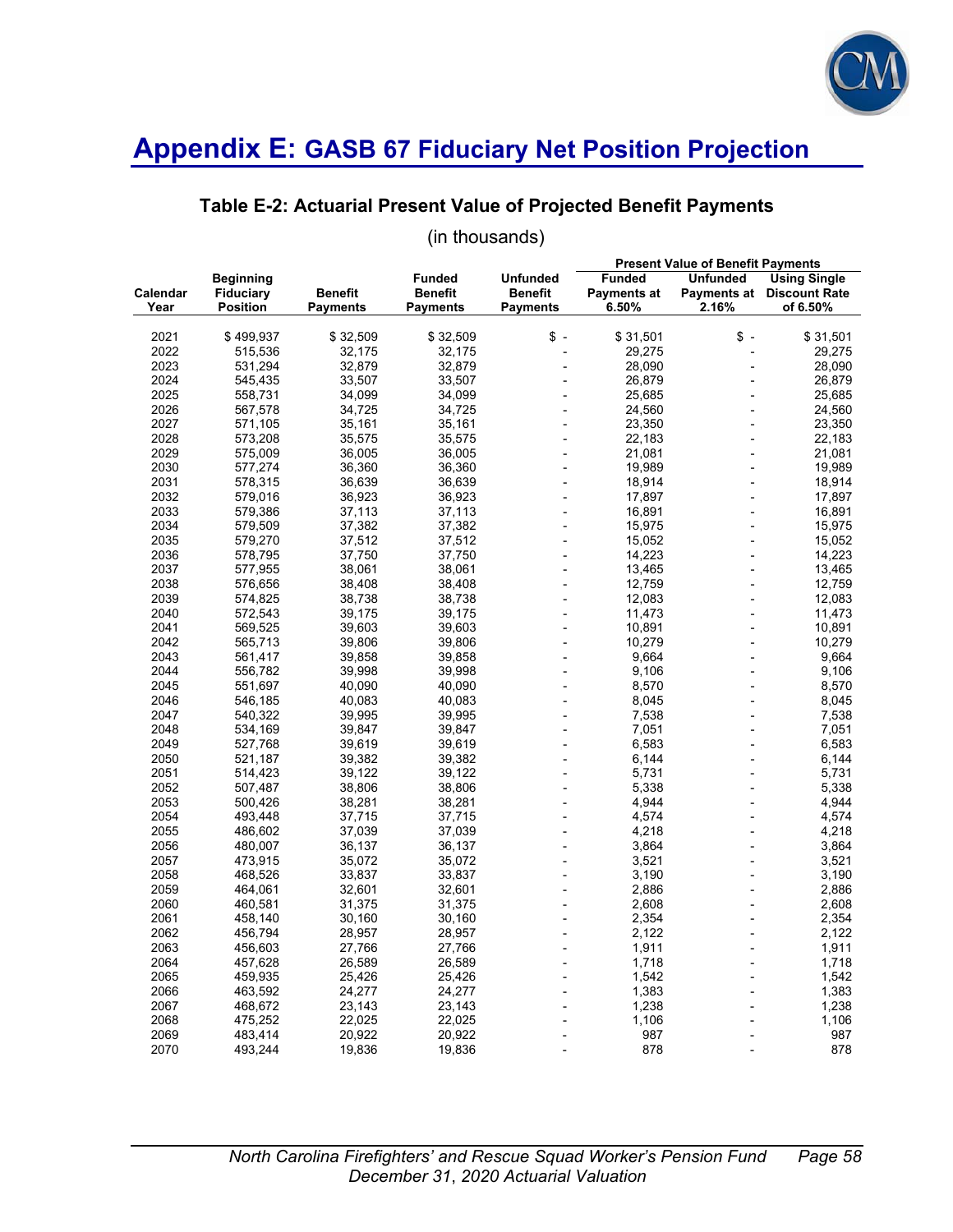

### **Table E-2: Actuarial Present Value of Projected Benefit Payments (continued)**

| <b>Beginning</b><br><b>Unfunded</b><br><b>Funded</b><br><b>Unfunded</b><br><b>Using Single</b><br><b>Funded</b><br>Calendar<br><b>Fiduciary</b><br><b>Benefit</b><br><b>Benefit</b><br>Benefit<br>Payments at<br><b>Payments at Discount Rate</b><br><b>Position</b><br><b>Payments</b><br><b>Payments</b><br>6.50%<br>2.16%<br>of 6.50%<br>Year<br><b>Payments</b><br>$$ -$<br>$$ -$<br>2071<br>\$18,766<br>\$18,766<br>\$780<br>\$780<br>\$504,835<br>691<br>2072<br>17,713<br>17,713<br>691<br>518,283<br>2073<br>16,679<br>16,679<br>611<br>611<br>533,692<br>$\overline{a}$<br>÷,<br>2074<br>15,663<br>539<br>539<br>551,170<br>15,663<br>2075<br>474<br>474<br>570,831<br>14,668<br>14,668<br>$\overline{a}$<br>2076<br>416<br>592,798<br>13,694<br>13,694<br>416<br>2077<br>12,743<br>12,743<br>363<br>363<br>617,198<br>2078<br>316<br>11,817<br>11,817<br>316<br>644,165<br>÷,<br>2079<br>274<br>274<br>673,840<br>10,917<br>10,917<br>2080<br>10,045<br>10,045<br>237<br>237<br>706,374<br>204<br>2081<br>9,202<br>9,202<br>204<br>741,922<br>2082<br>780,651<br>8,392<br>8,392<br>175<br>175<br>$\overline{a}$<br>2083<br>7,615<br>149<br>7,615<br>149<br>822,733<br>2084<br>6,873<br>126<br>868,352<br>6,873<br>126<br>$\overline{a}$<br>106<br>106<br>2085<br>6,170<br>6,170<br>917,702<br>2086<br>5,505<br>5,505<br>89<br>89<br>970,986<br>$\overline{a}$<br>74<br>2087<br>4,880<br>4,880<br>74<br>1,028,419<br>61<br>2088<br>4,297<br>4,297<br>61<br>1,090,230<br>2089<br>50<br>50<br>3,756<br>3,756<br>1,156,661<br>41<br>41<br>2090<br>3,258<br>3,258<br>1,227,968<br>2091<br>33<br>33<br>1,304,423<br>2,804<br>2,804<br>27<br>27<br>2092<br>2,392<br>2,392<br>1,386,317<br>2093<br>2,023<br>2,023<br>21<br>21<br>1,473,959<br>17<br>17<br>2094<br>1,694<br>1,694<br>1,567,679<br>13<br>13<br>2095<br>1,403<br>1,403<br>1,667,830<br>$\overline{a}$<br>10<br>10<br>2096<br>1,149<br>1,149<br>1,774,791<br>8<br>2097<br>929<br>8<br>929<br>1,888,967<br>6<br>2098<br>741<br>741<br>6<br>2,010,791<br>4<br>4<br>582<br>582<br>2099<br>2,140,729<br>449<br>3<br>3<br>2100<br>449<br>2,279,276<br>$\mathbf 2$<br>$\overline{\mathbf{c}}$<br>2101<br>341<br>341<br>2,426,965<br>$\mathbf{1}$<br>$\mathbf{1}$<br>2102<br>254<br>254<br>2,584,365<br>$\mathbf{1}$<br>1<br>2103<br>186<br>186<br>2,752,087<br>2104<br>133<br>133<br>1<br>2,930,781<br>1<br>2105<br>93<br>93<br>3,121,145<br>2106<br>63<br>63<br>3,323,924<br>2107<br>42<br>42<br>3,539,914<br>27<br>27<br>2108<br>3,769,965<br>2109<br>17<br>17<br>4,014,985<br>10<br>10<br>2110<br>4,275,941<br>6<br>6<br>2111<br>4,553,866<br>$\overline{4}$<br>4<br>2112<br>4,849,861<br>2<br>$\overline{2}$<br>2113<br>5,165,098<br>$\mathbf{1}$<br>1<br>2114<br>5,500,828<br>1<br>2115<br>1<br>5,858,380<br>0<br>0<br>2116<br>6,239,174<br>0<br>0<br>2117<br>6,644,720<br>0<br>0<br>2118<br>7,076,627<br>0<br>$\mathbf 0$<br>2119<br>7,536,608<br>$\mathbf{0}$<br>$\mathbf{0}$<br>2120<br>8,026,487 |  |  |  |  | <b>Present Value of Benefit Payments</b> |  |  |  |
|-------------------------------------------------------------------------------------------------------------------------------------------------------------------------------------------------------------------------------------------------------------------------------------------------------------------------------------------------------------------------------------------------------------------------------------------------------------------------------------------------------------------------------------------------------------------------------------------------------------------------------------------------------------------------------------------------------------------------------------------------------------------------------------------------------------------------------------------------------------------------------------------------------------------------------------------------------------------------------------------------------------------------------------------------------------------------------------------------------------------------------------------------------------------------------------------------------------------------------------------------------------------------------------------------------------------------------------------------------------------------------------------------------------------------------------------------------------------------------------------------------------------------------------------------------------------------------------------------------------------------------------------------------------------------------------------------------------------------------------------------------------------------------------------------------------------------------------------------------------------------------------------------------------------------------------------------------------------------------------------------------------------------------------------------------------------------------------------------------------------------------------------------------------------------------------------------------------------------------------------------------------------------------------------------------------------------------------------------------------------------------------------------------------------------------------------------------------------------------------------------------------------------------------------------------------------------------------------------------------------------------------------------------------------------------------------------------------------------------------------------------------------------------------------------------------------------------------------------------------------------------------------------------------------------------------------------------------------|--|--|--|--|------------------------------------------|--|--|--|
|                                                                                                                                                                                                                                                                                                                                                                                                                                                                                                                                                                                                                                                                                                                                                                                                                                                                                                                                                                                                                                                                                                                                                                                                                                                                                                                                                                                                                                                                                                                                                                                                                                                                                                                                                                                                                                                                                                                                                                                                                                                                                                                                                                                                                                                                                                                                                                                                                                                                                                                                                                                                                                                                                                                                                                                                                                                                                                                                                                   |  |  |  |  |                                          |  |  |  |
|                                                                                                                                                                                                                                                                                                                                                                                                                                                                                                                                                                                                                                                                                                                                                                                                                                                                                                                                                                                                                                                                                                                                                                                                                                                                                                                                                                                                                                                                                                                                                                                                                                                                                                                                                                                                                                                                                                                                                                                                                                                                                                                                                                                                                                                                                                                                                                                                                                                                                                                                                                                                                                                                                                                                                                                                                                                                                                                                                                   |  |  |  |  |                                          |  |  |  |
|                                                                                                                                                                                                                                                                                                                                                                                                                                                                                                                                                                                                                                                                                                                                                                                                                                                                                                                                                                                                                                                                                                                                                                                                                                                                                                                                                                                                                                                                                                                                                                                                                                                                                                                                                                                                                                                                                                                                                                                                                                                                                                                                                                                                                                                                                                                                                                                                                                                                                                                                                                                                                                                                                                                                                                                                                                                                                                                                                                   |  |  |  |  |                                          |  |  |  |
|                                                                                                                                                                                                                                                                                                                                                                                                                                                                                                                                                                                                                                                                                                                                                                                                                                                                                                                                                                                                                                                                                                                                                                                                                                                                                                                                                                                                                                                                                                                                                                                                                                                                                                                                                                                                                                                                                                                                                                                                                                                                                                                                                                                                                                                                                                                                                                                                                                                                                                                                                                                                                                                                                                                                                                                                                                                                                                                                                                   |  |  |  |  |                                          |  |  |  |
|                                                                                                                                                                                                                                                                                                                                                                                                                                                                                                                                                                                                                                                                                                                                                                                                                                                                                                                                                                                                                                                                                                                                                                                                                                                                                                                                                                                                                                                                                                                                                                                                                                                                                                                                                                                                                                                                                                                                                                                                                                                                                                                                                                                                                                                                                                                                                                                                                                                                                                                                                                                                                                                                                                                                                                                                                                                                                                                                                                   |  |  |  |  |                                          |  |  |  |
|                                                                                                                                                                                                                                                                                                                                                                                                                                                                                                                                                                                                                                                                                                                                                                                                                                                                                                                                                                                                                                                                                                                                                                                                                                                                                                                                                                                                                                                                                                                                                                                                                                                                                                                                                                                                                                                                                                                                                                                                                                                                                                                                                                                                                                                                                                                                                                                                                                                                                                                                                                                                                                                                                                                                                                                                                                                                                                                                                                   |  |  |  |  |                                          |  |  |  |
|                                                                                                                                                                                                                                                                                                                                                                                                                                                                                                                                                                                                                                                                                                                                                                                                                                                                                                                                                                                                                                                                                                                                                                                                                                                                                                                                                                                                                                                                                                                                                                                                                                                                                                                                                                                                                                                                                                                                                                                                                                                                                                                                                                                                                                                                                                                                                                                                                                                                                                                                                                                                                                                                                                                                                                                                                                                                                                                                                                   |  |  |  |  |                                          |  |  |  |
|                                                                                                                                                                                                                                                                                                                                                                                                                                                                                                                                                                                                                                                                                                                                                                                                                                                                                                                                                                                                                                                                                                                                                                                                                                                                                                                                                                                                                                                                                                                                                                                                                                                                                                                                                                                                                                                                                                                                                                                                                                                                                                                                                                                                                                                                                                                                                                                                                                                                                                                                                                                                                                                                                                                                                                                                                                                                                                                                                                   |  |  |  |  |                                          |  |  |  |
|                                                                                                                                                                                                                                                                                                                                                                                                                                                                                                                                                                                                                                                                                                                                                                                                                                                                                                                                                                                                                                                                                                                                                                                                                                                                                                                                                                                                                                                                                                                                                                                                                                                                                                                                                                                                                                                                                                                                                                                                                                                                                                                                                                                                                                                                                                                                                                                                                                                                                                                                                                                                                                                                                                                                                                                                                                                                                                                                                                   |  |  |  |  |                                          |  |  |  |
|                                                                                                                                                                                                                                                                                                                                                                                                                                                                                                                                                                                                                                                                                                                                                                                                                                                                                                                                                                                                                                                                                                                                                                                                                                                                                                                                                                                                                                                                                                                                                                                                                                                                                                                                                                                                                                                                                                                                                                                                                                                                                                                                                                                                                                                                                                                                                                                                                                                                                                                                                                                                                                                                                                                                                                                                                                                                                                                                                                   |  |  |  |  |                                          |  |  |  |
|                                                                                                                                                                                                                                                                                                                                                                                                                                                                                                                                                                                                                                                                                                                                                                                                                                                                                                                                                                                                                                                                                                                                                                                                                                                                                                                                                                                                                                                                                                                                                                                                                                                                                                                                                                                                                                                                                                                                                                                                                                                                                                                                                                                                                                                                                                                                                                                                                                                                                                                                                                                                                                                                                                                                                                                                                                                                                                                                                                   |  |  |  |  |                                          |  |  |  |
|                                                                                                                                                                                                                                                                                                                                                                                                                                                                                                                                                                                                                                                                                                                                                                                                                                                                                                                                                                                                                                                                                                                                                                                                                                                                                                                                                                                                                                                                                                                                                                                                                                                                                                                                                                                                                                                                                                                                                                                                                                                                                                                                                                                                                                                                                                                                                                                                                                                                                                                                                                                                                                                                                                                                                                                                                                                                                                                                                                   |  |  |  |  |                                          |  |  |  |
|                                                                                                                                                                                                                                                                                                                                                                                                                                                                                                                                                                                                                                                                                                                                                                                                                                                                                                                                                                                                                                                                                                                                                                                                                                                                                                                                                                                                                                                                                                                                                                                                                                                                                                                                                                                                                                                                                                                                                                                                                                                                                                                                                                                                                                                                                                                                                                                                                                                                                                                                                                                                                                                                                                                                                                                                                                                                                                                                                                   |  |  |  |  |                                          |  |  |  |
|                                                                                                                                                                                                                                                                                                                                                                                                                                                                                                                                                                                                                                                                                                                                                                                                                                                                                                                                                                                                                                                                                                                                                                                                                                                                                                                                                                                                                                                                                                                                                                                                                                                                                                                                                                                                                                                                                                                                                                                                                                                                                                                                                                                                                                                                                                                                                                                                                                                                                                                                                                                                                                                                                                                                                                                                                                                                                                                                                                   |  |  |  |  |                                          |  |  |  |
|                                                                                                                                                                                                                                                                                                                                                                                                                                                                                                                                                                                                                                                                                                                                                                                                                                                                                                                                                                                                                                                                                                                                                                                                                                                                                                                                                                                                                                                                                                                                                                                                                                                                                                                                                                                                                                                                                                                                                                                                                                                                                                                                                                                                                                                                                                                                                                                                                                                                                                                                                                                                                                                                                                                                                                                                                                                                                                                                                                   |  |  |  |  |                                          |  |  |  |
|                                                                                                                                                                                                                                                                                                                                                                                                                                                                                                                                                                                                                                                                                                                                                                                                                                                                                                                                                                                                                                                                                                                                                                                                                                                                                                                                                                                                                                                                                                                                                                                                                                                                                                                                                                                                                                                                                                                                                                                                                                                                                                                                                                                                                                                                                                                                                                                                                                                                                                                                                                                                                                                                                                                                                                                                                                                                                                                                                                   |  |  |  |  |                                          |  |  |  |
|                                                                                                                                                                                                                                                                                                                                                                                                                                                                                                                                                                                                                                                                                                                                                                                                                                                                                                                                                                                                                                                                                                                                                                                                                                                                                                                                                                                                                                                                                                                                                                                                                                                                                                                                                                                                                                                                                                                                                                                                                                                                                                                                                                                                                                                                                                                                                                                                                                                                                                                                                                                                                                                                                                                                                                                                                                                                                                                                                                   |  |  |  |  |                                          |  |  |  |
|                                                                                                                                                                                                                                                                                                                                                                                                                                                                                                                                                                                                                                                                                                                                                                                                                                                                                                                                                                                                                                                                                                                                                                                                                                                                                                                                                                                                                                                                                                                                                                                                                                                                                                                                                                                                                                                                                                                                                                                                                                                                                                                                                                                                                                                                                                                                                                                                                                                                                                                                                                                                                                                                                                                                                                                                                                                                                                                                                                   |  |  |  |  |                                          |  |  |  |
|                                                                                                                                                                                                                                                                                                                                                                                                                                                                                                                                                                                                                                                                                                                                                                                                                                                                                                                                                                                                                                                                                                                                                                                                                                                                                                                                                                                                                                                                                                                                                                                                                                                                                                                                                                                                                                                                                                                                                                                                                                                                                                                                                                                                                                                                                                                                                                                                                                                                                                                                                                                                                                                                                                                                                                                                                                                                                                                                                                   |  |  |  |  |                                          |  |  |  |
|                                                                                                                                                                                                                                                                                                                                                                                                                                                                                                                                                                                                                                                                                                                                                                                                                                                                                                                                                                                                                                                                                                                                                                                                                                                                                                                                                                                                                                                                                                                                                                                                                                                                                                                                                                                                                                                                                                                                                                                                                                                                                                                                                                                                                                                                                                                                                                                                                                                                                                                                                                                                                                                                                                                                                                                                                                                                                                                                                                   |  |  |  |  |                                          |  |  |  |
|                                                                                                                                                                                                                                                                                                                                                                                                                                                                                                                                                                                                                                                                                                                                                                                                                                                                                                                                                                                                                                                                                                                                                                                                                                                                                                                                                                                                                                                                                                                                                                                                                                                                                                                                                                                                                                                                                                                                                                                                                                                                                                                                                                                                                                                                                                                                                                                                                                                                                                                                                                                                                                                                                                                                                                                                                                                                                                                                                                   |  |  |  |  |                                          |  |  |  |
|                                                                                                                                                                                                                                                                                                                                                                                                                                                                                                                                                                                                                                                                                                                                                                                                                                                                                                                                                                                                                                                                                                                                                                                                                                                                                                                                                                                                                                                                                                                                                                                                                                                                                                                                                                                                                                                                                                                                                                                                                                                                                                                                                                                                                                                                                                                                                                                                                                                                                                                                                                                                                                                                                                                                                                                                                                                                                                                                                                   |  |  |  |  |                                          |  |  |  |
|                                                                                                                                                                                                                                                                                                                                                                                                                                                                                                                                                                                                                                                                                                                                                                                                                                                                                                                                                                                                                                                                                                                                                                                                                                                                                                                                                                                                                                                                                                                                                                                                                                                                                                                                                                                                                                                                                                                                                                                                                                                                                                                                                                                                                                                                                                                                                                                                                                                                                                                                                                                                                                                                                                                                                                                                                                                                                                                                                                   |  |  |  |  |                                          |  |  |  |
|                                                                                                                                                                                                                                                                                                                                                                                                                                                                                                                                                                                                                                                                                                                                                                                                                                                                                                                                                                                                                                                                                                                                                                                                                                                                                                                                                                                                                                                                                                                                                                                                                                                                                                                                                                                                                                                                                                                                                                                                                                                                                                                                                                                                                                                                                                                                                                                                                                                                                                                                                                                                                                                                                                                                                                                                                                                                                                                                                                   |  |  |  |  |                                          |  |  |  |
|                                                                                                                                                                                                                                                                                                                                                                                                                                                                                                                                                                                                                                                                                                                                                                                                                                                                                                                                                                                                                                                                                                                                                                                                                                                                                                                                                                                                                                                                                                                                                                                                                                                                                                                                                                                                                                                                                                                                                                                                                                                                                                                                                                                                                                                                                                                                                                                                                                                                                                                                                                                                                                                                                                                                                                                                                                                                                                                                                                   |  |  |  |  |                                          |  |  |  |
|                                                                                                                                                                                                                                                                                                                                                                                                                                                                                                                                                                                                                                                                                                                                                                                                                                                                                                                                                                                                                                                                                                                                                                                                                                                                                                                                                                                                                                                                                                                                                                                                                                                                                                                                                                                                                                                                                                                                                                                                                                                                                                                                                                                                                                                                                                                                                                                                                                                                                                                                                                                                                                                                                                                                                                                                                                                                                                                                                                   |  |  |  |  |                                          |  |  |  |
|                                                                                                                                                                                                                                                                                                                                                                                                                                                                                                                                                                                                                                                                                                                                                                                                                                                                                                                                                                                                                                                                                                                                                                                                                                                                                                                                                                                                                                                                                                                                                                                                                                                                                                                                                                                                                                                                                                                                                                                                                                                                                                                                                                                                                                                                                                                                                                                                                                                                                                                                                                                                                                                                                                                                                                                                                                                                                                                                                                   |  |  |  |  |                                          |  |  |  |
|                                                                                                                                                                                                                                                                                                                                                                                                                                                                                                                                                                                                                                                                                                                                                                                                                                                                                                                                                                                                                                                                                                                                                                                                                                                                                                                                                                                                                                                                                                                                                                                                                                                                                                                                                                                                                                                                                                                                                                                                                                                                                                                                                                                                                                                                                                                                                                                                                                                                                                                                                                                                                                                                                                                                                                                                                                                                                                                                                                   |  |  |  |  |                                          |  |  |  |
|                                                                                                                                                                                                                                                                                                                                                                                                                                                                                                                                                                                                                                                                                                                                                                                                                                                                                                                                                                                                                                                                                                                                                                                                                                                                                                                                                                                                                                                                                                                                                                                                                                                                                                                                                                                                                                                                                                                                                                                                                                                                                                                                                                                                                                                                                                                                                                                                                                                                                                                                                                                                                                                                                                                                                                                                                                                                                                                                                                   |  |  |  |  |                                          |  |  |  |
|                                                                                                                                                                                                                                                                                                                                                                                                                                                                                                                                                                                                                                                                                                                                                                                                                                                                                                                                                                                                                                                                                                                                                                                                                                                                                                                                                                                                                                                                                                                                                                                                                                                                                                                                                                                                                                                                                                                                                                                                                                                                                                                                                                                                                                                                                                                                                                                                                                                                                                                                                                                                                                                                                                                                                                                                                                                                                                                                                                   |  |  |  |  |                                          |  |  |  |
|                                                                                                                                                                                                                                                                                                                                                                                                                                                                                                                                                                                                                                                                                                                                                                                                                                                                                                                                                                                                                                                                                                                                                                                                                                                                                                                                                                                                                                                                                                                                                                                                                                                                                                                                                                                                                                                                                                                                                                                                                                                                                                                                                                                                                                                                                                                                                                                                                                                                                                                                                                                                                                                                                                                                                                                                                                                                                                                                                                   |  |  |  |  |                                          |  |  |  |
|                                                                                                                                                                                                                                                                                                                                                                                                                                                                                                                                                                                                                                                                                                                                                                                                                                                                                                                                                                                                                                                                                                                                                                                                                                                                                                                                                                                                                                                                                                                                                                                                                                                                                                                                                                                                                                                                                                                                                                                                                                                                                                                                                                                                                                                                                                                                                                                                                                                                                                                                                                                                                                                                                                                                                                                                                                                                                                                                                                   |  |  |  |  |                                          |  |  |  |
|                                                                                                                                                                                                                                                                                                                                                                                                                                                                                                                                                                                                                                                                                                                                                                                                                                                                                                                                                                                                                                                                                                                                                                                                                                                                                                                                                                                                                                                                                                                                                                                                                                                                                                                                                                                                                                                                                                                                                                                                                                                                                                                                                                                                                                                                                                                                                                                                                                                                                                                                                                                                                                                                                                                                                                                                                                                                                                                                                                   |  |  |  |  |                                          |  |  |  |
|                                                                                                                                                                                                                                                                                                                                                                                                                                                                                                                                                                                                                                                                                                                                                                                                                                                                                                                                                                                                                                                                                                                                                                                                                                                                                                                                                                                                                                                                                                                                                                                                                                                                                                                                                                                                                                                                                                                                                                                                                                                                                                                                                                                                                                                                                                                                                                                                                                                                                                                                                                                                                                                                                                                                                                                                                                                                                                                                                                   |  |  |  |  |                                          |  |  |  |
|                                                                                                                                                                                                                                                                                                                                                                                                                                                                                                                                                                                                                                                                                                                                                                                                                                                                                                                                                                                                                                                                                                                                                                                                                                                                                                                                                                                                                                                                                                                                                                                                                                                                                                                                                                                                                                                                                                                                                                                                                                                                                                                                                                                                                                                                                                                                                                                                                                                                                                                                                                                                                                                                                                                                                                                                                                                                                                                                                                   |  |  |  |  |                                          |  |  |  |
|                                                                                                                                                                                                                                                                                                                                                                                                                                                                                                                                                                                                                                                                                                                                                                                                                                                                                                                                                                                                                                                                                                                                                                                                                                                                                                                                                                                                                                                                                                                                                                                                                                                                                                                                                                                                                                                                                                                                                                                                                                                                                                                                                                                                                                                                                                                                                                                                                                                                                                                                                                                                                                                                                                                                                                                                                                                                                                                                                                   |  |  |  |  |                                          |  |  |  |
|                                                                                                                                                                                                                                                                                                                                                                                                                                                                                                                                                                                                                                                                                                                                                                                                                                                                                                                                                                                                                                                                                                                                                                                                                                                                                                                                                                                                                                                                                                                                                                                                                                                                                                                                                                                                                                                                                                                                                                                                                                                                                                                                                                                                                                                                                                                                                                                                                                                                                                                                                                                                                                                                                                                                                                                                                                                                                                                                                                   |  |  |  |  |                                          |  |  |  |
|                                                                                                                                                                                                                                                                                                                                                                                                                                                                                                                                                                                                                                                                                                                                                                                                                                                                                                                                                                                                                                                                                                                                                                                                                                                                                                                                                                                                                                                                                                                                                                                                                                                                                                                                                                                                                                                                                                                                                                                                                                                                                                                                                                                                                                                                                                                                                                                                                                                                                                                                                                                                                                                                                                                                                                                                                                                                                                                                                                   |  |  |  |  |                                          |  |  |  |
|                                                                                                                                                                                                                                                                                                                                                                                                                                                                                                                                                                                                                                                                                                                                                                                                                                                                                                                                                                                                                                                                                                                                                                                                                                                                                                                                                                                                                                                                                                                                                                                                                                                                                                                                                                                                                                                                                                                                                                                                                                                                                                                                                                                                                                                                                                                                                                                                                                                                                                                                                                                                                                                                                                                                                                                                                                                                                                                                                                   |  |  |  |  |                                          |  |  |  |
|                                                                                                                                                                                                                                                                                                                                                                                                                                                                                                                                                                                                                                                                                                                                                                                                                                                                                                                                                                                                                                                                                                                                                                                                                                                                                                                                                                                                                                                                                                                                                                                                                                                                                                                                                                                                                                                                                                                                                                                                                                                                                                                                                                                                                                                                                                                                                                                                                                                                                                                                                                                                                                                                                                                                                                                                                                                                                                                                                                   |  |  |  |  |                                          |  |  |  |
|                                                                                                                                                                                                                                                                                                                                                                                                                                                                                                                                                                                                                                                                                                                                                                                                                                                                                                                                                                                                                                                                                                                                                                                                                                                                                                                                                                                                                                                                                                                                                                                                                                                                                                                                                                                                                                                                                                                                                                                                                                                                                                                                                                                                                                                                                                                                                                                                                                                                                                                                                                                                                                                                                                                                                                                                                                                                                                                                                                   |  |  |  |  |                                          |  |  |  |
|                                                                                                                                                                                                                                                                                                                                                                                                                                                                                                                                                                                                                                                                                                                                                                                                                                                                                                                                                                                                                                                                                                                                                                                                                                                                                                                                                                                                                                                                                                                                                                                                                                                                                                                                                                                                                                                                                                                                                                                                                                                                                                                                                                                                                                                                                                                                                                                                                                                                                                                                                                                                                                                                                                                                                                                                                                                                                                                                                                   |  |  |  |  |                                          |  |  |  |
|                                                                                                                                                                                                                                                                                                                                                                                                                                                                                                                                                                                                                                                                                                                                                                                                                                                                                                                                                                                                                                                                                                                                                                                                                                                                                                                                                                                                                                                                                                                                                                                                                                                                                                                                                                                                                                                                                                                                                                                                                                                                                                                                                                                                                                                                                                                                                                                                                                                                                                                                                                                                                                                                                                                                                                                                                                                                                                                                                                   |  |  |  |  |                                          |  |  |  |
|                                                                                                                                                                                                                                                                                                                                                                                                                                                                                                                                                                                                                                                                                                                                                                                                                                                                                                                                                                                                                                                                                                                                                                                                                                                                                                                                                                                                                                                                                                                                                                                                                                                                                                                                                                                                                                                                                                                                                                                                                                                                                                                                                                                                                                                                                                                                                                                                                                                                                                                                                                                                                                                                                                                                                                                                                                                                                                                                                                   |  |  |  |  |                                          |  |  |  |
|                                                                                                                                                                                                                                                                                                                                                                                                                                                                                                                                                                                                                                                                                                                                                                                                                                                                                                                                                                                                                                                                                                                                                                                                                                                                                                                                                                                                                                                                                                                                                                                                                                                                                                                                                                                                                                                                                                                                                                                                                                                                                                                                                                                                                                                                                                                                                                                                                                                                                                                                                                                                                                                                                                                                                                                                                                                                                                                                                                   |  |  |  |  |                                          |  |  |  |
|                                                                                                                                                                                                                                                                                                                                                                                                                                                                                                                                                                                                                                                                                                                                                                                                                                                                                                                                                                                                                                                                                                                                                                                                                                                                                                                                                                                                                                                                                                                                                                                                                                                                                                                                                                                                                                                                                                                                                                                                                                                                                                                                                                                                                                                                                                                                                                                                                                                                                                                                                                                                                                                                                                                                                                                                                                                                                                                                                                   |  |  |  |  |                                          |  |  |  |
|                                                                                                                                                                                                                                                                                                                                                                                                                                                                                                                                                                                                                                                                                                                                                                                                                                                                                                                                                                                                                                                                                                                                                                                                                                                                                                                                                                                                                                                                                                                                                                                                                                                                                                                                                                                                                                                                                                                                                                                                                                                                                                                                                                                                                                                                                                                                                                                                                                                                                                                                                                                                                                                                                                                                                                                                                                                                                                                                                                   |  |  |  |  |                                          |  |  |  |
|                                                                                                                                                                                                                                                                                                                                                                                                                                                                                                                                                                                                                                                                                                                                                                                                                                                                                                                                                                                                                                                                                                                                                                                                                                                                                                                                                                                                                                                                                                                                                                                                                                                                                                                                                                                                                                                                                                                                                                                                                                                                                                                                                                                                                                                                                                                                                                                                                                                                                                                                                                                                                                                                                                                                                                                                                                                                                                                                                                   |  |  |  |  |                                          |  |  |  |
|                                                                                                                                                                                                                                                                                                                                                                                                                                                                                                                                                                                                                                                                                                                                                                                                                                                                                                                                                                                                                                                                                                                                                                                                                                                                                                                                                                                                                                                                                                                                                                                                                                                                                                                                                                                                                                                                                                                                                                                                                                                                                                                                                                                                                                                                                                                                                                                                                                                                                                                                                                                                                                                                                                                                                                                                                                                                                                                                                                   |  |  |  |  |                                          |  |  |  |
|                                                                                                                                                                                                                                                                                                                                                                                                                                                                                                                                                                                                                                                                                                                                                                                                                                                                                                                                                                                                                                                                                                                                                                                                                                                                                                                                                                                                                                                                                                                                                                                                                                                                                                                                                                                                                                                                                                                                                                                                                                                                                                                                                                                                                                                                                                                                                                                                                                                                                                                                                                                                                                                                                                                                                                                                                                                                                                                                                                   |  |  |  |  |                                          |  |  |  |
|                                                                                                                                                                                                                                                                                                                                                                                                                                                                                                                                                                                                                                                                                                                                                                                                                                                                                                                                                                                                                                                                                                                                                                                                                                                                                                                                                                                                                                                                                                                                                                                                                                                                                                                                                                                                                                                                                                                                                                                                                                                                                                                                                                                                                                                                                                                                                                                                                                                                                                                                                                                                                                                                                                                                                                                                                                                                                                                                                                   |  |  |  |  |                                          |  |  |  |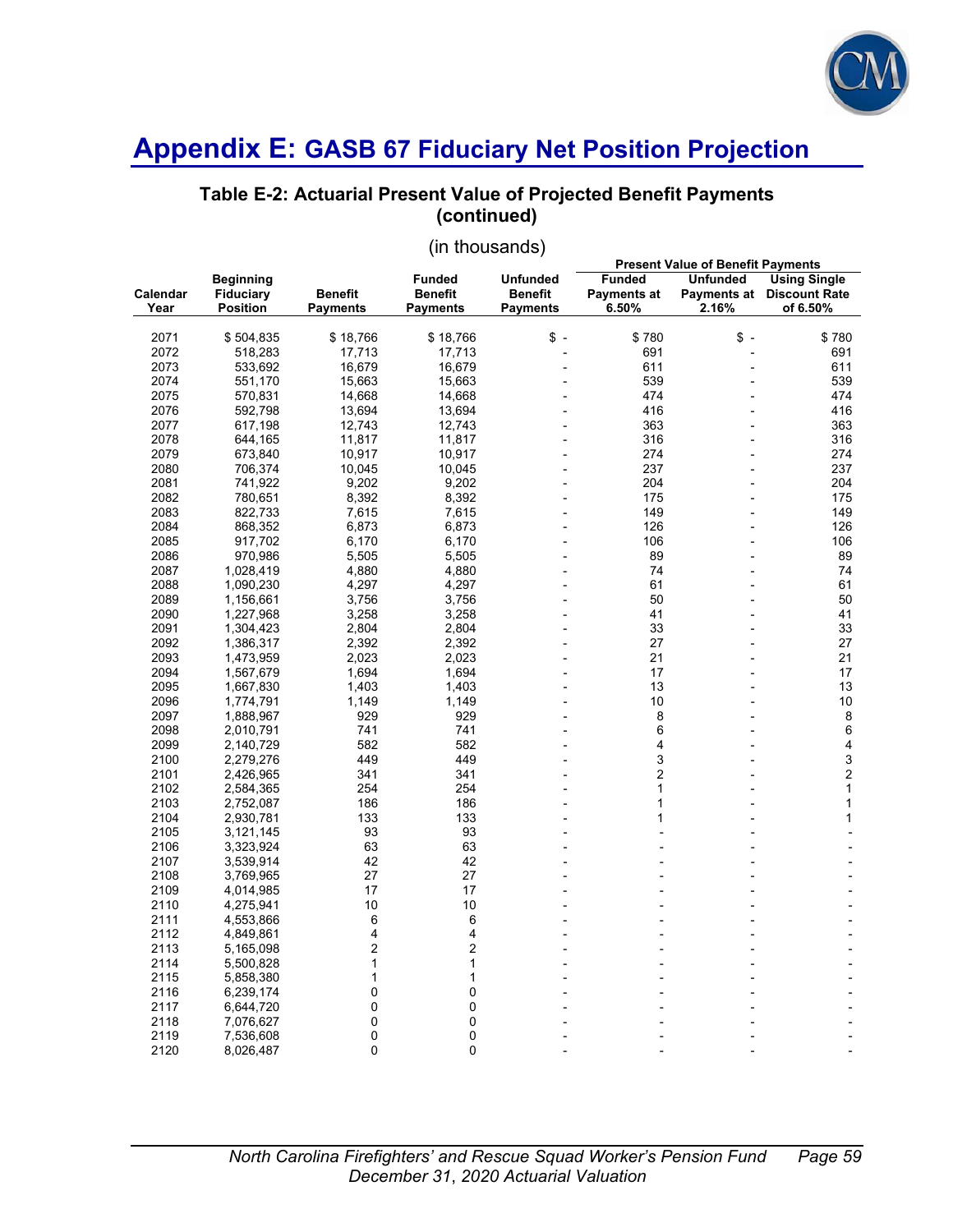

# **Appendix F: Data for Section 2 Graphs**

The tables below provide the numbers associated with the graphs in Section 2 of this report.

| <b>Lapsed Member</b> | <b>Active Member</b> |
|----------------------|----------------------|
| <b>Count</b>         | <b>Count</b>         |
| 17,235               | 25,210               |
| 13,134               | 25,068               |
| 14,091               | 25,154               |
| 15,225               | 24,994               |
| 16,465               | 24,655               |
|                      |                      |

### **Graph 1: Active Members**

### **Graph 2: Retired Members**

|      | <b>Retired Member</b><br>Count | <b>Retirement Pension</b> |
|------|--------------------------------|---------------------------|
| 2016 | 13.940                         | \$28,437,600              |
| 2017 | 14,308                         | 29, 188, 320              |
| 2018 | 14,422                         | 29,420,880                |
| 2019 | 14,765                         | 30,120,600                |
| 2020 | 14,922                         | 30,440,880                |

### **Graph 3: Market Value of Assets and Asset Returns**

|      | <b>Market Value of</b><br><b>Assets</b> | <b>Asset Return</b> |
|------|-----------------------------------------|---------------------|
| 2016 | 383,865,563                             | 6.24%               |
| 2017 | 424,211,921                             | 13.33%              |
| 2018 | 408, 109, 943                           | $-1.40%$            |
| 2019 | 458,687,909                             | 14.87%              |
| 2020 | 499,936,606                             | 11.22%              |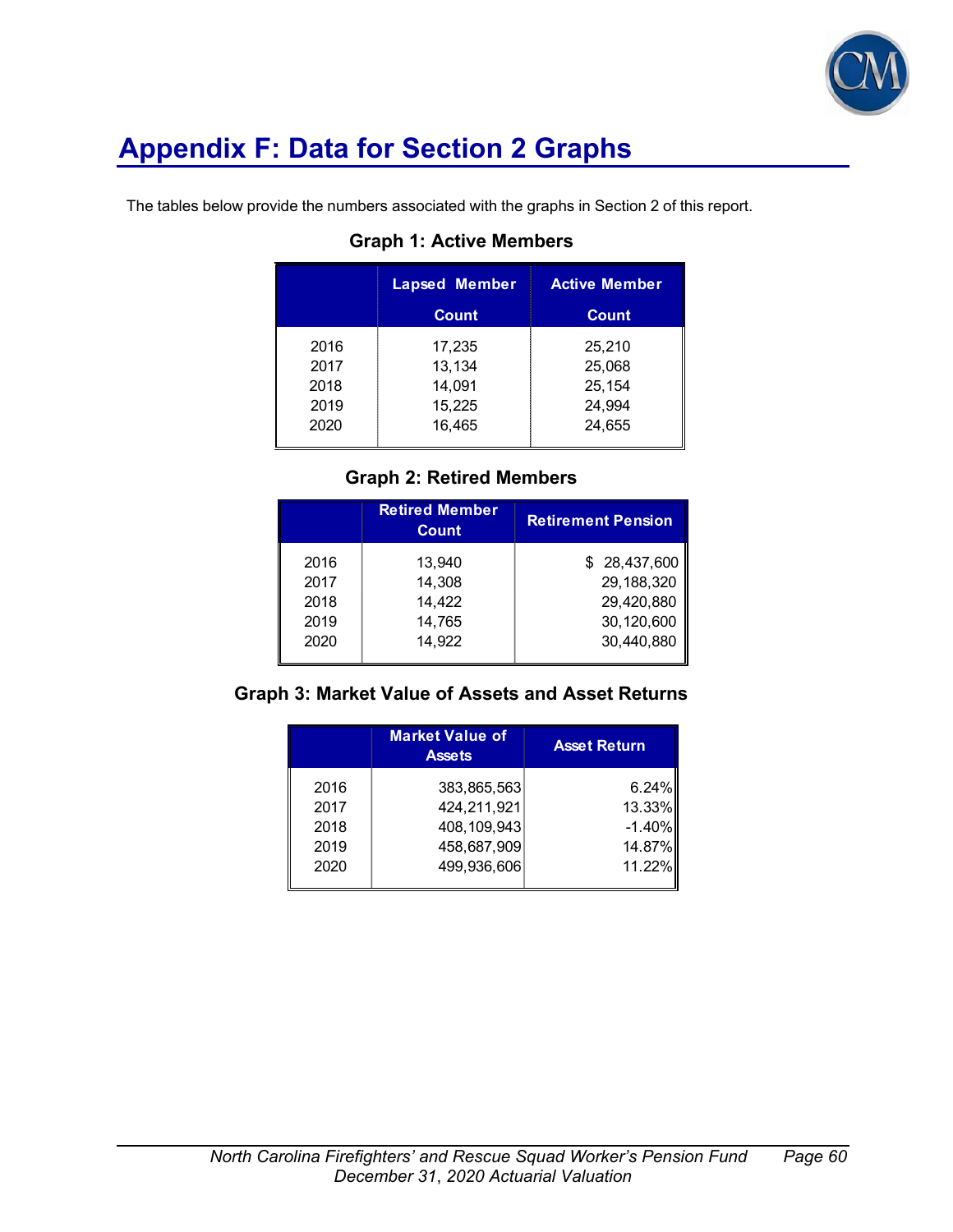

# **Appendix F: Data for Section 2 Graphs**

### **Graph 5: Actuarial Value and Market Value of Assets**

|                              | <b>Actuarial Value of</b><br><b>Assets</b>               | <b>Market Value of</b><br><b>Assets</b>                    |
|------------------------------|----------------------------------------------------------|------------------------------------------------------------|
| 2016<br>2017<br>2018<br>2019 | 402,431,609<br>418,265,538<br>429,031,975<br>445,876,956 | 383,865,563<br>424,211,921<br>408, 109, 943<br>458,687,909 |
| 2020                         | 475,032,285                                              | 499,936,606                                                |

### **Graph 6: Asset Returns**

|      | <b>Actuarial Value</b><br><b>Value of Assets</b> | <b>Market Value Asset</b><br><b>Return</b> |
|------|--------------------------------------------------|--------------------------------------------|
| 2016 | 5.33%                                            | $6.24\%$                                   |
| 2017 | 6.54%                                            | 13.33%                                     |
| 2018 | 5.08%                                            | $-1.40%$                                   |
| 2019 | 6.19%                                            | 14.87%                                     |
| 2020 | 8.80%                                            | 11.22%                                     |

### **Graph 7: Actuarial Accrued Liability**

| <b>Fiscal</b><br>Year<br><b>Ending</b> | <b>Liability for</b><br><b>Active and</b><br><b>Lapsed Members</b> | <b>Liability for</b><br><b>Retired and</b><br><b>Deferred</b><br><b>Members</b> | Total       |
|----------------------------------------|--------------------------------------------------------------------|---------------------------------------------------------------------------------|-------------|
| 2016                                   | 181, 107, 137                                                      | 270,958,443                                                                     | 452,065,580 |
| 2017                                   | 187,805,856                                                        | 282,113,410                                                                     | 469,919,266 |
| 2018                                   | 189,040,602                                                        | 284,919,963                                                                     | 473,960,565 |
| 2019                                   | 192,551,174                                                        | 290,265,691                                                                     | 482,816,865 |
| 2020                                   | 203,435,241                                                        | 292,577,066                                                                     | 496,012,307 |